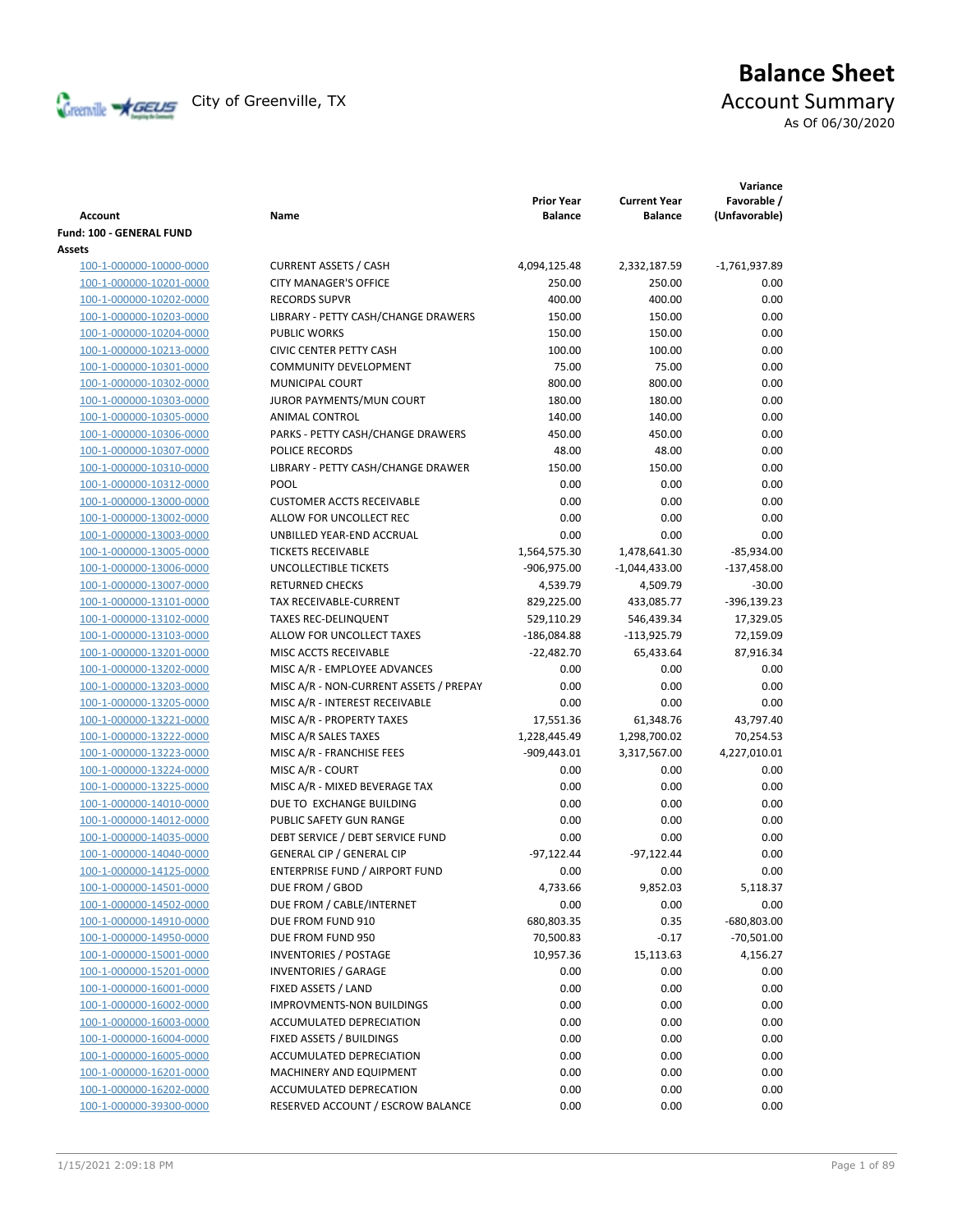**Variance**

|                                                    |                                                     | <b>Prior Year</b> | <b>Current Year</b> | Favorable /   |
|----------------------------------------------------|-----------------------------------------------------|-------------------|---------------------|---------------|
| <b>Account</b>                                     | Name                                                | <b>Balance</b>    | <b>Balance</b>      | (Unfavorable) |
| 100-1-000000-91030-0000                            | 4A-EDC                                              | 0.00              | 0.00                | 0.00          |
| 100-1-000000-91410-0000                            | <b>INVENTORY / MATERIALS &amp; SUPPLIES</b>         | 0.00              | 0.00                | 0.00          |
| 100-1-000000-91410-0700                            | <b>INVENTORY / PAPER STOCK</b>                      | 0.00              | 0.00                | 0.00          |
| 100-1-000000-91430-0000                            | NON-CURRENT ASSETS / PREPAYMENTS                    | 0.00              | 0.00                | 0.00          |
|                                                    | <b>Total Assets:</b>                                | 6,915,352.88      | 8,310,290.82        | 1,394,937.94  |
|                                                    |                                                     |                   |                     |               |
| Liability                                          |                                                     |                   |                     |               |
| 100-1-000000-20101-0000                            | <b>ACCOUNTS PAYABLE</b>                             | 3,528.79          | 3,239.84            | 288.95        |
| 100-1-000000-20102-0000                            | <b>CREDIT CARD PAYABLE</b>                          | 0.00              | 0.00                | 0.00          |
| 100-1-000000-20103-0000                            | <b>ACCRUED ACCOUNTS PAYABLE</b>                     | 29,682.60         | 29,747.75           | $-65.15$      |
| 100-1-000000-20114-0000                            | <b>INVESTMENT ADVISORY FEES</b>                     | 0.00              | 0.00                | 0.00          |
| 100-1-000000-20115-0000                            | PD EMP COMMISSION                                   | 141.69            | 649.90              | $-508.21$     |
| 100-1-000000-20116-0000                            | POLICE DONATIONS                                    | 9,284.88          | 2,810.98            | 6,473.90      |
| 100-1-000000-20117-0000                            | <b>FIRE DONATIONS</b>                               | 6,650.76          | 12,676.28           | $-6,025.52$   |
| 100-1-000000-20118-0000                            | <b>COMBAT CHALLENGE</b>                             | 804.06            | 804.06              | 0.00          |
| 100-1-000000-20119-0000                            | <b>CEMETERIES DONATIONS</b>                         | 61.79             | 61.79               | 0.00          |
| 100-1-000000-20120-0000                            | <b>LIBRARY DONATIONS</b>                            | 9,751.56          | 8,483.78            | 1,267.78      |
| 100-1-000000-20121-0000                            | ANIMAL SHELTER DONATIONS                            | 368.57            | 443.57              | $-75.00$      |
| 100-1-000000-20122-0000                            | <b>PARKS DONATIONS</b>                              | 2,241.77          | $-216.52$           | 2,458.29      |
| 100-1-000000-20125-0000                            | SALES TAX PAYABLE / IN THE CITY                     | 11.37             | 11.97               | $-0.60$       |
| 100-1-000000-20127-0000                            | STATE COURT COST/FEE PAYB                           | 53,275.84         | 55,783.28           | $-2,507.44$   |
| 100-1-000000-20128-0000                            | SEATBELT&CHILD RESTRAINT                            | 8,226.44          | 8,162.93            | 63.51         |
| 100-1-000000-20129-0000                            | MUNICIPAL COURT CLEARING                            | 595.90            | $-275.90$           | 871.80        |
| 100-1-000000-20130-0000                            | 3RD PARTY FTA FEE PAYABLE                           | $-30.07$          | $-237.20$           | 207.13        |
| 100-1-000000-20131-0000                            | REFUNDS / OVERPAYMENTS                              | $-120.70$         | $-120.70$           | 0.00          |
| 100-1-000000-20132-0000                            | <b>COURT COLL AGENCY FEES</b>                       | 290.00            | 503.32              | $-213.32$     |
| 100-1-000000-20136-0000                            | <b>ATTORNEY COLLECTION FEES</b>                     | 0.00              | 0.00                | 0.00          |
| 100-1-000000-20137-0000                            | PLAT FILING FEES PAYABLE                            | 29,142.74         | 32,224.74           | $-3,082.00$   |
| 100-1-000000-20138-0000                            | COMMUNITY DEV TRUST ACCT                            | 1,098.50          | 2,026.94            | $-928.44$     |
| 100-1-000000-20139-0000                            | RETAINAGES PAYABLE                                  | 0.00              | 0.00                | 0.00          |
| 100-1-000000-20141-0000                            | <b>TELEPHONE CLEARING</b>                           | 5,539.66          | 5,539.66            | 0.00          |
| 100-1-000000-20143-0000                            | POLICE PROPERTY ROOM CLEARING                       | 11,970.93         |                     | $-127.06$     |
|                                                    |                                                     | 319.12            | 12,097.99<br>419.12 | $-100.00$     |
| 100-1-000000-20146-0000<br>100-1-000000-20147-0000 | MAIN ST / FARMERS MRKT RESALE<br>YMCA REGISTRATIONS | 0.00              | 0.00                | 0.00          |
|                                                    | MAIN STREET - DONATIONS                             | 17.02             | 17.02               | 0.00          |
| 100-1-000000-20155-0000                            |                                                     | 0.00              | 0.00                |               |
| 100-1-000000-20160-0000                            | <b>UNAPPLIED CREDIT</b>                             |                   |                     | 0.00          |
| 100-1-000000-20201-0000                            | <b>DEFERRED REVENUE</b>                             | 0.00              | 0.00                | 0.00          |
| 100-1-000000-20203-0000                            | DEFERRED TAX REVENUE                                | 1,150,573.04      | 843,922.26          | 306,650.78    |
| 100-1-000000-20204-0000                            | DEFERRED TICKET REVENUE                             | 545,501.30        | 361,840.30          | 183,661.00    |
| 100-1-000000-21040-0000                            | DUE TO / GENERAL CIP FUND                           | 0.00              | 0.00                | 0.00          |
| 100-1-000000-21201-0000                            | DUE TO / CENTRAL SERVICE FUND                       | 0.00              | 0.00                | 0.00          |
| 100-1-000000-21401-0000                            | DUE TO / ELECTRIC OPERATING FUND                    | 0.00              | 0.00                | 0.00          |
| 100-1-000000-21506-0000                            | DUE TO / 4A-EDC                                     | 2,600.32          | 4,391.34            | $-1,791.02$   |
| 100-1-000000-21507-0000                            | DUE TO / BOARD OF DEVELOPMENT                       | $-170,468.51$     | 254,534.65          | $-425,003.16$ |
| 100-1-000000-22001-0000                            | SALARIES PAYABLE                                    | 537,713.62        | 536,673.22          | 1,040.40      |
| 100-1-000000-23001-0000                            | CAPITAL LEASE PAYABLE                               | 0.00              | 0.00                | 0.00          |
| 100-1-000000-23101-0000                            | CAPITAL LEASE PAYABLE                               | 0.00              | 0.00                | 0.00          |
| 100-1-000000-24001-0000                            | O/S CHECKS PAYABLE                                  | $-11,755.77$      | $-11,755.77$        | 0.00          |
| 100-1-000000-24004-0000                            | INTEREST PAYABLE ON DEP                             | 0.00              | 0.00                | 0.00          |
| 100-1-000000-24007-0000                            | <b>BILLED DEPOSITS SUSPENSE</b>                     | 0.00              | 0.00                | 0.00          |
| 100-1-000000-24008-0000                            | <b>CUSTOMER DEPOSITS / ANIMAL SHELTER</b>           | 0.00              | 0.00                | 0.00          |
| 100-1-000000-24009-0000                            | LIBRARY MEETING ROOM DEPOSITS                       | 616.20            | 616.20              | 0.00          |
| 100-1-000000-24010-0000                            | <b>CIVIC CENTER DEPOSITS</b>                        | 0.00              | 0.00                | 0.00          |
| 100-1-000000-24011-0000                            | <b>AUDITORIUM DEPOSITS</b>                          | 0.00              | 0.00                | 0.00          |
| 100-1-000000-26001-0000                            | COMPENSATED ABSENCES PAY                            | 0.00              | 0.00                | 0.00          |
| 100-1-000000-29000-0000                            | MISC LIABILITY - GREENVILLE ENERGY LLC              | 0.00              | 0.00                | 0.00          |
| 100-1-000000-29001-0000                            | <b>RESALE</b>                                       | 0.00              | 0.00                | 0.00          |
| 100-1-000000-29300-0000                            | <b>ENCUMBRANCE SUMMARY</b>                          | 0.00              | 0.00                | 0.00          |
| 100-1-000000-29400-0000                            | RESERVED ACCOUNT / ENCUMBRANCES                     | 0.00              | 0.00                | 0.00          |
|                                                    |                                                     |                   |                     |               |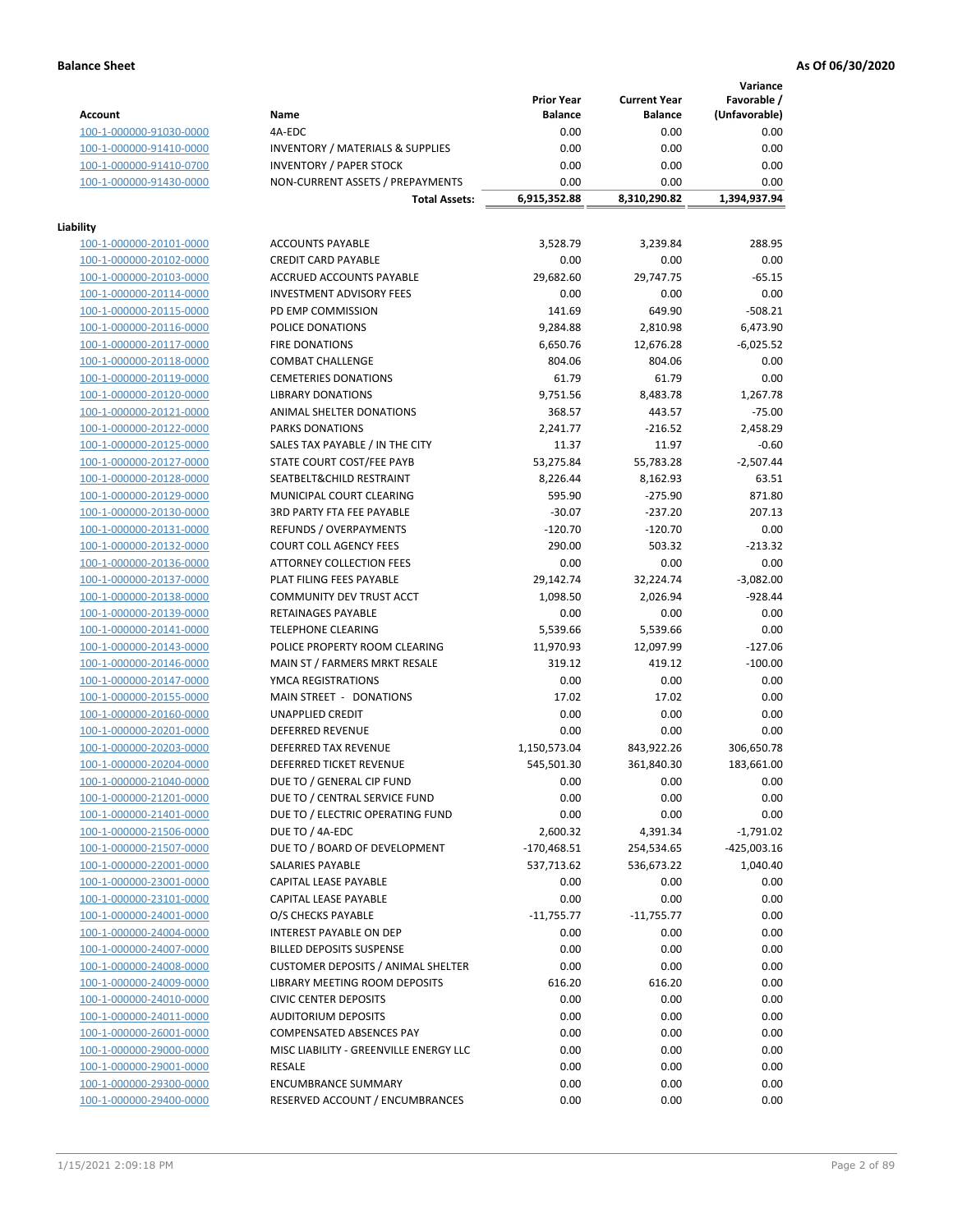| Account                               | Name                                                     | <b>Prior Year</b><br><b>Balance</b> | <b>Current Year</b><br><b>Balance</b> | Variance<br>Favorable /<br>(Unfavorable) |
|---------------------------------------|----------------------------------------------------------|-------------------------------------|---------------------------------------|------------------------------------------|
| 100-1-000000-29400-0900               | RESERVED ACCOUNT / ENCUMBRANCES                          | 0.00                                | 0.00                                  | 0.00                                     |
| 100-1-000000-92190-1202               | <b>LABORATORY CLEARING</b>                               | 0.00                                | 0.00                                  | 0.00                                     |
| 100-1-000000-92191-0000               | <b>SPONSORS - PARKS</b>                                  | 0.00                                | 0.00                                  | 0.00                                     |
| 100-1-000000-92200-0000               | <b>MISCELLANEOUS LIABILITIES</b>                         | 0.00                                | 0.00                                  | 0.00                                     |
| 100-1-000000-92270-1600               | <b>CREDIT CARD FEES PAYABLE</b>                          | 0.00                                | 0.00                                  | 0.00                                     |
|                                       | <b>Total Liability:</b>                                  | 2,227,633.42                        | 2,165,076.80                          | 62,556.62                                |
| <b>Equity</b>                         |                                                          |                                     |                                       |                                          |
| 100-1-000000-39000-0000               | UNRESERVED-FUND BALANCE                                  | 4,900,249.12                        | 4,083,455.28                          | $-816,793.84$                            |
|                                       | <b>Total Beginning Equity:</b>                           | 4,900,249.12                        | 4,083,455.28                          | $-816,793.84$                            |
| <b>Total Revenue</b>                  |                                                          | 19,018,634.24                       | 21,508,631.58                         | 2,489,997.34                             |
| <b>Total Expense</b>                  |                                                          | 19,231,163.74                       | 19,446,872.68                         | $-215,708.94$                            |
| <b>Revenues Over/(Under) Expenses</b> |                                                          | $-212,529.50$                       | 2,061,758.90                          | 2,274,288.40                             |
|                                       | <b>Total Equity and Current Surplus (Deficit):</b>       | 4,687,719.62                        | 6,145,214.18                          | 1,457,494.56                             |
|                                       | Total Liabilities, Equity and Current Surplus (Deficit): | 6,915,353.04                        | 8,310,290.98                          | 1,394,937.94                             |
|                                       | *** FUND 100 OUT OF BALANCE ***                          | $-0.16$                             | $-0.16$                               | 0.00                                     |

**\*\*\*Warning: Account Authorization is turned on. Please run the Unauthorized Account Listing Report to see if you are out of balance due to missing accounts \*\*\***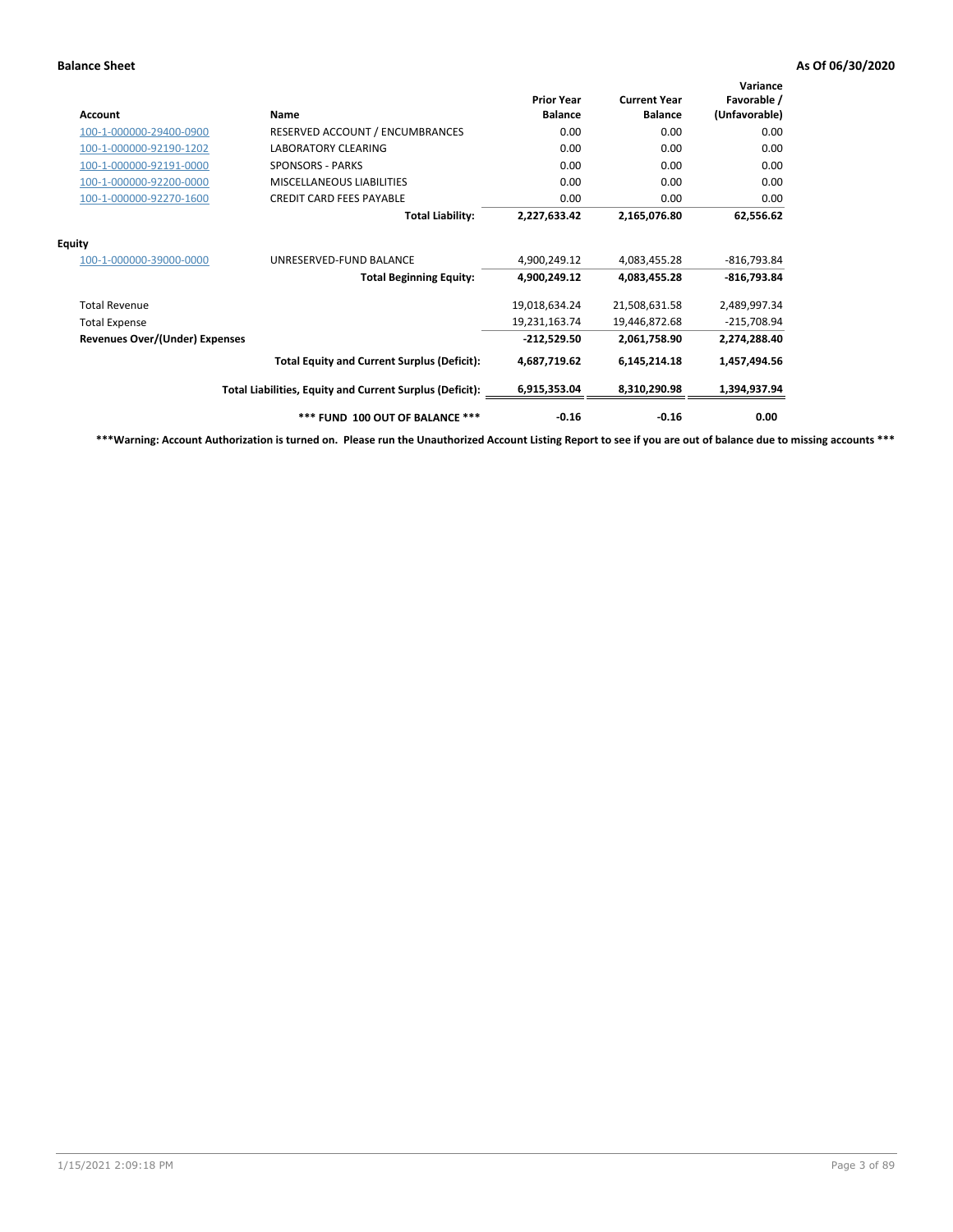| Account                                                   | Name                                                     | <b>Prior Year</b><br><b>Balance</b> | <b>Current Year</b><br><b>Balance</b> | Variance<br>Favorable /<br>(Unfavorable) |
|-----------------------------------------------------------|----------------------------------------------------------|-------------------------------------|---------------------------------------|------------------------------------------|
| <b>Fund: 101 - MUNICIPAL COURT BUILDING SECURITY FEES</b> |                                                          |                                     |                                       |                                          |
| Assets                                                    |                                                          |                                     |                                       |                                          |
| 101-1-000000-10000-0000                                   | <b>CURRENT ASSETS / CASH</b>                             | 62,409.54                           | 68,671.24                             | 6,261.70                                 |
| 101-1-000000-13201-0000                                   | MISC ACCTS RECEIVABLE                                    | 0.00                                | 0.00                                  | 0.00                                     |
| 101-1-000000-13203-0000                                   | NON-CURRENT ASSETS / PREPAYMENTS                         | 0.00                                | 0.00                                  | 0.00                                     |
| 101-1-000000-13205-0000                                   | <b>INTEREST RECEIVABLE</b>                               | 0.00                                | 0.00                                  | 0.00                                     |
|                                                           | <b>Total Assets:</b>                                     | 62,409.54                           | 68,671.24                             | 6,261.70                                 |
| Liability                                                 |                                                          |                                     |                                       |                                          |
| 101-1-000000-20101-0000                                   | <b>ACCOUNTS PAYABLE</b>                                  | 0.00                                | 0.00                                  | 0.00                                     |
| 101-1-000000-20102-0000                                   | <b>CREDIT CARD PAYABLE</b>                               | 0.00                                | 0.00                                  | 0.00                                     |
| 101-1-000000-20103-0000                                   | <b>ACCRUED ACCOUNTS PAYABLE</b>                          | 0.00                                | 0.00                                  | 0.00                                     |
| 101-1-000000-29300-0000                                   | <b>ENCUMBRANCE SUMMARY</b>                               | 0.00                                | 0.00                                  | 0.00                                     |
| 101-1-000000-29400-0000                                   | RESERVED ACCOUNT / ENCUMBRANCES                          | 0.00                                | 0.00                                  | 0.00                                     |
|                                                           | <b>Total Liability:</b>                                  | 0.00                                | 0.00                                  | 0.00                                     |
| <b>Equity</b>                                             |                                                          |                                     |                                       |                                          |
| 101-1-000000-39000-0000                                   | UNRESERVED-FUND BALANCE                                  | 57,435.04                           | 64.432.67                             | 6,997.63                                 |
|                                                           | <b>Total Beginning Equity:</b>                           | 57,435.04                           | 64,432.67                             | 6,997.63                                 |
| <b>Total Revenue</b>                                      |                                                          | 4,994.49                            | 4,240.10                              | $-754.39$                                |
| <b>Total Expense</b>                                      |                                                          | 19.99                               | 1.53                                  | 18.46                                    |
| <b>Revenues Over/(Under) Expenses</b>                     |                                                          | 4,974.50                            | 4,238.57                              | $-735.93$                                |
|                                                           | <b>Total Equity and Current Surplus (Deficit):</b>       | 62.409.54                           | 68.671.24                             | 6,261.70                                 |
|                                                           | Total Liabilities, Equity and Current Surplus (Deficit): | 62,409.54                           | 68,671.24                             | 6,261.70                                 |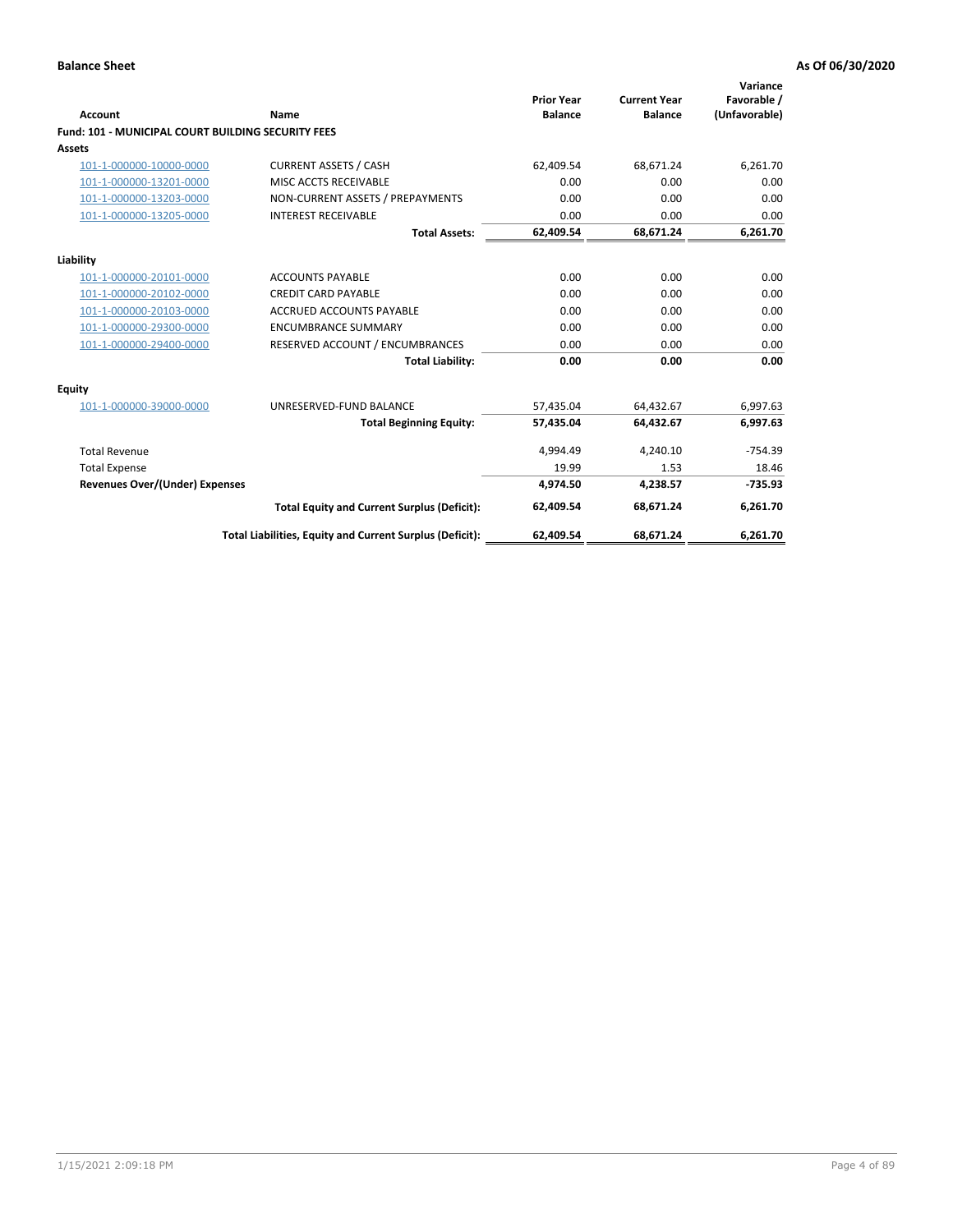|                                              |                                                          |                                     |                                       | Variance                     |
|----------------------------------------------|----------------------------------------------------------|-------------------------------------|---------------------------------------|------------------------------|
| <b>Account</b>                               | <b>Name</b>                                              | <b>Prior Year</b><br><b>Balance</b> | <b>Current Year</b><br><b>Balance</b> | Favorable /<br>(Unfavorable) |
| <b>Fund: 102 - MUNICIPAL COURT TECH FUND</b> |                                                          |                                     |                                       |                              |
| <b>Assets</b>                                |                                                          |                                     |                                       |                              |
| 102-1-000000-10000-0000                      | <b>CURRENT ASSETS / CASH</b>                             | 40,683.09                           | 47,557.22                             | 6,874.13                     |
| 102-1-000000-13201-0000                      | MISC ACCTS RECEIVABLE                                    | 0.00                                | 0.00                                  | 0.00                         |
|                                              | <b>Total Assets:</b>                                     | 40,683.09                           | 47,557.22                             | 6,874.13                     |
| Liability                                    |                                                          |                                     |                                       |                              |
| 102-1-000000-20101-0000                      | <b>ACCOUNTS PAYABLE</b>                                  | 0.00                                | 0.00                                  | 0.00                         |
| 102-1-000000-20102-0000                      | <b>CREDIT CARD PAYABLE</b>                               | 0.00                                | 0.00                                  | 0.00                         |
| 102-1-000000-20103-0000                      | <b>ACCRUED ACCOUNTS PAYABLE</b>                          | 0.00                                | 0.00                                  | 0.00                         |
| 102-1-000000-23001-0000                      | <b>CAPITAL LEASE PAYABLE</b>                             | 0.00                                | 0.00                                  | 0.00                         |
| 102-1-000000-23101-0000                      | <b>CAPITAL LEASE PAYABLE</b>                             | 0.00                                | 0.00                                  | 0.00                         |
| 102-1-000000-29300-0000                      | <b>ENCUMBRANCE SUMMARY</b>                               | 0.00                                | 0.00                                  | 0.00                         |
| 102-1-000000-29400-0000                      | RESERVED ACCOUNT / ENCUMBRANCES                          | 0.00                                | 0.00                                  | 0.00                         |
|                                              | <b>Total Liability:</b>                                  | 0.00                                | 0.00                                  | 0.00                         |
| Equity                                       |                                                          |                                     |                                       |                              |
| 102-1-000000-39000-0000                      | UNRESERVED-FUND BALANCE                                  | 34.640.94                           | 43,106.37                             | 8,465.43                     |
|                                              | <b>Total Beginning Equity:</b>                           | 34,640.94                           | 43,106.37                             | 8,465.43                     |
| <b>Total Revenue</b>                         |                                                          | 6,054.48                            | 4,462.16                              | $-1,592.32$                  |
| <b>Total Expense</b>                         |                                                          | 12.33                               | 11.31                                 | 1.02                         |
| <b>Revenues Over/(Under) Expenses</b>        |                                                          | 6,042.15                            | 4,450.85                              | $-1,591.30$                  |
|                                              | <b>Total Equity and Current Surplus (Deficit):</b>       | 40.683.09                           | 47.557.22                             | 6,874.13                     |
|                                              | Total Liabilities, Equity and Current Surplus (Deficit): | 40,683.09                           | 47,557.22                             | 6,874.13                     |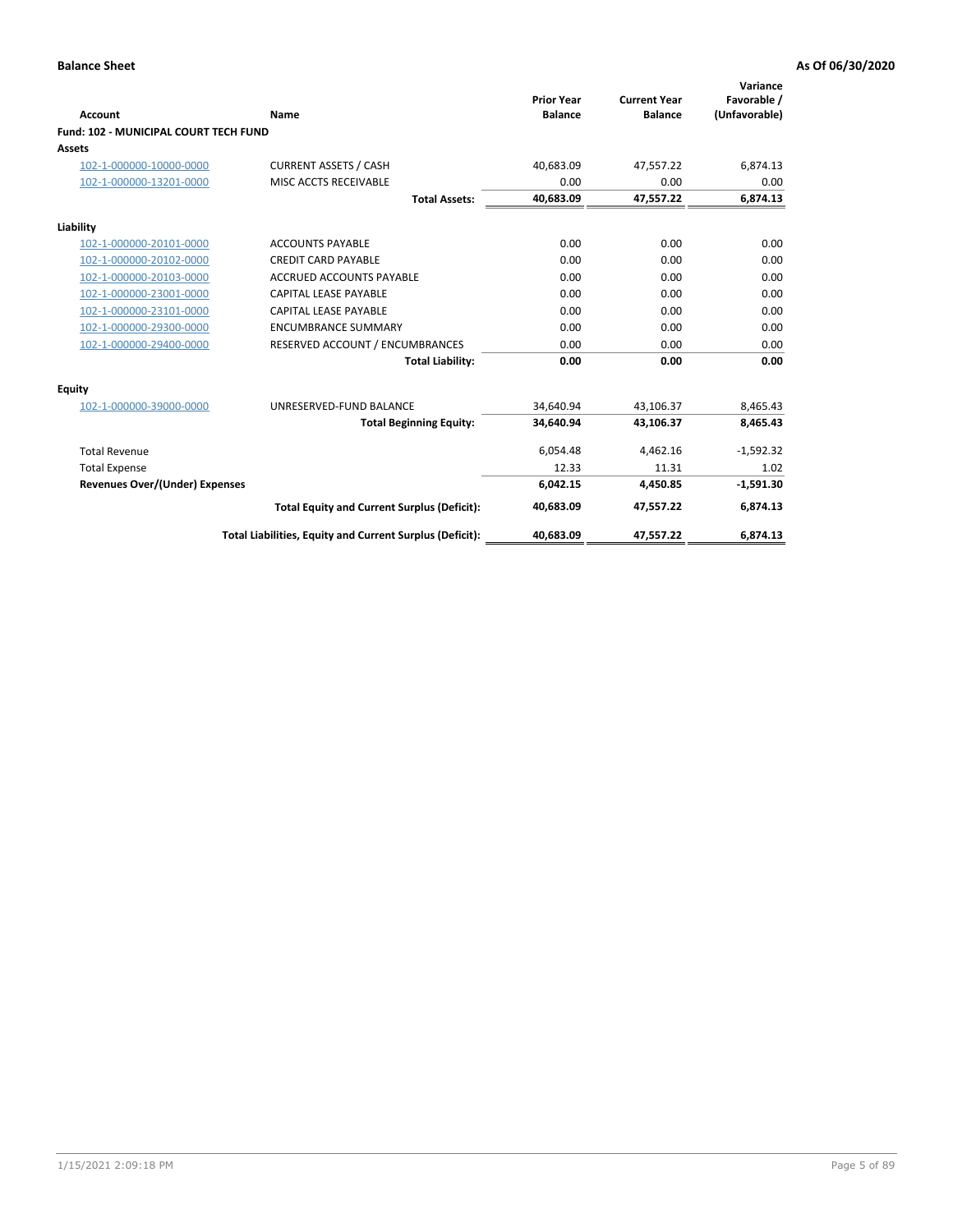| <b>Account</b>                                | Name                                                     | <b>Prior Year</b><br><b>Balance</b> | <b>Current Year</b><br><b>Balance</b> | Variance<br>Favorable /<br>(Unfavorable) |
|-----------------------------------------------|----------------------------------------------------------|-------------------------------------|---------------------------------------|------------------------------------------|
| Fund: 103 - MUNICIPAL COURT CHILD SAFETY FUND |                                                          |                                     |                                       |                                          |
| <b>Assets</b>                                 |                                                          |                                     |                                       |                                          |
| 103-1-000000-10000-0000                       | <b>CURRENT ASSETS / CASH</b>                             | 12,975.05                           | 11,101.75                             | $-1,873.30$                              |
| 103-1-000000-13201-0000                       | MISC ACCTS RECEIVABLE                                    | 0.00                                | 0.00                                  | 0.00                                     |
| 103-1-000000-13203-0000                       | NON-CURRENT ASSETS / PREPAYMENTS                         | 0.00                                | 0.00                                  | 0.00                                     |
| 103-1-000000-13205-0000                       | <b>INTEREST RECEIVABLE</b>                               | 0.00                                | 0.00                                  | 0.00                                     |
|                                               | <b>Total Assets:</b>                                     | 12,975.05                           | 11,101.75                             | $-1,873.30$                              |
| Liability                                     |                                                          |                                     |                                       |                                          |
| 103-1-000000-20101-0000                       | <b>ACCOUNTS PAYABLE</b>                                  | 0.00                                | 0.00                                  | 0.00                                     |
| 103-1-000000-20103-0000                       | <b>ACCRUED ACCOUNTS PAYABLE</b>                          | 0.00                                | 0.00                                  | 0.00                                     |
|                                               | <b>Total Liability:</b>                                  | 0.00                                | 0.00                                  | 0.00                                     |
| Equity                                        |                                                          |                                     |                                       |                                          |
| 103-1-000000-39000-0000                       | UNRESERVED-FUND BALANCE                                  | 12,648.91                           | 20,596.63                             | 7,947.72                                 |
|                                               | <b>Total Beginning Equity:</b>                           | 12,648.91                           | 20,596.63                             | 7.947.72                                 |
| <b>Total Revenue</b>                          |                                                          | 13,778.34                           | 10,767.56                             | $-3,010.78$                              |
| <b>Total Expense</b>                          |                                                          | 13,452.20                           | 20,262.44                             | $-6,810.24$                              |
| <b>Revenues Over/(Under) Expenses</b>         |                                                          | 326.14                              | $-9.494.88$                           | $-9,821.02$                              |
|                                               | <b>Total Equity and Current Surplus (Deficit):</b>       | 12,975.05                           | 11,101.75                             | $-1,873.30$                              |
|                                               | Total Liabilities, Equity and Current Surplus (Deficit): | 12,975.05                           | 11,101.75                             | $-1,873.30$                              |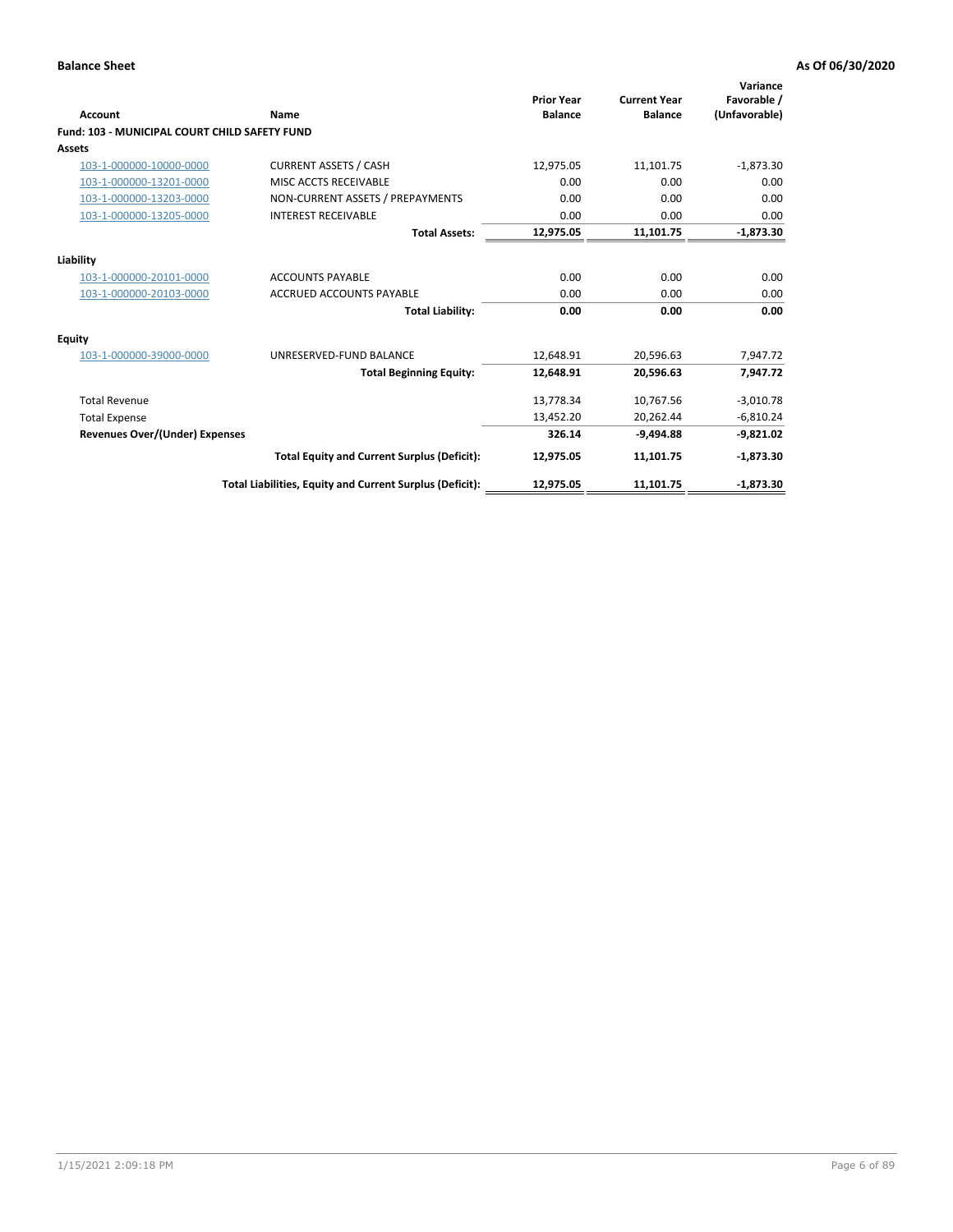|                                           |                                                          |                                     |                                       | Variance                     |
|-------------------------------------------|----------------------------------------------------------|-------------------------------------|---------------------------------------|------------------------------|
| <b>Account</b>                            | Name                                                     | <b>Prior Year</b><br><b>Balance</b> | <b>Current Year</b><br><b>Balance</b> | Favorable /<br>(Unfavorable) |
| <b>Fund: 110 - EXCHANGE BUILDING FUND</b> |                                                          |                                     |                                       |                              |
| Assets                                    |                                                          |                                     |                                       |                              |
| 110-1-000000-10000-0000                   | <b>CURRENT ASSETS / CASH</b>                             | -533,047.91                         | $-533,047.91$                         | 0.00                         |
| 110-1-000000-13201-0000                   | MISC ACCTS RECEIVABLE                                    | 0.00                                | 0.00                                  | 0.00                         |
| 110-1-000000-13203-0000                   | NON-CURRENT ASSETS / PREPAYMENTS                         | 0.00                                | 0.00                                  | 0.00                         |
| 110-1-000000-13205-0000                   | <b>INTEREST RECEIVABLE</b>                               | 0.00                                | 0.00                                  | 0.00                         |
| 110-1-000000-14100-0000                   | DUE FROM FUND 100                                        | 0.00                                | 0.00                                  | 0.00                         |
| 110-1-000000-16001-0000                   | FIXED ASSETS / LAND                                      | 0.00                                | 0.00                                  | 0.00                         |
| 110-1-000000-16002-0000                   | <b>IMPROVMENTS-NON BUILDINGS</b>                         | 0.00                                | 0.00                                  | 0.00                         |
| 110-1-000000-16003-0000                   | ACCUMULATED DEPRECIATION                                 | 0.00                                | 0.00                                  | 0.00                         |
| 110-1-000000-16004-0000                   | FIXED ASSETS / BUILDINGS                                 | 0.00                                | 0.00                                  | 0.00                         |
| 110-1-000000-16005-0000                   | ACCUMULATED DEPRECIATION                                 | 0.00                                | 0.00                                  | 0.00                         |
| 110-1-000000-16201-0000                   | <b>MACHINERY AND EQUIPMENT</b>                           | 0.00                                | 0.00                                  | 0.00                         |
| 110-1-000000-16202-0000                   | ACCUMULATED DEPRECATION                                  | 0.00                                | 0.00                                  | 0.00                         |
| 110-1-000000-16301-0000                   | FIXED ASSETS / C W I P                                   | 0.00                                | 0.00                                  | 0.00                         |
|                                           | <b>Total Assets:</b>                                     | $-533,047.91$                       | -533,047.91                           | 0.00                         |
| Liability                                 |                                                          |                                     |                                       |                              |
| 110-1-000000-20101-0000                   | <b>ACCOUNTS PAYABLE</b>                                  | 0.00                                | 0.00                                  | 0.00                         |
| 110-1-000000-20102-0000                   | <b>CREDIT CARD PAYABLE</b>                               | 0.00                                | 0.00                                  | 0.00                         |
| 110-1-000000-20103-0000                   | ACCRUED ACCOUNTS PAYABLE                                 | 0.00                                | 0.00                                  | 0.00                         |
| 110-1-000000-20109-0000                   | MISCELLANEOUS LIABILITIES                                | 0.00                                | 0.00                                  | 0.00                         |
| 110-1-000000-20110-0000                   | REVENUE BONDS PAYABLE                                    | 0.00                                | 0.00                                  | 0.00                         |
| 110-1-000000-20112-0000                   | <b>ACCRUED INTEREST PAYABLE</b>                          | 0.00                                | 0.00                                  | 0.00                         |
| 110-1-000000-20141-0000                   | <b>TELEPHONE CLEARING</b>                                | 0.00                                | 0.00                                  | 0.00                         |
| 110-1-000000-20160-0000                   | <b>UNAPPLIED CREDIT</b>                                  | 0.00                                | 0.00                                  | 0.00                         |
| 110-1-000000-20201-0000                   | <b>DEFERRED REVENUE</b>                                  | 0.00                                | 0.00                                  | 0.00                         |
| 110-1-000000-21001-0000                   | <b>GENERAL FUND / GENERAL FUND</b>                       | 0.00                                | 0.00                                  | 0.00                         |
| 110-1-000000-22001-0000                   | SALARIES PAYABLE                                         | 0.00                                | 0.00                                  | 0.00                         |
| 110-1-000000-22002-0000                   | <b>VACATION/SICK PAYABLE</b>                             | 0.00                                | 0.00                                  | 0.00                         |
| 110-1-000000-26001-0000                   | <b>OBLIG FOR COMP ABSENCES</b>                           | 0.00                                | 0.00                                  | 0.00                         |
| 110-1-000000-26102-0000                   | REVENUE BONDS PAYABLE                                    | 0.00                                | 0.00                                  | 0.00                         |
| 110-1-000000-27001-0000                   | <b>CONTRIBUTED CAPITAL</b>                               | 0.00                                | 0.00                                  | 0.00                         |
| 110-1-000000-29300-0000                   | <b>ENCUMBRANCE SUMMARY</b>                               | 0.00                                | 0.00                                  | 0.00                         |
| 110-1-000000-29400-0100                   | RESERVED ACCOUNT / ENCUMBRANCES                          | 0.00                                | 0.00                                  | 0.00                         |
|                                           | <b>Total Liability:</b>                                  | 0.00                                | 0.00                                  | 0.00                         |
|                                           |                                                          |                                     |                                       |                              |
| <b>Equity</b>                             | UNRESERVED-FUND BALANCE                                  | 0.00                                | 0.00                                  |                              |
| 110-1-000000-39000-0000                   |                                                          | $-533,019.77$                       |                                       | 0.00<br>$-28.14$             |
| <u>110-1-000000-39100-0000</u>            | UNRESERVED-RET. EARNINGS                                 |                                     | -533,047.91                           |                              |
|                                           | <b>Total Beginning Equity:</b>                           | -533,019.77                         | -533,047.91                           | -28.14                       |
| <b>Total Revenue</b>                      |                                                          | 0.00                                | 0.00                                  | 0.00                         |
| <b>Total Expense</b>                      |                                                          | 28.14                               | 0.00                                  | 28.14                        |
| <b>Revenues Over/(Under) Expenses</b>     |                                                          | $-28.14$                            | 0.00                                  | 28.14                        |
|                                           | <b>Total Equity and Current Surplus (Deficit):</b>       | -533,047.91                         | -533,047.91                           | 0.00                         |
|                                           | Total Liabilities, Equity and Current Surplus (Deficit): | -533,047.91                         | -533,047.91                           | 0.00                         |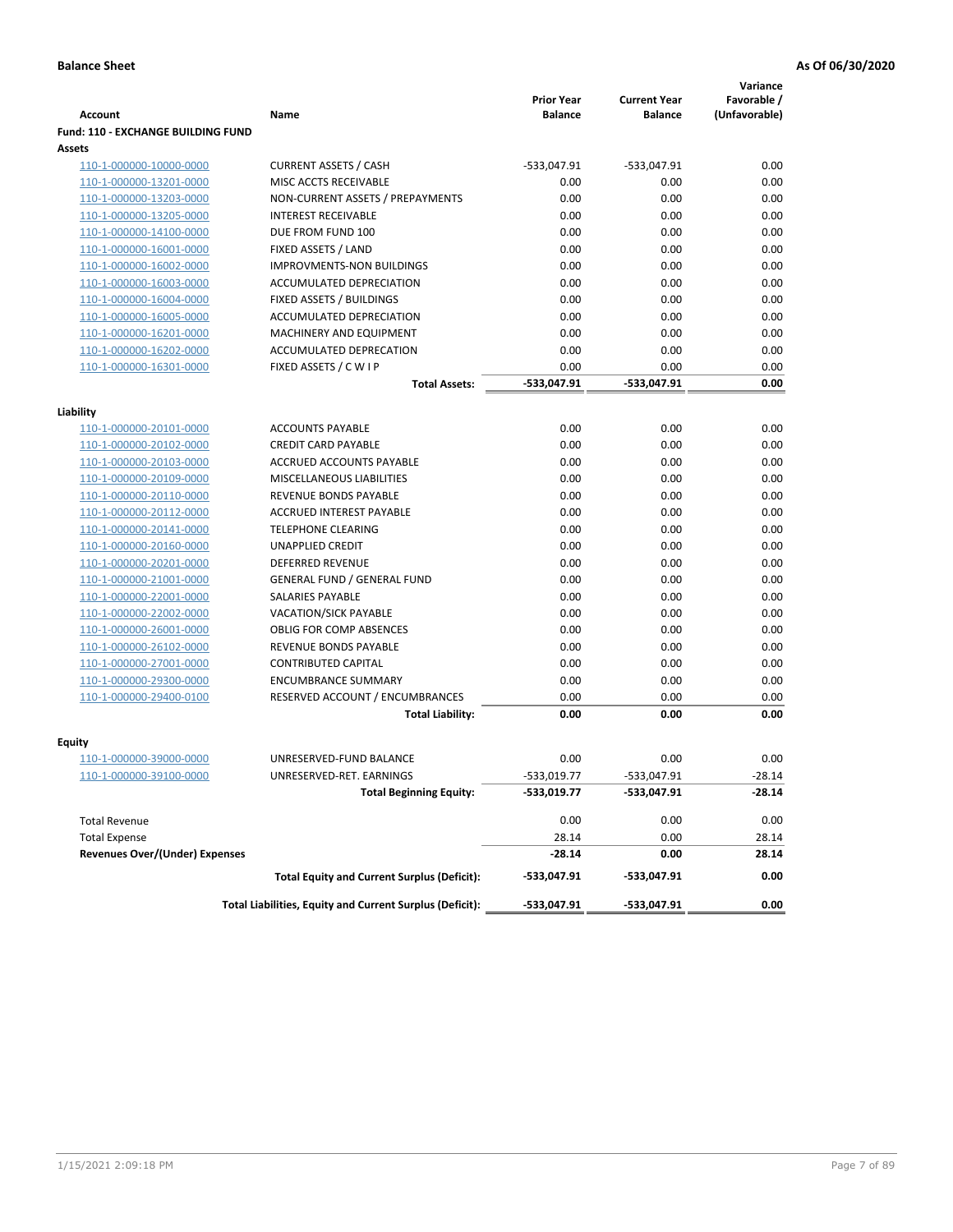| <b>Account</b>                                | Name                                                     | <b>Prior Year</b><br><b>Balance</b> | <b>Current Year</b><br><b>Balance</b> | Variance<br>Favorable /<br>(Unfavorable) |
|-----------------------------------------------|----------------------------------------------------------|-------------------------------------|---------------------------------------|------------------------------------------|
| <b>Fund: 111 - RECREATION ACTIVITIES FUND</b> |                                                          |                                     |                                       |                                          |
| Assets                                        |                                                          |                                     |                                       |                                          |
| 111-1-000000-10000-0000                       | <b>CURRENT ASSETS / CASH</b>                             | $-22,179.78$                        | $-106,586.83$                         | $-84,407.05$                             |
| 111-1-000000-10313-0000                       | <b>CHANGE DRAWER - PARK CONCESSIONS</b>                  | 0.00                                | 0.00                                  | 0.00                                     |
| 111-1-000000-13201-0000                       | MISC ACCTS RECEIVABLE                                    | 0.00                                | 0.00                                  | 0.00                                     |
| 111-1-000000-13205-0000                       | <b>INTEREST RECEIVABLE</b>                               | 0.00                                | 0.00                                  | 0.00                                     |
|                                               | <b>Total Assets:</b>                                     | $-22,179.78$                        | $-106,586.83$                         | $-84,407.05$                             |
| Liability                                     |                                                          |                                     |                                       |                                          |
| 111-1-000000-20101-0000                       | <b>ACCOUNTS PAYABLE</b>                                  | 0.00                                | 0.00                                  | 0.00                                     |
| 111-1-000000-20102-0000                       | <b>CREDIT CARD PAYABLE</b>                               | 0.00                                | 0.00                                  | 0.00                                     |
| 111-1-000000-20103-0000                       | ACCRUED ACCOUNTS PAYABLE                                 | 0.00                                | 0.00                                  | 0.00                                     |
| 111-1-000000-20125-0000                       | SALES TAX PAYABLE / IN THE CITY                          | 651.72                              | 0.00                                  | 651.72                                   |
| 111-1-000000-20160-0000                       | <b>UNAPPLIED CREDIT</b>                                  | 0.00                                | 0.00                                  | 0.00                                     |
| 111-1-000000-20201-0000                       | <b>DEFERRED REVENUE</b>                                  | 0.00                                | 0.00                                  | 0.00                                     |
| 111-1-000000-22001-0000                       | <b>SALARIES PAYABLE</b>                                  | 155.91                              | 155.91                                | 0.00                                     |
| 111-1-000000-29300-0000                       | <b>ENCUMBRANCE SUMMARY</b>                               | 0.00                                | 0.00                                  | 0.00                                     |
| 111-1-000000-29400-0100                       | RESERVED ACCOUNT / ENCUMBRANCES                          | 0.00                                | 0.00                                  | 0.00                                     |
|                                               | <b>Total Liability:</b>                                  | 807.63                              | 155.91                                | 651.72                                   |
| Equity                                        |                                                          |                                     |                                       |                                          |
| 111-1-000000-39000-0000                       | UNRESERVED-FUND BALANCE                                  | 5,989.45                            | $-28,173.50$                          | $-34,162.95$                             |
| 111-1-000000-39100-0000                       | UNRESERVED-RET. EARNINGS                                 | 0.00                                | 0.00                                  | 0.00                                     |
|                                               | <b>Total Beginning Equity:</b>                           | 5,989.45                            | $-28,173.50$                          | $-34,162.95$                             |
| <b>Total Revenue</b>                          |                                                          | 127,491.78                          | 47,293.40                             | $-80,198.38$                             |
| <b>Total Expense</b>                          |                                                          | 156,468.64                          | 125,862.64                            | 30,606.00                                |
| <b>Revenues Over/(Under) Expenses</b>         |                                                          | $-28,976.86$                        | $-78,569.24$                          | $-49,592.38$                             |
|                                               | <b>Total Equity and Current Surplus (Deficit):</b>       | $-22,987.41$                        | $-106,742.74$                         | $-83,755.33$                             |
|                                               | Total Liabilities, Equity and Current Surplus (Deficit): | $-22,179.78$                        | $-106,586.83$                         | $-84,407.05$                             |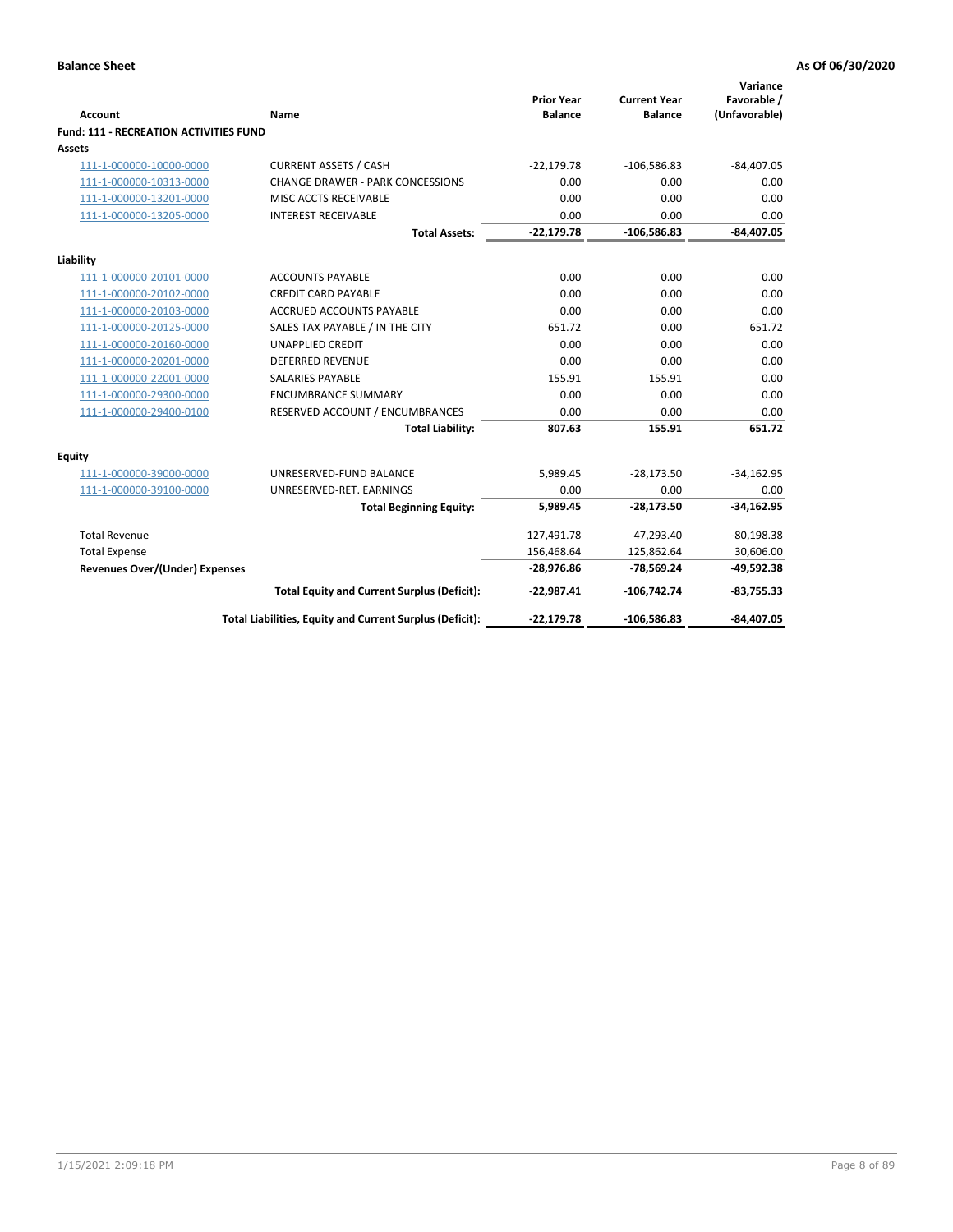|                                       |                                                          |                                     |                                       | Variance                     |
|---------------------------------------|----------------------------------------------------------|-------------------------------------|---------------------------------------|------------------------------|
| <b>Account</b>                        | Name                                                     | <b>Prior Year</b><br><b>Balance</b> | <b>Current Year</b><br><b>Balance</b> | Favorable /<br>(Unfavorable) |
| Fund: 112 - GUN RANGE FUND            |                                                          |                                     |                                       |                              |
| <b>Assets</b>                         |                                                          |                                     |                                       |                              |
| 112-1-000000-10000-0000               | <b>CURRENT ASSETS / CASH</b>                             | $-122.24$                           | 1,000.99                              | 1,123.23                     |
| 112-1-000000-13201-0000               | MISC ACCTS RECEIVABLE                                    | 0.00                                | 0.00                                  | 0.00                         |
|                                       | <b>Total Assets:</b>                                     | $-122.24$                           | 1,000.99                              | 1,123.23                     |
| Liability                             |                                                          |                                     |                                       |                              |
| 112-1-000000-20101-0000               | <b>ACCOUNTS PAYABLE</b>                                  | 0.00                                | 0.00                                  | 0.00                         |
| 112-1-000000-20103-0000               | <b>ACCRUED ACCOUNTS PAYABLE</b>                          | 0.00                                | 0.00                                  | 0.00                         |
| 112-1-000000-20160-0000               | <b>UNAPPLIED CREDIT</b>                                  | 0.00                                | 0.00                                  | 0.00                         |
| 112-1-000000-21001-0000               | <b>GENERAL FUND / GENERAL FUND</b>                       | 0.00                                | 0.00                                  | 0.00                         |
| 112-1-000000-29300-0000               | <b>ENCUMBRANCE SUMMARY</b>                               | 0.00                                | 0.00                                  | 0.00                         |
| 112-1-000000-29400-0100               | RESERVED ACCOUNT / ENCUMBRANCES                          | 0.00                                | 0.00                                  | 0.00                         |
|                                       | <b>Total Liability:</b>                                  | 0.00                                | 0.00                                  | 0.00                         |
| Equity                                |                                                          |                                     |                                       |                              |
| 112-1-000000-39000-0000               | UNRESERVED-FUND BALANCE                                  | $-1,342.20$                         | 908.04                                | 2,250.24                     |
| 112-1-000000-39100-0000               | UNRESERVED-RET. EARNINGS                                 | 0.00                                | 0.00                                  | 0.00                         |
|                                       | <b>Total Beginning Equity:</b>                           | $-1.342.20$                         | 908.04                                | 2.250.24                     |
| <b>Total Revenue</b>                  |                                                          | 1,290.00                            | 742.77                                | $-547.23$                    |
| <b>Total Expense</b>                  |                                                          | 70.04                               | 649.82                                | $-579.78$                    |
| <b>Revenues Over/(Under) Expenses</b> |                                                          | 1,219.96                            | 92.95                                 | $-1,127.01$                  |
|                                       | <b>Total Equity and Current Surplus (Deficit):</b>       | $-122.24$                           | 1,000.99                              | 1,123.23                     |
|                                       | Total Liabilities, Equity and Current Surplus (Deficit): | $-122.24$                           | 1,000.99                              | 1,123.23                     |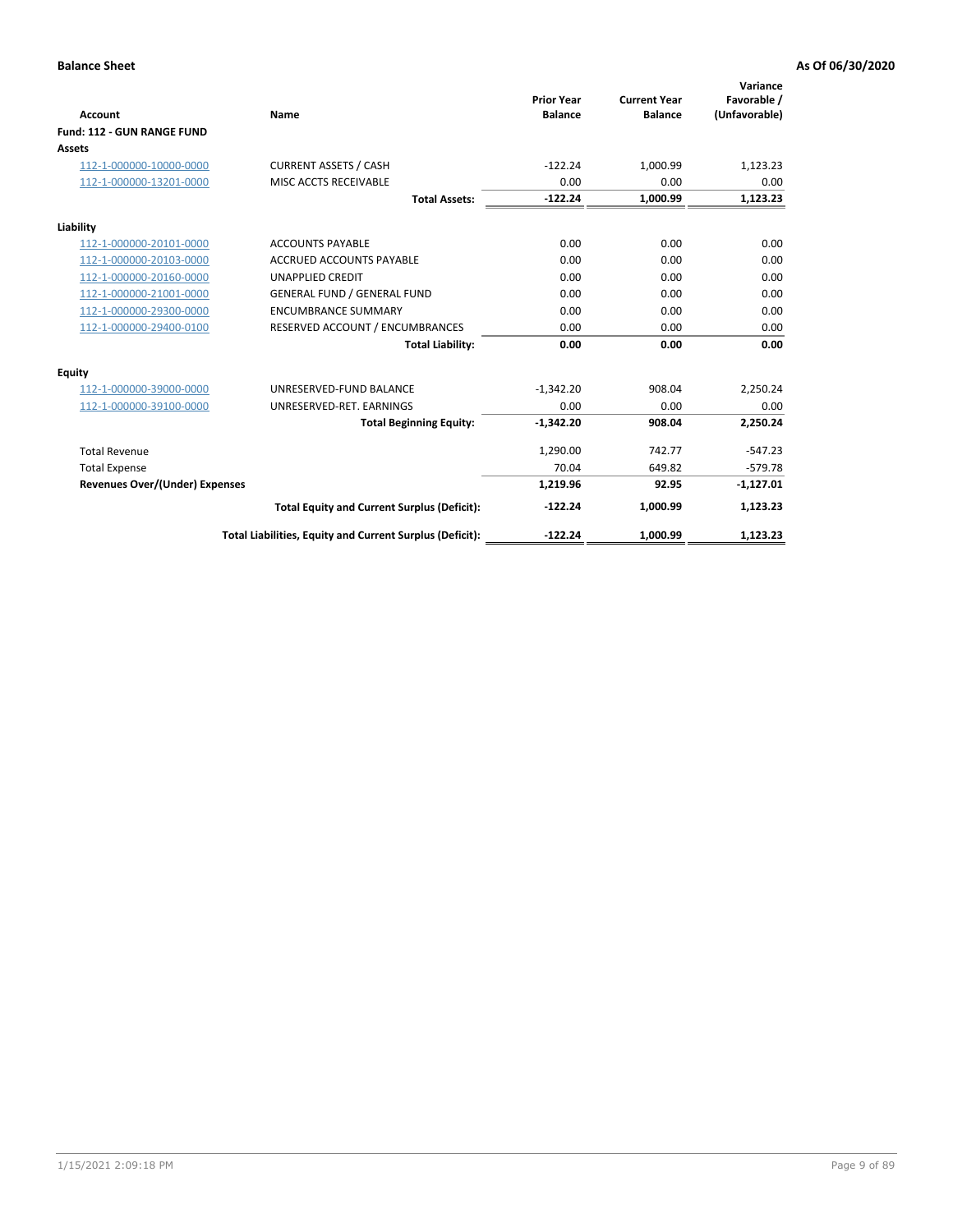| <b>Account</b>                               | Name                                                     | <b>Prior Year</b><br><b>Balance</b> | <b>Current Year</b><br><b>Balance</b> | Variance<br>Favorable /<br>(Unfavorable) |
|----------------------------------------------|----------------------------------------------------------|-------------------------------------|---------------------------------------|------------------------------------------|
| Fund: 113 - HOTEL / MOTEL OCCUPANCY TAX FUND |                                                          |                                     |                                       |                                          |
| Assets                                       |                                                          |                                     |                                       |                                          |
| 113-1-000000-10000-0000                      | <b>CURRENT ASSETS / CASH</b>                             | 402,381.89                          | 436,109.03                            | 33,727.14                                |
| 113-1-000000-13101-0000                      | <b>TAX RECEIVABLE-CURRENT</b>                            | 0.00                                | 0.00                                  | 0.00                                     |
| 113-1-000000-13201-0000                      | MISC ACCTS RECEIVABLE                                    | 0.00                                | 0.00                                  | 0.00                                     |
| 113-1-000000-13202-0000                      | <b>EMPLOYEE ADVANCES</b>                                 | 0.00                                | 0.00                                  | 0.00                                     |
| 113-1-000000-13203-0000                      | NON-CURRENT ASSETS / PREPAYMENTS                         | 0.00                                | 0.00                                  | 0.00                                     |
| 113-1-000000-13205-0000                      | <b>INTEREST RECEIVABLE</b>                               | 0.00                                | 0.00                                  | 0.00                                     |
|                                              | <b>Total Assets:</b>                                     | 402,381.89                          | 436,109.03                            | 33,727.14                                |
|                                              |                                                          |                                     |                                       |                                          |
| Liability                                    |                                                          |                                     |                                       |                                          |
| 113-1-000000-20101-0000                      | <b>ACCOUNTS PAYABLE</b>                                  | 0.00                                | 0.00                                  | 0.00                                     |
| 113-1-000000-20102-0000                      | <b>CREDIT CARD PAYABLE</b>                               | 0.00                                | 0.00                                  | 0.00                                     |
| 113-1-000000-20103-0000                      | ACCRUED ACCOUNTS PAYABLE                                 | 0.00                                | 0.00                                  | 0.00                                     |
| 113-1-000000-20144-0000                      | SPECIAL EVENT DONATIONS                                  | $-1,046.65$                         | $-1,046.65$                           | 0.00                                     |
| 113-1-000000-22001-0000                      | <b>SALARIES PAYABLE</b>                                  | 1,702.66                            | 1,702.66                              | 0.00                                     |
| 113-1-000000-24001-0000                      | O/S CHECKS PAYABLE                                       | 0.00                                | 0.00                                  | 0.00                                     |
| 113-1-000000-29300-0000                      | <b>ENCUMBRANCE SUMMARY</b>                               | 0.00                                | 0.00                                  | 0.00                                     |
| 113-1-000000-29400-0100                      | RESERVED ACCOUNT / ENCUMBRANCES                          | 0.00                                | 0.00                                  | 0.00                                     |
|                                              | <b>Total Liability:</b>                                  | 656.01                              | 656.01                                | 0.00                                     |
| Equity                                       |                                                          |                                     |                                       |                                          |
| 113-1-000000-39000-0000                      | UNRESERVED-FUND BALANCE                                  | 448,485.81                          | 464,662.03                            | 16,176.22                                |
|                                              | <b>Total Beginning Equity:</b>                           | 448,485.81                          | 464,662.03                            | 16,176.22                                |
|                                              |                                                          |                                     |                                       |                                          |
| <b>Total Revenue</b>                         |                                                          | 432,217.62                          | 361,348.77                            | $-70,868.85$                             |
| <b>Total Expense</b>                         |                                                          | 478,977.55                          | 390,557.78                            | 88,419.77                                |
| <b>Revenues Over/(Under) Expenses</b>        |                                                          | $-46,759.93$                        | $-29,209.01$                          | 17,550.92                                |
|                                              | <b>Total Equity and Current Surplus (Deficit):</b>       | 401,725.88                          | 435,453.02                            | 33,727.14                                |
|                                              | Total Liabilities, Equity and Current Surplus (Deficit): | 402,381.89                          | 436,109.03                            | 33,727.14                                |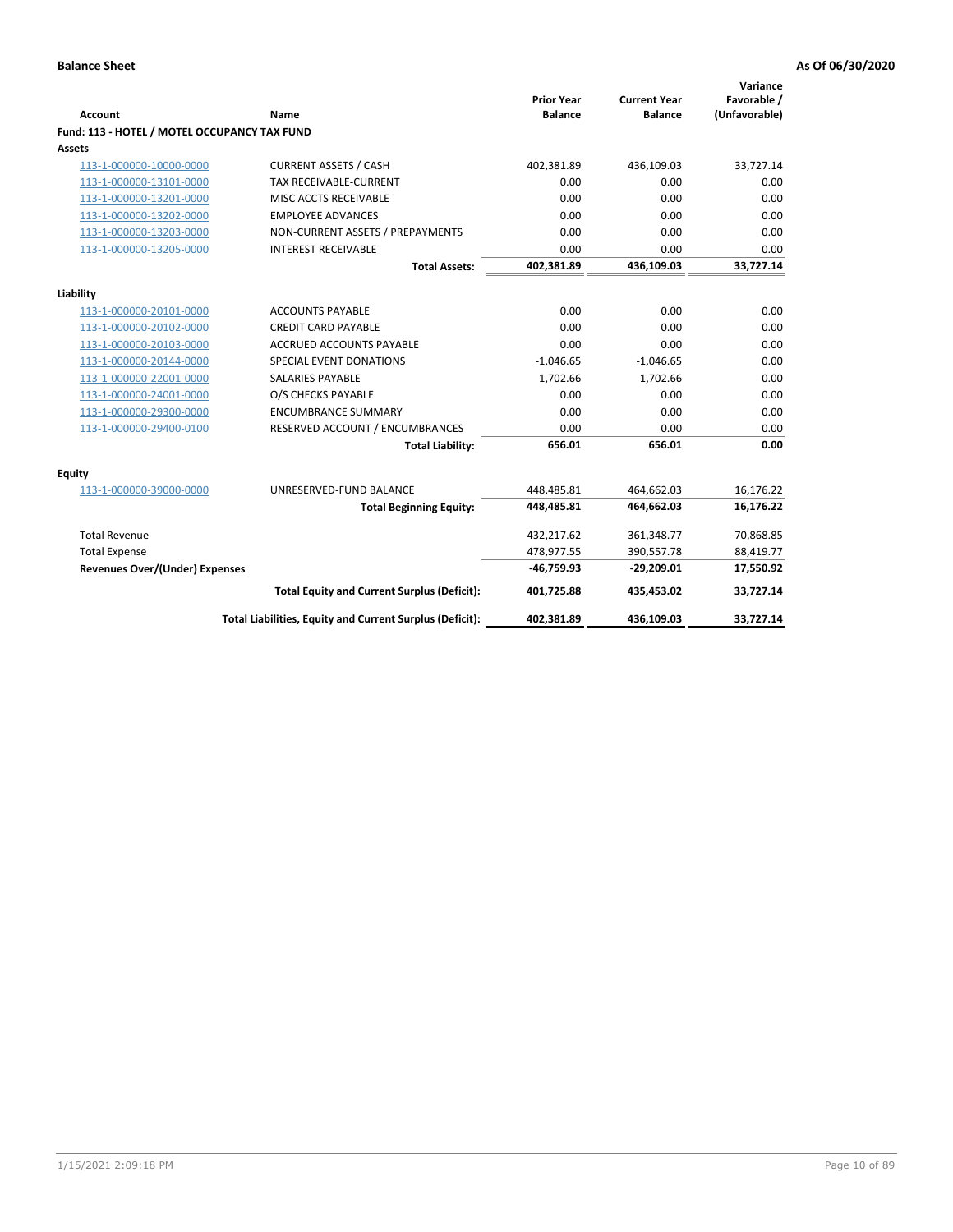| <b>Account</b>                              | Name                                                     | <b>Prior Year</b><br><b>Balance</b> | <b>Current Year</b><br><b>Balance</b> | Variance<br>Favorable /<br>(Unfavorable) |
|---------------------------------------------|----------------------------------------------------------|-------------------------------------|---------------------------------------|------------------------------------------|
| Fund: 114 - VENUE MANAGEMENT FUND<br>Assets |                                                          |                                     |                                       |                                          |
| 114-1-000000-10000-0000                     | <b>CURRENT ASSETS / CASH</b>                             | $-161,380.81$                       | $-128,968.27$                         | 32,412.54                                |
| 114-1-000000-10311-0000                     | CASH / PETTY CASH/CHANGE DRAWERS                         | 200.00                              | 200.00                                | 0.00                                     |
| 114-1-000000-13201-0000                     | MISC ACCTS RECEIVABLE                                    | 0.00                                | 0.00                                  | 0.00                                     |
| 114-1-000000-13203-0000                     | NON-CURRENT ASSETS / PREPAYMENTS                         | 0.00                                | 0.00                                  | 0.00                                     |
| 114-1-000000-13205-0000                     | <b>INTEREST RECEIVABLE</b>                               | 0.00                                | 0.00                                  | 0.00                                     |
|                                             | <b>Total Assets:</b>                                     | $-161,180.81$                       | $-128,768.27$                         | 32,412.54                                |
| Liability                                   |                                                          |                                     |                                       |                                          |
| 114-1-000000-20101-0000                     | <b>ACCOUNTS PAYABLE</b>                                  | 0.00                                | 0.00                                  | 0.00                                     |
| 114-1-000000-20102-0000                     | <b>CREDIT CARD PAYABLE</b>                               | 0.00                                | 0.00                                  | 0.00                                     |
| 114-1-000000-20103-0000                     | <b>ACCRUED ACCOUNTS PAYABLE</b>                          | 0.00                                | 0.00                                  | 0.00                                     |
| 114-1-000000-20125-0000                     | SALES TAX PAYABLE / IN THE CITY                          | 0.00                                | 0.00                                  | 0.00                                     |
| 114-1-000000-20144-0000                     | SPECIAL EVENT DONATIONS                                  | 7,977.39                            | 16,777.39                             | $-8,800.00$                              |
| 114-1-000000-20150-0000                     | <b>TICKET SALE SHARING</b>                               | 58,182.20                           | 18,716.37                             | 39,465.83                                |
| 114-1-000000-20151-0000                     | <b>SOUND &amp; LIGHTING</b>                              | 0.00                                | 0.00                                  | 0.00                                     |
| 114-1-000000-20160-0000                     | <b>UNAPPLIED CREDIT</b>                                  | 0.00                                | 0.00                                  | 0.00                                     |
| 114-1-000000-20201-0000                     | <b>DEFERRED REVENUE</b>                                  | 0.00                                | 0.00                                  | 0.00                                     |
| 114-1-000000-22001-0000                     | SALARIES PAYABLE                                         | 1,154.26                            | 1,154.26                              | 0.00                                     |
| 114-1-000000-24010-0000                     | <b>CIVIC CENTER DEPOSITS</b>                             | 3,750.00                            | 5,250.00                              | $-1,500.00$                              |
| 114-1-000000-24012-0000                     | <b>AUDITORIUM DEPOSITS</b>                               | 11,475.00                           | 15,837.50                             | $-4,362.50$                              |
| 114-1-000000-29300-0000                     | <b>ENCUMBRANCE SUMMARY</b>                               | 0.00                                | 0.00                                  | 0.00                                     |
| 114-1-000000-29400-0000                     | RESERVED ACCOUNT / ENCUMBRANCES                          | 0.00                                | 0.00                                  | 0.00                                     |
|                                             | <b>Total Liability:</b>                                  | 82,538.85                           | 57,735.52                             | 24,803.33                                |
| Equity                                      |                                                          |                                     |                                       |                                          |
| 114-1-000000-39000-0000                     | UNRESERVED-FUND BALANCE                                  | $-110,063.43$                       | $-192,604.81$                         | $-82,541.38$                             |
|                                             | <b>Total Beginning Equity:</b>                           | $-110,063.43$                       | $-192,604.81$                         | $-82,541.38$                             |
| <b>Total Revenue</b>                        |                                                          | 49,171.54                           | 152,119.02                            | 102,947.48                               |
| <b>Total Expense</b>                        |                                                          | 182,827.77                          | 146,018.00                            | 36,809.77                                |
| <b>Revenues Over/(Under) Expenses</b>       |                                                          | $-133,656.23$                       | 6,101.02                              | 139,757.25                               |
|                                             | <b>Total Equity and Current Surplus (Deficit):</b>       | $-243,719.66$                       | -186,503.79                           | 57,215.87                                |
|                                             | Total Liabilities, Equity and Current Surplus (Deficit): | $-161,180.81$                       | $-128,768.27$                         | 32.412.54                                |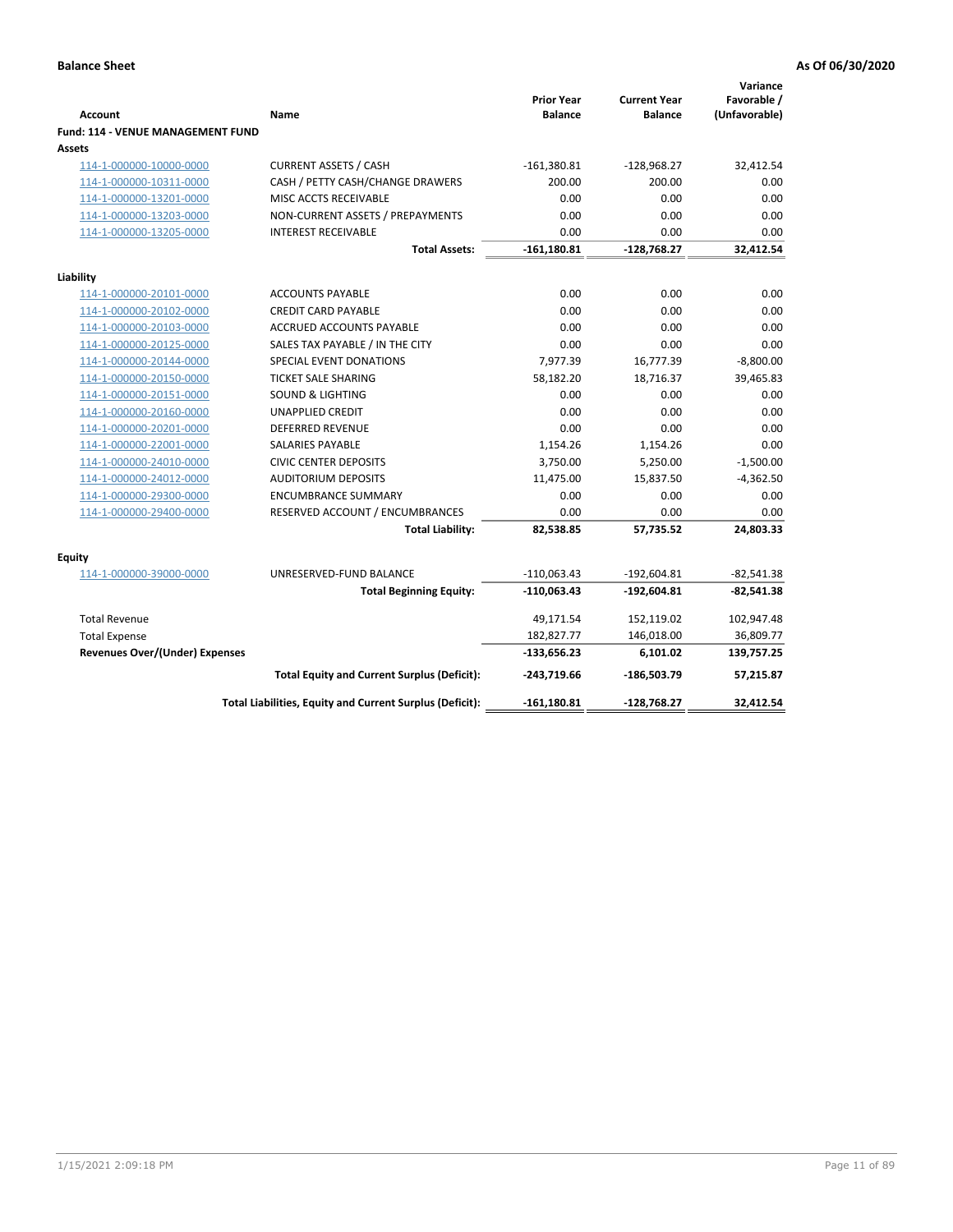| <b>Account</b>                        | <b>Name</b>                                              | <b>Prior Year</b><br><b>Balance</b> | <b>Current Year</b><br><b>Balance</b> | Variance<br>Favorable /<br>(Unfavorable) |
|---------------------------------------|----------------------------------------------------------|-------------------------------------|---------------------------------------|------------------------------------------|
| Fund: 115 - TIRZ FUND                 |                                                          |                                     |                                       |                                          |
| <b>Assets</b>                         |                                                          |                                     |                                       |                                          |
| 115-1-000000-10000-0000               | <b>CURRENT ASSETS / CASH</b>                             | 0.00                                | 0.00                                  | 0.00                                     |
| 115-1-000000-13101-0000               | <b>TAX RECEIVABLE-CURRENT</b>                            | 0.00                                | 0.00                                  | 0.00                                     |
| 115-1-000000-13102-0000               | <b>TAXES REC-DELINQUENT</b>                              | 0.00                                | 0.00                                  | 0.00                                     |
| 115-1-000000-13103-0000               | ALLOW FOR UNCOLLECT TAXES                                | 0.00                                | 0.00                                  | 0.00                                     |
| 115-1-000000-13201-0000               | MISC ACCTS RECEIVABLE                                    | 0.00                                | 0.00                                  | 0.00                                     |
| 115-1-000000-13205-0000               | <b>INTEREST RECEIVABLE</b>                               | 0.00                                | 0.00                                  | 0.00                                     |
|                                       | <b>Total Assets:</b>                                     | 0.00                                | 0.00                                  | 0.00                                     |
| Liability                             |                                                          |                                     |                                       |                                          |
| 115-1-000000-20101-0000               | <b>ACCOUNTS PAYABLE</b>                                  | 0.00                                | 0.00                                  | 0.00                                     |
| 115-1-000000-20103-0000               | <b>ACCRUED ACCOUNTS PAYABLE</b>                          | 0.00                                | 0.00                                  | 0.00                                     |
| 115-1-000000-20203-0000               | <b>DEFERRED TAX REVENUE</b>                              | 0.00                                | 0.00                                  | 0.00                                     |
| 115-1-000000-29300-0000               | <b>ENCUMBRANCE SUMMARY</b>                               | 0.00                                | 0.00                                  | 0.00                                     |
| 115-1-000000-29400-0100               | RESERVED ACCOUNT / ENCUMBRANCES                          | 0.00                                | 0.00                                  | 0.00                                     |
|                                       | <b>Total Liability:</b>                                  | 0.00                                | 0.00                                  | 0.00                                     |
| Equity                                |                                                          |                                     |                                       |                                          |
| 115-1-000000-39000-0000               | UNRESERVED-FUND BALANCE                                  | 0.00                                | 0.00                                  | 0.00                                     |
| 115-1-000000-39100-0000               | UNRESERVED-RET. EARNINGS                                 | 0.00                                | 0.00                                  | 0.00                                     |
|                                       | <b>Total Beginning Equity:</b>                           | 0.00                                | 0.00                                  | 0.00                                     |
| <b>Total Revenue</b>                  |                                                          | 0.00                                | 0.00                                  | 0.00                                     |
| <b>Total Expense</b>                  |                                                          | 0.00                                | 0.00                                  | 0.00                                     |
| <b>Revenues Over/(Under) Expenses</b> |                                                          | 0.00                                | 0.00                                  | 0.00                                     |
|                                       | <b>Total Equity and Current Surplus (Deficit):</b>       | 0.00                                | 0.00                                  | 0.00                                     |
|                                       | Total Liabilities, Equity and Current Surplus (Deficit): | 0.00                                | 0.00                                  | 0.00                                     |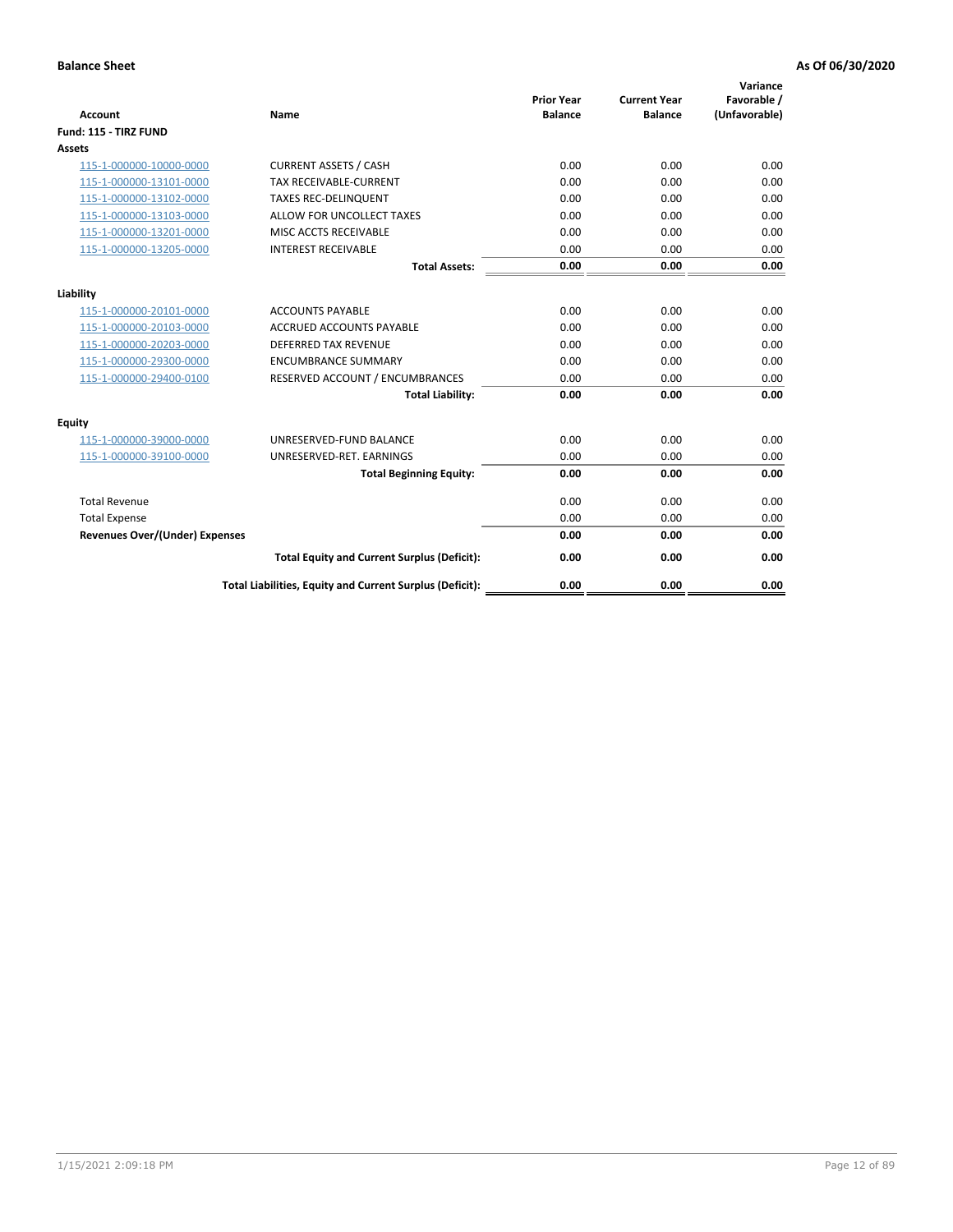| Account                               | <b>Name</b>                                              | <b>Prior Year</b><br><b>Balance</b> | <b>Current Year</b><br><b>Balance</b> | Variance<br>Favorable /<br>(Unfavorable) |
|---------------------------------------|----------------------------------------------------------|-------------------------------------|---------------------------------------|------------------------------------------|
| Fund: 116 - ROADWAY IMPACT FEE 1      |                                                          |                                     |                                       |                                          |
| Assets                                |                                                          |                                     |                                       |                                          |
| 116-1-000000-10000-0000               | <b>CURRENT ASSETS / CASH</b>                             | 0.00                                | 0.00                                  | 0.00                                     |
| 116-1-000000-13201-0000               | MISC ACCTS RECEIVABLE                                    | 0.00                                | 0.00                                  | 0.00                                     |
| 116-1-000000-13205-0000               | <b>INTEREST RECEIVABLE</b>                               | 0.00                                | 0.00                                  | 0.00                                     |
|                                       | <b>Total Assets:</b>                                     | 0.00                                | 0.00                                  | 0.00                                     |
| Liability                             |                                                          |                                     |                                       |                                          |
| 116-1-000000-20101-0000               | <b>ACCOUNTS PAYABLE</b>                                  | 0.00                                | 0.00                                  | 0.00                                     |
| 116-1-000000-20103-0000               | <b>ACCRUED ACCOUNTS PAYABLE</b>                          | 0.00                                | 0.00                                  | 0.00                                     |
|                                       | <b>Total Liability:</b>                                  | 0.00                                | 0.00                                  | 0.00                                     |
| Equity                                |                                                          |                                     |                                       |                                          |
| 116-1-000000-39000-0000               | UNRESERVED-FUND BALANCE                                  | 0.00                                | 0.00                                  | 0.00                                     |
| 116-1-000000-39100-0000               | UNRESERVED-RET. EARNINGS                                 | 0.00                                | 0.00                                  | 0.00                                     |
|                                       | <b>Total Beginning Equity:</b>                           | 0.00                                | 0.00                                  | 0.00                                     |
| <b>Total Revenue</b>                  |                                                          | 0.00                                | 0.00                                  | 0.00                                     |
| <b>Total Expense</b>                  |                                                          | 0.00                                | 0.00                                  | 0.00                                     |
| <b>Revenues Over/(Under) Expenses</b> |                                                          | 0.00                                | 0.00                                  | 0.00                                     |
|                                       | <b>Total Equity and Current Surplus (Deficit):</b>       | 0.00                                | 0.00                                  | 0.00                                     |
|                                       | Total Liabilities, Equity and Current Surplus (Deficit): | 0.00                                | 0.00                                  | 0.00                                     |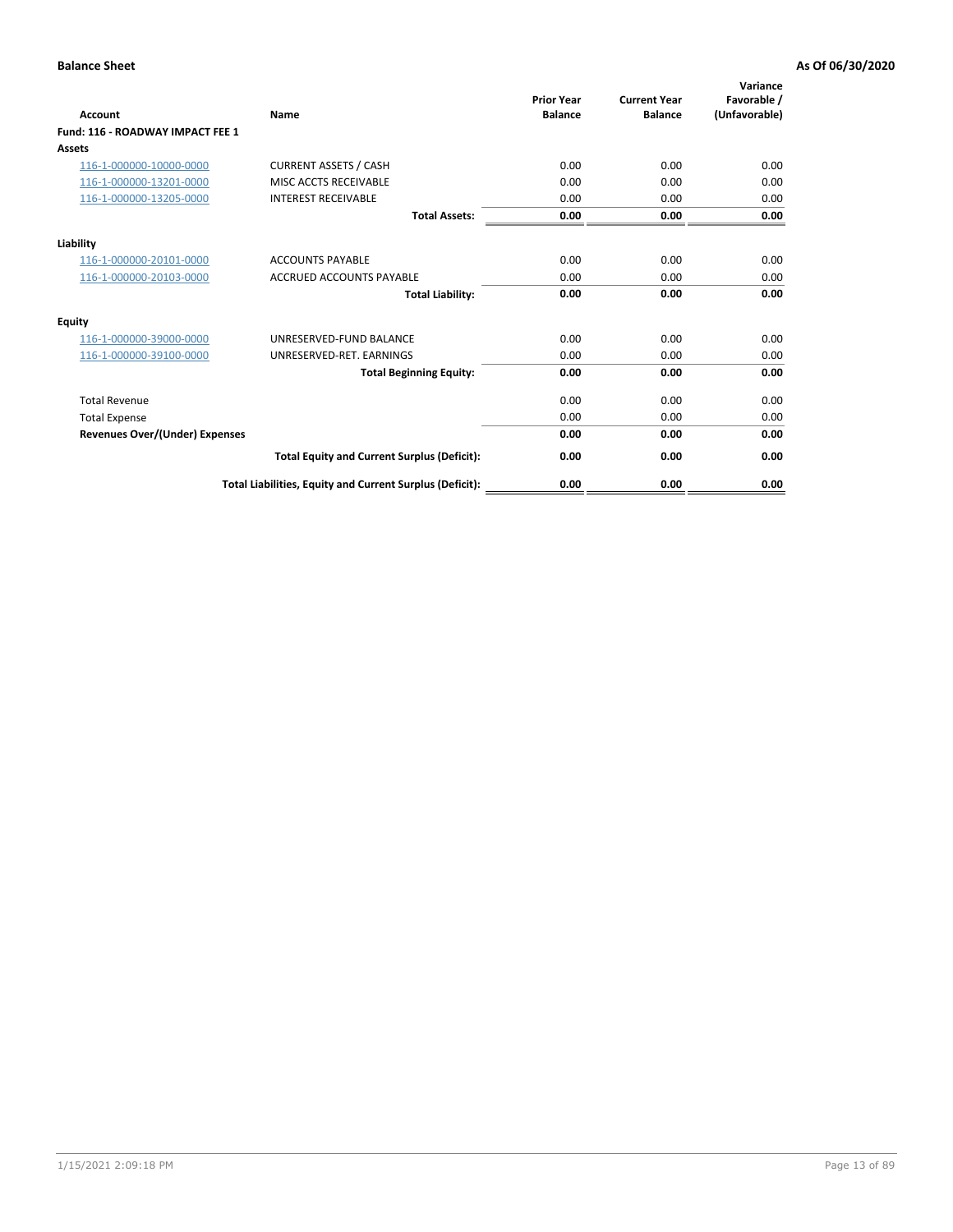| Account                               | Name                                                     | <b>Prior Year</b><br><b>Balance</b> | <b>Current Year</b><br><b>Balance</b> | Variance<br>Favorable /<br>(Unfavorable) |
|---------------------------------------|----------------------------------------------------------|-------------------------------------|---------------------------------------|------------------------------------------|
| Fund: 117 - ROADWAY IMPACT FEE 2      |                                                          |                                     |                                       |                                          |
| Assets                                |                                                          |                                     |                                       |                                          |
| 117-1-000000-10000-0000               | <b>CURRENT ASSETS / CASH</b>                             | 0.00                                | 0.00                                  | 0.00                                     |
| 117-1-000000-13201-0000               | MISC ACCTS RECEIVABLE                                    | 0.00                                | 0.00                                  | 0.00                                     |
| 117-1-000000-13205-0000               | <b>INTEREST RECEIVABLE</b>                               | 0.00                                | 0.00                                  | 0.00                                     |
|                                       | <b>Total Assets:</b>                                     | 0.00                                | 0.00                                  | 0.00                                     |
| Liability                             |                                                          |                                     |                                       |                                          |
| 117-1-000000-20101-0000               | <b>ACCOUNTS PAYABLE</b>                                  | 0.00                                | 0.00                                  | 0.00                                     |
| 117-1-000000-20103-0000               | <b>ACCRUED ACCOUNTS PAYABLE</b>                          | 0.00                                | 0.00                                  | 0.00                                     |
|                                       | <b>Total Liability:</b>                                  | 0.00                                | 0.00                                  | 0.00                                     |
| Equity                                |                                                          |                                     |                                       |                                          |
| 117-1-000000-39000-0000               | UNRESERVED-FUND BALANCE                                  | 0.00                                | 0.00                                  | 0.00                                     |
| 117-1-000000-39100-0000               | UNRESERVED-RET. EARNINGS                                 | 0.00                                | 0.00                                  | 0.00                                     |
|                                       | <b>Total Beginning Equity:</b>                           | 0.00                                | 0.00                                  | 0.00                                     |
| <b>Total Revenue</b>                  |                                                          | 0.00                                | 0.00                                  | 0.00                                     |
| <b>Total Expense</b>                  |                                                          | 0.00                                | 0.00                                  | 0.00                                     |
| <b>Revenues Over/(Under) Expenses</b> |                                                          | 0.00                                | 0.00                                  | 0.00                                     |
|                                       | <b>Total Equity and Current Surplus (Deficit):</b>       | 0.00                                | 0.00                                  | 0.00                                     |
|                                       | Total Liabilities, Equity and Current Surplus (Deficit): | 0.00                                | 0.00                                  | 0.00                                     |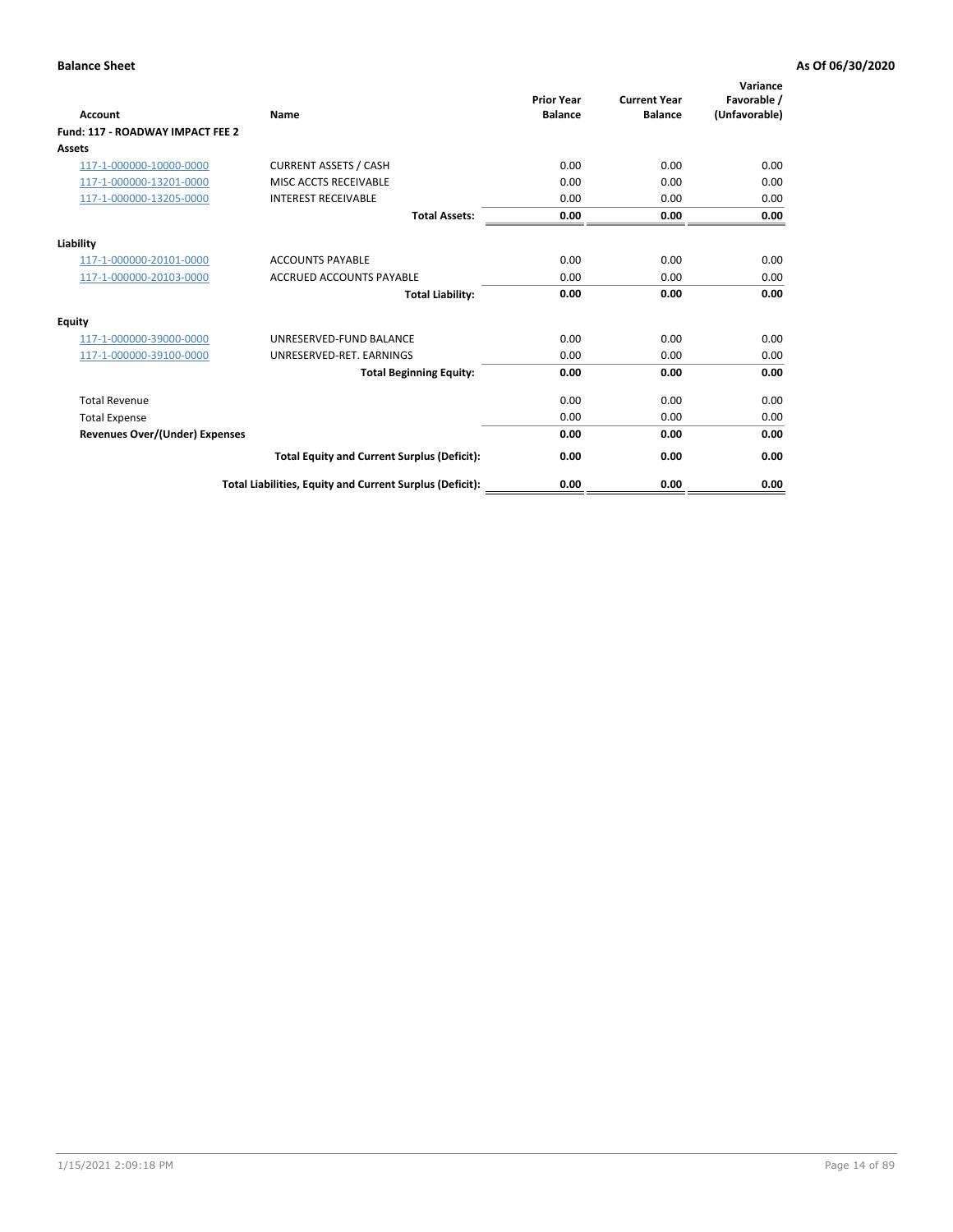| Account                                 | <b>Name</b>                                              | <b>Prior Year</b><br><b>Balance</b> | <b>Current Year</b><br><b>Balance</b> | Variance<br>Favorable /<br>(Unfavorable) |
|-----------------------------------------|----------------------------------------------------------|-------------------------------------|---------------------------------------|------------------------------------------|
| <b>Fund: 118 - ROADWAY IMPACT FEE 3</b> |                                                          |                                     |                                       |                                          |
| Assets                                  |                                                          |                                     |                                       |                                          |
| 118-1-000000-10000-0000                 | <b>CURRENT ASSETS / CASH</b>                             | 0.00                                | 0.00                                  | 0.00                                     |
| 118-1-000000-13201-0000                 | MISC ACCTS RECEIVABLE                                    | 0.00                                | 0.00                                  | 0.00                                     |
| 118-1-000000-13205-0000                 | <b>INTEREST RECEIVABLE</b>                               | 0.00                                | 0.00                                  | 0.00                                     |
|                                         | <b>Total Assets:</b>                                     | 0.00                                | 0.00                                  | 0.00                                     |
| Liability                               |                                                          |                                     |                                       |                                          |
| 118-1-000000-20101-0000                 | <b>ACCOUNTS PAYABLE</b>                                  | 0.00                                | 0.00                                  | 0.00                                     |
| 118-1-000000-20103-0000                 | <b>ACCRUED ACCOUNTS PAYABLE</b>                          | 0.00                                | 0.00                                  | 0.00                                     |
|                                         | <b>Total Liability:</b>                                  | 0.00                                | 0.00                                  | 0.00                                     |
| Equity                                  |                                                          |                                     |                                       |                                          |
| 118-1-000000-39000-0000                 | UNRESERVED-FUND BALANCE                                  | 0.00                                | 0.00                                  | 0.00                                     |
| 118-1-000000-39100-0000                 | UNRESERVED-RET. EARNINGS                                 | 0.00                                | 0.00                                  | 0.00                                     |
|                                         | <b>Total Beginning Equity:</b>                           | 0.00                                | 0.00                                  | 0.00                                     |
| <b>Total Revenue</b>                    |                                                          | 0.00                                | 0.00                                  | 0.00                                     |
| <b>Total Expense</b>                    |                                                          | 0.00                                | 0.00                                  | 0.00                                     |
| <b>Revenues Over/(Under) Expenses</b>   |                                                          | 0.00                                | 0.00                                  | 0.00                                     |
|                                         | <b>Total Equity and Current Surplus (Deficit):</b>       | 0.00                                | 0.00                                  | 0.00                                     |
|                                         | Total Liabilities, Equity and Current Surplus (Deficit): | 0.00                                | 0.00                                  | 0.00                                     |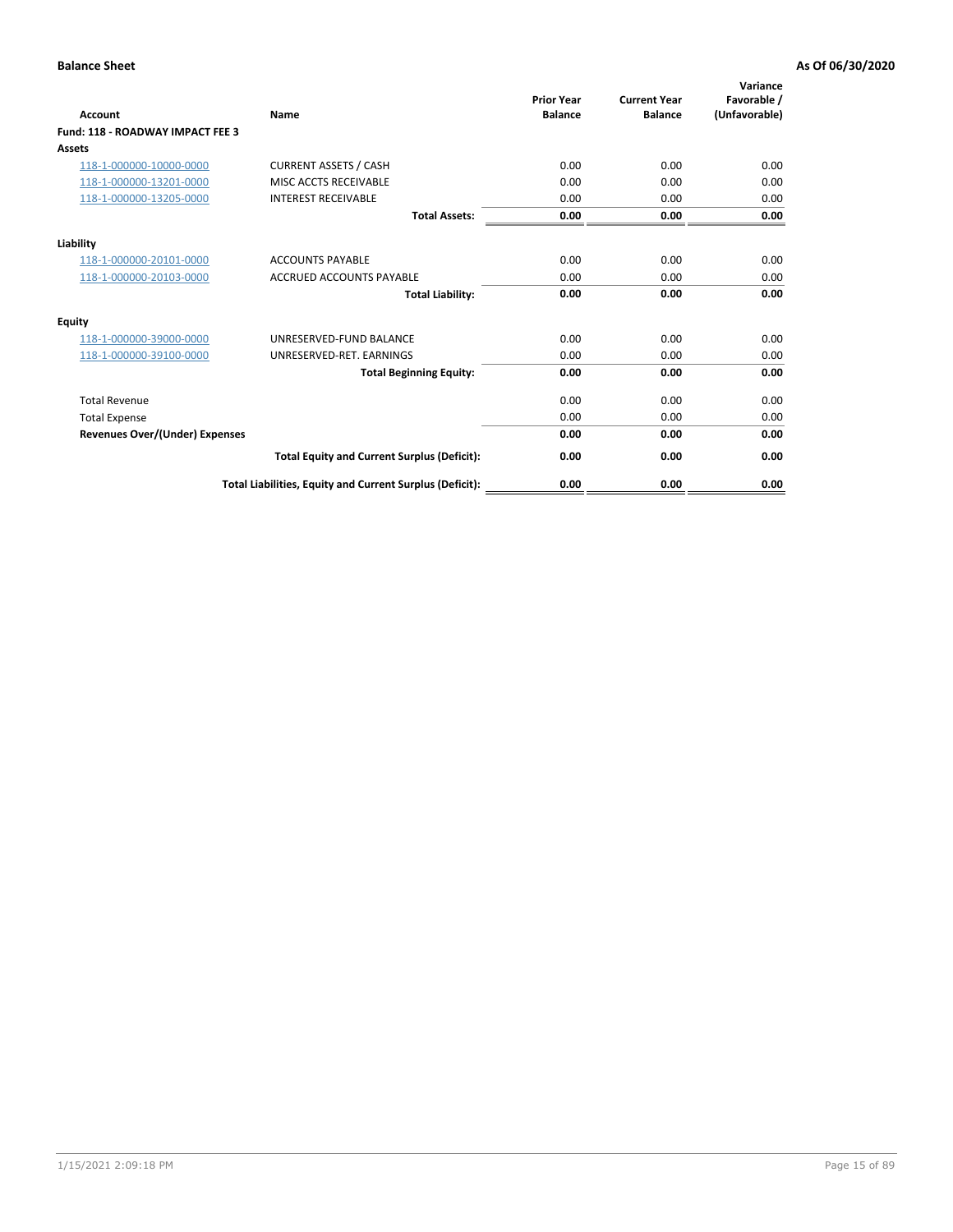| Account                                 | <b>Name</b>                                              | <b>Prior Year</b><br><b>Balance</b> | <b>Current Year</b><br><b>Balance</b> | Variance<br>Favorable /<br>(Unfavorable) |
|-----------------------------------------|----------------------------------------------------------|-------------------------------------|---------------------------------------|------------------------------------------|
| <b>Fund: 119 - ROADWAY IMPACT FEE 4</b> |                                                          |                                     |                                       |                                          |
| Assets                                  |                                                          |                                     |                                       |                                          |
| 119-1-000000-10000-0000                 | <b>CURRENT ASSETS / CASH</b>                             | 0.00                                | 0.00                                  | 0.00                                     |
| 119-1-000000-13201-0000                 | MISC ACCTS RECEIVABLE                                    | 0.00                                | 0.00                                  | 0.00                                     |
| 119-1-000000-13205-0000                 | <b>INTEREST RECEIVABLE</b>                               | 0.00                                | 0.00                                  | 0.00                                     |
|                                         | <b>Total Assets:</b>                                     | 0.00                                | 0.00                                  | 0.00                                     |
| Liability                               |                                                          |                                     |                                       |                                          |
| 119-1-000000-20101-0000                 | <b>ACCOUNTS PAYABLE</b>                                  | 0.00                                | 0.00                                  | 0.00                                     |
| 119-1-000000-20103-0000                 | <b>ACCRUED ACCOUNTS PAYABLE</b>                          | 0.00                                | 0.00                                  | 0.00                                     |
|                                         | <b>Total Liability:</b>                                  | 0.00                                | 0.00                                  | 0.00                                     |
| Equity                                  |                                                          |                                     |                                       |                                          |
| 119-1-000000-39000-0000                 | UNRESERVED-FUND BALANCE                                  | 0.00                                | 0.00                                  | 0.00                                     |
| 119-1-000000-39100-0000                 | UNRESERVED-RET. EARNINGS                                 | 0.00                                | 0.00                                  | 0.00                                     |
|                                         | <b>Total Beginning Equity:</b>                           | 0.00                                | 0.00                                  | 0.00                                     |
| <b>Total Revenue</b>                    |                                                          | 0.00                                | 0.00                                  | 0.00                                     |
| <b>Total Expense</b>                    |                                                          | 0.00                                | 0.00                                  | 0.00                                     |
| <b>Revenues Over/(Under) Expenses</b>   |                                                          | 0.00                                | 0.00                                  | 0.00                                     |
|                                         | <b>Total Equity and Current Surplus (Deficit):</b>       | 0.00                                | 0.00                                  | 0.00                                     |
|                                         | Total Liabilities, Equity and Current Surplus (Deficit): | 0.00                                | 0.00                                  | 0.00                                     |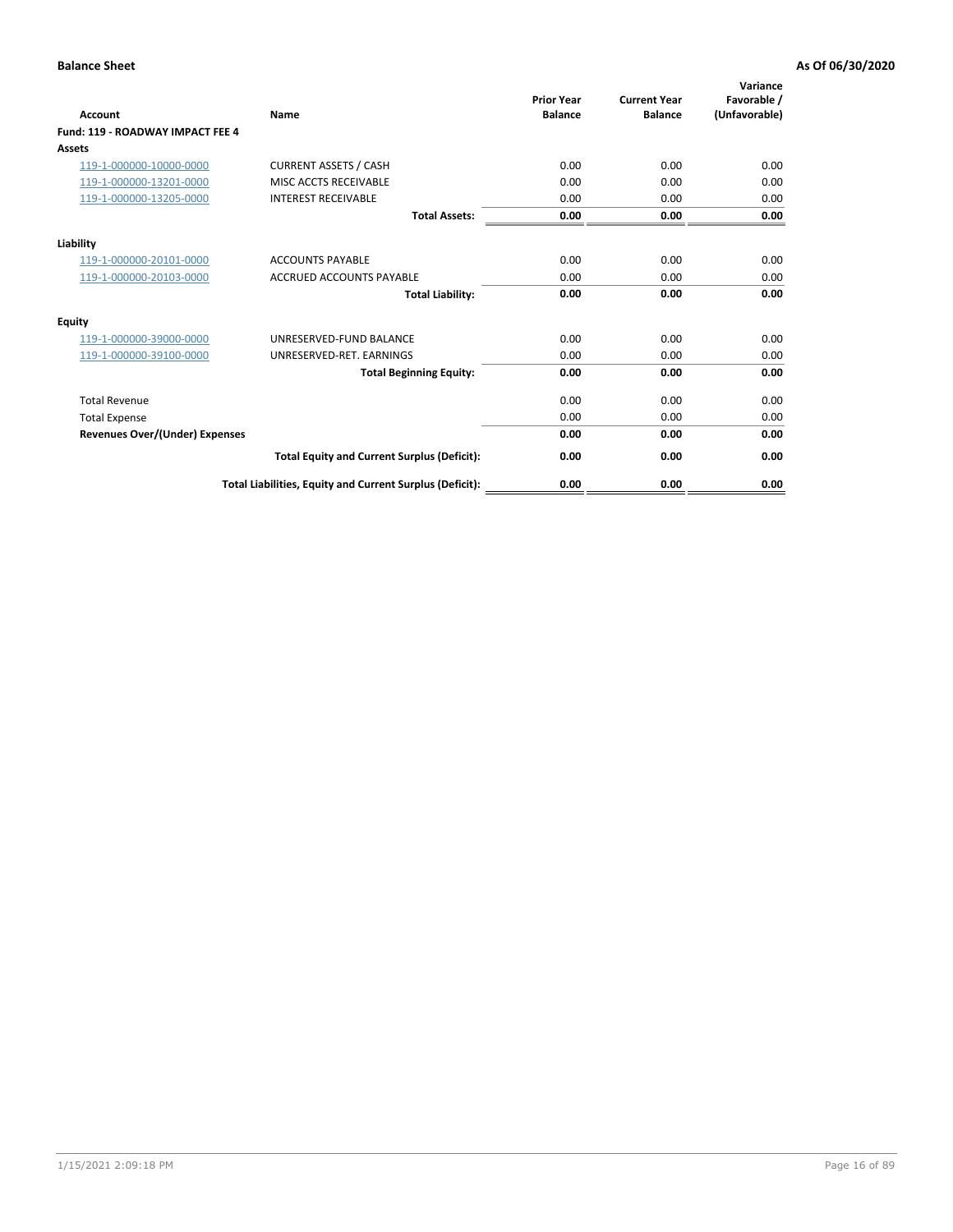| Account                                           | Name                                                     | <b>Prior Year</b><br><b>Balance</b> | <b>Current Year</b><br><b>Balance</b> | Variance<br>Favorable /<br>(Unfavorable) |
|---------------------------------------------------|----------------------------------------------------------|-------------------------------------|---------------------------------------|------------------------------------------|
| Fund: 120 - BROWNSFIELD HAZARDOUS WASTE EPA GRANT |                                                          |                                     |                                       |                                          |
| <b>Assets</b>                                     |                                                          |                                     |                                       |                                          |
| 120-1-000000-10000-0000                           | <b>CURRENT ASSETS / CASH</b>                             | 0.00                                | 0.00                                  | 0.00                                     |
| 120-1-000000-13201-0000                           | MISC ACCTS RECEIVABLE                                    | 0.00                                | 0.00                                  | 0.00                                     |
|                                                   | <b>Total Assets:</b>                                     | 0.00                                | 0.00                                  | 0.00                                     |
| Liability                                         |                                                          |                                     |                                       |                                          |
| 120-1-000000-20101-0000                           | <b>ACCOUNTS PAYABLE</b>                                  | 0.00                                | 0.00                                  | 0.00                                     |
| 120-1-000000-20102-0000                           | <b>CREDIT CARD PAYABLE</b>                               | 0.00                                | 0.00                                  | 0.00                                     |
| 120-1-000000-20902-0000                           | <b>DEFERRED GRANT REVENUE</b>                            | 0.00                                | 0.00                                  | 0.00                                     |
| 120-1-000000-29300-0000                           | <b>ENCUMBRANCE SUMMARY</b>                               | 0.00                                | 0.00                                  | 0.00                                     |
| 120-1-000000-29400-0000                           | RESERVED ACCOUNT / ENCUMBRANCES                          | 0.00                                | 0.00                                  | 0.00                                     |
|                                                   | <b>Total Liability:</b>                                  | 0.00                                | 0.00                                  | 0.00                                     |
| Equity                                            |                                                          |                                     |                                       |                                          |
| 120-1-000000-39000-0000                           | UNRESERVED-FUND BALANCE                                  | 0.00                                | 0.00                                  | 0.00                                     |
|                                                   | <b>Total Beginning Equity:</b>                           | 0.00                                | 0.00                                  | 0.00                                     |
| <b>Total Revenue</b>                              |                                                          | 0.00                                | 0.00                                  | 0.00                                     |
| <b>Total Expense</b>                              |                                                          | 0.00                                | 0.00                                  | 0.00                                     |
| <b>Revenues Over/(Under) Expenses</b>             |                                                          | 0.00                                | 0.00                                  | 0.00                                     |
|                                                   | <b>Total Equity and Current Surplus (Deficit):</b>       | 0.00                                | 0.00                                  | 0.00                                     |
|                                                   | Total Liabilities, Equity and Current Surplus (Deficit): | 0.00                                | 0.00                                  | 0.00                                     |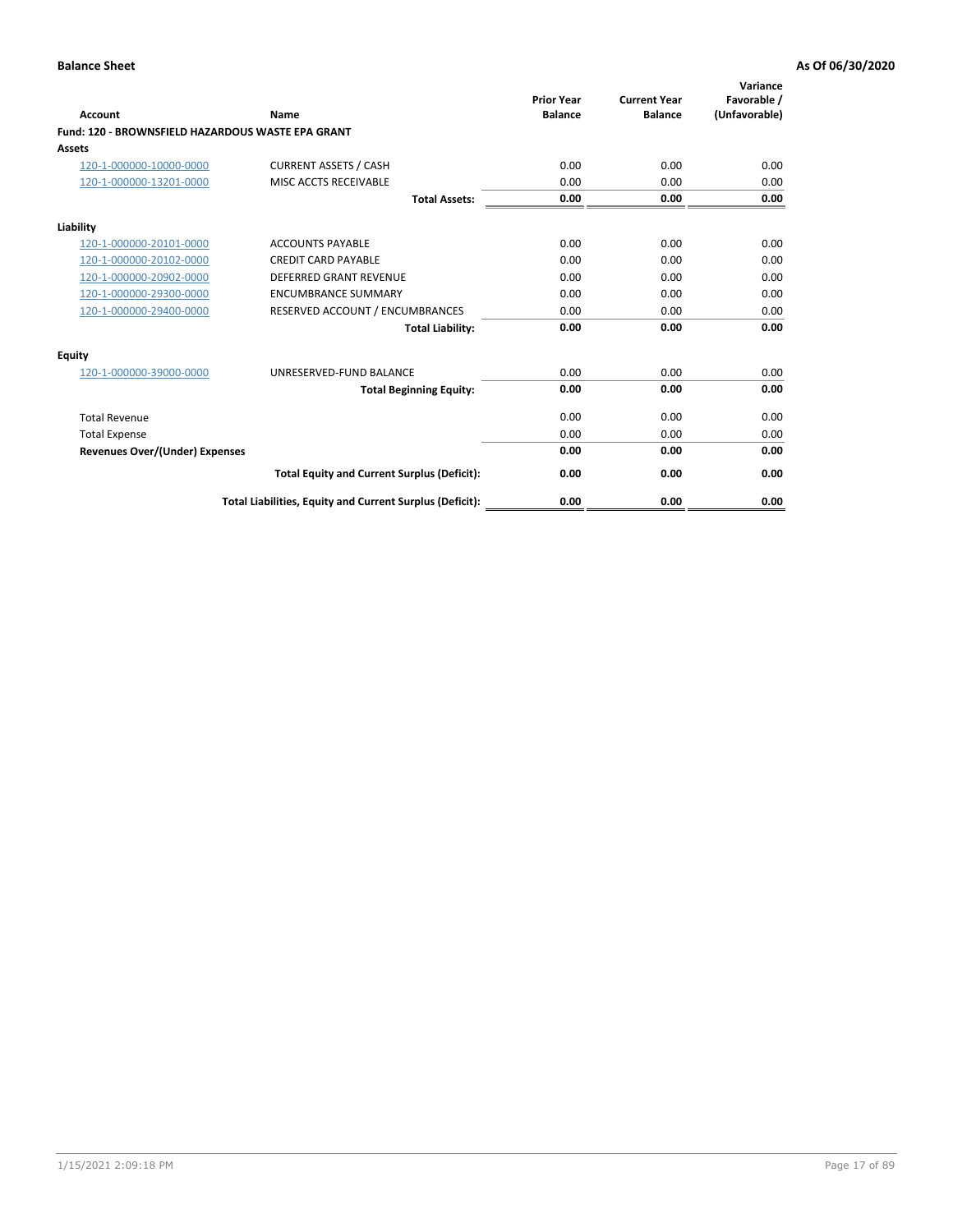| Account                                     | Name                                                     | <b>Prior Year</b><br><b>Balance</b> | <b>Current Year</b><br><b>Balance</b> | Variance<br>Favorable /<br>(Unfavorable) |
|---------------------------------------------|----------------------------------------------------------|-------------------------------------|---------------------------------------|------------------------------------------|
| Fund: 121 - BROWNSFIELD PETROLEUM EPA GRANT |                                                          |                                     |                                       |                                          |
| <b>Assets</b>                               |                                                          |                                     |                                       |                                          |
| 121-1-000000-10000-0000                     | <b>CURRENT ASSETS / CASH</b>                             | 0.00                                | 0.00                                  | 0.00                                     |
| 121-1-000000-13201-0000                     | MISC ACCTS RECEIVABLE                                    | 0.00                                | 0.00                                  | 0.00                                     |
|                                             | <b>Total Assets:</b>                                     | 0.00                                | 0.00                                  | 0.00                                     |
| Liability                                   |                                                          |                                     |                                       |                                          |
| 121-1-000000-20101-0000                     | <b>ACCOUNTS PAYABLE</b>                                  | 0.00                                | 0.00                                  | 0.00                                     |
| 121-1-000000-20102-0000                     | <b>CREDIT CARD PAYABLE</b>                               | 0.00                                | 0.00                                  | 0.00                                     |
| 121-1-000000-20103-0000                     | <b>ACCRUED ACCOUNTS PAYABLE</b>                          | 0.00                                | 0.00                                  | 0.00                                     |
| 121-1-000000-20902-0000                     | <b>DEFERRED GRANT REVENUE</b>                            | 0.00                                | 0.00                                  | 0.00                                     |
| 121-1-000000-29300-0000                     | <b>ENCUMBRANCE SUMMARY</b>                               | 0.00                                | 0.00                                  | 0.00                                     |
| 121-1-000000-29400-0000                     | RESERVED ACCOUNT / ENCUMBRANCES                          | 0.00                                | 0.00                                  | 0.00                                     |
|                                             | <b>Total Liability:</b>                                  | 0.00                                | 0.00                                  | 0.00                                     |
| <b>Equity</b>                               |                                                          |                                     |                                       |                                          |
| 121-1-000000-39000-0000                     | UNRESERVED-FUND BALANCE                                  | 0.00                                | 0.00                                  | 0.00                                     |
|                                             | <b>Total Beginning Equity:</b>                           | 0.00                                | 0.00                                  | 0.00                                     |
| <b>Total Revenue</b>                        |                                                          | 0.00                                | 0.00                                  | 0.00                                     |
| <b>Total Expense</b>                        |                                                          | 0.00                                | 0.00                                  | 0.00                                     |
| <b>Revenues Over/(Under) Expenses</b>       |                                                          | 0.00                                | 0.00                                  | 0.00                                     |
|                                             | <b>Total Equity and Current Surplus (Deficit):</b>       | 0.00                                | 0.00                                  | 0.00                                     |
|                                             | Total Liabilities, Equity and Current Surplus (Deficit): | 0.00                                | 0.00                                  | 0.00                                     |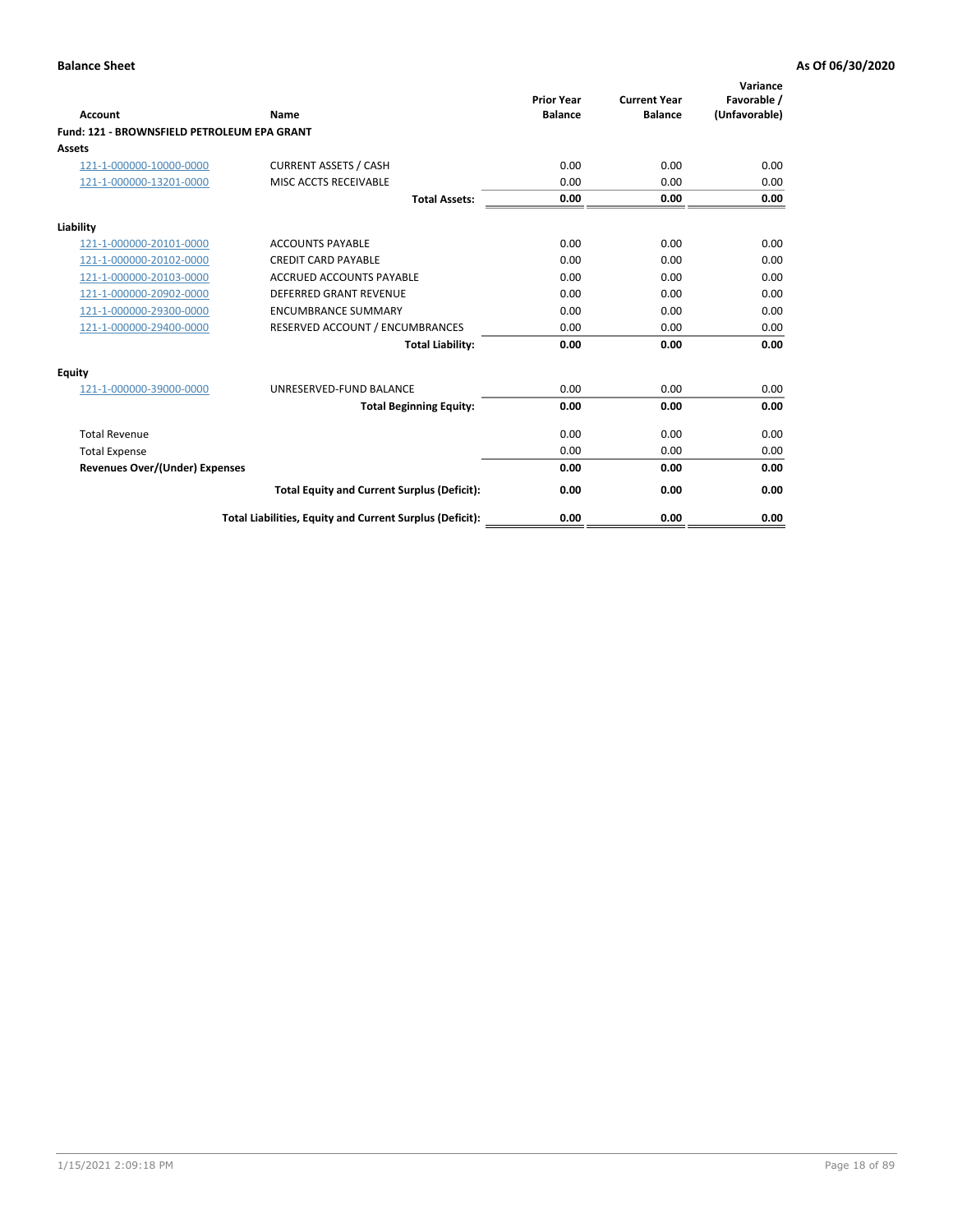| <b>Account</b>                                     | Name                                                     | <b>Prior Year</b><br><b>Balance</b> | <b>Current Year</b><br><b>Balance</b> | Variance<br>Favorable /<br>(Unfavorable) |
|----------------------------------------------------|----------------------------------------------------------|-------------------------------------|---------------------------------------|------------------------------------------|
| Fund: 122 - COPS HIRING PROGRAM GRANT 2010UMWX0308 |                                                          |                                     |                                       |                                          |
| Assets                                             |                                                          |                                     |                                       |                                          |
| 122-1-000000-10000-0000                            | <b>CURRENT ASSETS / CASH</b>                             | 0.00                                | 0.00                                  | 0.00                                     |
| 122-1-000000-13201-0000                            | MISC ACCTS RECEIVABLE                                    | 0.00                                | 0.00                                  | 0.00                                     |
|                                                    | <b>Total Assets:</b>                                     | 0.00                                | 0.00                                  | 0.00                                     |
| Liability                                          |                                                          |                                     |                                       |                                          |
| 122-1-000000-20101-0000                            | <b>ACCOUNTS PAYABLE</b>                                  | 0.00                                | 0.00                                  | 0.00                                     |
| 122-1-000000-20102-0000                            | <b>CREDIT CARD PAYABLE</b>                               | 0.00                                | 0.00                                  | 0.00                                     |
| 122-1-000000-20103-0000                            | <b>ACCRUED ACCOUNTS PAYABLE</b>                          | 0.00                                | 0.00                                  | 0.00                                     |
| 122-1-000000-20902-0000                            | <b>DEFERRED GRANT REVENUE</b>                            | 0.00                                | 0.00                                  | 0.00                                     |
|                                                    | <b>Total Liability:</b>                                  | 0.00                                | 0.00                                  | 0.00                                     |
| Equity                                             |                                                          |                                     |                                       |                                          |
| 122-1-000000-39000-0000                            | UNRESERVED-FUND BALANCE                                  | 0.00                                | 0.00                                  | 0.00                                     |
|                                                    | <b>Total Beginning Equity:</b>                           | 0.00                                | 0.00                                  | 0.00                                     |
| <b>Total Revenue</b>                               |                                                          | 0.00                                | 0.00                                  | 0.00                                     |
| <b>Total Expense</b>                               |                                                          | 0.00                                | 0.00                                  | 0.00                                     |
| <b>Revenues Over/(Under) Expenses</b>              |                                                          | 0.00                                | 0.00                                  | 0.00                                     |
|                                                    | <b>Total Equity and Current Surplus (Deficit):</b>       | 0.00                                | 0.00                                  | 0.00                                     |
|                                                    | Total Liabilities, Equity and Current Surplus (Deficit): | 0.00                                | 0.00                                  | 0.00                                     |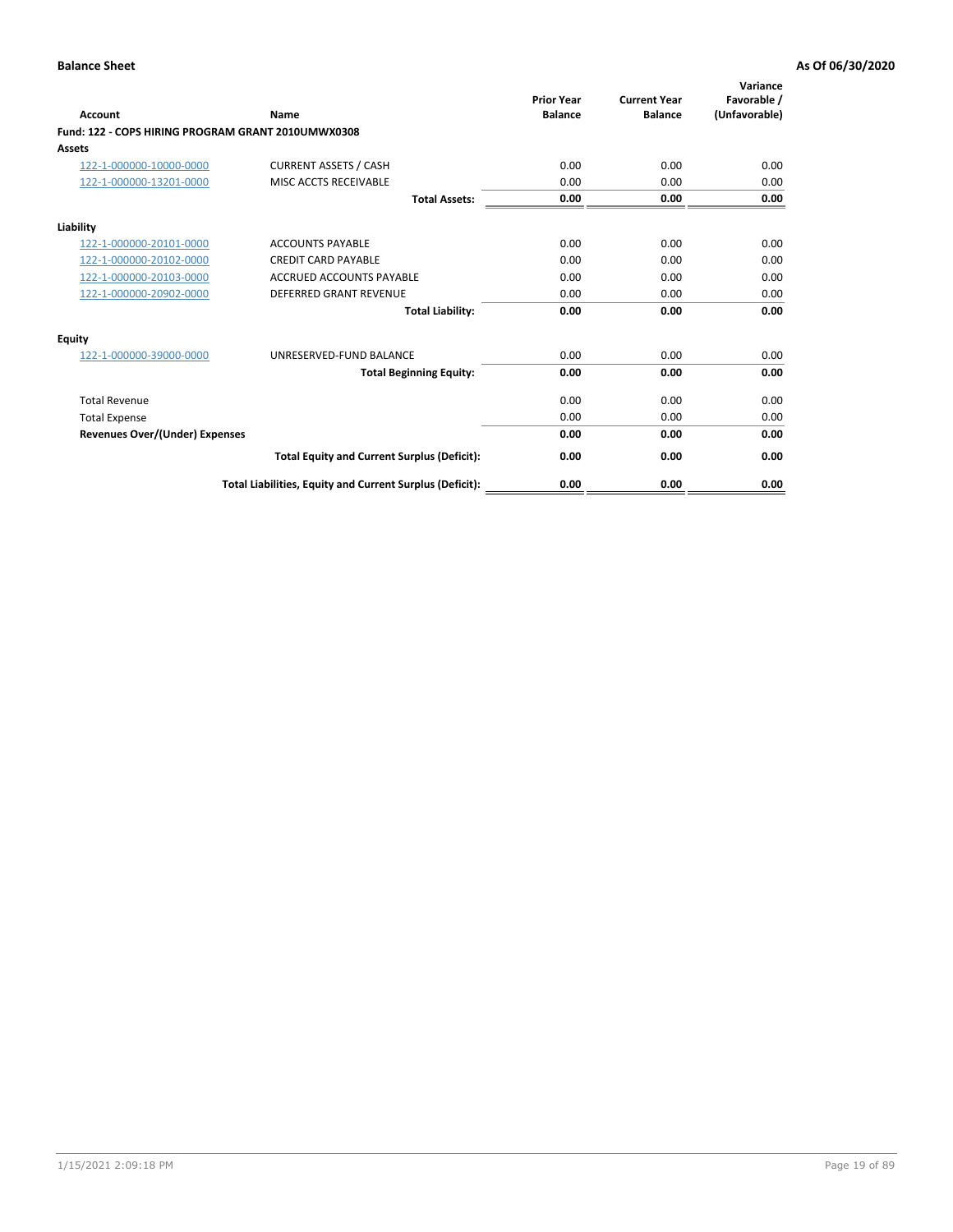| Account                        | Name                                                           | <b>Prior Year</b><br><b>Balance</b> | <b>Current Year</b><br><b>Balance</b> | Variance<br>Favorable /<br>(Unfavorable) |
|--------------------------------|----------------------------------------------------------------|-------------------------------------|---------------------------------------|------------------------------------------|
|                                | Fund: 123 - PTRAIN - POLICE REIMBURSEMENT GRANTS & CONT EDUCAT |                                     |                                       |                                          |
| Assets                         |                                                                |                                     |                                       |                                          |
| 123-1-000000-10000-0000        | <b>CURRENT ASSETS / CASH</b>                                   | 7,471.48                            | 7,035.78                              | $-435.70$                                |
| 123-1-000000-13201-0000        | MISC ACCTS RECEIVABLE                                          | 0.00                                | 0.00                                  | 0.00                                     |
|                                | <b>Total Assets:</b>                                           | 7,471.48                            | 7,035.78                              | $-435.70$                                |
| Liability                      |                                                                |                                     |                                       |                                          |
| 123-1-000000-20101-0000        | <b>ACCOUNTS PAYABLE</b>                                        | 0.00                                | 0.00                                  | 0.00                                     |
| 123-1-000000-20102-0000        | <b>CREDIT CARD PAYABLE</b>                                     | 0.00                                | 0.00                                  | 0.00                                     |
| 123-1-000000-20103-0000        | <b>ACCRUED ACCOUNTS PAYABLE</b>                                | 0.00                                | 0.00                                  | 0.00                                     |
|                                | <b>Total Liability:</b>                                        | 0.00                                | 0.00                                  | 0.00                                     |
| Equity                         |                                                                |                                     |                                       |                                          |
| 123-1-000000-39000-0000        | UNRESERVED-FUND BALANCE                                        | 10,461.04                           | 4,972.48                              | $-5,488.56$                              |
|                                | <b>Total Beginning Equity:</b>                                 | 10,461.04                           | 4,972.48                              | $-5,488.56$                              |
| <b>Total Revenue</b>           |                                                                | 4,606.55                            | 3,753.12                              | $-853.43$                                |
| <b>Total Expense</b>           |                                                                | 7,596.11                            | 1,689.82                              | 5,906.29                                 |
| Revenues Over/(Under) Expenses |                                                                | $-2,989.56$                         | 2,063.30                              | 5,052.86                                 |
|                                | <b>Total Equity and Current Surplus (Deficit):</b>             | 7,471.48                            | 7.035.78                              | $-435.70$                                |
|                                | Total Liabilities, Equity and Current Surplus (Deficit):       | 7,471.48                            | 7,035.78                              | $-435.70$                                |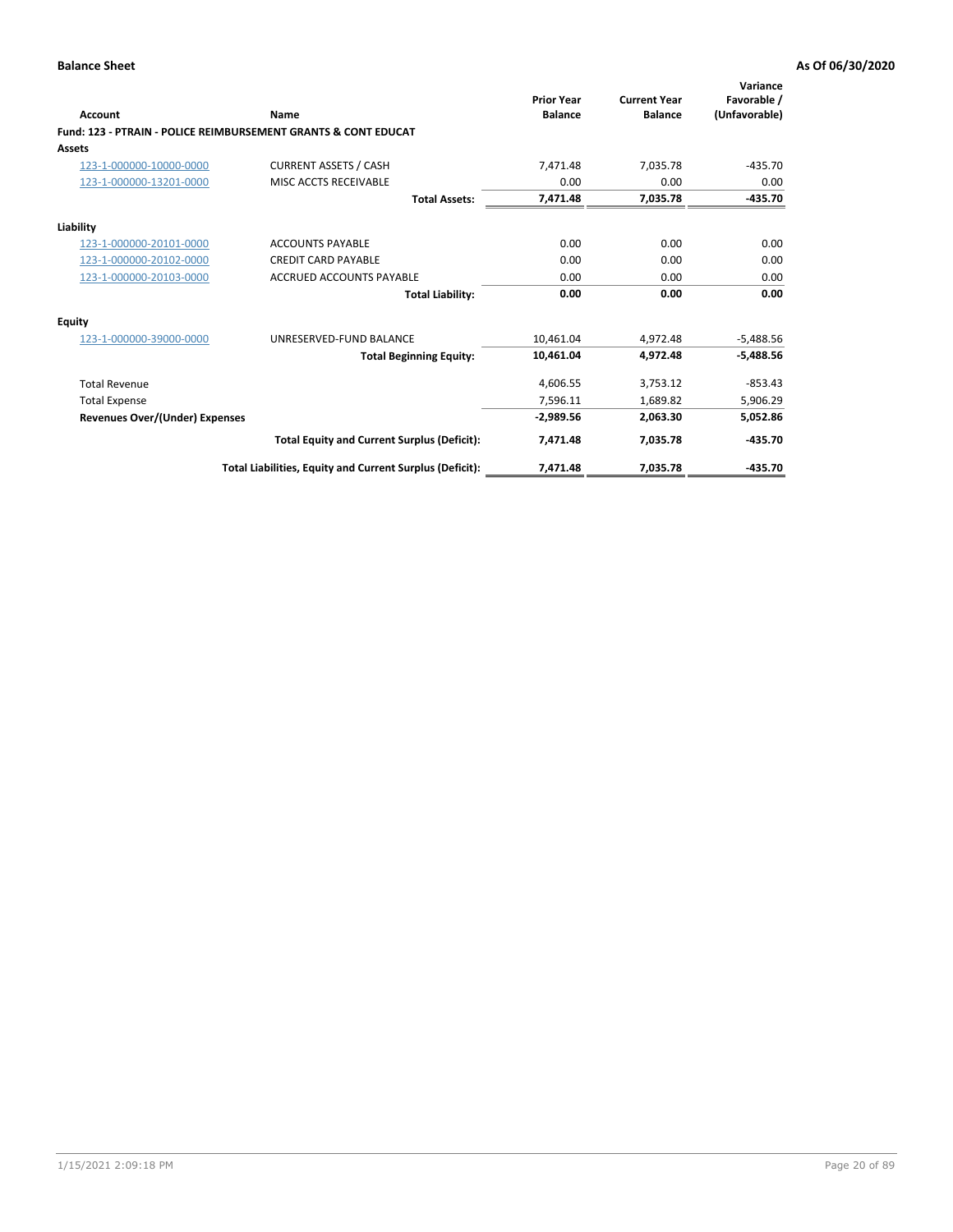|                                       |                                                          |                                     |                                       | Variance                     |
|---------------------------------------|----------------------------------------------------------|-------------------------------------|---------------------------------------|------------------------------|
| <b>Account</b>                        | Name                                                     | <b>Prior Year</b><br><b>Balance</b> | <b>Current Year</b><br><b>Balance</b> | Favorable /<br>(Unfavorable) |
| <b>Fund: 124 - FIRE HAZMAT GRANT</b>  |                                                          |                                     |                                       |                              |
| <b>Assets</b>                         |                                                          |                                     |                                       |                              |
| 124-1-000000-10000-0000               | <b>CURRENT ASSETS / CASH</b>                             | $-67,365.11$                        | 984.67                                | 68,349.78                    |
| 124-1-000000-13201-0000               | MISC ACCTS RECEIVABLE                                    | 0.00                                | 0.00                                  | 0.00                         |
| 124-1-000000-13205-0000               | <b>INTEREST RECEIVABLE</b>                               | 0.00                                | 0.00                                  | 0.00                         |
|                                       | <b>Total Assets:</b>                                     | $-67,365.11$                        | 984.67                                | 68,349.78                    |
| Liability                             |                                                          |                                     |                                       |                              |
| 124-1-000000-20101-0000               | <b>ACCOUNTS PAYABLE</b>                                  | 0.00                                | 0.00                                  | 0.00                         |
| 124-1-000000-20102-0000               | <b>CREDIT CARD PAYABLE</b>                               | 0.00                                | 0.00                                  | 0.00                         |
| 124-1-000000-20902-0000               | <b>DEFERRED GRANT REVENUE</b>                            | 0.00                                | 0.00                                  | 0.00                         |
| 124-1-000000-21001-0000               | <b>GENERAL FUND / GENERAL FUND</b>                       | 0.00                                | 0.00                                  | 0.00                         |
| 124-1-000000-29300-0000               | <b>ENCUMBRANCE SUMMARY</b>                               | 0.00                                | 0.00                                  | 0.00                         |
| 124-1-000000-29400-0000               | RESERVED ACCOUNT / ENCUMBRANCES                          | 0.00                                | 0.00                                  | 0.00                         |
|                                       | <b>Total Liability:</b>                                  | 0.00                                | 0.00                                  | 0.00                         |
| Equity                                |                                                          |                                     |                                       |                              |
| 124-1-000000-39000-0000               | UNRESERVED-FUND BALANCE                                  | 0.00                                | 984.89                                | 984.89                       |
|                                       | <b>Total Beginning Equity:</b>                           | 0.00                                | 984.89                                | 984.89                       |
| <b>Total Revenue</b>                  |                                                          | 0.00                                | 0.00                                  | 0.00                         |
| <b>Total Expense</b>                  |                                                          | 67,365.11                           | 0.22                                  | 67,364.89                    |
| <b>Revenues Over/(Under) Expenses</b> |                                                          | $-67,365.11$                        | $-0.22$                               | 67,364.89                    |
|                                       | <b>Total Equity and Current Surplus (Deficit):</b>       | $-67,365.11$                        | 984.67                                | 68,349.78                    |
|                                       | Total Liabilities, Equity and Current Surplus (Deficit): | $-67,365.11$                        | 984.67                                | 68,349.78                    |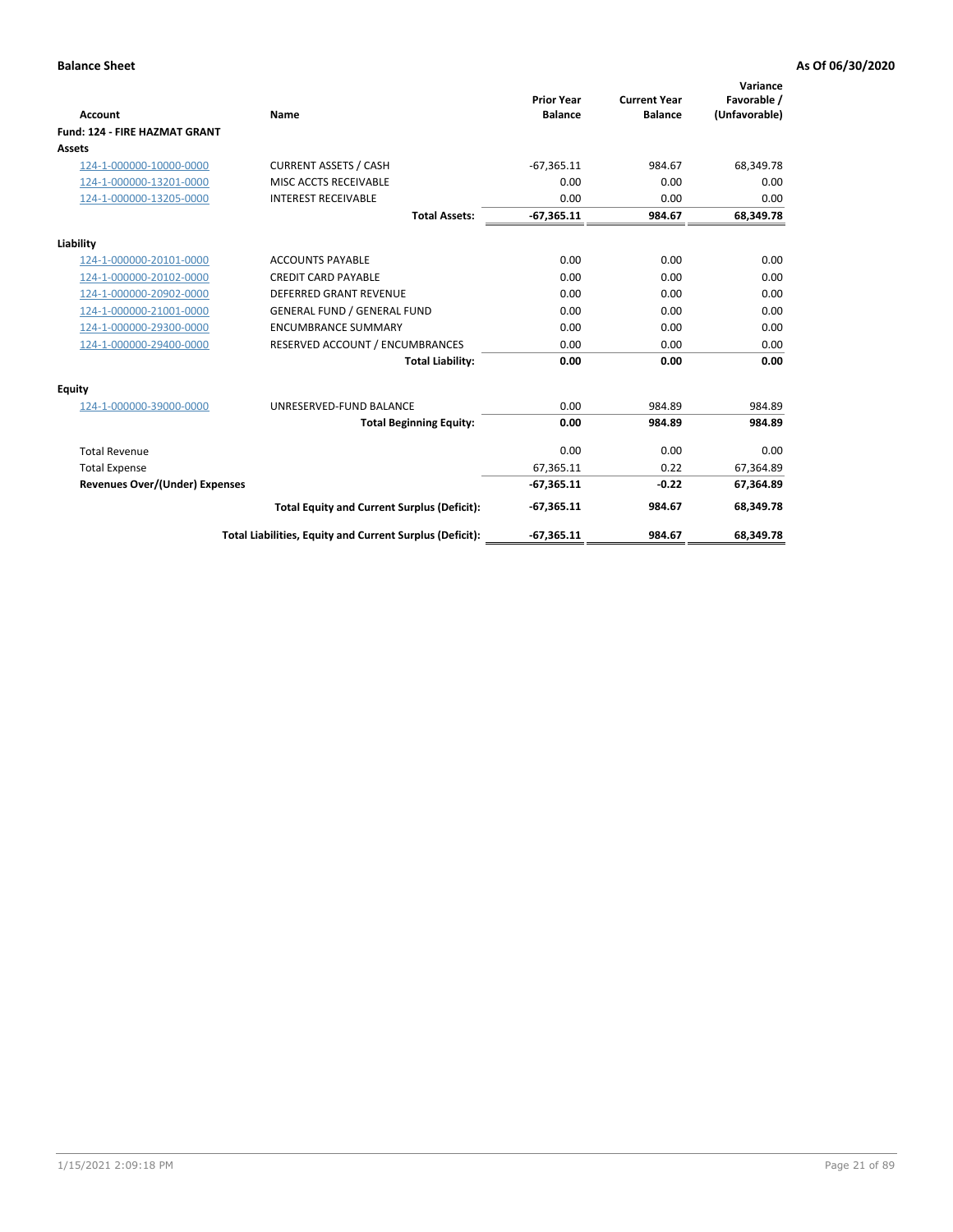| Account                                                   | Name                                                     | <b>Prior Year</b><br><b>Balance</b> | <b>Current Year</b><br><b>Balance</b> | Variance<br>Favorable /<br>(Unfavorable) |
|-----------------------------------------------------------|----------------------------------------------------------|-------------------------------------|---------------------------------------|------------------------------------------|
| <b>Fund: 125 - TRAINING &amp; HUMANITIES TEXAS GRANTS</b> |                                                          |                                     |                                       |                                          |
| <b>Assets</b>                                             |                                                          |                                     |                                       |                                          |
| 125-1-000000-10000-0000                                   | <b>CURRENT ASSETS / CASH</b>                             | 0.00                                | 0.00                                  | 0.00                                     |
| 125-1-000000-13205-0000                                   | <b>INTEREST RECEIVABLE</b>                               | 0.00                                | 0.00                                  | 0.00                                     |
|                                                           | <b>Total Assets:</b>                                     | 0.00                                | 0.00                                  | 0.00                                     |
| Liability                                                 |                                                          |                                     |                                       |                                          |
| 125-1-000000-20101-0000                                   | <b>ACCOUNTS PAYABLE</b>                                  | 0.00                                | 0.00                                  | 0.00                                     |
| 125-1-000000-20102-0000                                   | <b>CREDIT CARD PAYABLE</b>                               | 0.00                                | 0.00                                  | 0.00                                     |
| 125-1-000000-20103-0000                                   | <b>ACCRUED ACCOUNTS PAYABLE</b>                          | 0.00                                | 0.00                                  | 0.00                                     |
| 125-1-000000-20902-0000                                   | <b>DEFERRED GRANT REVENUE</b>                            | 0.00                                | 0.00                                  | 0.00                                     |
| 125-1-000000-29300-0000                                   | <b>ENCUMBRANCE SUMMARY</b>                               | 0.00                                | 0.00                                  | 0.00                                     |
| 125-1-000000-29400-0000                                   | RESERVED ACCOUNT / ENCUMBRANCES                          | 0.00                                | 0.00                                  | 0.00                                     |
|                                                           | <b>Total Liability:</b>                                  | 0.00                                | 0.00                                  | 0.00                                     |
| <b>Equity</b>                                             |                                                          |                                     |                                       |                                          |
| 125-1-000000-39000-0000                                   | UNRESERVED-FUND BALANCE                                  | 0.00                                | 0.00                                  | 0.00                                     |
|                                                           | <b>Total Beginning Equity:</b>                           | 0.00                                | 0.00                                  | 0.00                                     |
| <b>Total Revenue</b>                                      |                                                          | 0.00                                | 0.00                                  | 0.00                                     |
| <b>Total Expense</b>                                      |                                                          | 0.00                                | 0.00                                  | 0.00                                     |
| <b>Revenues Over/(Under) Expenses</b>                     |                                                          | 0.00                                | 0.00                                  | 0.00                                     |
|                                                           | <b>Total Equity and Current Surplus (Deficit):</b>       | 0.00                                | 0.00                                  | 0.00                                     |
|                                                           | Total Liabilities, Equity and Current Surplus (Deficit): | 0.00                                | 0.00                                  | 0.00                                     |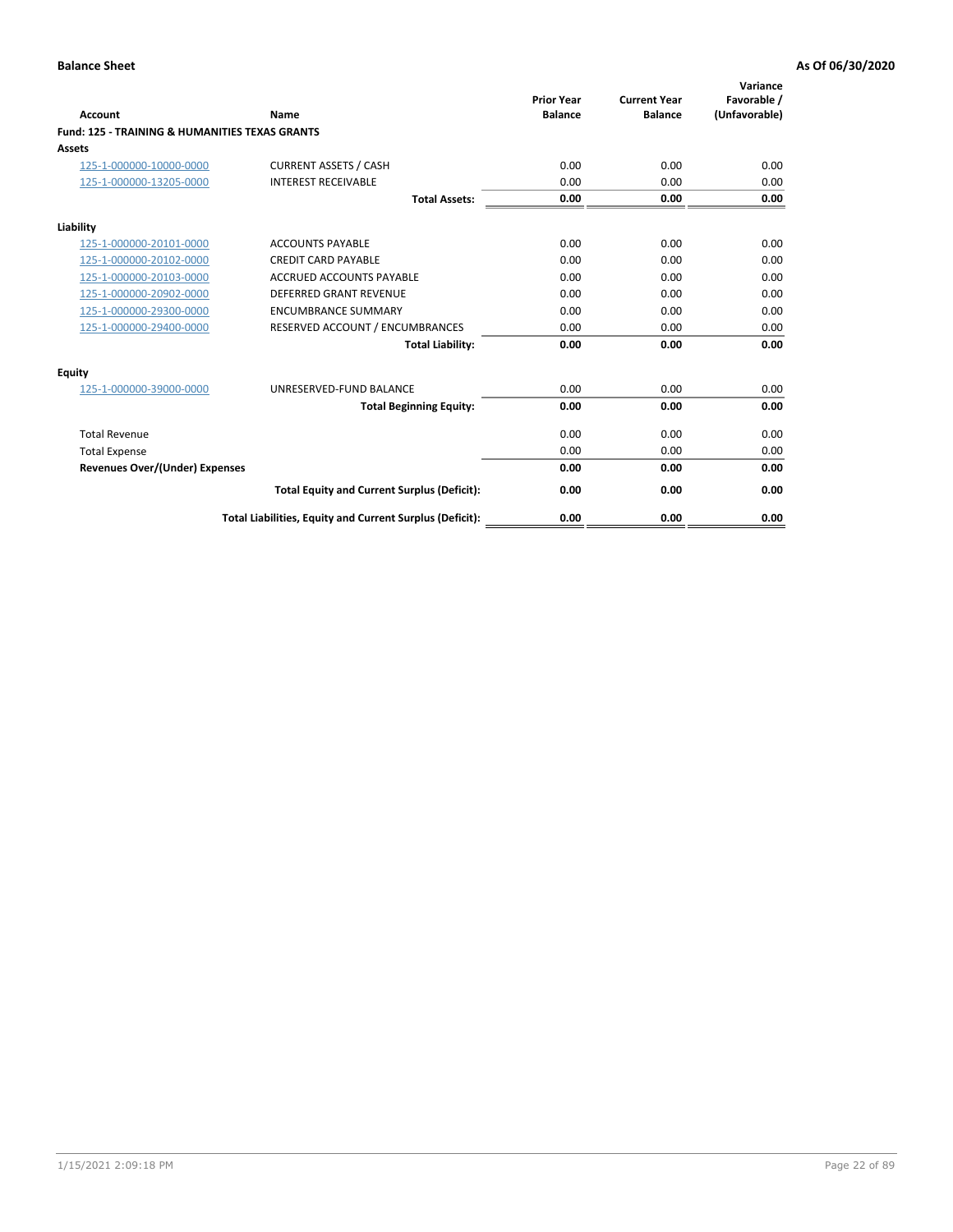| <b>Account</b>                         | <b>Name</b>                                              | <b>Prior Year</b><br><b>Balance</b> | <b>Current Year</b><br><b>Balance</b> | Variance<br>Favorable /<br>(Unfavorable) |
|----------------------------------------|----------------------------------------------------------|-------------------------------------|---------------------------------------|------------------------------------------|
| <b>Fund: 126 - TIFMAS MOBILIZATION</b> |                                                          |                                     |                                       |                                          |
| Assets                                 |                                                          |                                     |                                       |                                          |
| 126-1-000000-10000-0000                | <b>CURRENT ASSETS / CASH</b>                             | 0.00                                | 0.00                                  | 0.00                                     |
| 126-1-000000-13201-0000                | MISC ACCTS RECEIVABLE                                    | 0.00                                | 0.00                                  | 0.00                                     |
|                                        | <b>Total Assets:</b>                                     | 0.00                                | 0.00                                  | 0.00                                     |
| Liability                              |                                                          |                                     |                                       |                                          |
| 126-1-000000-20101-0000                | <b>ACCOUNTS PAYABLE</b>                                  | 0.00                                | 0.00                                  | 0.00                                     |
| 126-1-000000-20102-0000                | <b>CREDIT CARD PAYABLE</b>                               | 0.00                                | 0.00                                  | 0.00                                     |
| 126-1-000000-39100-0000                | UNRESERVED-RET. EARNINGS                                 | 0.00                                | 0.00                                  | 0.00                                     |
|                                        | <b>Total Liability:</b>                                  | 0.00                                | 0.00                                  | 0.00                                     |
| Equity                                 |                                                          |                                     |                                       |                                          |
| 126-1-000000-39000-0000                | UNRESERVED-FUND BALANCE                                  | 0.00                                | 0.00                                  | 0.00                                     |
|                                        | <b>Total Beginning Equity:</b>                           | 0.00                                | 0.00                                  | 0.00                                     |
| <b>Total Revenue</b>                   |                                                          | 0.00                                | 0.00                                  | 0.00                                     |
| <b>Total Expense</b>                   |                                                          | 0.00                                | 0.00                                  | 0.00                                     |
| Revenues Over/(Under) Expenses         |                                                          | 0.00                                | 0.00                                  | 0.00                                     |
|                                        | <b>Total Equity and Current Surplus (Deficit):</b>       | 0.00                                | 0.00                                  | 0.00                                     |
|                                        | Total Liabilities, Equity and Current Surplus (Deficit): | 0.00                                | 0.00                                  | 0.00                                     |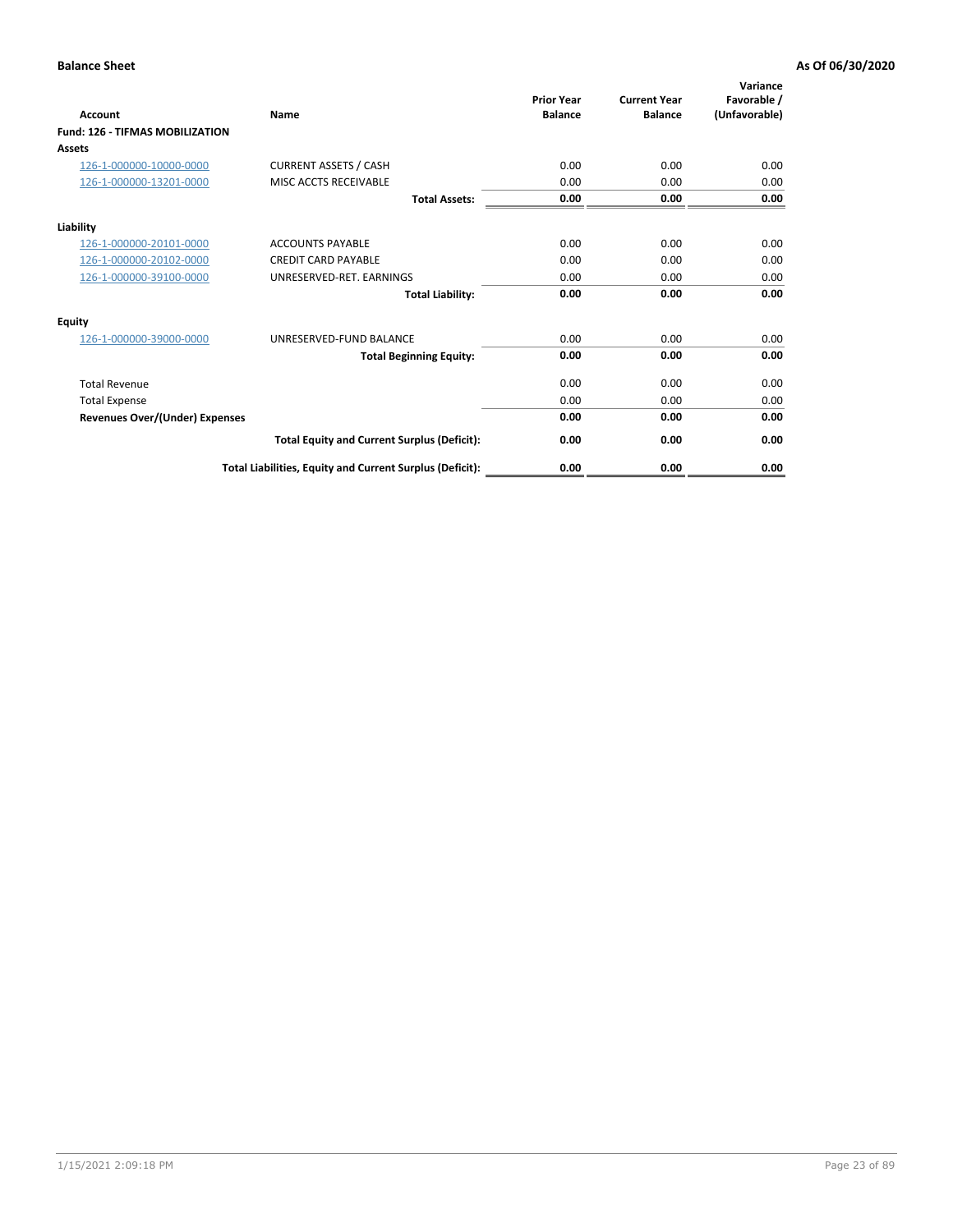| <b>Account</b>                        | Name                                                     | <b>Prior Year</b><br><b>Balance</b> | <b>Current Year</b><br><b>Balance</b> | Variance<br>Favorable /<br>(Unfavorable) |
|---------------------------------------|----------------------------------------------------------|-------------------------------------|---------------------------------------|------------------------------------------|
| Fund: 127 - FIRE GRANT                |                                                          |                                     |                                       |                                          |
| Assets                                |                                                          |                                     |                                       |                                          |
| 127-1-000000-10000-0000               | <b>CURRENT ASSETS / CASH</b>                             | 0.00                                | 0.00                                  | 0.00                                     |
| 127-1-000000-13201-0000               | MISC ACCTS RECEIVABLE                                    | 0.00                                | 0.00                                  | 0.00                                     |
|                                       | <b>Total Assets:</b>                                     | 0.00                                | 0.00                                  | 0.00                                     |
| Liability                             |                                                          |                                     |                                       |                                          |
| 127-1-000000-20101-0000               | <b>ACCOUNTS PAYABLE</b>                                  | 0.00                                | 0.00                                  | 0.00                                     |
|                                       | <b>Total Liability:</b>                                  | 0.00                                | 0.00                                  | 0.00                                     |
| <b>Equity</b>                         |                                                          |                                     |                                       |                                          |
| 127-1-000000-39000-0000               | UNRESERVED-FUND BALANCE                                  | 0.00                                | 0.00                                  | 0.00                                     |
|                                       | <b>Total Beginning Equity:</b>                           | 0.00                                | 0.00                                  | 0.00                                     |
| <b>Total Revenue</b>                  |                                                          | 0.00                                | 0.00                                  | 0.00                                     |
| <b>Total Expense</b>                  |                                                          | 0.00                                | 0.00                                  | 0.00                                     |
| <b>Revenues Over/(Under) Expenses</b> |                                                          | 0.00                                | 0.00                                  | 0.00                                     |
|                                       | <b>Total Equity and Current Surplus (Deficit):</b>       | 0.00                                | 0.00                                  | 0.00                                     |
|                                       | Total Liabilities, Equity and Current Surplus (Deficit): | 0.00                                | 0.00                                  | 0.00                                     |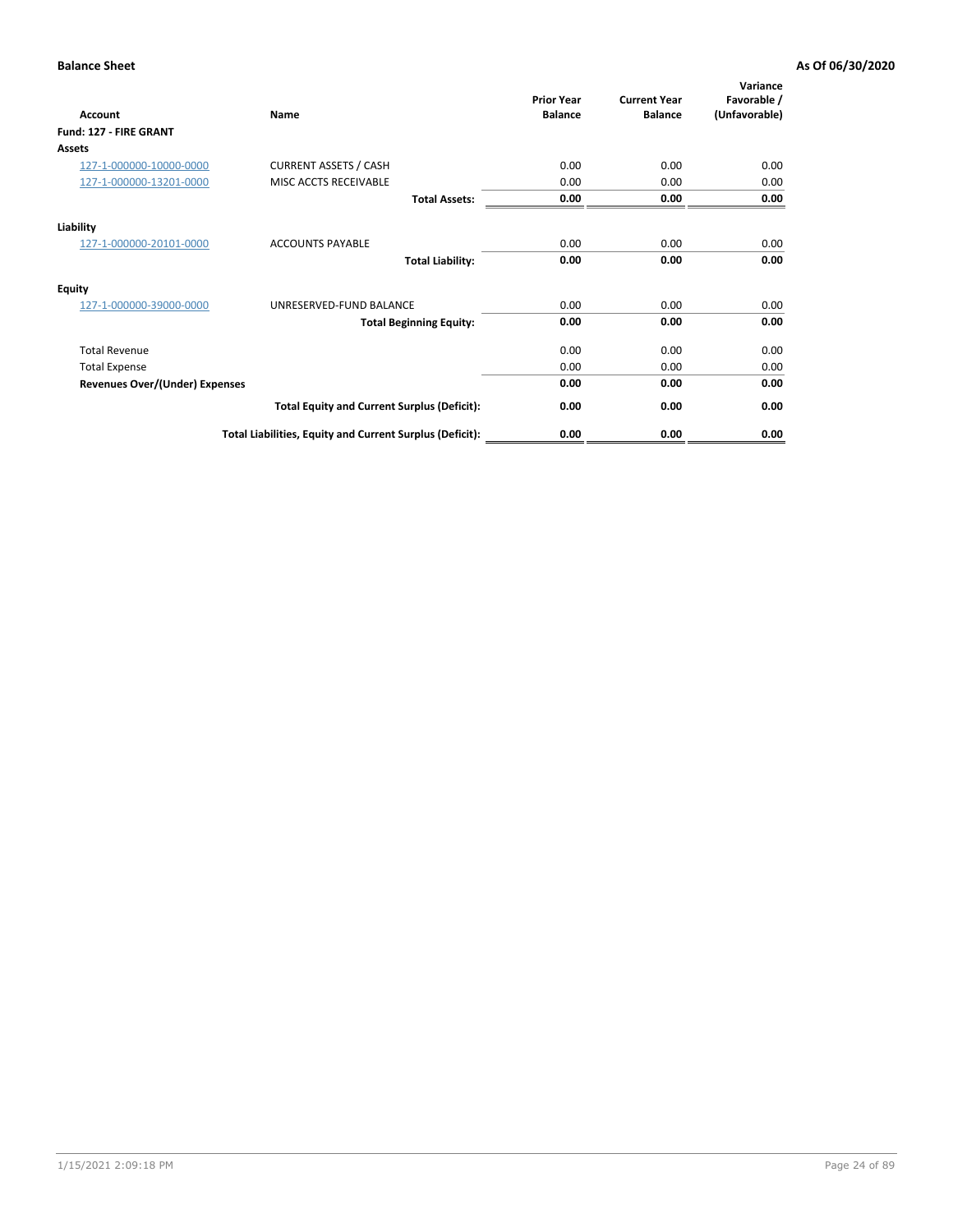| <b>Account</b>                        | Name                                                     | <b>Prior Year</b><br><b>Balance</b> | <b>Current Year</b><br><b>Balance</b> | Variance<br>Favorable /<br>(Unfavorable) |
|---------------------------------------|----------------------------------------------------------|-------------------------------------|---------------------------------------|------------------------------------------|
| Fund: 140 - DEBT SERVICE FUND         |                                                          |                                     |                                       |                                          |
| Assets                                |                                                          |                                     |                                       |                                          |
| 140-1-000000-10000-0000               | <b>CURRENT ASSETS / CASH</b>                             | 1,080,902.78                        | 864,576.17                            | $-216,326.61$                            |
| 140-1-000000-12101-0000               | <b>BOND ISSUANCE COSTS</b>                               | 0.00                                | 0.00                                  | 0.00                                     |
| 140-1-000000-13101-0000               | <b>TAX RECEIVABLE-CURRENT</b>                            | 292,051.98                          | 1,787.05                              | $-290,264.93$                            |
| 140-1-000000-13102-0000               | <b>TAXES REC-DELINQUENT</b>                              | 248,024.13                          | 262,344.21                            | 14,320.08                                |
| 140-1-000000-13103-0000               | ALLOW FOR UNCOLLECT TAXES                                | $-50,238.80$                        | $-54,945.75$                          | $-4,706.95$                              |
| 140-1-000000-13203-0000               | NON-CURRENT ASSETS / PREPAYMENTS                         | 0.00                                | 0.00                                  | 0.00                                     |
| 140-1-000000-13205-0000               | <b>INTEREST RECEIVABLE</b>                               | 0.00                                | 0.00                                  | 0.00                                     |
| 140-1-000000-13221-0000               | MISC A/R - PROPERTY TAXES                                | 8,723.53                            | 69,695.34                             | 60,971.81                                |
|                                       | <b>Total Assets:</b>                                     | 1,579,463.62                        | 1,143,457.02                          | $-436,006.60$                            |
| Liability                             |                                                          |                                     |                                       |                                          |
| 140-1-000000-20101-0000               | <b>ACCOUNTS PAYABLE</b>                                  | 0.00                                | 0.00                                  | 0.00                                     |
| 140-1-000000-20102-0000               | <b>CREDIT CARD PAYABLE</b>                               | 0.00                                | 0.00                                  | 0.00                                     |
| 140-1-000000-20103-0000               | ACCRUED ACCOUNTS PAYABLE                                 | 0.00                                | 0.00                                  | 0.00                                     |
| 140-1-000000-20108-0000               | <b>MATURED BONDS PAYABLE</b>                             | 0.00                                | 0.00                                  | 0.00                                     |
| 140-1-000000-20111-0000               | MATURED INTEREST PAYABLE                                 | 0.00                                | 0.00                                  | 0.00                                     |
| 140-1-000000-20112-0000               | <b>ACCRUED INTEREST PAYABLE</b>                          | 0.00                                | 0.00                                  | 0.00                                     |
| 140-1-000000-20203-0000               | DEFERRED TAX REVENUE                                     | 479,508.34                          | 198,856.54                            | 280,651.80                               |
| 140-1-000000-21001-0000               | <b>GENERAL FUND / GENERAL FUND</b>                       | 0.00                                | 0.00                                  | 0.00                                     |
| 140-1-000000-21040-0000               | DUE TO / GENERAL CIP FUND                                | 0.00                                | 0.00                                  | 0.00                                     |
| 140-1-000000-29300-0000               | <b>ENCUMBRANCE SUMMARY</b>                               | 0.00                                | 0.00                                  | 0.00                                     |
| 140-1-000000-29400-0000               | RESERVED ACCOUNT / ENCUMBRANCES                          | 0.00                                | 0.00                                  | 0.00                                     |
|                                       | <b>Total Liability:</b>                                  | 479,508.34                          | 198,856.54                            | 280,651.80                               |
|                                       |                                                          |                                     |                                       |                                          |
| Equity<br>140-1-000000-39000-0000     | UNRESERVED-FUND BALANCE                                  | 855,063.37                          | 981,993.42                            | 126,930.05                               |
|                                       | <b>Total Beginning Equity:</b>                           | 855,063.37                          | 981,993.42                            | 126,930.05                               |
|                                       |                                                          |                                     |                                       |                                          |
| <b>Total Revenue</b>                  |                                                          | 5,797,342.40                        | 6,385,888.31                          | 588,545.91                               |
| <b>Total Expense</b>                  |                                                          | 5,552,450.49                        | 6,423,281.25                          | -870,830.76                              |
| <b>Revenues Over/(Under) Expenses</b> |                                                          | 244,891.91                          | $-37,392.94$                          | $-282,284.85$                            |
|                                       | <b>Total Equity and Current Surplus (Deficit):</b>       | 1,099,955.28                        | 944,600.48                            | $-155,354.80$                            |
|                                       | Total Liabilities, Equity and Current Surplus (Deficit): | 1,579,463.62                        | 1,143,457.02                          | -436,006.60                              |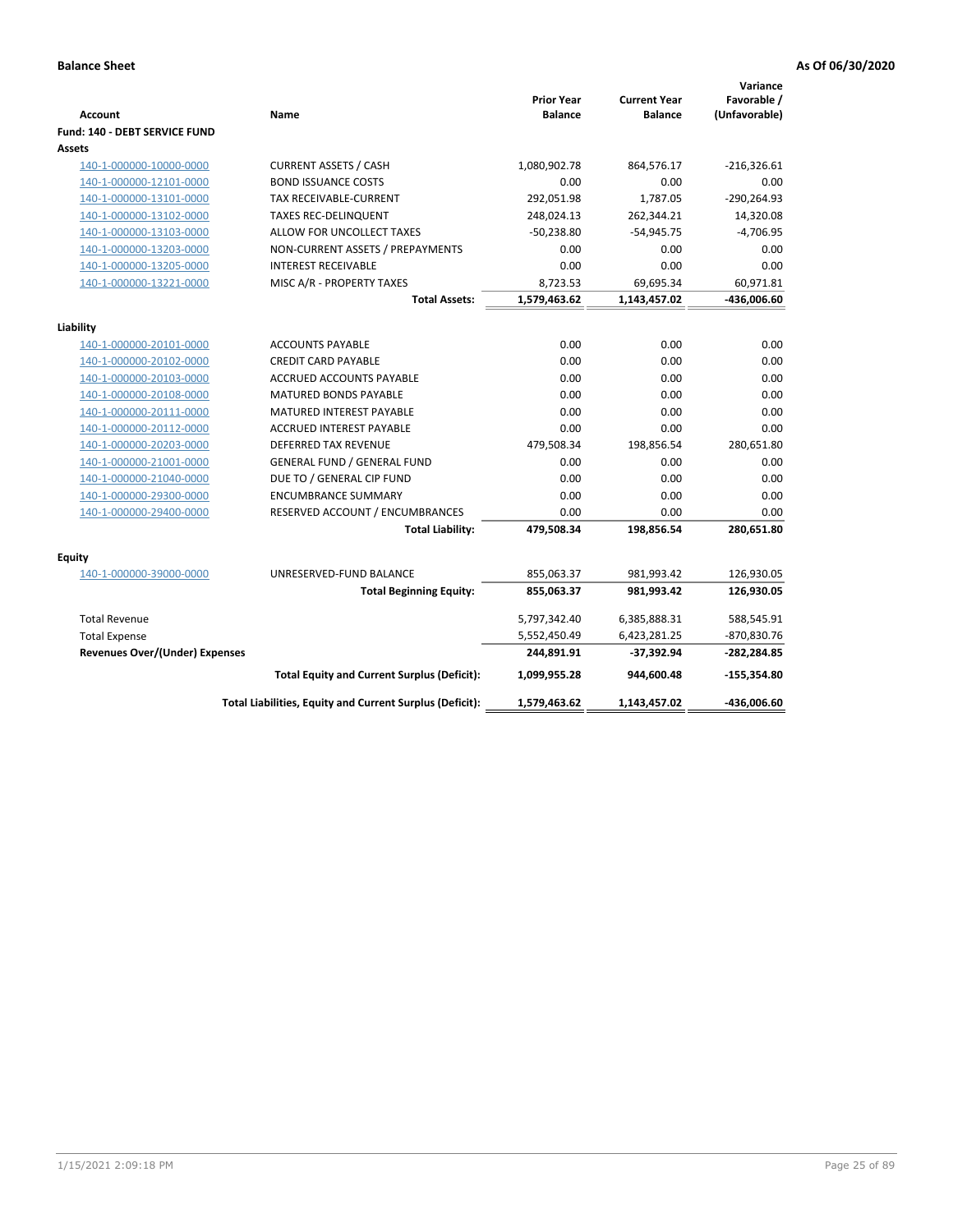| Favorable /<br><b>Prior Year</b><br><b>Current Year</b><br><b>Account</b><br><b>Balance</b><br><b>Balance</b><br>(Unfavorable)<br>Name<br>Fund: 160 - GENERAL CAPITAL IMPROVEMENT FUND<br>Assets<br><b>CURRENT ASSETS / CASH</b><br>3,368,585.07<br>3,509,585.82<br>141,000.75<br>160-1-000000-10000-0000<br>2002 CO'S<br>252,847.08<br>160-1-000000-11402-0000<br>256,384.46<br>3,537.38<br>160-1-000000-11514-0000<br>EXCHANGE BLDG - TX DAILY ACCOUNT 1157<br>225,872.54<br>229,290.13<br>3,417.59<br>160-1-000000-11515-0000<br>2019 GO STREET BOND PROCEEDS - TX TERN<br>0.00<br>14,758,365.32<br>14,758,365.32<br>0.00<br>0.00<br>0.00<br>160-1-000000-11517-0000<br><b>EXCHANGE BLDG - TX TERM</b><br><b>CERTIFICATES OF DEPOSIT</b><br>0.00<br>0.00<br>0.00<br>160-1-000000-11520-0000<br>160-1-000000-11602-0000<br>2001 CO<br>0.00<br>0.00<br>0.00<br>160-1-000000-11603-0000<br>2001-A CO'S<br>76,404.82<br>77,502.69<br>1,097.87<br>160-1-000000-13201-0000<br>7,311.00<br>MISC ACCTS RECEIVABLE<br>7,311.00<br>0.00<br><b>INTEREST RECEIVABLE</b><br>0.00<br>0.00<br>0.00<br>160-1-000000-13205-0000<br>DEBT SERVICE / DEBT SERVICE FUND<br>0.00<br>0.00<br>0.00<br>160-1-000000-14035-0000<br>3,931,020.51<br>18,838,439.42<br>14,907,418.91<br><b>Total Assets:</b><br>Liability<br>0.00<br>0.00<br><b>ACCOUNTS PAYABLE</b><br>0.00<br>160-1-000000-20101-0000<br>160-1-000000-20102-0000<br><b>CREDIT CARD PAYABLE</b><br>0.00<br>0.00<br>0.00<br>0.00<br>0.00<br>0.00<br>160-1-000000-20103-0000<br>ACCRUED ACCOUNTS PAYABLE<br>0.00<br>0.00<br>0.00<br>160-1-000000-20113-0000<br><b>DEVELOPERS ESCROW</b><br>160-1-000000-20139-0000<br>$-0.04$<br>$-0.03$<br>$-0.01$<br>RETAINAGES PAYABLE<br>160-1-000000-20902-0000<br><b>DEFERRED GRANT REVENUE</b><br>0.00<br>0.00<br>0.00<br><b>GENERAL FUND / GENERAL FUND</b><br>0.00<br>0.00<br>0.00<br>160-1-000000-21001-0000<br>0.00<br>0.00<br>160-1-000000-21035-0000<br>DEBT SERVICE / DUE TO DEBT SERVICE<br>0.00<br>ENTERPRISE / WTR/WWTR UTILITY FUND<br>0.00<br>0.00<br>160-1-000000-21101-0000<br>0.00<br><b>ENCUMBRANCE SUMMARY</b><br>0.00<br>0.00<br>160-1-000000-29300-0000<br>0.00<br>RESERVED ACCOUNT / ENCUMBRANCES<br>0.00<br>0.00<br>0.00<br>160-1-000000-29400-0100<br>$-0.01$<br><b>Total Liability:</b><br>$-0.04$<br>$-0.03$<br><b>Equity</b><br>160-1-000000-39000-0000<br>UNRESERVED-FUND BALANCE<br>2,314,271.96<br>3,121,492.13<br>807,220.17<br>807,220.17<br><b>Total Beginning Equity:</b><br>2,314,271.96<br>3,121,492.13<br><b>Total Revenue</b><br>2,683,201.67<br>16,691,432.03<br>14,008,230.36<br><b>Total Expense</b><br>1,066,453.08<br>974,484.71<br>91,968.37<br><b>Revenues Over/(Under) Expenses</b><br>1,616,748.59<br>15,716,947.32<br>14,100,198.73<br><b>Total Equity and Current Surplus (Deficit):</b><br>3,931,020.55<br>18,838,439.45<br>14,907,418.90<br>Total Liabilities, Equity and Current Surplus (Deficit):<br>3,931,020.51<br>18,838,439.42<br>14,907,418.91 |  |  | Variance |
|-------------------------------------------------------------------------------------------------------------------------------------------------------------------------------------------------------------------------------------------------------------------------------------------------------------------------------------------------------------------------------------------------------------------------------------------------------------------------------------------------------------------------------------------------------------------------------------------------------------------------------------------------------------------------------------------------------------------------------------------------------------------------------------------------------------------------------------------------------------------------------------------------------------------------------------------------------------------------------------------------------------------------------------------------------------------------------------------------------------------------------------------------------------------------------------------------------------------------------------------------------------------------------------------------------------------------------------------------------------------------------------------------------------------------------------------------------------------------------------------------------------------------------------------------------------------------------------------------------------------------------------------------------------------------------------------------------------------------------------------------------------------------------------------------------------------------------------------------------------------------------------------------------------------------------------------------------------------------------------------------------------------------------------------------------------------------------------------------------------------------------------------------------------------------------------------------------------------------------------------------------------------------------------------------------------------------------------------------------------------------------------------------------------------------------------------------------------------------------------------------------------------------------------------------------------------------------------------------------------------------------------------------------------------------------------------------------------------------------------------------------------------------------------------------------------------------------------------------------------------------------------------------------------------------------------------------------------------------------------|--|--|----------|
|                                                                                                                                                                                                                                                                                                                                                                                                                                                                                                                                                                                                                                                                                                                                                                                                                                                                                                                                                                                                                                                                                                                                                                                                                                                                                                                                                                                                                                                                                                                                                                                                                                                                                                                                                                                                                                                                                                                                                                                                                                                                                                                                                                                                                                                                                                                                                                                                                                                                                                                                                                                                                                                                                                                                                                                                                                                                                                                                                                                     |  |  |          |
|                                                                                                                                                                                                                                                                                                                                                                                                                                                                                                                                                                                                                                                                                                                                                                                                                                                                                                                                                                                                                                                                                                                                                                                                                                                                                                                                                                                                                                                                                                                                                                                                                                                                                                                                                                                                                                                                                                                                                                                                                                                                                                                                                                                                                                                                                                                                                                                                                                                                                                                                                                                                                                                                                                                                                                                                                                                                                                                                                                                     |  |  |          |
|                                                                                                                                                                                                                                                                                                                                                                                                                                                                                                                                                                                                                                                                                                                                                                                                                                                                                                                                                                                                                                                                                                                                                                                                                                                                                                                                                                                                                                                                                                                                                                                                                                                                                                                                                                                                                                                                                                                                                                                                                                                                                                                                                                                                                                                                                                                                                                                                                                                                                                                                                                                                                                                                                                                                                                                                                                                                                                                                                                                     |  |  |          |
|                                                                                                                                                                                                                                                                                                                                                                                                                                                                                                                                                                                                                                                                                                                                                                                                                                                                                                                                                                                                                                                                                                                                                                                                                                                                                                                                                                                                                                                                                                                                                                                                                                                                                                                                                                                                                                                                                                                                                                                                                                                                                                                                                                                                                                                                                                                                                                                                                                                                                                                                                                                                                                                                                                                                                                                                                                                                                                                                                                                     |  |  |          |
|                                                                                                                                                                                                                                                                                                                                                                                                                                                                                                                                                                                                                                                                                                                                                                                                                                                                                                                                                                                                                                                                                                                                                                                                                                                                                                                                                                                                                                                                                                                                                                                                                                                                                                                                                                                                                                                                                                                                                                                                                                                                                                                                                                                                                                                                                                                                                                                                                                                                                                                                                                                                                                                                                                                                                                                                                                                                                                                                                                                     |  |  |          |
|                                                                                                                                                                                                                                                                                                                                                                                                                                                                                                                                                                                                                                                                                                                                                                                                                                                                                                                                                                                                                                                                                                                                                                                                                                                                                                                                                                                                                                                                                                                                                                                                                                                                                                                                                                                                                                                                                                                                                                                                                                                                                                                                                                                                                                                                                                                                                                                                                                                                                                                                                                                                                                                                                                                                                                                                                                                                                                                                                                                     |  |  |          |
|                                                                                                                                                                                                                                                                                                                                                                                                                                                                                                                                                                                                                                                                                                                                                                                                                                                                                                                                                                                                                                                                                                                                                                                                                                                                                                                                                                                                                                                                                                                                                                                                                                                                                                                                                                                                                                                                                                                                                                                                                                                                                                                                                                                                                                                                                                                                                                                                                                                                                                                                                                                                                                                                                                                                                                                                                                                                                                                                                                                     |  |  |          |
|                                                                                                                                                                                                                                                                                                                                                                                                                                                                                                                                                                                                                                                                                                                                                                                                                                                                                                                                                                                                                                                                                                                                                                                                                                                                                                                                                                                                                                                                                                                                                                                                                                                                                                                                                                                                                                                                                                                                                                                                                                                                                                                                                                                                                                                                                                                                                                                                                                                                                                                                                                                                                                                                                                                                                                                                                                                                                                                                                                                     |  |  |          |
|                                                                                                                                                                                                                                                                                                                                                                                                                                                                                                                                                                                                                                                                                                                                                                                                                                                                                                                                                                                                                                                                                                                                                                                                                                                                                                                                                                                                                                                                                                                                                                                                                                                                                                                                                                                                                                                                                                                                                                                                                                                                                                                                                                                                                                                                                                                                                                                                                                                                                                                                                                                                                                                                                                                                                                                                                                                                                                                                                                                     |  |  |          |
|                                                                                                                                                                                                                                                                                                                                                                                                                                                                                                                                                                                                                                                                                                                                                                                                                                                                                                                                                                                                                                                                                                                                                                                                                                                                                                                                                                                                                                                                                                                                                                                                                                                                                                                                                                                                                                                                                                                                                                                                                                                                                                                                                                                                                                                                                                                                                                                                                                                                                                                                                                                                                                                                                                                                                                                                                                                                                                                                                                                     |  |  |          |
|                                                                                                                                                                                                                                                                                                                                                                                                                                                                                                                                                                                                                                                                                                                                                                                                                                                                                                                                                                                                                                                                                                                                                                                                                                                                                                                                                                                                                                                                                                                                                                                                                                                                                                                                                                                                                                                                                                                                                                                                                                                                                                                                                                                                                                                                                                                                                                                                                                                                                                                                                                                                                                                                                                                                                                                                                                                                                                                                                                                     |  |  |          |
|                                                                                                                                                                                                                                                                                                                                                                                                                                                                                                                                                                                                                                                                                                                                                                                                                                                                                                                                                                                                                                                                                                                                                                                                                                                                                                                                                                                                                                                                                                                                                                                                                                                                                                                                                                                                                                                                                                                                                                                                                                                                                                                                                                                                                                                                                                                                                                                                                                                                                                                                                                                                                                                                                                                                                                                                                                                                                                                                                                                     |  |  |          |
|                                                                                                                                                                                                                                                                                                                                                                                                                                                                                                                                                                                                                                                                                                                                                                                                                                                                                                                                                                                                                                                                                                                                                                                                                                                                                                                                                                                                                                                                                                                                                                                                                                                                                                                                                                                                                                                                                                                                                                                                                                                                                                                                                                                                                                                                                                                                                                                                                                                                                                                                                                                                                                                                                                                                                                                                                                                                                                                                                                                     |  |  |          |
|                                                                                                                                                                                                                                                                                                                                                                                                                                                                                                                                                                                                                                                                                                                                                                                                                                                                                                                                                                                                                                                                                                                                                                                                                                                                                                                                                                                                                                                                                                                                                                                                                                                                                                                                                                                                                                                                                                                                                                                                                                                                                                                                                                                                                                                                                                                                                                                                                                                                                                                                                                                                                                                                                                                                                                                                                                                                                                                                                                                     |  |  |          |
|                                                                                                                                                                                                                                                                                                                                                                                                                                                                                                                                                                                                                                                                                                                                                                                                                                                                                                                                                                                                                                                                                                                                                                                                                                                                                                                                                                                                                                                                                                                                                                                                                                                                                                                                                                                                                                                                                                                                                                                                                                                                                                                                                                                                                                                                                                                                                                                                                                                                                                                                                                                                                                                                                                                                                                                                                                                                                                                                                                                     |  |  |          |
|                                                                                                                                                                                                                                                                                                                                                                                                                                                                                                                                                                                                                                                                                                                                                                                                                                                                                                                                                                                                                                                                                                                                                                                                                                                                                                                                                                                                                                                                                                                                                                                                                                                                                                                                                                                                                                                                                                                                                                                                                                                                                                                                                                                                                                                                                                                                                                                                                                                                                                                                                                                                                                                                                                                                                                                                                                                                                                                                                                                     |  |  |          |
|                                                                                                                                                                                                                                                                                                                                                                                                                                                                                                                                                                                                                                                                                                                                                                                                                                                                                                                                                                                                                                                                                                                                                                                                                                                                                                                                                                                                                                                                                                                                                                                                                                                                                                                                                                                                                                                                                                                                                                                                                                                                                                                                                                                                                                                                                                                                                                                                                                                                                                                                                                                                                                                                                                                                                                                                                                                                                                                                                                                     |  |  |          |
|                                                                                                                                                                                                                                                                                                                                                                                                                                                                                                                                                                                                                                                                                                                                                                                                                                                                                                                                                                                                                                                                                                                                                                                                                                                                                                                                                                                                                                                                                                                                                                                                                                                                                                                                                                                                                                                                                                                                                                                                                                                                                                                                                                                                                                                                                                                                                                                                                                                                                                                                                                                                                                                                                                                                                                                                                                                                                                                                                                                     |  |  |          |
|                                                                                                                                                                                                                                                                                                                                                                                                                                                                                                                                                                                                                                                                                                                                                                                                                                                                                                                                                                                                                                                                                                                                                                                                                                                                                                                                                                                                                                                                                                                                                                                                                                                                                                                                                                                                                                                                                                                                                                                                                                                                                                                                                                                                                                                                                                                                                                                                                                                                                                                                                                                                                                                                                                                                                                                                                                                                                                                                                                                     |  |  |          |
|                                                                                                                                                                                                                                                                                                                                                                                                                                                                                                                                                                                                                                                                                                                                                                                                                                                                                                                                                                                                                                                                                                                                                                                                                                                                                                                                                                                                                                                                                                                                                                                                                                                                                                                                                                                                                                                                                                                                                                                                                                                                                                                                                                                                                                                                                                                                                                                                                                                                                                                                                                                                                                                                                                                                                                                                                                                                                                                                                                                     |  |  |          |
|                                                                                                                                                                                                                                                                                                                                                                                                                                                                                                                                                                                                                                                                                                                                                                                                                                                                                                                                                                                                                                                                                                                                                                                                                                                                                                                                                                                                                                                                                                                                                                                                                                                                                                                                                                                                                                                                                                                                                                                                                                                                                                                                                                                                                                                                                                                                                                                                                                                                                                                                                                                                                                                                                                                                                                                                                                                                                                                                                                                     |  |  |          |
|                                                                                                                                                                                                                                                                                                                                                                                                                                                                                                                                                                                                                                                                                                                                                                                                                                                                                                                                                                                                                                                                                                                                                                                                                                                                                                                                                                                                                                                                                                                                                                                                                                                                                                                                                                                                                                                                                                                                                                                                                                                                                                                                                                                                                                                                                                                                                                                                                                                                                                                                                                                                                                                                                                                                                                                                                                                                                                                                                                                     |  |  |          |
|                                                                                                                                                                                                                                                                                                                                                                                                                                                                                                                                                                                                                                                                                                                                                                                                                                                                                                                                                                                                                                                                                                                                                                                                                                                                                                                                                                                                                                                                                                                                                                                                                                                                                                                                                                                                                                                                                                                                                                                                                                                                                                                                                                                                                                                                                                                                                                                                                                                                                                                                                                                                                                                                                                                                                                                                                                                                                                                                                                                     |  |  |          |
|                                                                                                                                                                                                                                                                                                                                                                                                                                                                                                                                                                                                                                                                                                                                                                                                                                                                                                                                                                                                                                                                                                                                                                                                                                                                                                                                                                                                                                                                                                                                                                                                                                                                                                                                                                                                                                                                                                                                                                                                                                                                                                                                                                                                                                                                                                                                                                                                                                                                                                                                                                                                                                                                                                                                                                                                                                                                                                                                                                                     |  |  |          |
|                                                                                                                                                                                                                                                                                                                                                                                                                                                                                                                                                                                                                                                                                                                                                                                                                                                                                                                                                                                                                                                                                                                                                                                                                                                                                                                                                                                                                                                                                                                                                                                                                                                                                                                                                                                                                                                                                                                                                                                                                                                                                                                                                                                                                                                                                                                                                                                                                                                                                                                                                                                                                                                                                                                                                                                                                                                                                                                                                                                     |  |  |          |
|                                                                                                                                                                                                                                                                                                                                                                                                                                                                                                                                                                                                                                                                                                                                                                                                                                                                                                                                                                                                                                                                                                                                                                                                                                                                                                                                                                                                                                                                                                                                                                                                                                                                                                                                                                                                                                                                                                                                                                                                                                                                                                                                                                                                                                                                                                                                                                                                                                                                                                                                                                                                                                                                                                                                                                                                                                                                                                                                                                                     |  |  |          |
|                                                                                                                                                                                                                                                                                                                                                                                                                                                                                                                                                                                                                                                                                                                                                                                                                                                                                                                                                                                                                                                                                                                                                                                                                                                                                                                                                                                                                                                                                                                                                                                                                                                                                                                                                                                                                                                                                                                                                                                                                                                                                                                                                                                                                                                                                                                                                                                                                                                                                                                                                                                                                                                                                                                                                                                                                                                                                                                                                                                     |  |  |          |
|                                                                                                                                                                                                                                                                                                                                                                                                                                                                                                                                                                                                                                                                                                                                                                                                                                                                                                                                                                                                                                                                                                                                                                                                                                                                                                                                                                                                                                                                                                                                                                                                                                                                                                                                                                                                                                                                                                                                                                                                                                                                                                                                                                                                                                                                                                                                                                                                                                                                                                                                                                                                                                                                                                                                                                                                                                                                                                                                                                                     |  |  |          |
|                                                                                                                                                                                                                                                                                                                                                                                                                                                                                                                                                                                                                                                                                                                                                                                                                                                                                                                                                                                                                                                                                                                                                                                                                                                                                                                                                                                                                                                                                                                                                                                                                                                                                                                                                                                                                                                                                                                                                                                                                                                                                                                                                                                                                                                                                                                                                                                                                                                                                                                                                                                                                                                                                                                                                                                                                                                                                                                                                                                     |  |  |          |
|                                                                                                                                                                                                                                                                                                                                                                                                                                                                                                                                                                                                                                                                                                                                                                                                                                                                                                                                                                                                                                                                                                                                                                                                                                                                                                                                                                                                                                                                                                                                                                                                                                                                                                                                                                                                                                                                                                                                                                                                                                                                                                                                                                                                                                                                                                                                                                                                                                                                                                                                                                                                                                                                                                                                                                                                                                                                                                                                                                                     |  |  |          |
|                                                                                                                                                                                                                                                                                                                                                                                                                                                                                                                                                                                                                                                                                                                                                                                                                                                                                                                                                                                                                                                                                                                                                                                                                                                                                                                                                                                                                                                                                                                                                                                                                                                                                                                                                                                                                                                                                                                                                                                                                                                                                                                                                                                                                                                                                                                                                                                                                                                                                                                                                                                                                                                                                                                                                                                                                                                                                                                                                                                     |  |  |          |
|                                                                                                                                                                                                                                                                                                                                                                                                                                                                                                                                                                                                                                                                                                                                                                                                                                                                                                                                                                                                                                                                                                                                                                                                                                                                                                                                                                                                                                                                                                                                                                                                                                                                                                                                                                                                                                                                                                                                                                                                                                                                                                                                                                                                                                                                                                                                                                                                                                                                                                                                                                                                                                                                                                                                                                                                                                                                                                                                                                                     |  |  |          |
|                                                                                                                                                                                                                                                                                                                                                                                                                                                                                                                                                                                                                                                                                                                                                                                                                                                                                                                                                                                                                                                                                                                                                                                                                                                                                                                                                                                                                                                                                                                                                                                                                                                                                                                                                                                                                                                                                                                                                                                                                                                                                                                                                                                                                                                                                                                                                                                                                                                                                                                                                                                                                                                                                                                                                                                                                                                                                                                                                                                     |  |  |          |
|                                                                                                                                                                                                                                                                                                                                                                                                                                                                                                                                                                                                                                                                                                                                                                                                                                                                                                                                                                                                                                                                                                                                                                                                                                                                                                                                                                                                                                                                                                                                                                                                                                                                                                                                                                                                                                                                                                                                                                                                                                                                                                                                                                                                                                                                                                                                                                                                                                                                                                                                                                                                                                                                                                                                                                                                                                                                                                                                                                                     |  |  |          |
|                                                                                                                                                                                                                                                                                                                                                                                                                                                                                                                                                                                                                                                                                                                                                                                                                                                                                                                                                                                                                                                                                                                                                                                                                                                                                                                                                                                                                                                                                                                                                                                                                                                                                                                                                                                                                                                                                                                                                                                                                                                                                                                                                                                                                                                                                                                                                                                                                                                                                                                                                                                                                                                                                                                                                                                                                                                                                                                                                                                     |  |  |          |
|                                                                                                                                                                                                                                                                                                                                                                                                                                                                                                                                                                                                                                                                                                                                                                                                                                                                                                                                                                                                                                                                                                                                                                                                                                                                                                                                                                                                                                                                                                                                                                                                                                                                                                                                                                                                                                                                                                                                                                                                                                                                                                                                                                                                                                                                                                                                                                                                                                                                                                                                                                                                                                                                                                                                                                                                                                                                                                                                                                                     |  |  |          |
|                                                                                                                                                                                                                                                                                                                                                                                                                                                                                                                                                                                                                                                                                                                                                                                                                                                                                                                                                                                                                                                                                                                                                                                                                                                                                                                                                                                                                                                                                                                                                                                                                                                                                                                                                                                                                                                                                                                                                                                                                                                                                                                                                                                                                                                                                                                                                                                                                                                                                                                                                                                                                                                                                                                                                                                                                                                                                                                                                                                     |  |  |          |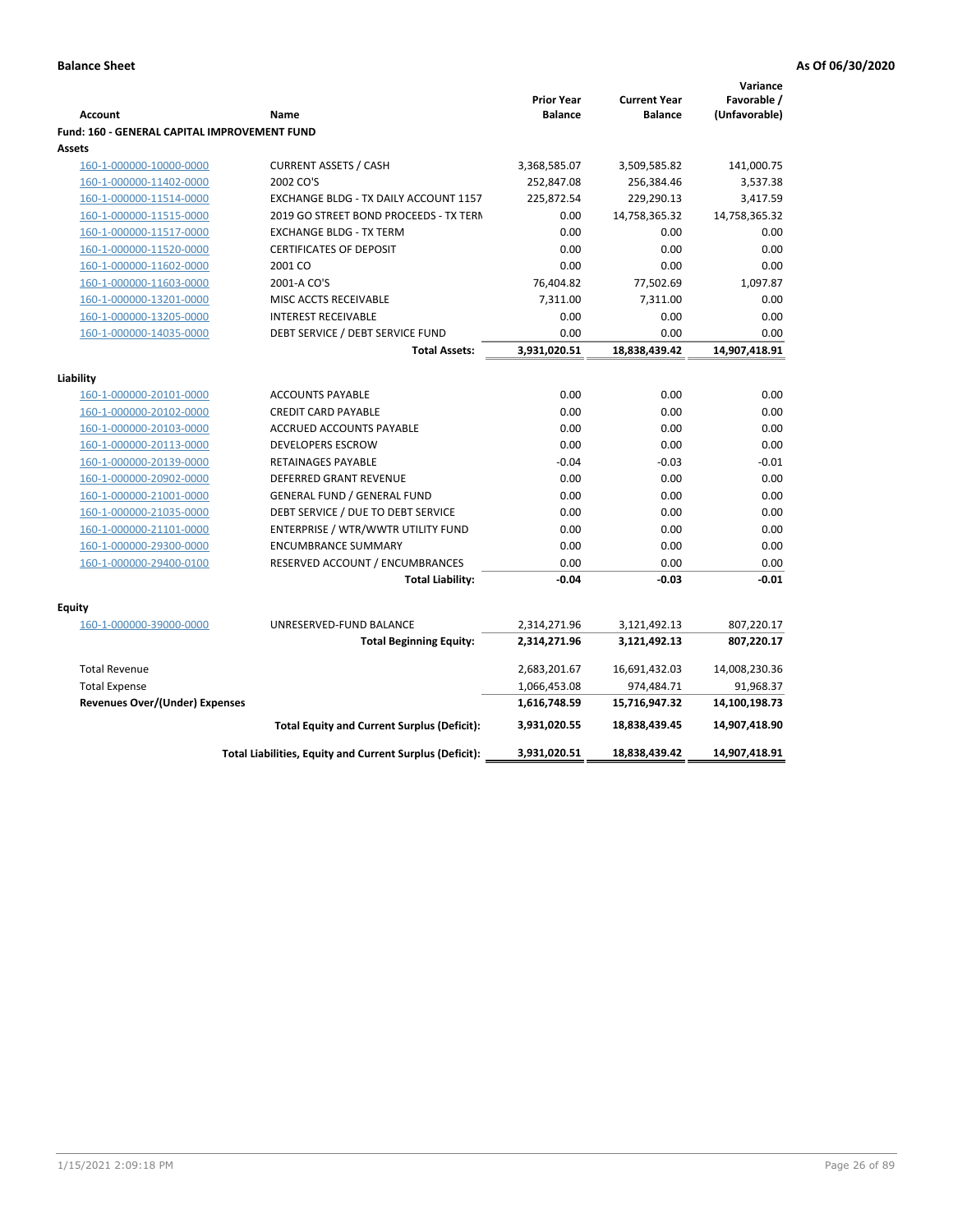| <b>Account</b>                        | <b>Name</b>                                              | <b>Prior Year</b><br><b>Balance</b> | <b>Current Year</b><br><b>Balance</b> | Variance<br>Favorable /<br>(Unfavorable) |
|---------------------------------------|----------------------------------------------------------|-------------------------------------|---------------------------------------|------------------------------------------|
| Fund: 161 - STREET CONSTRUCTION FUND  |                                                          |                                     |                                       |                                          |
| <b>Assets</b>                         |                                                          |                                     |                                       |                                          |
| 161-1-000000-10000-0000               | <b>CURRENT ASSETS / CASH</b>                             | 864,053.50                          | 833,443.86                            | $-30,609.64$                             |
| 161-1-000000-11003-0000               | 2010 CO'S                                                | 0.00                                | 0.00                                  | 0.00                                     |
| 161-1-000000-13205-0000               | <b>INTEREST RECEIVABLE</b>                               | 0.00                                | 0.00                                  | 0.00                                     |
| 161-1-000000-14035-0000               | DEBT SERVICE / DEBT SERVICE FUND                         | 0.00                                | 0.00                                  | 0.00                                     |
|                                       | <b>Total Assets:</b>                                     | 864,053.50                          | 833,443.86                            | $-30,609.64$                             |
| Liability                             |                                                          |                                     |                                       |                                          |
| 161-1-000000-20101-0000               | <b>ACCOUNTS PAYABLE</b>                                  | 0.00                                | 0.00                                  | 0.00                                     |
| 161-1-000000-20102-0000               | <b>CREDIT CARD PAYABLE</b>                               | 0.00                                | 0.00                                  | 0.00                                     |
| 161-1-000000-20103-0000               | <b>ACCRUED ACCOUNTS PAYABLE</b>                          | 0.00                                | 0.00                                  | 0.00                                     |
| 161-1-000000-20139-0000               | <b>RETAINAGES PAYABLE</b>                                | 0.00                                | 0.00                                  | 0.00                                     |
| 161-1-000000-21001-0000               | <b>GENERAL FUND / GENERAL FUND</b>                       | 0.00                                | 0.00                                  | 0.00                                     |
| 161-1-000000-21035-0000               | DEBT SERVICE / DUE TO DEBT SERVICE                       | 0.00                                | 0.00                                  | 0.00                                     |
| 161-1-000000-29300-0000               | <b>ENCUMBRANCE SUMMARY</b>                               | 0.00                                | 0.00                                  | 0.00                                     |
| 161-1-000000-29400-0100               | RESERVED ACCOUNT / ENCUMBRANCES                          | 0.00                                | 0.00                                  | 0.00                                     |
|                                       | <b>Total Liability:</b>                                  | 0.00                                | 0.00                                  | 0.00                                     |
| <b>Equity</b>                         |                                                          |                                     |                                       |                                          |
| 161-1-000000-39000-0000               | UNRESERVED-FUND BALANCE                                  | 852,048.74                          | 869,625.59                            | 17,576.85                                |
|                                       | <b>Total Beginning Equity:</b>                           | 852,048.74                          | 869,625.59                            | 17,576.85                                |
| <b>Total Revenue</b>                  |                                                          | 12,287.28                           | 9,334.29                              | $-2,952.99$                              |
| <b>Total Expense</b>                  |                                                          | 282.52                              | 45,516.02                             | $-45,233.50$                             |
| <b>Revenues Over/(Under) Expenses</b> |                                                          | 12,004.76                           | $-36,181.73$                          | $-48,186.49$                             |
|                                       | <b>Total Equity and Current Surplus (Deficit):</b>       | 864,053.50                          | 833,443.86                            | $-30,609.64$                             |
|                                       | Total Liabilities, Equity and Current Surplus (Deficit): | 864,053.50                          | 833,443.86                            | $-30,609.64$                             |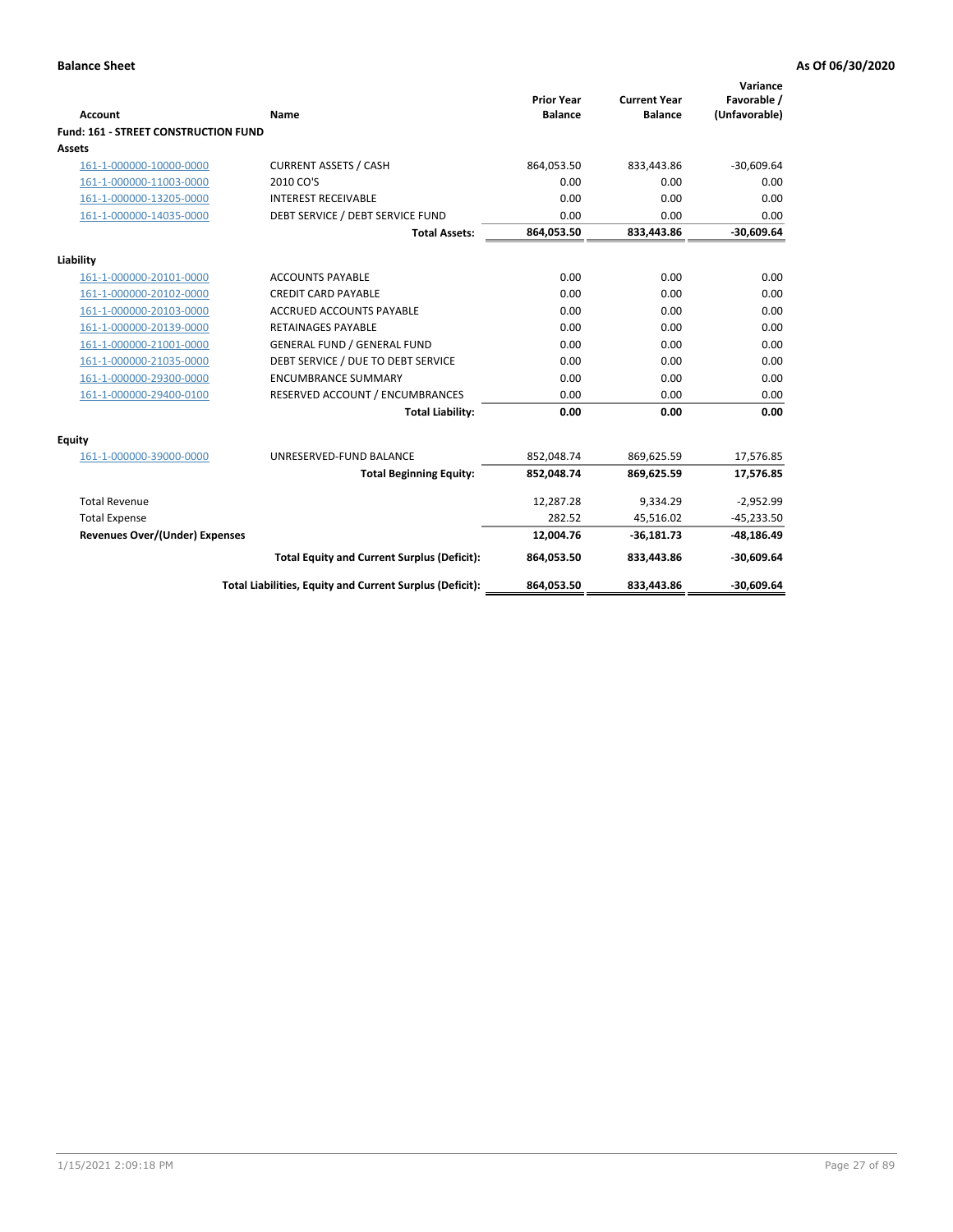| Account                                         | Name                                                     | <b>Prior Year</b><br><b>Balance</b> | <b>Current Year</b><br><b>Balance</b> | Variance<br>Favorable /<br>(Unfavorable) |
|-------------------------------------------------|----------------------------------------------------------|-------------------------------------|---------------------------------------|------------------------------------------|
| <b>Fund: 162 - GRAHAM PARK RENOVATIONS FUND</b> |                                                          |                                     |                                       |                                          |
| <b>Assets</b>                                   |                                                          |                                     |                                       |                                          |
| 162-1-000000-10000-0000                         | <b>CURRENT ASSETS / CASH</b>                             | 0.00                                | 0.00                                  | 0.00                                     |
| 162-1-000000-13201-0000                         | MISC ACCTS RECEIVABLE                                    | 0.00                                | 0.00                                  | 0.00                                     |
|                                                 | <b>Total Assets:</b>                                     | 0.00                                | 0.00                                  | 0.00                                     |
| Liability                                       |                                                          |                                     |                                       |                                          |
| 162-1-000000-20101-0000                         | <b>ACCOUNTS PAYABLE</b>                                  | 0.00                                | 0.00                                  | 0.00                                     |
| 162-1-000000-20139-0000                         | <b>RETAINAGES PAYABLE</b>                                | 0.00                                | 0.00                                  | 0.00                                     |
| 162-1-000000-20202-0000                         | <b>DEFERRED REVENUE</b>                                  | 0.00                                | 0.00                                  | 0.00                                     |
| 162-1-000000-29300-0000                         | <b>ENCUMBRANCE SUMMARY</b>                               | 0.00                                | 0.00                                  | 0.00                                     |
| 162-1-000000-29400-0000                         | RESERVED ACCOUNT / ENCUMBRANCES                          | 0.00                                | 0.00                                  | 0.00                                     |
|                                                 | <b>Total Liability:</b>                                  | 0.00                                | 0.00                                  | 0.00                                     |
| Equity                                          |                                                          |                                     |                                       |                                          |
| 162-1-000000-39000-0000                         | UNRESERVED-FUND BALANCE                                  | 0.00                                | 0.00                                  | 0.00                                     |
|                                                 | <b>Total Beginning Equity:</b>                           | 0.00                                | 0.00                                  | 0.00                                     |
| <b>Total Revenue</b>                            |                                                          | 0.00                                | 0.00                                  | 0.00                                     |
| <b>Total Expense</b>                            |                                                          | 0.00                                | 0.00                                  | 0.00                                     |
| <b>Revenues Over/(Under) Expenses</b>           |                                                          | 0.00                                | 0.00                                  | 0.00                                     |
|                                                 | <b>Total Equity and Current Surplus (Deficit):</b>       | 0.00                                | 0.00                                  | 0.00                                     |
|                                                 | Total Liabilities, Equity and Current Surplus (Deficit): | 0.00                                | 0.00                                  | 0.00                                     |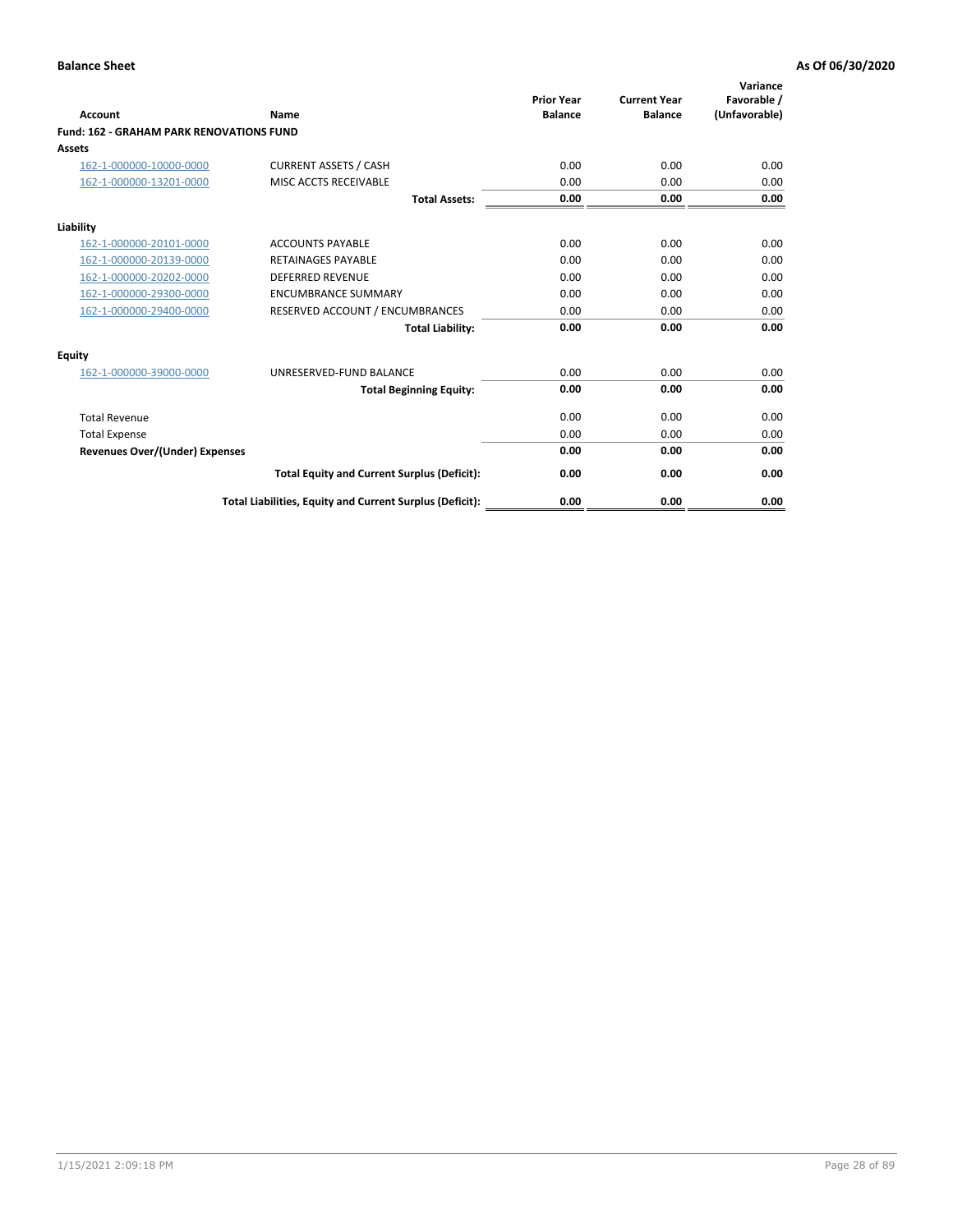| Account                               | Name                                                     | <b>Prior Year</b><br><b>Balance</b> | <b>Current Year</b><br><b>Balance</b> | Variance<br>Favorable /<br>(Unfavorable) |
|---------------------------------------|----------------------------------------------------------|-------------------------------------|---------------------------------------|------------------------------------------|
| Fund: 163 - SECO STIMULAS BLOCK GRANT |                                                          |                                     |                                       |                                          |
| <b>Assets</b>                         |                                                          |                                     |                                       |                                          |
| 163-1-000000-10000-0000               | <b>CURRENT ASSETS / CASH</b>                             | 0.00                                | 0.00                                  | 0.00                                     |
| 163-1-000000-13201-0000               | MISC ACCTS RECEIVABLE                                    | 0.00                                | 0.00                                  | 0.00                                     |
| 163-1-000000-13205-0000               | <b>INTEREST RECEIVABLE</b>                               | 0.00                                | 0.00                                  | 0.00                                     |
|                                       | <b>Total Assets:</b>                                     | 0.00                                | 0.00                                  | 0.00                                     |
| Liability                             |                                                          |                                     |                                       |                                          |
| 163-1-000000-20101-0000               | <b>ACCOUNTS PAYABLE</b>                                  | 0.00                                | 0.00                                  | 0.00                                     |
| 163-1-000000-20102-0000               | <b>CREDIT CARD PAYABLE</b>                               | 0.00                                | 0.00                                  | 0.00                                     |
| 163-1-000000-20103-0000               | <b>ACCRUED ACCOUNTS PAYABLE</b>                          | 0.00                                | 0.00                                  | 0.00                                     |
| 163-1-000000-20139-0000               | <b>RETAINAGES PAYABLE</b>                                | 0.00                                | 0.00                                  | 0.00                                     |
| 163-1-000000-20902-0000               | DEFERRED GRANT REVENUE                                   | 0.00                                | 0.00                                  | 0.00                                     |
| 163-1-000000-29300-0000               | <b>ENCUMBRANCE SUMMARY</b>                               | 0.00                                | 0.00                                  | 0.00                                     |
| 163-1-000000-29400-0100               | RESERVED ACCOUNT / ENCUMBRANCES                          | 0.00                                | 0.00                                  | 0.00                                     |
|                                       | <b>Total Liability:</b>                                  | 0.00                                | 0.00                                  | 0.00                                     |
| <b>Equity</b>                         |                                                          |                                     |                                       |                                          |
| 163-1-000000-39000-0000               | UNRESERVED-FUND BALANCE                                  | 0.00                                | 0.00                                  | 0.00                                     |
|                                       | <b>Total Beginning Equity:</b>                           | 0.00                                | 0.00                                  | 0.00                                     |
| <b>Total Revenue</b>                  |                                                          | 0.00                                | 0.00                                  | 0.00                                     |
| <b>Total Expense</b>                  |                                                          | 0.00                                | 0.00                                  | 0.00                                     |
| <b>Revenues Over/(Under) Expenses</b> |                                                          | 0.00                                | 0.00                                  | 0.00                                     |
|                                       | <b>Total Equity and Current Surplus (Deficit):</b>       | 0.00                                | 0.00                                  | 0.00                                     |
|                                       | Total Liabilities, Equity and Current Surplus (Deficit): | 0.00                                | 0.00                                  | 0.00                                     |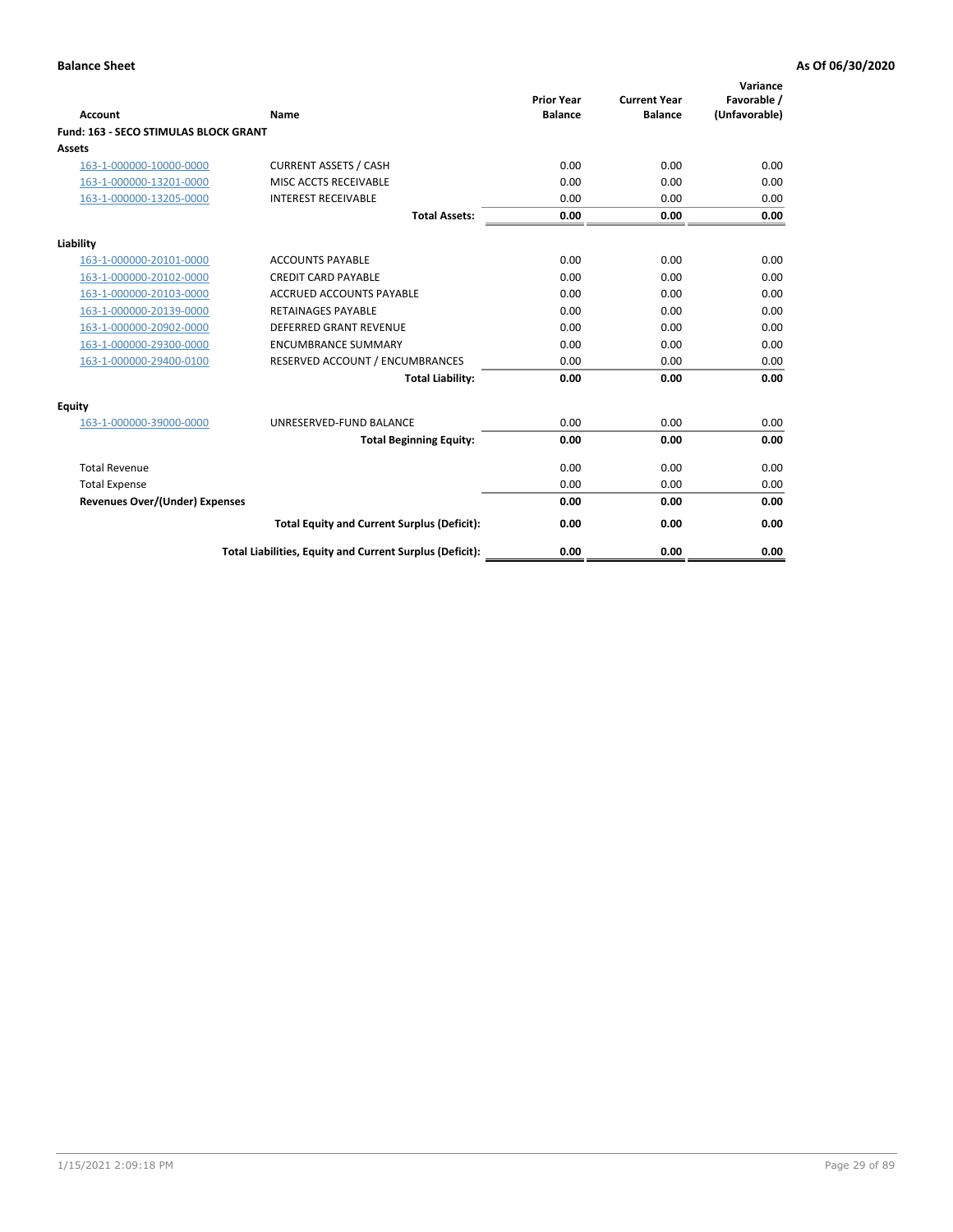|                                       |                                                          | <b>Prior Year</b> | <b>Current Year</b> | Variance<br>Favorable / |
|---------------------------------------|----------------------------------------------------------|-------------------|---------------------|-------------------------|
| <b>Account</b>                        | <b>Name</b>                                              | <b>Balance</b>    | <b>Balance</b>      | (Unfavorable)           |
| Fund: 164 - 2013 CO CAPITAL FUND      |                                                          |                   |                     |                         |
| Assets                                |                                                          |                   |                     |                         |
| 164-1-000000-10000-0000               | <b>CURRENT ASSETS / CASH</b>                             | 32,328.84         | 32,880.10           | 551.26                  |
| 164-1-000000-11508-0000               | 2013 CO'S PROJ CONST                                     | 2.052.75          | 2.083.82            | 31.07                   |
| 164-1-000000-11509-0000               | 2013 CO'S DEBT SERVICE                                   | 0.00              | 0.00                | 0.00                    |
| 164-1-000000-13205-0000               | <b>INTEREST RECEIVABLE</b>                               | 0.00              | 0.00                | 0.00                    |
| 164-1-000000-14035-0000               | DEBT SERVICE / DEBT SERVICE FUND                         | 0.00              | 0.00                | 0.00                    |
|                                       | <b>Total Assets:</b>                                     | 34,381.59         | 34,963.92           | 582.33                  |
| Liability                             |                                                          |                   |                     |                         |
| 164-1-000000-20101-0000               | <b>ACCOUNTS PAYABLE</b>                                  | 0.00              | 0.00                | 0.00                    |
| 164-1-000000-20102-0000               | <b>CREDIT CARD PAYABLE</b>                               | 0.00              | 0.00                | 0.00                    |
| 164-1-000000-20103-0000               | <b>ACCRUED ACCOUNTS PAYABLE</b>                          | 0.00              | 0.00                | 0.00                    |
| 164-1-000000-20139-0000               | <b>RETAINAGES PAYABLE</b>                                | 0.00              | 0.00                | 0.00                    |
| 164-1-000000-21001-0000               | <b>GENERAL FUND / GENERAL FUND</b>                       | 0.00              | 0.00                | 0.00                    |
| 164-1-000000-21035-0000               | DEBT SERVICE / DUE TO DEBT SERVICE                       | 0.00              | 0.00                | 0.00                    |
| 164-1-000000-29300-0000               | <b>ENCUMBRANCE SUMMARY</b>                               | 0.00              | 0.00                | 0.00                    |
| 164-1-000000-29400-0100               | RESERVED ACCOUNT / ENCUMBRANCES                          | 0.00              | 0.00                | 0.00                    |
|                                       | <b>Total Liability:</b>                                  | 0.00              | 0.00                | 0.00                    |
| Equity                                |                                                          |                   |                     |                         |
| 164-1-000000-39000-0000               | UNRESERVED-FUND BALANCE                                  | 33,896.76         | 34,601.73           | 704.97                  |
|                                       | <b>Total Beginning Equity:</b>                           | 33,896.76         | 34,601.73           | 704.97                  |
| <b>Total Revenue</b>                  |                                                          | 495.42            | 370.33              | $-125.09$               |
| <b>Total Expense</b>                  |                                                          | 10.59             | 8.14                | 2.45                    |
| <b>Revenues Over/(Under) Expenses</b> |                                                          | 484.83            | 362.19              | $-122.64$               |
|                                       | <b>Total Equity and Current Surplus (Deficit):</b>       | 34,381.59         | 34,963.92           | 582.33                  |
|                                       | Total Liabilities, Equity and Current Surplus (Deficit): | 34,381.59         | 34,963.92           | 582.33                  |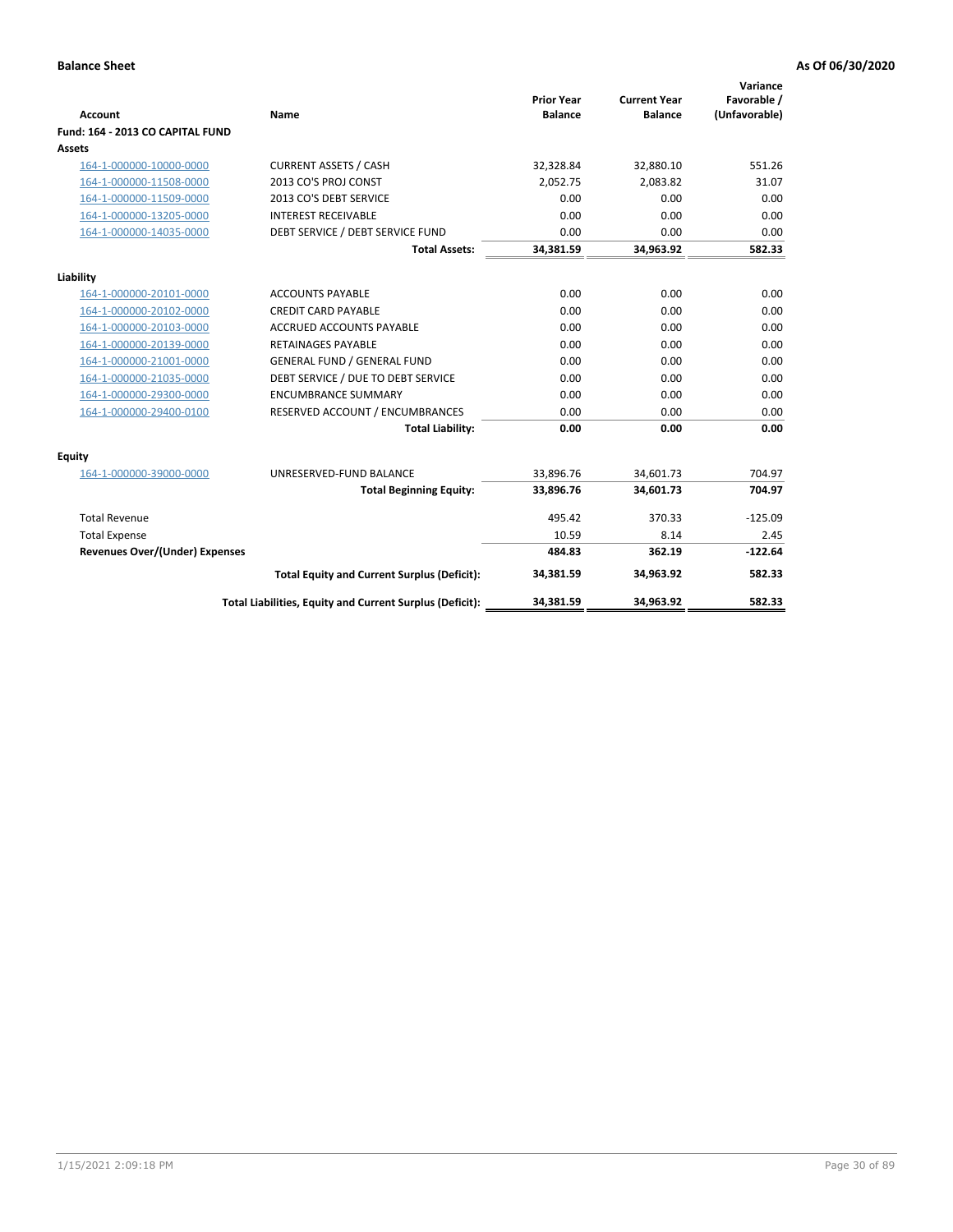| <b>Account</b>                        | Name                                                     | <b>Prior Year</b><br><b>Balance</b> | <b>Current Year</b><br><b>Balance</b> | Variance<br>Favorable /<br>(Unfavorable) |
|---------------------------------------|----------------------------------------------------------|-------------------------------------|---------------------------------------|------------------------------------------|
| Fund: 165 - 2014 GO FUND              |                                                          |                                     |                                       |                                          |
| Assets                                |                                                          |                                     |                                       |                                          |
| 165-1-000000-10000-0000               | <b>CURRENT ASSETS / CASH</b>                             | $-8,613.63$                         | $-8,613.63$                           | 0.00                                     |
| 165-1-000000-11003-0000               | 2010 CO'S                                                | 0.00                                | 0.00                                  | 0.00                                     |
| 165-1-000000-11202-0000               | 2014 GO STREET BONDS                                     | 0.00                                | 0.00                                  | 0.00                                     |
| 165-1-000000-11511-0000               | 2015 GO PROJECT CONSTRUCTION                             | 790,035.35                          | 801,989.09                            | 11,953.74                                |
| 165-1-000000-11520-0000               | <b>CERTIFICATES OF DEPOSIT</b>                           | 0.00                                | 0.00                                  | 0.00                                     |
| 165-1-000000-11530-0000               | <b>TexasTERM CP</b>                                      | 0.00                                | 0.00                                  | 0.00                                     |
| 165-1-000000-13201-0000               | MISC ACCTS RECEIVABLE                                    | 0.00                                | 0.00                                  | 0.00                                     |
| 165-1-000000-13205-0000               | <b>INTEREST RECEIVABLE</b>                               | 0.00                                | 0.00                                  | 0.00                                     |
| 165-1-000000-14035-0000               | DEBT SERVICE / DEBT SERVICE FUND                         | 0.00                                | 0.00                                  | 0.00                                     |
|                                       | <b>Total Assets:</b>                                     | 781,421.72                          | 793,375.46                            | 11,953.74                                |
| Liability                             |                                                          |                                     |                                       |                                          |
| 165-1-000000-20101-0000               | <b>ACCOUNTS PAYABLE</b>                                  | 0.00                                | 0.00                                  | 0.00                                     |
| 165-1-000000-20102-0000               | <b>CREDIT CARD PAYABLE</b>                               | 0.00                                | 0.00                                  | 0.00                                     |
| 165-1-000000-20103-0000               | <b>ACCRUED ACCOUNTS PAYABLE</b>                          | 0.00                                | 0.00                                  | 0.00                                     |
| 165-1-000000-20139-0000               | <b>RETAINAGES PAYABLE</b>                                | 0.00                                | 0.00                                  | 0.00                                     |
| 165-1-000000-21001-0000               | <b>GENERAL FUND / GENERAL FUND</b>                       | 0.00                                | 0.00                                  | 0.00                                     |
| 165-1-000000-21035-0000               | DEBT SERVICE / DUE TO DEBT SERVICE                       | 0.00                                | 0.00                                  | 0.00                                     |
| 165-1-000000-29300-0000               | <b>ENCUMBRANCE SUMMARY</b>                               | 0.00                                | 0.00                                  | 0.00                                     |
| 165-1-000000-29400-0100               | RESERVED ACCOUNT / ENCUMBRANCES                          | 0.00                                | 0.00                                  | 0.00                                     |
|                                       | <b>Total Liability:</b>                                  | 0.00                                | 0.00                                  | 0.00                                     |
| Fquity                                |                                                          |                                     |                                       |                                          |
| 165-1-000000-39000-0000               | UNRESERVED-FUND BALANCE                                  | 767,685.84                          | 785,908.22                            | 18,222.38                                |
|                                       | <b>Total Beginning Equity:</b>                           | 767,685.84                          | 785,908.22                            | 18,222.38                                |
| <b>Total Revenue</b>                  |                                                          | 13,735.88                           | 7,467.24                              | $-6,268.64$                              |
| <b>Total Expense</b>                  |                                                          | 0.00                                | 0.00                                  | 0.00                                     |
| <b>Revenues Over/(Under) Expenses</b> |                                                          | 13,735.88                           | 7,467.24                              | $-6,268.64$                              |
|                                       | <b>Total Equity and Current Surplus (Deficit):</b>       | 781,421.72                          | 793,375.46                            | 11,953.74                                |
|                                       | Total Liabilities, Equity and Current Surplus (Deficit): | 781,421.72                          | 793,375.46                            | 11.953.74                                |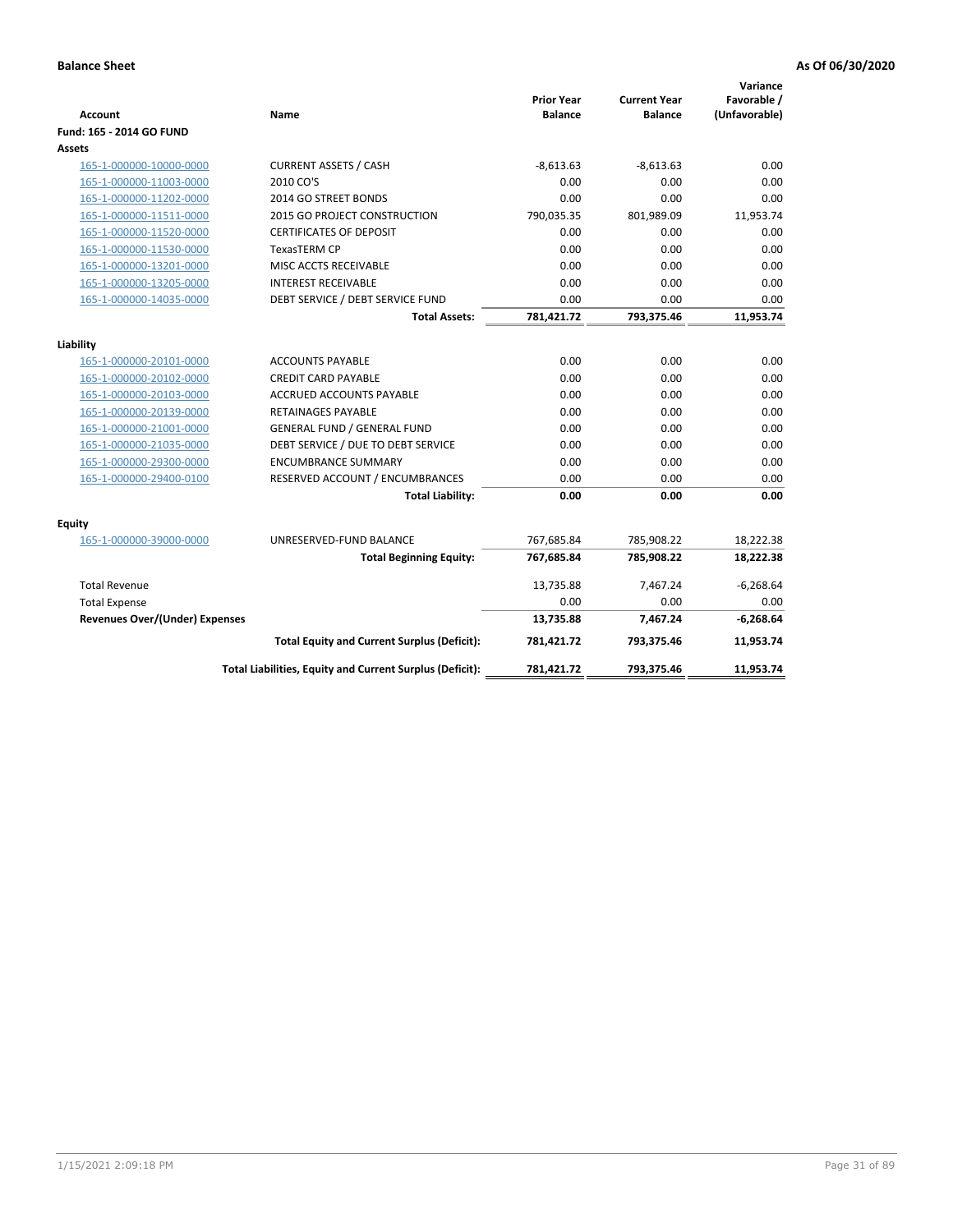| <b>Account</b>                                               | Name                                                     | <b>Prior Year</b><br><b>Balance</b> | <b>Current Year</b><br><b>Balance</b> | Variance<br>Favorable /<br>(Unfavorable) |
|--------------------------------------------------------------|----------------------------------------------------------|-------------------------------------|---------------------------------------|------------------------------------------|
| <b>Fund: 170 - LAW ENFORCEMENT GRANT - CAPITAL PURCHASES</b> |                                                          |                                     |                                       |                                          |
| Assets                                                       |                                                          |                                     |                                       |                                          |
| 170-1-000000-10000-0000                                      | <b>CURRENT ASSETS / CASH</b>                             | 0.00                                | 0.00                                  | 0.00                                     |
| 170-1-000000-13201-0000                                      | MISC ACCTS RECEIVABLE                                    | 0.00                                | 0.00                                  | 0.00                                     |
|                                                              | <b>Total Assets:</b>                                     | 0.00                                | 0.00                                  | 0.00                                     |
| Liability                                                    |                                                          |                                     |                                       |                                          |
| 170-1-000000-20101-0000                                      | <b>ACCOUNTS PAYABLE</b>                                  | 0.00                                | 0.00                                  | 0.00                                     |
| 170-1-000000-20102-0000                                      | <b>CREDIT CARD PAYABLE</b>                               | 0.00                                | 0.00                                  | 0.00                                     |
| 170-1-000000-20103-0000                                      | <b>ACCRUED ACCOUNTS PAYABLE</b>                          | 0.00                                | 0.00                                  | 0.00                                     |
| 170-1-000000-20902-0000                                      | DEFERRED GRANT REVENUE                                   | 0.00                                | 0.00                                  | 0.00                                     |
| 170-1-000000-21001-0000                                      | <b>GENERAL FUND / GENERAL FUND</b>                       | 0.00                                | 0.00                                  | 0.00                                     |
| 170-1-000000-24004-0000                                      | <b>INTEREST PAYABLE ON DEP</b>                           | 0.00                                | 0.00                                  | 0.00                                     |
| 170-1-000000-29300-0000                                      | <b>ENCUMBRANCE SUMMARY</b>                               | 0.00                                | 0.00                                  | 0.00                                     |
| 170-1-000000-29400-0000                                      | RESERVED ACCOUNT / ENCUMBRANCES                          | 0.00                                | 0.00                                  | 0.00                                     |
|                                                              | <b>Total Liability:</b>                                  | 0.00                                | 0.00                                  | 0.00                                     |
| <b>Equity</b>                                                |                                                          |                                     |                                       |                                          |
| 170-1-000000-39000-0000                                      | UNRESERVED-FUND BALANCE                                  | 0.00                                | 0.00                                  | 0.00                                     |
|                                                              | <b>Total Beginning Equity:</b>                           | 0.00                                | 0.00                                  | 0.00                                     |
| <b>Total Revenue</b>                                         |                                                          | 21,253.00                           | 0.00                                  | $-21,253.00$                             |
| <b>Total Expense</b>                                         |                                                          | 21,253.00                           | 0.00                                  | 21,253.00                                |
| <b>Revenues Over/(Under) Expenses</b>                        |                                                          | 0.00                                | 0.00                                  | 0.00                                     |
|                                                              | <b>Total Equity and Current Surplus (Deficit):</b>       | 0.00                                | 0.00                                  | 0.00                                     |
|                                                              | Total Liabilities, Equity and Current Surplus (Deficit): | 0.00                                | 0.00                                  | 0.00                                     |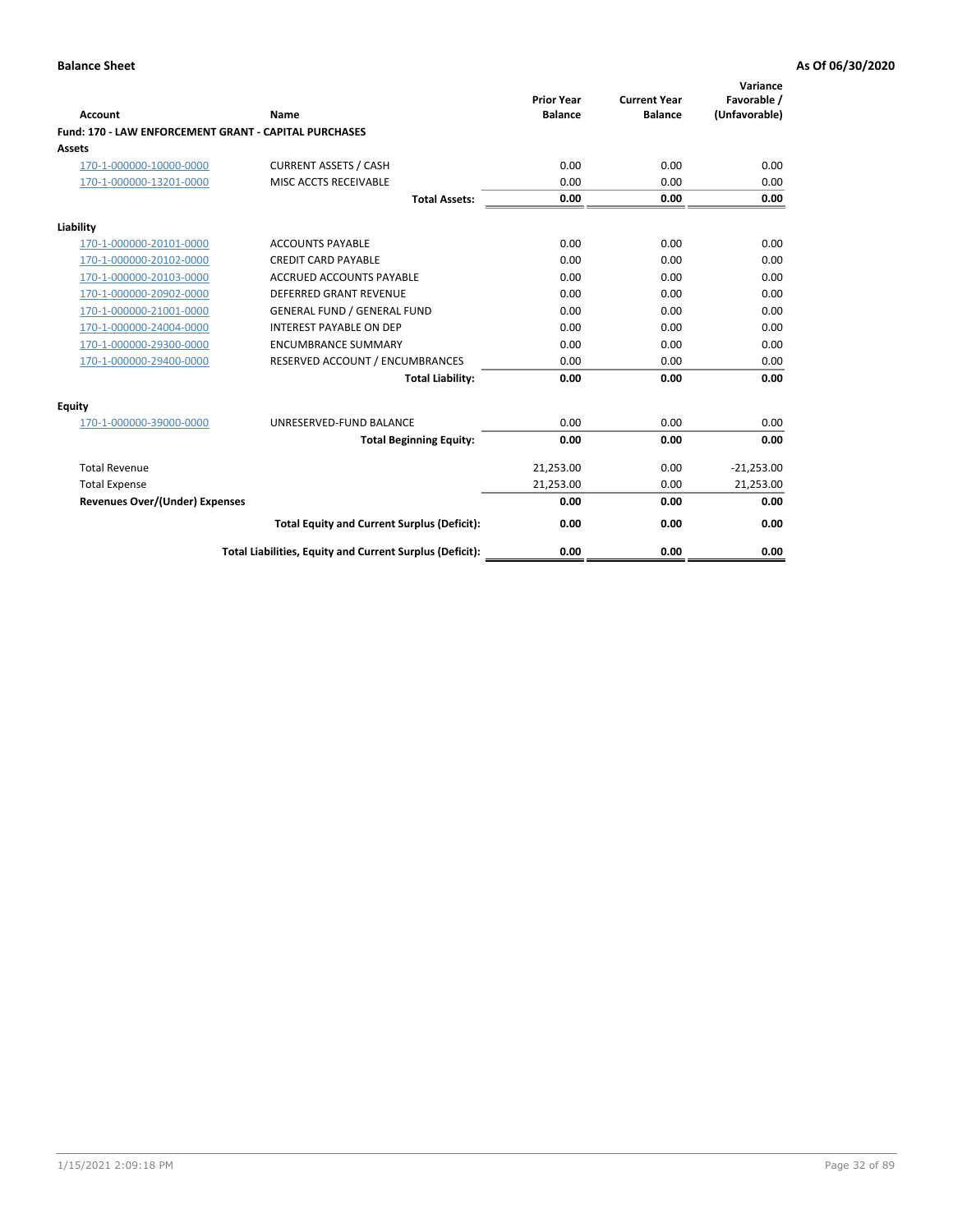| Account                                        | Name                                                     | <b>Prior Year</b><br><b>Balance</b> | <b>Current Year</b><br><b>Balance</b> | Variance<br>Favorable /<br>(Unfavorable) |
|------------------------------------------------|----------------------------------------------------------|-------------------------------------|---------------------------------------|------------------------------------------|
| <b>Fund: 171 - MAIN STREET SPECIAL REVENUE</b> |                                                          |                                     |                                       |                                          |
| Assets                                         |                                                          |                                     |                                       |                                          |
| 171-1-000000-10000-0000                        | <b>CURRENT ASSETS / CASH</b>                             | $-19,759.00$                        | $-36,963.51$                          | $-17,204.51$                             |
| 171-1-000000-13201-0000                        | MISC ACCTS RECEIVABLE                                    | 0.00                                | 0.00                                  | 0.00                                     |
| 171-1-000000-13205-0000                        | <b>INTEREST RECEIVABLE</b>                               | 0.00                                | 0.00                                  | 0.00                                     |
|                                                | <b>Total Assets:</b>                                     | $-19,759.00$                        | $-36,963.51$                          | $-17,204.51$                             |
| Liability                                      |                                                          |                                     |                                       |                                          |
| 171-1-000000-20101-0000                        | <b>ACCOUNTS PAYABLE</b>                                  | 0.00                                | 0.00                                  | 0.00                                     |
| 171-1-000000-20102-0000                        | <b>CREDIT CARD PAYABLE</b>                               | 0.00                                | 0.00                                  | 0.00                                     |
| 171-1-000000-20103-0000                        | <b>ACCRUED ACCOUNTS PAYABLE</b>                          | 0.00                                | 0.00                                  | 0.00                                     |
| 171-1-000000-20139-0000                        | <b>RETAINAGES PAYABLE</b>                                | 0.00                                | 10,729.61                             | $-10,729.61$                             |
| 171-1-000000-20902-0000                        | <b>DEFERRED GRANT REVENUE</b>                            | 0.00                                | 0.00                                  | 0.00                                     |
| 171-1-000000-29300-0000                        | <b>ENCUMBRANCE SUMMARY</b>                               | 0.00                                | 0.00                                  | 0.00                                     |
| 171-1-000000-29400-0100                        | RESERVED ACCOUNT / ENCUMBRANCES                          | 0.00                                | 0.00                                  | 0.00                                     |
|                                                | <b>Total Liability:</b>                                  | 0.00                                | 10,729.61                             | $-10,729.61$                             |
| <b>Equity</b>                                  |                                                          |                                     |                                       |                                          |
| 171-1-000000-39000-0000                        | UNRESERVED-FUND BALANCE                                  | 9,077.21                            | $-48,361.48$                          | $-57,438.69$                             |
|                                                | <b>Total Beginning Equity:</b>                           | 9,077.21                            | $-48,361.48$                          | $-57,438.69$                             |
| <b>Total Revenue</b>                           |                                                          | 0.00                                | 123,366.49                            | 123,366.49                               |
| <b>Total Expense</b>                           |                                                          | 28,836.21                           | 122,698.13                            | $-93,861.92$                             |
| <b>Revenues Over/(Under) Expenses</b>          |                                                          | $-28,836.21$                        | 668.36                                | 29,504.57                                |
|                                                | <b>Total Equity and Current Surplus (Deficit):</b>       | $-19,759.00$                        | $-47,693.12$                          | $-27,934.12$                             |
|                                                | Total Liabilities, Equity and Current Surplus (Deficit): | $-19,759.00$                        | $-36,963.51$                          | $-17,204.51$                             |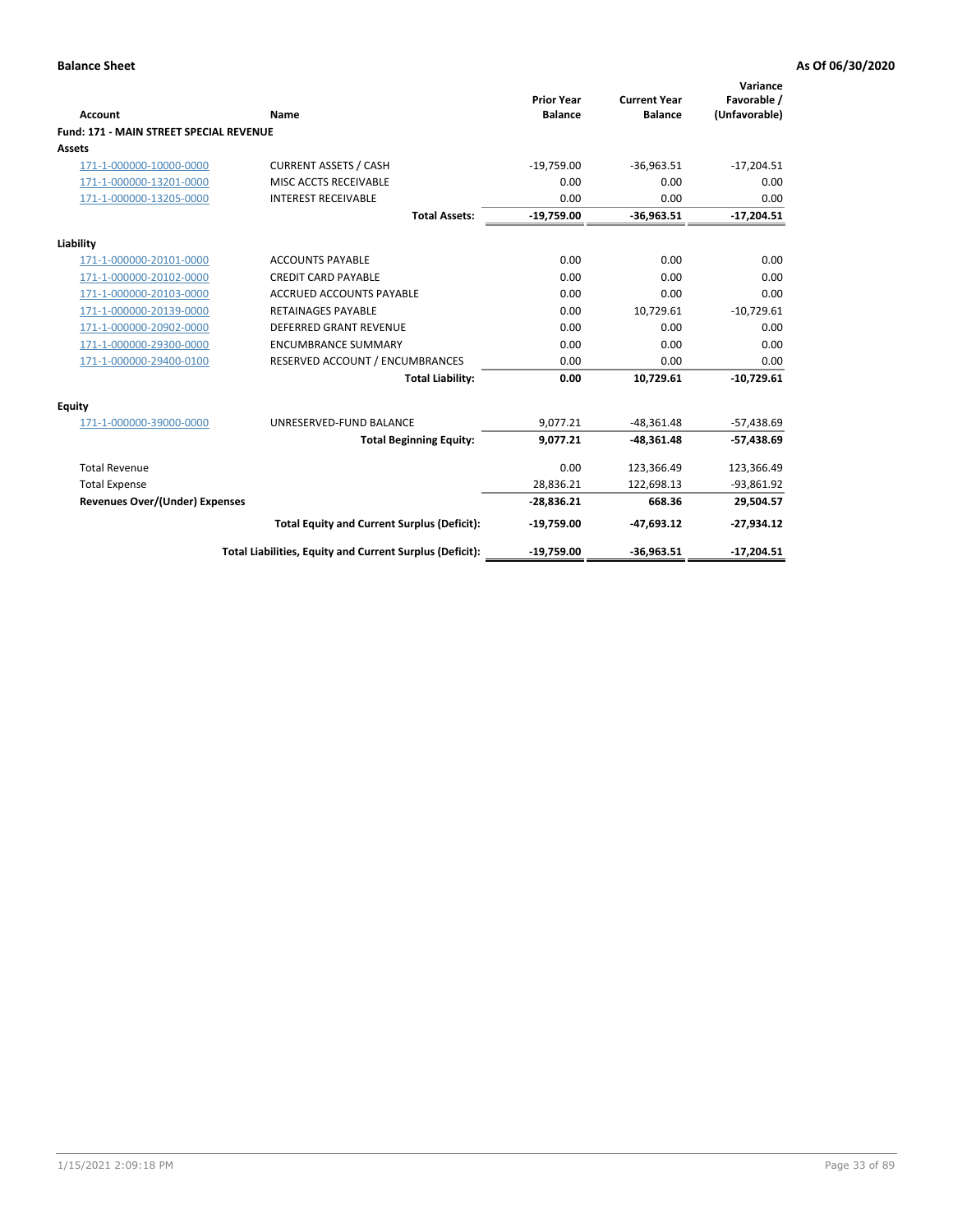|                                       |                                                          | <b>Prior Year</b> | <b>Current Year</b> | Variance<br>Favorable / |
|---------------------------------------|----------------------------------------------------------|-------------------|---------------------|-------------------------|
| <b>Account</b>                        | Name                                                     | <b>Balance</b>    | <b>Balance</b>      | (Unfavorable)           |
| <b>Fund: 172 - MINOR GRANTS FUND</b>  |                                                          |                   |                     |                         |
| <b>Assets</b>                         |                                                          |                   |                     |                         |
| 172-1-000000-10000-0000               | <b>CURRENT ASSETS / CASH</b>                             | 7,270.27          | 8,589.89            | 1,319.62                |
| 172-1-000000-13201-0000               | MISC ACCTS RECEIVABLE                                    | 0.00              | 0.00                | 0.00                    |
| 172-1-000000-13205-0000               | <b>INTEREST RECEIVABLE</b>                               | 0.00              | 0.00                | 0.00                    |
|                                       | <b>Total Assets:</b>                                     | 7,270.27          | 8,589.89            | 1,319.62                |
| Liability                             |                                                          |                   |                     |                         |
| 172-1-000000-20101-0000               | <b>ACCOUNTS PAYABLE</b>                                  | 0.00              | 0.00                | 0.00                    |
| 172-1-000000-20102-0000               | <b>CREDIT CARD PAYABLE</b>                               | 0.00              | 0.00                | 0.00                    |
| 172-1-000000-20103-0000               | <b>ACCRUED ACCOUNTS PAYABLE</b>                          | 0.00              | 0.00                | 0.00                    |
| 172-1-000000-20902-0000               | DEFERRED GRANT REVENUE                                   | 0.00              | 0.00                | 0.00                    |
| 172-1-000000-29300-0000               | <b>ENCUMBRANCE SUMMARY</b>                               | 0.00              | 0.00                | 0.00                    |
| 172-1-000000-29400-0000               | RESERVED ACCOUNT / ENCUMBRANCES                          | 0.00              | 0.00                | 0.00                    |
|                                       | <b>Total Liability:</b>                                  | 0.00              | 0.00                | 0.00                    |
| Equity                                |                                                          |                   |                     |                         |
| 172-1-000000-39000-0000               | UNRESERVED-FUND BALANCE                                  | 3,559.10          | 6,343.76            | 2,784.66                |
|                                       | <b>Total Beginning Equity:</b>                           | 3,559.10          | 6,343.76            | 2,784.66                |
| <b>Total Revenue</b>                  |                                                          | 15,624.00         | 3,660.00            | $-11,964.00$            |
| <b>Total Expense</b>                  |                                                          | 11,912.83         | 1,413.87            | 10,498.96               |
| <b>Revenues Over/(Under) Expenses</b> |                                                          | 3,711.17          | 2,246.13            | $-1,465.04$             |
|                                       | <b>Total Equity and Current Surplus (Deficit):</b>       | 7,270.27          | 8,589.89            | 1,319.62                |
|                                       | Total Liabilities, Equity and Current Surplus (Deficit): | 7,270.27          | 8,589.89            | 1,319.62                |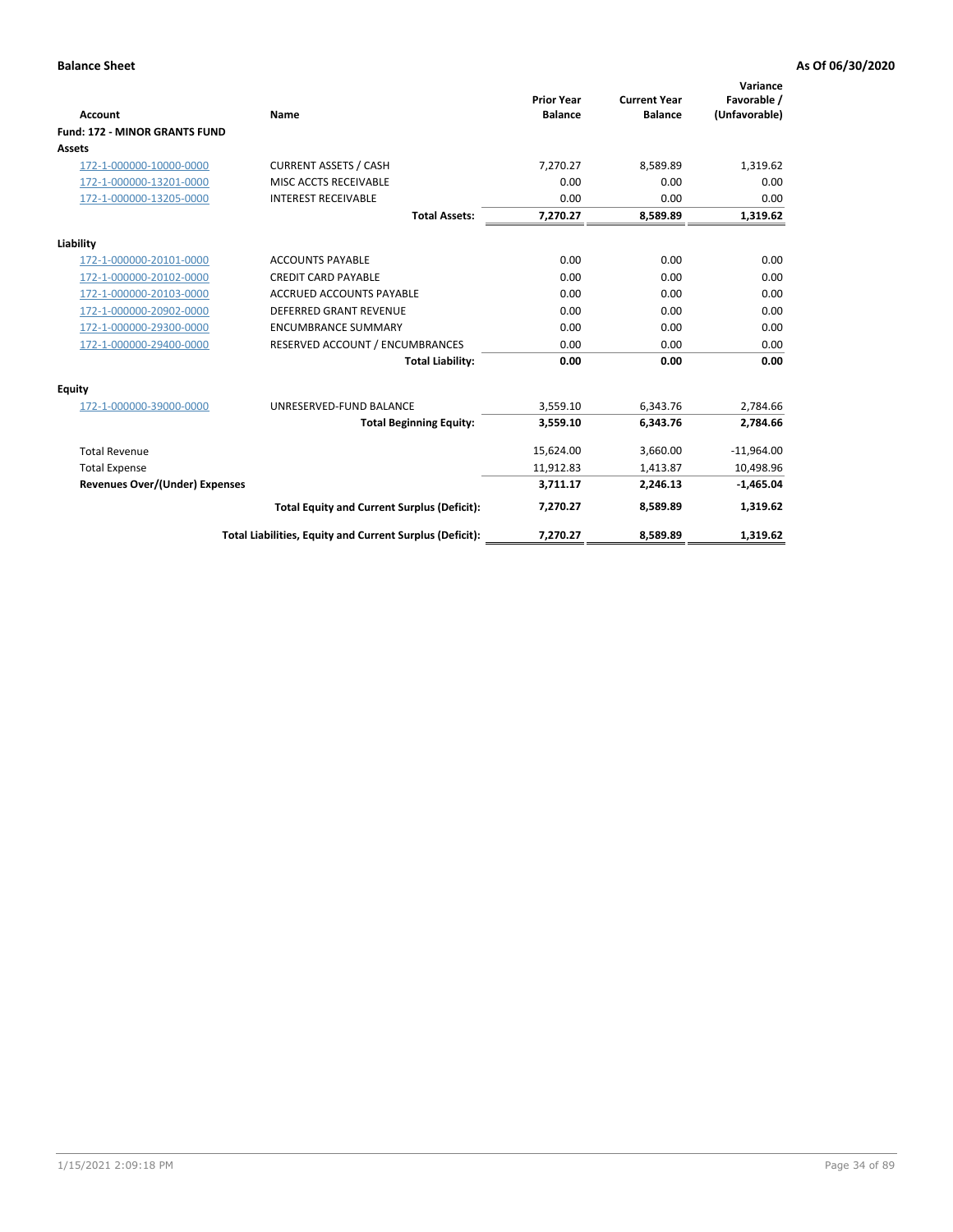| <b>Account</b>                         | <b>Name</b>                                              | <b>Prior Year</b><br><b>Balance</b> | <b>Current Year</b><br><b>Balance</b> | Variance<br>Favorable /<br>(Unfavorable) |
|----------------------------------------|----------------------------------------------------------|-------------------------------------|---------------------------------------|------------------------------------------|
| <b>Fund: 173 - FL YOUNG FOUNDATION</b> |                                                          |                                     |                                       |                                          |
| Assets                                 |                                                          |                                     |                                       |                                          |
| 173-1-000000-10000-0000                | <b>CURRENT ASSETS / CASH</b>                             | 0.00                                | 0.00                                  | 0.00                                     |
| 173-1-000000-13201-0000                | MISC ACCTS RECEIVABLE                                    | 0.00                                | 0.00                                  | 0.00                                     |
|                                        | <b>Total Assets:</b>                                     | 0.00                                | 0.00                                  | 0.00                                     |
| Liability                              |                                                          |                                     |                                       |                                          |
| 173-1-000000-20101-0000                | <b>ACCOUNTS PAYABLE</b>                                  | 0.00                                | 0.00                                  | 0.00                                     |
| 173-1-000000-20102-0000                | <b>CREDIT CARD PAYABLE</b>                               | 0.00                                | 0.00                                  | 0.00                                     |
| 173-1-000000-20902-0000                | <b>DEFERRED GRANT REVENUE</b>                            | 0.00                                | 0.00                                  | 0.00                                     |
| 173-1-000000-29300-0000                | <b>ENCUMBRANCE SUMMARY</b>                               | 0.00                                | 0.00                                  | 0.00                                     |
| 173-1-000000-29400-0000                | RESERVED ACCOUNT / ENCUMBRANCES                          | 0.00                                | 0.00                                  | 0.00                                     |
|                                        | <b>Total Liability:</b>                                  | 0.00                                | 0.00                                  | 0.00                                     |
| Equity                                 |                                                          |                                     |                                       |                                          |
| 173-1-000000-39000-0000                | UNRESERVED-FUND BALANCE                                  | 0.00                                | 0.00                                  | 0.00                                     |
|                                        | <b>Total Beginning Equity:</b>                           | 0.00                                | 0.00                                  | 0.00                                     |
| <b>Total Revenue</b>                   |                                                          | 0.00                                | 0.00                                  | 0.00                                     |
| <b>Total Expense</b>                   |                                                          | 0.00                                | 0.00                                  | 0.00                                     |
| <b>Revenues Over/(Under) Expenses</b>  |                                                          | 0.00                                | 0.00                                  | 0.00                                     |
|                                        | <b>Total Equity and Current Surplus (Deficit):</b>       | 0.00                                | 0.00                                  | 0.00                                     |
|                                        | Total Liabilities, Equity and Current Surplus (Deficit): | 0.00                                | 0.00                                  | 0.00                                     |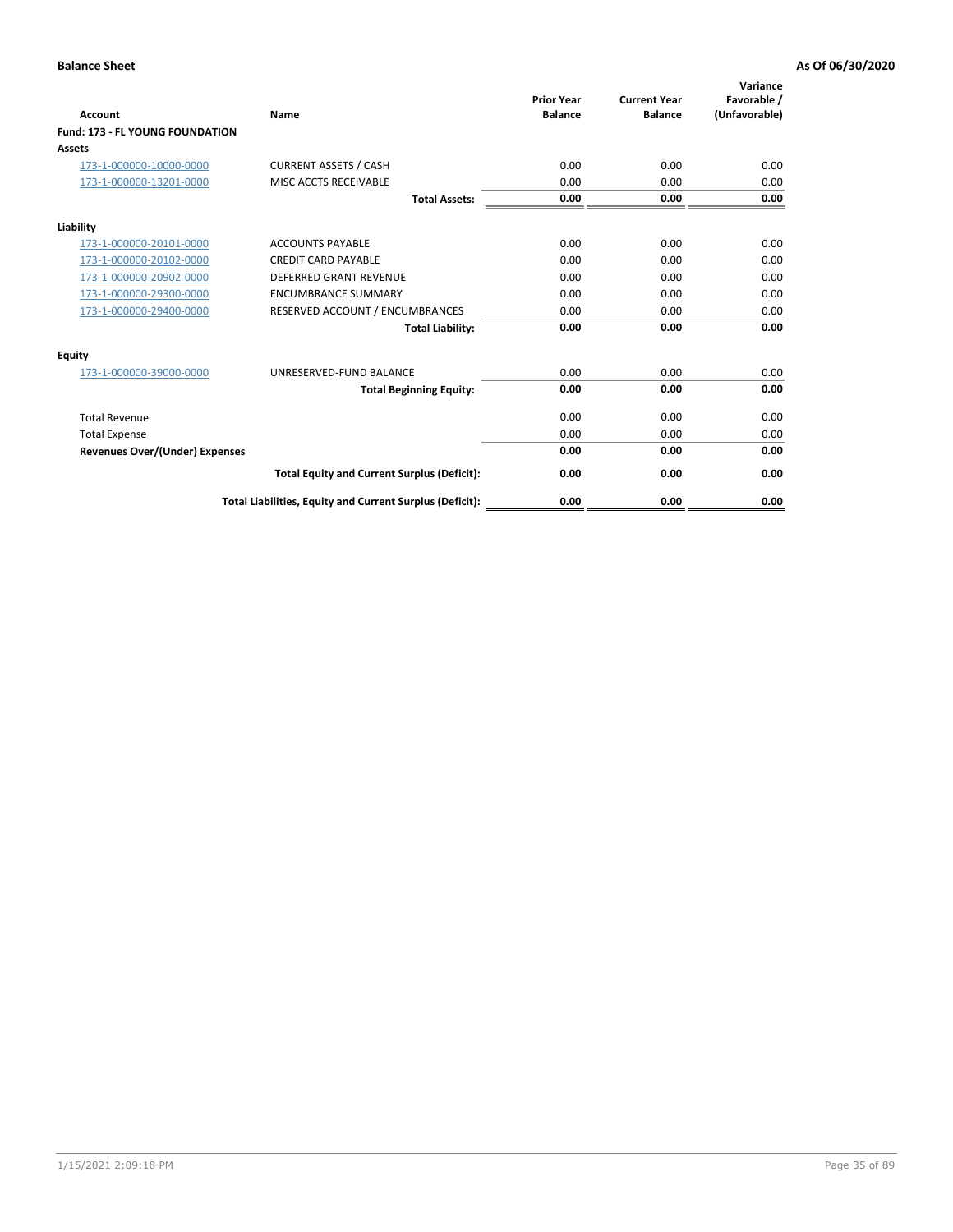| <b>Account</b>                        | Name                                                     | <b>Prior Year</b><br><b>Balance</b> | <b>Current Year</b><br><b>Balance</b> | Variance<br>Favorable /<br>(Unfavorable) |
|---------------------------------------|----------------------------------------------------------|-------------------------------------|---------------------------------------|------------------------------------------|
| <b>Fund: 174 - FEMA GRANT</b>         |                                                          |                                     |                                       |                                          |
| Assets                                |                                                          |                                     |                                       |                                          |
| 174-1-000000-10000-0000               | <b>CURRENT ASSETS / CASH</b>                             | 0.00                                | 0.00                                  | 0.00                                     |
| 174-1-000000-13201-0000               | MISC ACCTS RECEIVABLE                                    | 0.00                                | 0.00                                  | 0.00                                     |
| 174-1-000000-13205-0000               | <b>INTEREST RECEIVABLE</b>                               | 0.00                                | 0.00                                  | 0.00                                     |
|                                       | <b>Total Assets:</b>                                     | 0.00                                | 0.00                                  | 0.00                                     |
| Liability                             |                                                          |                                     |                                       |                                          |
| 174-1-000000-20101-0000               | <b>ACCOUNTS PAYABLE</b>                                  | 0.00                                | 0.00                                  | 0.00                                     |
| 174-1-000000-20102-0000               | <b>CREDIT CARD PAYABLE</b>                               | 0.00                                | 0.00                                  | 0.00                                     |
| 174-1-000000-20103-0000               | <b>ACCRUED ACCOUNTS PAYABLE</b>                          | 0.00                                | 0.00                                  | 0.00                                     |
| 174-1-000000-20902-0000               | <b>DEFERRED GRANT REVENUE</b>                            | 0.00                                | 0.00                                  | 0.00                                     |
| 174-1-000000-29300-0000               | <b>ENCUMBRANCE SUMMARY</b>                               | 0.00                                | 0.00                                  | 0.00                                     |
| 174-1-000000-29400-0000               | RESERVED ACCOUNT / ENCUMBRANCES                          | 0.00                                | 0.00                                  | 0.00                                     |
|                                       | <b>Total Liability:</b>                                  | 0.00                                | 0.00                                  | 0.00                                     |
| Equity                                |                                                          |                                     |                                       |                                          |
| 174-1-000000-39000-0000               | UNRESERVED-FUND BALANCE                                  | 0.00                                | 0.00                                  | 0.00                                     |
|                                       | <b>Total Beginning Equity:</b>                           | 0.00                                | 0.00                                  | 0.00                                     |
| <b>Total Revenue</b>                  |                                                          | 0.00                                | 0.00                                  | 0.00                                     |
| <b>Total Expense</b>                  |                                                          | 0.00                                | 0.00                                  | 0.00                                     |
| <b>Revenues Over/(Under) Expenses</b> |                                                          | 0.00                                | 0.00                                  | 0.00                                     |
|                                       | <b>Total Equity and Current Surplus (Deficit):</b>       | 0.00                                | 0.00                                  | 0.00                                     |
|                                       | Total Liabilities, Equity and Current Surplus (Deficit): | 0.00                                | 0.00                                  | 0.00                                     |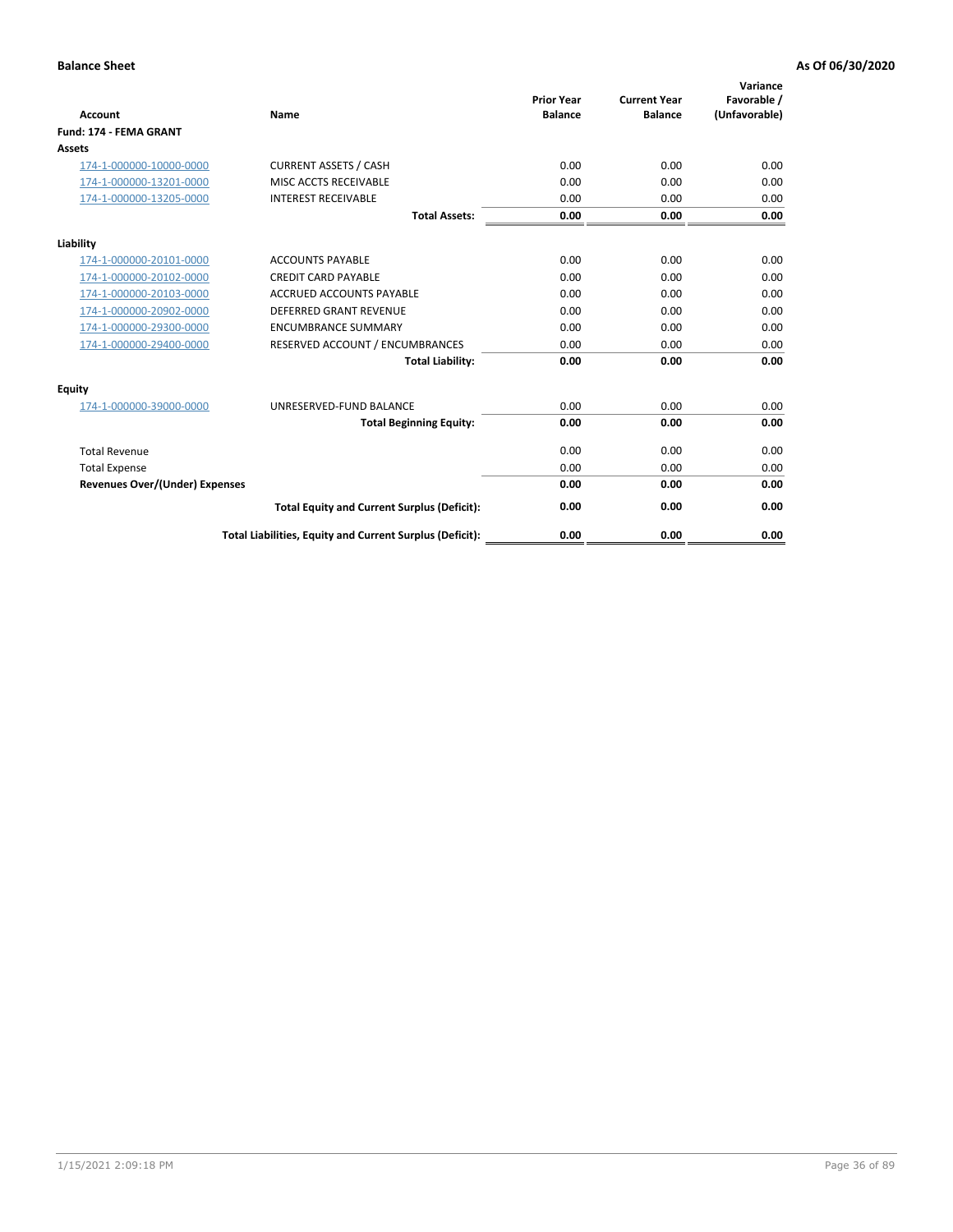| <b>Account</b>                             | Name                                                     | <b>Prior Year</b><br><b>Balance</b> | <b>Current Year</b><br><b>Balance</b> | Variance<br>Favorable /<br>(Unfavorable) |
|--------------------------------------------|----------------------------------------------------------|-------------------------------------|---------------------------------------|------------------------------------------|
| Fund: 175 - JUSTICE ASSISTANCE GRANT - JAG |                                                          |                                     |                                       |                                          |
| <b>Assets</b>                              |                                                          |                                     |                                       |                                          |
| 175-1-000000-10000-0000                    | <b>CURRENT ASSETS / CASH</b>                             | $-2,925.35$                         | 13,761.65                             | 16,687.00                                |
| 175-1-000000-13201-0000                    | MISC ACCTS RECEIVABLE                                    | 0.00                                | 0.00                                  | 0.00                                     |
|                                            | <b>Total Assets:</b>                                     | $-2,925.35$                         | 13,761.65                             | 16,687.00                                |
| Liability                                  |                                                          |                                     |                                       |                                          |
| 175-1-000000-20101-0000                    | <b>ACCOUNTS PAYABLE</b>                                  | 0.00                                | 0.00                                  | 0.00                                     |
| 175-1-000000-20102-0000                    | <b>CREDIT CARD PAYABLE</b>                               | 0.00                                | 0.00                                  | 0.00                                     |
| 175-1-000000-20902-0000                    | <b>DEFERRED GRANT REVENUE</b>                            | 0.00                                | 0.00                                  | 0.00                                     |
| 175-1-000000-29300-0000                    | <b>ENCUMBRANCE SUMMARY</b>                               | 0.00                                | 0.00                                  | 0.00                                     |
| 175-1-000000-29400-0000                    | RESERVED ACCOUNT / ENCUMBRANCES                          | 0.00                                | 0.00                                  | 0.00                                     |
|                                            | <b>Total Liability:</b>                                  | 0.00                                | 0.00                                  | 0.00                                     |
| Equity                                     |                                                          |                                     |                                       |                                          |
| 175-1-000000-39000-0000                    | UNRESERVED-FUND BALANCE                                  | 13,761.65                           | 2,208.65                              | $-11,553.00$                             |
|                                            | <b>Total Beginning Equity:</b>                           | 13,761.65                           | 2,208.65                              | $-11,553.00$                             |
| <b>Total Revenue</b>                       |                                                          | 1.360.00                            | 11,553.00                             | 10,193.00                                |
| <b>Total Expense</b>                       |                                                          | 18,047.00                           | 0.00                                  | 18,047.00                                |
| <b>Revenues Over/(Under) Expenses</b>      |                                                          | $-16,687.00$                        | 11,553.00                             | 28,240.00                                |
|                                            | <b>Total Equity and Current Surplus (Deficit):</b>       | $-2,925.35$                         | 13,761.65                             | 16,687.00                                |
|                                            | Total Liabilities, Equity and Current Surplus (Deficit): | $-2,925.35$                         | 13,761.65                             | 16,687.00                                |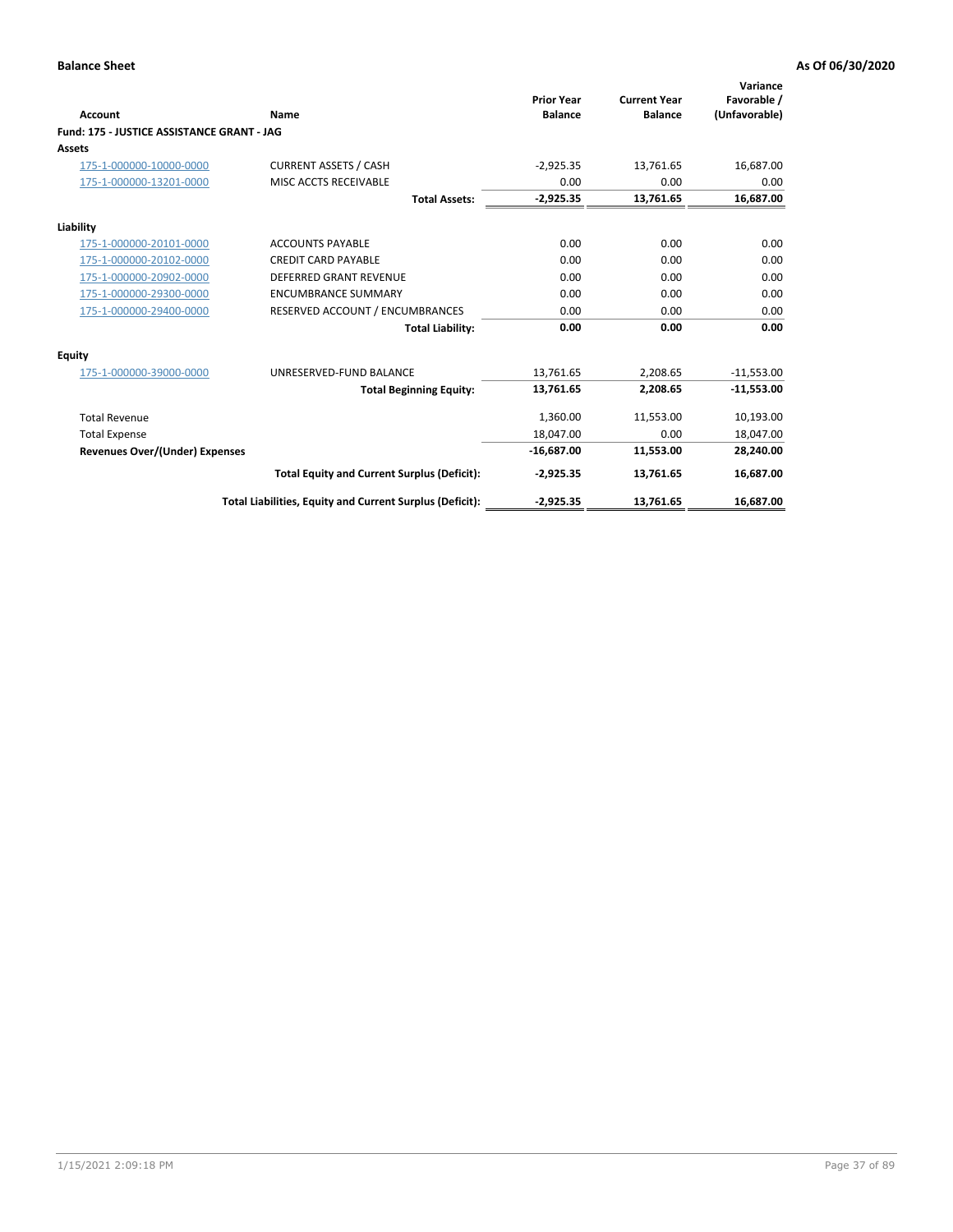| <b>Account</b>                        | Name                                                     | <b>Prior Year</b><br><b>Balance</b> | <b>Current Year</b><br><b>Balance</b> | Variance<br>Favorable /<br>(Unfavorable) |
|---------------------------------------|----------------------------------------------------------|-------------------------------------|---------------------------------------|------------------------------------------|
| Fund: 176 - HOME GRANT FUND           |                                                          |                                     |                                       |                                          |
| Assets                                |                                                          |                                     |                                       |                                          |
| 176-1-000000-10000-0000               | <b>CURRENT ASSETS / CASH</b>                             | 0.00                                | 0.00                                  | 0.00                                     |
| 176-1-000000-13201-0000               | MISC ACCTS RECEIVABLE                                    | 0.00                                | 0.00                                  | 0.00                                     |
| 176-1-000000-13205-0000               | <b>INTEREST RECEIVABLE</b>                               | 0.00                                | 0.00                                  | 0.00                                     |
|                                       | <b>Total Assets:</b>                                     | 0.00                                | 0.00                                  | 0.00                                     |
| Liability                             |                                                          |                                     |                                       |                                          |
| 176-1-000000-20101-0000               | <b>ACCOUNTS PAYABLE</b>                                  | 0.00                                | 0.00                                  | 0.00                                     |
| 176-1-000000-20102-0000               | <b>CREDIT CARD PAYABLE</b>                               | 0.00                                | 0.00                                  | 0.00                                     |
| 176-1-000000-20103-0000               | <b>ACCRUED ACCOUNTS PAYABLE</b>                          | 0.00                                | 0.00                                  | 0.00                                     |
| 176-1-000000-20902-0000               | <b>DEFERRED GRANT REVENUE</b>                            | 0.00                                | 0.00                                  | 0.00                                     |
| 176-1-000000-29300-0000               | <b>ENCUMBRANCE SUMMARY</b>                               | 0.00                                | 0.00                                  | 0.00                                     |
| 176-1-000000-29400-0000               | RESERVED ACCOUNT / ENCUMBRANCES                          | 0.00                                | 0.00                                  | 0.00                                     |
|                                       | <b>Total Liability:</b>                                  | 0.00                                | 0.00                                  | 0.00                                     |
| <b>Equity</b>                         |                                                          |                                     |                                       |                                          |
| 176-1-000000-39000-0000               | UNRESERVED-FUND BALANCE                                  | 0.00                                | 0.00                                  | 0.00                                     |
|                                       | <b>Total Beginning Equity:</b>                           | 0.00                                | 0.00                                  | 0.00                                     |
| <b>Total Revenue</b>                  |                                                          | 0.00                                | 0.00                                  | 0.00                                     |
| <b>Total Expense</b>                  |                                                          | 0.00                                | 0.00                                  | 0.00                                     |
| <b>Revenues Over/(Under) Expenses</b> |                                                          | 0.00                                | 0.00                                  | 0.00                                     |
|                                       | <b>Total Equity and Current Surplus (Deficit):</b>       | 0.00                                | 0.00                                  | 0.00                                     |
|                                       | Total Liabilities, Equity and Current Surplus (Deficit): | 0.00                                | 0.00                                  | 0.00                                     |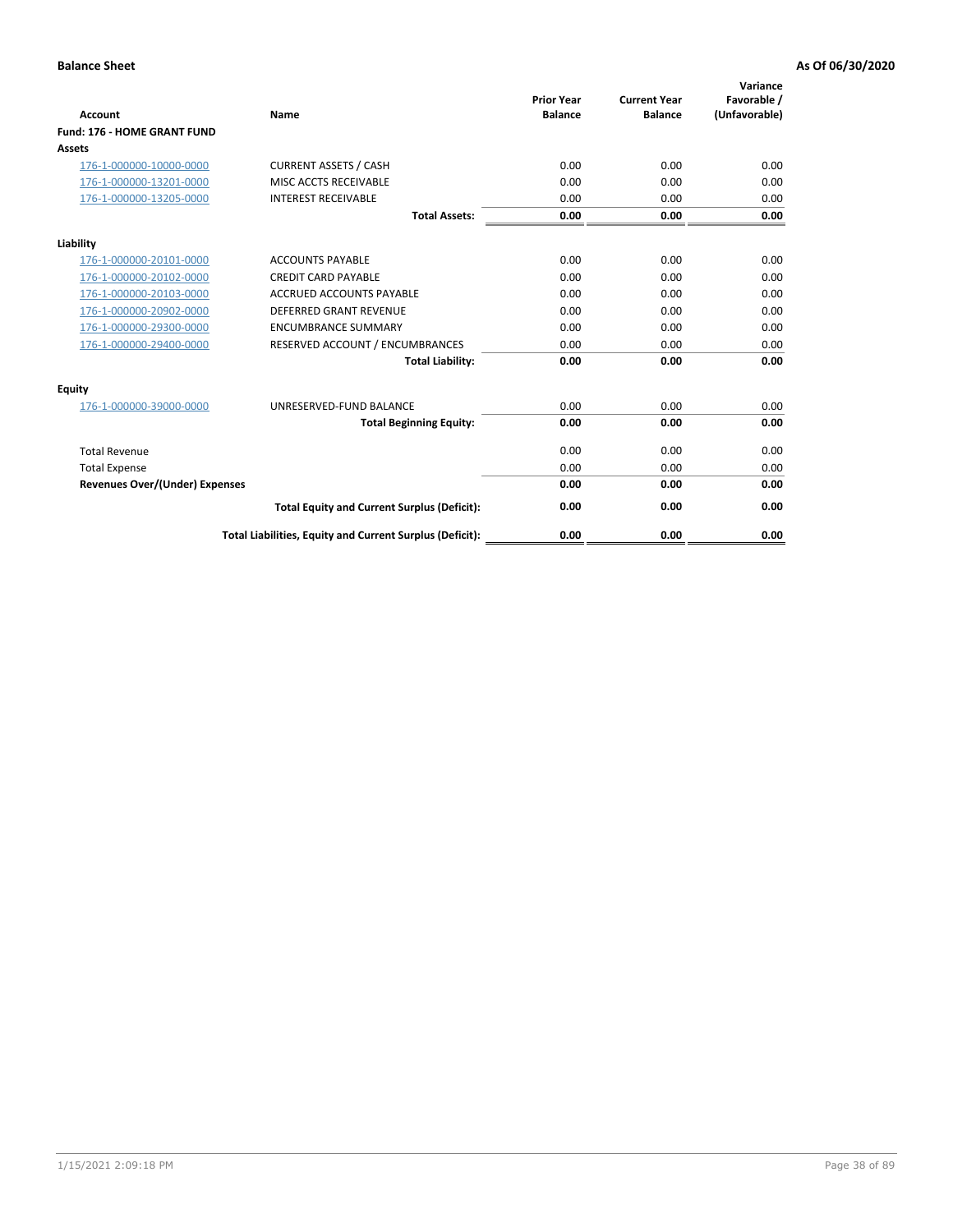| Account                                        | Name                                                     | <b>Prior Year</b><br><b>Balance</b> | <b>Current Year</b><br><b>Balance</b> | Variance<br>Favorable /<br>(Unfavorable) |
|------------------------------------------------|----------------------------------------------------------|-------------------------------------|---------------------------------------|------------------------------------------|
| <b>Fund: 177 - SAFE ROUTES TO SCHOOL GRANT</b> |                                                          |                                     |                                       |                                          |
| <b>Assets</b>                                  |                                                          |                                     |                                       |                                          |
| 177-1-000000-10000-0000                        | <b>CURRENT ASSETS / CASH</b>                             | 0.00                                | 0.00                                  | 0.00                                     |
| 177-1-000000-13201-0000                        | MISC ACCTS RECEIVABLE                                    | 0.00                                | 0.00                                  | 0.00                                     |
| 177-1-000000-13205-0000                        | <b>INTEREST RECEIVABLE</b>                               | 0.00                                | 0.00                                  | 0.00                                     |
|                                                | <b>Total Assets:</b>                                     | 0.00                                | 0.00                                  | 0.00                                     |
| Liability                                      |                                                          |                                     |                                       |                                          |
| 177-1-000000-20101-0000                        | <b>ACCOUNTS PAYABLE</b>                                  | 0.00                                | 0.00                                  | 0.00                                     |
| 177-1-000000-20102-0000                        | <b>CREDIT CARD PAYABLE</b>                               | 0.00                                | 0.00                                  | 0.00                                     |
| 177-1-000000-20139-0000                        | <b>RETAINAGES PAYABLE</b>                                | 0.00                                | 0.00                                  | 0.00                                     |
| 177-1-000000-20902-0000                        | <b>DEFERRED GRANT REVENUE</b>                            | 0.00                                | 0.00                                  | 0.00                                     |
|                                                | <b>Total Liability:</b>                                  | 0.00                                | 0.00                                  | 0.00                                     |
| Equity                                         |                                                          |                                     |                                       |                                          |
| 177-1-000000-39000-0000                        | UNRESERVED-FUND BALANCE                                  | 0.00                                | 0.00                                  | 0.00                                     |
|                                                | <b>Total Beginning Equity:</b>                           | 0.00                                | 0.00                                  | 0.00                                     |
| <b>Total Revenue</b>                           |                                                          | 0.00                                | 0.00                                  | 0.00                                     |
| <b>Total Expense</b>                           |                                                          | 0.00                                | 0.00                                  | 0.00                                     |
| Revenues Over/(Under) Expenses                 |                                                          | 0.00                                | 0.00                                  | 0.00                                     |
|                                                | <b>Total Equity and Current Surplus (Deficit):</b>       | 0.00                                | 0.00                                  | 0.00                                     |
|                                                | Total Liabilities, Equity and Current Surplus (Deficit): | 0.00                                | 0.00                                  | 0.00                                     |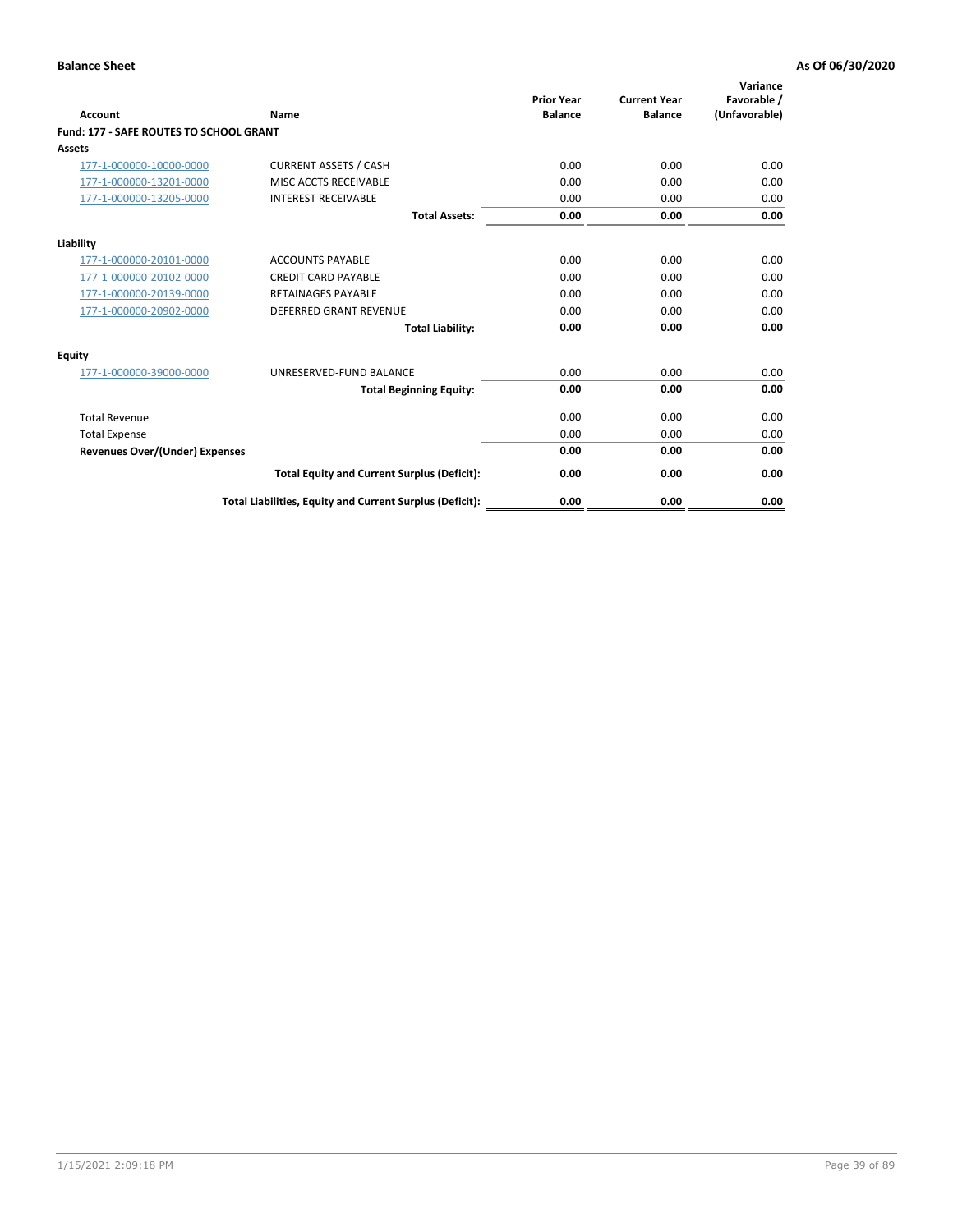| <b>Account</b>                                     | Name                                                     | <b>Prior Year</b><br><b>Balance</b> | <b>Current Year</b><br><b>Balance</b> | Variance<br>Favorable /<br>(Unfavorable) |
|----------------------------------------------------|----------------------------------------------------------|-------------------------------------|---------------------------------------|------------------------------------------|
| Fund: 190 - FIXED ASSETS<br>Assets                 |                                                          |                                     |                                       |                                          |
| 190-1-000000-10000-0000                            | <b>CURRENT ASSETS / CASH</b>                             | 3,979,096.29                        | 3,979,096.29                          | 0.00                                     |
| 190-1-000000-16001-0000                            | FIXED ASSETS / LAND                                      | 4,319,195.57                        | 4,319,195.57                          | 0.00                                     |
| 190-1-000000-16002-0000                            | FIXED ASSETS / IMPROVMENTS-NON BUILDI                    | 9,912,720.98                        | 10,150,860.27                         | 238,139.29                               |
| 190-1-000000-16003-0000                            | ACCUM DEPR / IMPROVEMENTS- NON BUIL                      | $-4,418,664.01$                     | -4,842,913.33                         | $-424,249.32$                            |
| 190-1-000000-16004-0000                            | FIXED ASSETS / BUILDINGS                                 | 18,870,389.31                       | 18,914,154.92                         | 43,765.61                                |
| 190-1-000000-16005-0000                            | <b>ACCUM DEPR / BUILDINGS</b>                            | -7,078,918.90                       | -7,519,821.56                         | -440,902.66                              |
| 190-1-000000-16109-0000                            | FIXED ASSETS / INFRASTRUCTURE                            | 41,233,401.98                       | 42,782,473.41                         | 1,549,071.43                             |
| 190-1-000000-16110-0000                            | ACCUM DEPR / INFRASTRUCTURE                              | -17,759,272.67                      | -18,346,397.83                        | -587,125.16                              |
| 190-1-000000-16201-0000                            | FIXED ASSETS / MACHINERY AND EQUIPMEN                    | 6,681,975.42                        | 7,300,490.92                          | 618,515.50                               |
| 190-1-000000-16202-0000                            | ACCUM DEPR / MACHINERY AND EQUIPMEI                      | $-4,901,148.10$                     | -5,084,807.93                         | -183,659.83                              |
| 190-1-000000-16205-0000                            | FIXED ASSETS / SEIZURE FUNDED VEHICLES                   | 109,736.85                          | 109,736.85                            | 0.00                                     |
| 190-1-000000-16206-0000                            | ACCUM DEPR / SEIZURE FUNDED VEHICLES                     | $-95,298.29$                        | $-104,548.67$                         | $-9,250.38$                              |
| 190-1-000000-16301-0000                            | FIXED ASSETS / C W I P                                   | 6,540,229.12                        | 5,330,772.30                          | $-1,209,456.82$                          |
|                                                    | <b>Total Assets:</b>                                     | 57,393,443.55                       | 56,988,291.21                         | -405,152.34                              |
|                                                    |                                                          |                                     |                                       |                                          |
| Liability                                          |                                                          |                                     |                                       |                                          |
| 190-1-000000-20101-0000<br>190-1-000000-20102-0000 | <b>ACCOUNTS PAYABLE</b>                                  | 0.00                                | 0.00                                  | 0.00                                     |
|                                                    | <b>CREDIT CARD PAYABLE</b>                               | 0.00                                | 0.00                                  | 0.00                                     |
| 190-1-000000-27001-0000                            | CONTRIBUTED CAPITAL / DEVELOPERS                         | 7,196,125.29                        | 7,196,125.29                          | 0.00                                     |
| 190-1-000000-27101-0000                            | INVESTMENT IN GFA / GENERAL FUND                         | 2,194,657.07                        | 2,194,657.07                          | 0.00                                     |
| 190-1-000000-27102-0000                            | SPECIAL REVENUE FUNDS                                    | 4,861,998.29                        | 4,861,998.29                          | 0.00                                     |
| 190-1-000000-27103-0000                            | <b>GENERAL CIP FUND</b>                                  | 64,126,730.55                       | 65,537,873.56                         | $-1,411,143.01$                          |
| 190-1-000000-27104-0000                            | PROPRIETARY FUNDS                                        | 13,885,324.34                       | 13,885,324.34                         | 0.00                                     |
| 190-1-000000-27105-0000                            | INTERNAL SERVICE FUNDS                                   | 0.00                                | 0.00                                  | 0.00                                     |
| 190-1-000000-27106-0000                            | <b>EXPENDABLE TRUST FUNDS</b>                            | 0.00                                | 0.00                                  | 0.00                                     |
| 190-1-000000-27107-0000                            | INVESTMENT IN GFA / SEIZURE FUNDS                        | 127,680.68                          | 127,680.68                            | 0.00                                     |
| 190-1-000000-27108-0000                            | INVESTMENT IN GFA / FIRE DEPARTMEN                       | 0.00                                | 0.00                                  | 0.00                                     |
| 190-1-000000-27109-0000                            | PARKS & RECREATION DEPT                                  | 0.00                                | 0.00                                  | 0.00                                     |
| 190-1-000000-27110-0000                            | INVESTMENT IN GFA / 4A EDC                               | 524,560.49                          | 524,560.49                            | 0.00                                     |
| 190-1-000000-27201-0000                            | CAFR USE / MUNICIPAL BUILDINGS                           | 1,862,037.81                        | 1,862,037.81                          | 0.00                                     |
| 190-1-000000-27202-0000                            | CAFR USE / OTHER GENERAL GOVERNMEN                       | 363,987.04                          | 363,987.04                            | 0.00                                     |
| 190-1-000000-27203-0000                            | CAFR USE / POLICE PROTECTION                             | 1,742,383.46                        | 1,742,383.46                          | 0.00                                     |
| 190-1-000000-27204-0000                            | CAFR USE / FIRE PROTECTION                               | 2,609,936.84                        | 2,609,936.84                          | 0.00                                     |
| 190-1-000000-27205-0000                            | CAFR USE / PUBLIC WORKS                                  | 2,509,263.59                        | 2,509,263.59                          | 0.00                                     |
| 190-1-000000-27206-0000                            | CAFR USE / LIBRARIES                                     | 2,147,054.00                        | 2,147,054.00                          | 0.00                                     |
| 190-1-000000-27207-0000                            | CAFR USE / RECREATION<br>CAFR USE / CEMETERY             | 4,153,623.63                        | 4,153,623.63                          | 0.00                                     |
| 190-1-000000-27208-0000<br>190-1-000000-27209-0000 |                                                          | 246,894.00                          | 246,894.00                            | 0.00                                     |
|                                                    | CAFR USE / EXCHANGE BUILDING                             | 6,053,703.29                        | 6,053,703.29                          | 0.00                                     |
| 190-1-000000-27210-0000                            | CAFR USE / INVESTMENT IN GFA                             | -21,688,883.66                      | $-21,688,883.66$                      | 0.00                                     |
| 190-1-000000-27301-0000                            | DONATIONS/GRANTS<br><b>Total Liability:</b>              | 2,478,141.06<br>95,395,217.77       | 2,478,141.06<br>96,806,360.78         | 0.00<br>-1,411,143.01                    |
|                                                    |                                                          |                                     |                                       |                                          |
| <b>Equity</b>                                      |                                                          |                                     |                                       |                                          |
| 190-1-000000-39000-0000                            | UNRESERVED-FUND BALANCE                                  | -38,001,774.22                      | -39,818,069.57                        | $-1,816,295.35$                          |
|                                                    | <b>Total Beginning Equity:</b>                           | -38,001,774.22                      | -39,818,069.57                        | $-1,816,295.35$                          |
| <b>Total Expense</b>                               |                                                          | 0.00                                | 0.00                                  | 0.00                                     |
| <b>Revenues Over/(Under) Expenses</b>              |                                                          | 0.00                                | 0.00                                  | 0.00                                     |
|                                                    | <b>Total Equity and Current Surplus (Deficit):</b>       | -38,001,774.22                      | -39,818,069.57                        | $-1,816,295.35$                          |
|                                                    | Total Liabilities, Equity and Current Surplus (Deficit): | 57,393,443.55                       | 56,988,291.21                         | -405,152.34                              |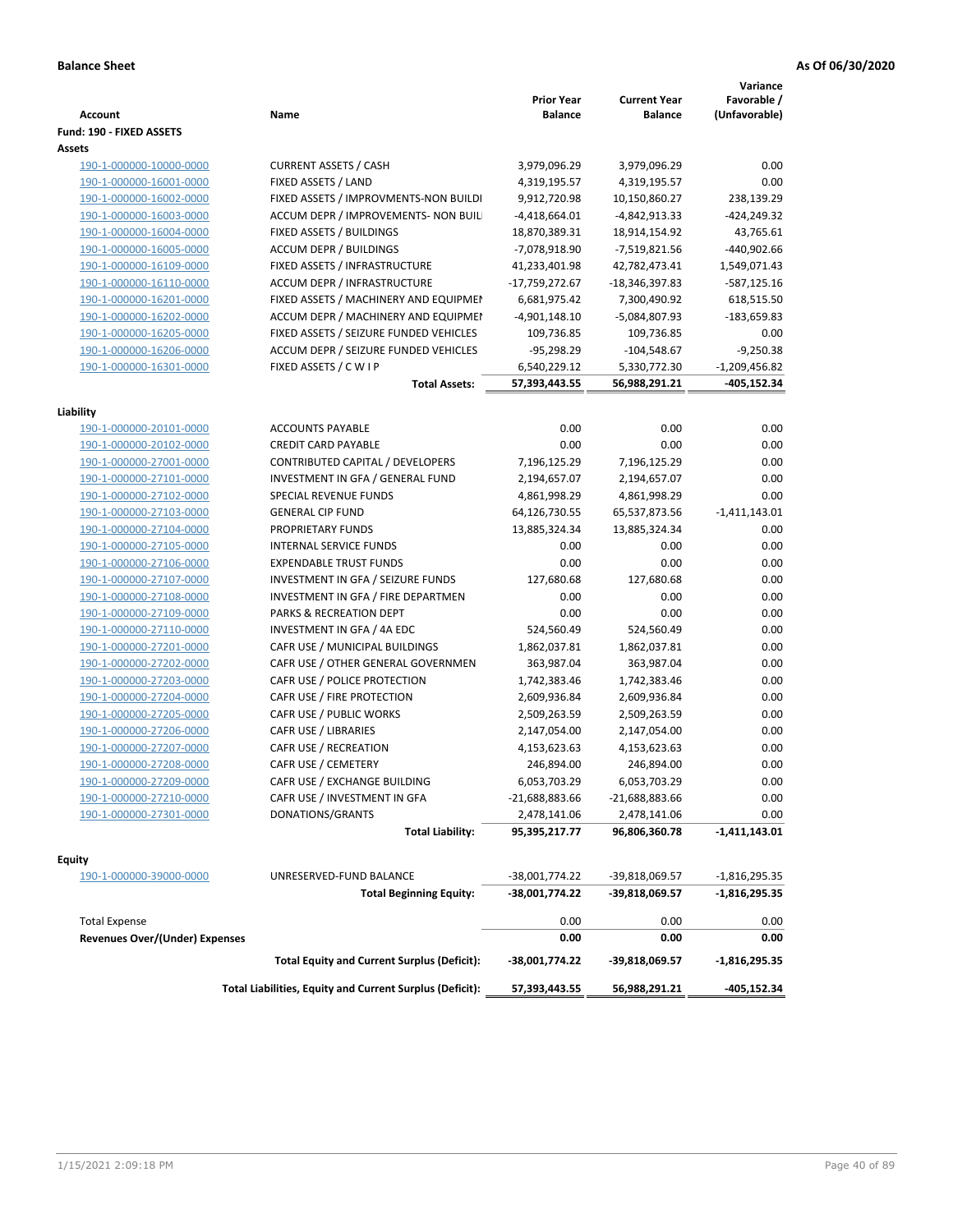| <b>Account</b>                 | Name                                                     | <b>Prior Year</b><br><b>Balance</b> | <b>Current Year</b><br><b>Balance</b> | Variance<br>Favorable /<br>(Unfavorable) |
|--------------------------------|----------------------------------------------------------|-------------------------------------|---------------------------------------|------------------------------------------|
| <b>Fund: 191 - DEBT</b>        |                                                          |                                     |                                       |                                          |
| <b>Assets</b>                  |                                                          |                                     |                                       |                                          |
| 191-1-000000-12101-0000        | <b>BOND ISSUANCE COSTS</b>                               | 0.00                                | 0.00                                  | 0.00                                     |
| 191-1-000000-12201-0000        | DEFERRED CHARGES / BOND DISCOUNT                         | $-849,803.49$                       | $-674,082.28$                         | 175,721.21                               |
| 191-1-000000-14101-0000        | WTR/WWTR UTILITY FUND                                    | 0.00                                | 0.00                                  | 0.00                                     |
| 191-1-000000-17101-0000        | LONG-TERM DEBT / AMT TO BE PROVIDE                       | $-3,071,381.39$                     | $-6,427,283.70$                       | $-3,355,902.31$                          |
|                                | <b>Total Assets:</b>                                     | $-3,921,184.88$                     | -7,101,365.98                         | $-3,180,181.10$                          |
| Liability                      |                                                          |                                     |                                       |                                          |
| 191-1-000000-20102-0000        | <b>CREDIT CARD PAYABLE</b>                               | 0.00                                | 0.00                                  | 0.00                                     |
| 191-1-000000-22002-0000        | <b>VACATION/SICK PAYABLE</b>                             | 1,510,788.95                        | 1,474,018.47                          | 36,770.48                                |
| 191-1-000000-26001-0000        | <b>COMPENSATED ABSENCES PAY</b>                          | 1,738,411.37                        | 1,926,771.56                          | $-188,360.19$                            |
| 191-1-000000-26003-0000        | EXCESS SALES TAX DUE TO STATE OF TEXAS                   | 2,689,497.53                        | 2,689,497.53                          | 0.00                                     |
| 191-1-000000-26101-0000        | <b>GENERAL OBLIG BONDS PAY</b>                           | 30,648,000.00                       | 27,159,000.00                         | 3,489,000.00                             |
| 191-1-000000-26103-0000        | DEFERRED LOSS/DEFEASEMENT                                | 204,408.13                          | 337,197.17                            | $-132,789.04$                            |
| 191-1-000000-26104-0000        | <b>ACCRETED INTEREST</b>                                 | 147,128.64                          | 128,636.62                            | 18,492.02                                |
| 191-1-000000-26105-0000        | INV NET OF RELATED DEBT                                  | -34,384,329.59                      | -34,384,329.59                        | 0.00                                     |
| 191-1-000000-26106-0000        | <b>RESTRICTED DEBT SERVICE</b>                           | 621,308.00                          | 621,308.00                            | 0.00                                     |
|                                | <b>Total Liability:</b>                                  | 3,175,213.03                        | -47,900.24                            | 3,223,113.27                             |
| Equity                         |                                                          |                                     |                                       |                                          |
| 191-1-000000-39000-0000        | UNRESERVED-FUND BALANCE                                  | -7,096,397.91                       | $-7,053,465.74$                       | 42,932.17                                |
|                                | <b>Total Beginning Equity:</b>                           | $-7,096,397.91$                     | -7,053,465.74                         | 42,932.17                                |
| <b>Total Expense</b>           |                                                          | 0.00                                | 0.00                                  | 0.00                                     |
| Revenues Over/(Under) Expenses |                                                          | 0.00                                | 0.00                                  | 0.00                                     |
|                                | <b>Total Equity and Current Surplus (Deficit):</b>       | -7,096,397.91                       | $-7,053,465.74$                       | 42,932.17                                |
|                                | Total Liabilities, Equity and Current Surplus (Deficit): | $-3,921,184.88$                     | -7,101,365.98                         | $-3,180,181.10$                          |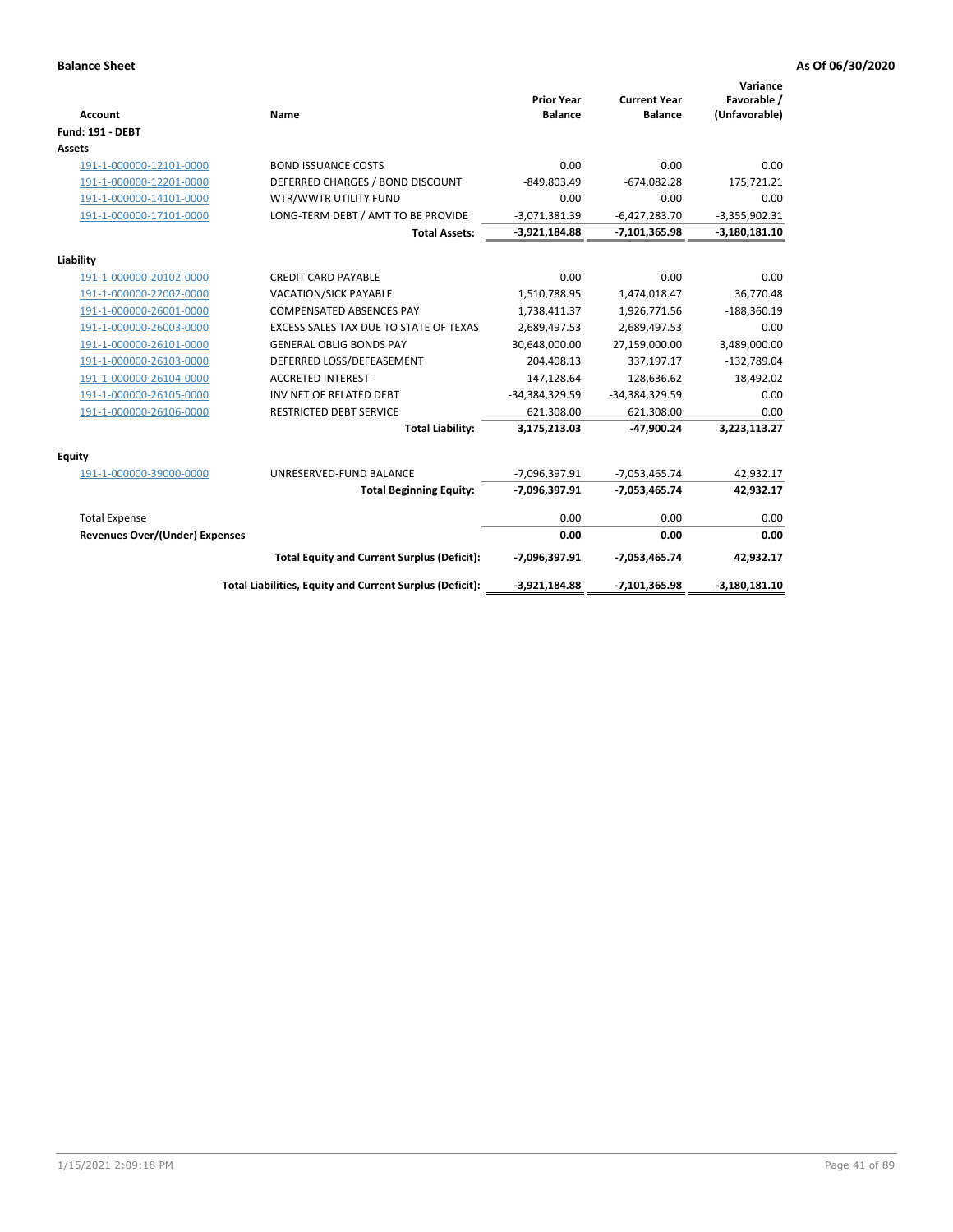| <b>Account</b>                                     | Name                                  | <b>Prior Year</b><br><b>Balance</b> | <b>Current Year</b><br><b>Balance</b> | Variance<br>Favorable /<br>(Unfavorable) |
|----------------------------------------------------|---------------------------------------|-------------------------------------|---------------------------------------|------------------------------------------|
| Fund: 192 - PAYROLL CLEARING<br>Assets             |                                       |                                     |                                       |                                          |
| 192-1-000000-10000-0000                            | <b>CURRENT ASSETS / CASH</b>          | 245,849.86                          | $-3,886.58$                           | -249,736.44                              |
| 192-1-000000-13201-0000                            | MISC ACCTS RECEIVABLE                 | 0.00                                | 0.00                                  | 0.00                                     |
| 192-1-000000-13203-0000                            | NON-CURRENT ASSETS / PREPAYMENTS      | 0.00                                | 0.00                                  | 0.00                                     |
| 192-1-000000-13205-0000                            | <b>INTEREST RECEIVABLE</b>            | 0.00                                | 0.00                                  | 0.00                                     |
|                                                    | <b>Total Assets:</b>                  | 245,849.86                          | $-3,886.58$                           | -249,736.44                              |
| Liability                                          |                                       |                                     |                                       |                                          |
| 192-1-000000-20101-0000                            | <b>ACCOUNTS PAYABLE</b>               | 17,958.84                           | 17,958.84                             | 0.00                                     |
| 192-1-000000-20102-0000                            | <b>CREDIT CARD PAYABLE</b>            | 0.00                                | 0.00                                  | 0.00                                     |
| 192-1-000000-20103-0000                            | ACCRUED ACCOUNTS PAYABLE              | 0.00                                | 0.00                                  | 0.00                                     |
| 192-1-000000-22001-0000                            | SALARIES PAYABLE                      | $-457.35$                           | $-457.35$                             | 0.00                                     |
| 192-1-000000-22002-0000                            | VACATION/SICK PAYABLE                 | 0.00                                | 0.00                                  | 0.00                                     |
| 192-1-000000-22101-0000                            | TAXES - FEDERAL WITHHOLDING           | 0.00                                | 0.00                                  | 0.00                                     |
| 192-1-000000-22102-0000                            | <b>TAXES - FICA</b>                   | 0.00                                | $-1.35$                               | 1.35                                     |
| 192-1-000000-22103-0000                            | <b>TAXES - MEDICARE</b>               | 0.00                                | 0.00                                  | 0.00                                     |
| 192-1-000000-22201-0000                            | <b>INS - AFLAC</b>                    | 1,318.95                            | $-9,415.02$                           | 10,733.97                                |
| 192-1-000000-22202-0000                            | INS - LIFE INSURANCE                  | 0.00                                | 0.00                                  | 0.00                                     |
| 192-1-000000-22203-0000                            | INS - CITY EMPLOYEE PORTION           | 0.00                                | 0.00                                  | 0.00                                     |
| 192-1-000000-22204-0000                            | INS - GEUS EMPLOYEE PORTION           | 0.00                                | 0.00                                  | 0.00                                     |
| 192-1-000000-22205-0000                            | INS - CITY EMPL-FLEXCARD              | 261.52                              | $-160,319.64$                         | 160,581.16                               |
| 192-1-000000-22206-0000                            | INS - CITY EMPL-DEPENDENT CARE        | 0.00                                | 0.00                                  | 0.00                                     |
| 192-1-000000-22207-0000                            | INS - GEUS EMPL-HEALTH CARE           | 0.00                                | 0.00                                  | 0.00                                     |
| 192-1-000000-22208-0000                            | INS - AMERICAN FIDELITY               | 0.00                                | 0.00                                  | 0.00                                     |
| 192-1-000000-22209-0000                            | INS - GEUS EMPL-DEPENDENT CARE        | 0.00                                | 0.00                                  | 0.00                                     |
| 192-1-000000-22210-0000                            | INS - CITY EMPLOYEE - OPT OU          | 0.00                                | 0.00                                  | 0.00                                     |
| 192-1-000000-22211-0000                            | INS - GEUS EMP - OPT OU               | 0.00                                | 0.00                                  | 0.00                                     |
| 192-1-000000-22212-0000                            | <b>INS - VISION PLAN</b>              | $-1,926.46$                         | $-3,841.97$                           | 1,915.51                                 |
| 192-1-000000-22213-0000                            | INS - AIG CRITICAL CARE               | 0.00                                | 0.00                                  | 0.00                                     |
| 192-1-000000-22214-0000                            | INS - AIG ACCIDENT                    | 0.00                                | 0.00                                  | 0.00                                     |
| 192-1-000000-22215-0000                            | INS - ALLSTATE CANCER                 | 0.00                                | 0.00                                  | 0.00                                     |
|                                                    | INS - CRITICAL ILLNESS/CHARTIS        | 0.00                                | 0.00                                  | 0.00                                     |
| 192-1-000000-22216-0000<br>192-1-000000-22217-0000 | INS - MUTUAL OF OMAHA                 |                                     |                                       | $-2,102.00$                              |
|                                                    | INS - TX LIFE                         | $-14,637.13$<br>$-334.51$           | $-12,535.13$                          |                                          |
| 192-1-000000-22218-0000                            |                                       |                                     | $-1,379.05$                           | 1,044.54                                 |
| 192-1-000000-22219-0000                            | <b>INS - NEW YORK LIFE</b>            | 0.00                                | 20.00                                 | $-20.00$                                 |
| 192-1-000000-22220-0000                            | INS - AFLAC CRITICAL INSURANCE        | $-639.26$                           | $-1,687.84$                           | 1,048.58                                 |
| 192-1-000000-22223-0000                            | <b>INS - DENTAL PLAN</b>              | 219.47                              | $-4,949.53$                           | 5,169.00                                 |
| 192-1-000000-22301-0000                            | <b>RETIREMENT - TMRS</b>              | 244,834.09                          | 262,329.28                            | $-17,495.19$                             |
| 192-1-000000-22302-0000                            | RETIREMENT - F R & R                  | 0.00                                | $-62,474.21$                          | 62,474.21                                |
| 192-1-000000-22303-0000                            | RETIREMENT - NATIONWIDE / PEBSCO      | 0.00                                | $-23,471.76$                          | 23,471.76                                |
| 192-1-000000-22304-0000                            | RETIREMENT - 401 ICMA RETIREMENT      | 0.00                                | 0.00                                  | 0.00                                     |
| 192-1-000000-22305-0000                            | RETIREMENT - VANTAGE CARE PRE-TAX RSP | 0.00                                | 0.00                                  | 0.00                                     |
| 192-1-000000-22401-0000                            | <b>GARNISHMENT - TAX LEVY</b>         | 0.00                                | 0.00                                  | 0.00                                     |
| 192-1-000000-22402-0000                            | <b>GARNISHMENT - CHILD SUPPORT</b>    | 0.00                                | 0.00                                  | 0.00                                     |
| 192-1-000000-22403-0000                            | GARNISHMENT - CHAPTER 13              | 0.00                                | 0.00                                  | 0.00                                     |
| 192-1-000000-22404-0000                            | GARNISHMENT - STUDENT LOAN            | 0.00                                | 0.00                                  | 0.00                                     |
| 192-1-000000-22501-0000                            | <b>CHARITY PAYABLE</b>                | 0.00                                | 0.00                                  | 0.00                                     |
| 192-1-000000-22502-0000                            | UNITED WAY                            | 0.00                                | $-6.00$                               | 6.00                                     |
| 192-1-000000-22503-0000                            | AMERICAN CANCER SOCIETY               | 0.00                                | 0.00                                  | 0.00                                     |
| 192-1-000000-22601-0000                            | PR DEDUCT - SAVINGS BOND              | 0.00                                | 0.00                                  | 0.00                                     |
| 192-1-000000-22602-0000                            | PR DEDUCT - CREDIT UNION              | 0.00                                | $-3,261.50$                           | 3,261.50                                 |
| 192-1-000000-22603-0000                            | PR DEDUCT - PRE PAID LEGAL FEE        | $-748.30$                           | $-394.35$                             | $-353.95$                                |
| 192-1-000000-22604-0000                            | PR DEDUCT - AUTO LEASE AGREEMENT      | 0.00                                | 0.00                                  | 0.00                                     |
| 192-1-000000-22605-0000                            | PR DEDUCT - YMCA                      | 0.00                                | 0.00                                  | 0.00                                     |
| 192-1-000000-22606-0000                            | PR DEDUCT - GAC                       | 0.00                                | 0.00                                  | 0.00                                     |
| 192-1-000000-22607-0000                            | PR DEDUCT - WEIGHT WATCHERS           | 0.00                                | 0.00                                  | 0.00                                     |
| 192-1-000000-22608-0000                            | PR DEDUCT - HUNT REG-FITNESS CTR      | 0.00                                | 0.00                                  | 0.00                                     |
| 192-1-000000-22609-0000                            | PR DEDUCT - MISCELLANEOUS             | 0.00                                | 0.00                                  | 0.00                                     |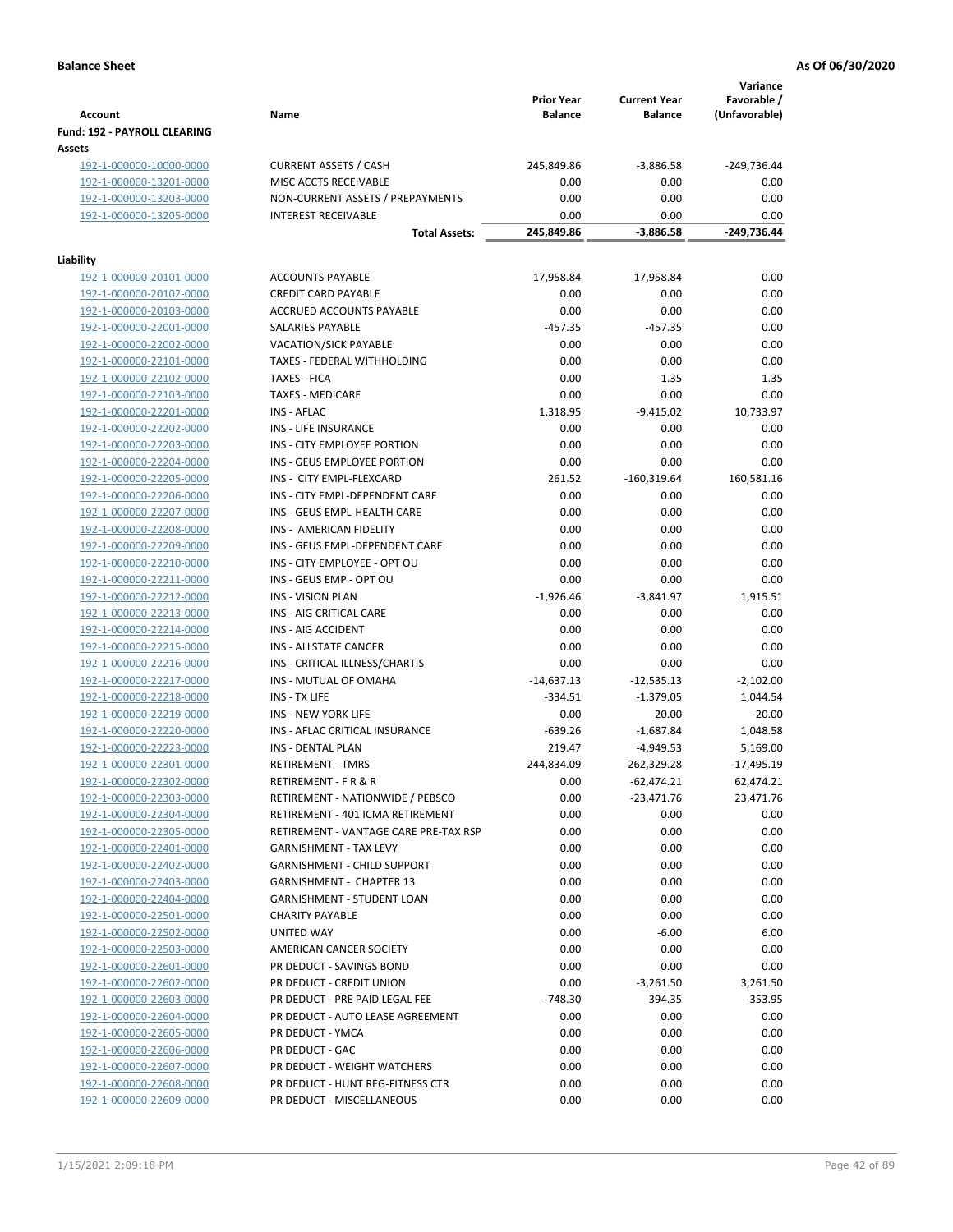| Account                 | Name                                                     | <b>Prior Year</b><br><b>Balance</b> | <b>Current Year</b><br><b>Balance</b> | Variance<br>Favorable /<br>(Unfavorable) |
|-------------------------|----------------------------------------------------------|-------------------------------------|---------------------------------------|------------------------------------------|
| 192-1-000000-22610-0000 | PR DEDUCT - MISC REIMB                                   | 0.00                                | 0.00                                  | 0.00                                     |
| 192-1-000000-22611-0000 | PR DEDUCT - GOLF COURSE FEES                             | 0.00                                | 0.00                                  | 0.00                                     |
| 192-1-000000-22612-0000 | PR DEDUCT - WEARING APPAREL                              | 0.00                                | 0.00                                  | 0.00                                     |
| 192-1-000000-22613-0000 | PR DEDUCT - SNAP FITNESS                                 | 0.00                                | 0.00                                  | 0.00                                     |
|                         | <b>Total Liability:</b>                                  | 245,849.86                          | $-3.886.58$                           | 249,736.44                               |
| Equity                  |                                                          |                                     |                                       |                                          |
| 192-1-000000-39000-0000 | UNRESERVED-FUND BALANCE                                  | 0.00                                | 0.00                                  | 0.00                                     |
|                         | <b>Total Beginning Equity:</b>                           | 0.00                                | 0.00                                  | 0.00                                     |
|                         | <b>Total Equity and Current Surplus (Deficit):</b>       | 0.00                                | 0.00                                  | 0.00                                     |
|                         | Total Liabilities, Equity and Current Surplus (Deficit): | 245,849.86                          | $-3,886.58$                           | -249,736.44                              |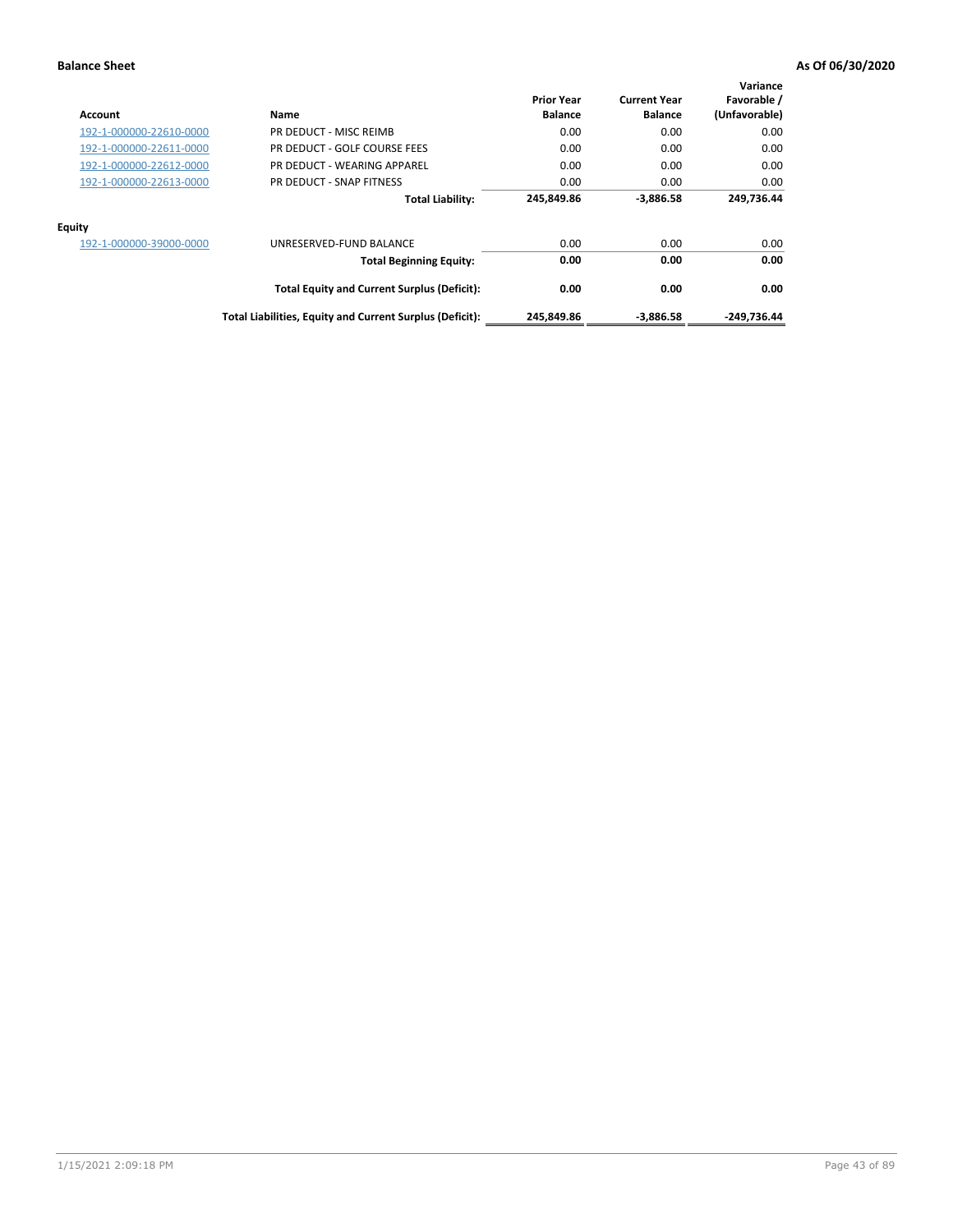|                                     |                                                                              |                   |                     | Variance        |
|-------------------------------------|------------------------------------------------------------------------------|-------------------|---------------------|-----------------|
|                                     |                                                                              | <b>Prior Year</b> | <b>Current Year</b> | Favorable /     |
| <b>Account</b>                      | Name                                                                         | <b>Balance</b>    | <b>Balance</b>      | (Unfavorable)   |
| Fund: 200 - WATER / WASTEWATER FUND |                                                                              |                   |                     |                 |
| Assets                              |                                                                              |                   |                     |                 |
| 200-2-000000-10000-0000             | <b>CURRENT ASSETS / CASH</b>                                                 | 6,033,180.51      | -9,710,750.20       | -15,743,930.71  |
| 200-2-000000-12101-0000             | <b>BOND ISSUANCE COSTS</b>                                                   | 0.00              | 0.00                | 0.00            |
| 200-2-000000-12201-0000             | DEFERRED CHARGES / BOND DISCOUNT                                             | $-29,559.62$      | $-353,374.57$       | $-323,814.95$   |
| 200-2-000000-13000-0000             | <b>CUSTOMER ACCTS RECEIVABLE</b>                                             | 592,474.75        | 491,362.69          | $-101, 112.06$  |
| 200-2-000000-13001-0000             | NON CURRENT CUSTOMER ACCTS RECEIVAE                                          | 217,577.17        | 239,520.45          | 21,943.28       |
| 200-2-000000-13002-0000             | ALLOW FOR UNCOLLECT REC                                                      | $-214,138.19$     | $-195,501.08$       | 18,637.11       |
| 200-2-000000-13003-0000             | UNBILLED YEAR-END ACCRUAL                                                    | 1,195,319.12      | 1,171,959.62        | $-23,359.50$    |
| 200-2-000000-13004-0000             | <b>WASTE HAULER RECEIVABLE</b>                                               | 59,548.20         | $-218,155.05$       | $-277,703.25$   |
| 200-2-000000-13007-0000             | <b>RETURNED CHECKS</b>                                                       | 0.00              | 0.00                | 0.00            |
| 200-2-000000-13010-0000             | <b>CADDO MILLS</b>                                                           | 0.00              | 0.00                | 0.00            |
| 200-2-000000-13201-0000             | MISC ACCTS RECEIVABLE                                                        | $-12,053.49$      | $-33,599.33$        | $-21,545.84$    |
| 200-2-000000-13202-0000             | <b>EMPLOYEE ADVANCES</b>                                                     | 0.00              | 0.00                | 0.00            |
| 200-2-000000-13203-0000             | NON-CURRENT ASSETS / PREPAYMENTS                                             | 0.00              | 0.00                | 0.00            |
| 200-2-000000-13205-0000             | <b>INTEREST RECEIVABLE</b>                                                   | 0.00              | 0.00                | 0.00            |
| 200-2-000000-14001-0000             | DUE FROM / GENERAL FUND                                                      | 0.00              | 0.00                | 0.00            |
| 200-2-000000-14040-0000             | <b>GENERAL CIP / GENERAL CIP</b>                                             | 0.00              | 0.00                | 0.00            |
| 200-2-000000-14120-0000             | DUE FROM UTILITY CIP                                                         | 38,336,026.85     | 38,336,026.85       | 0.00            |
| 200-2-000000-15401-0000             | <b>INVENTORIES / WATER STOCK</b>                                             | 255,981.59        | 255,981.59          | 0.00            |
| 200-2-000000-15501-0000             | <b>INVENTORIES / WASTEWATER STOCK</b>                                        | 37,338.12         | 37,372.92           | 34.80           |
|                                     | FIXED ASSETS / LAND                                                          | 685,983.11        | 685,983.11          | 0.00            |
| 200-2-000000-16001-0000             |                                                                              |                   |                     |                 |
| 200-2-000000-16002-0000             | FIXED ASSETS / IMPROVMENTS-NON BUILDI<br>ACCUM DEPR / IMPROVEMENTS-NON BUILL | 5,485,407.69      | 5,485,407.69        | 0.00            |
| 200-2-000000-16003-0000             |                                                                              | $-2,196,712.45$   | -2,380,273.29       | $-183,560.84$   |
| 200-2-000000-16004-0000             | FIXED ASSETS / BUILDINGS                                                     | 23,420,750.92     | 23,444,349.28       | 23,598.36       |
| 200-2-000000-16005-0000             | <b>ACCUM DEPR / BUILDINGS</b>                                                | $-2,776,030.76$   | $-3,240,558.80$     | $-464,528.04$   |
| 200-2-000000-16006-0000             | FIXED ASSETS / FILTRATION PLANT                                              | 10,551,470.00     | 10,551,470.00       | 0.00            |
| 200-2-000000-16007-0000             | ACCUM DEPR / FILTRATION PLANT                                                | -7,265,136.20     | -7,478,086.82       | $-212,950.62$   |
| 200-2-000000-16008-0000             | FIXED ASSETS / WATER RECLAMATION PLAN                                        | 7,272,907.47      | 7,290,892.03        | 17,984.56       |
| 200-2-000000-16009-0000             | ACCUM DEPR / WATER RECLAMATION PLAN                                          | $-6,311,693.12$   | $-6,489,176.25$     | $-177,483.13$   |
| 200-2-000000-16101-0000             | FIXED ASSETS / WATER MAINS                                                   | 20,431,556.67     | 19,369,642.10       | $-1,061,914.57$ |
| 200-2-000000-16102-0000             | <b>ACCUM DEPR / WATER MAINS</b>                                              | -10,134,183.88    | -10,564,491.83      | -430,307.95     |
| 200-2-000000-16103-0000             | FIXED ASSETS / SANITARY SEWERS                                               | 25,926,703.76     | 26,762,935.28       | 836,231.52      |
| 200-2-000000-16104-0000             | <b>ACCUM DEPR / SANITARY SEWERS</b>                                          | $-11,368,379.26$  | -11,952,765.05      | -584,385.79     |
| 200-2-000000-16105-0000             | FIXED ASSETS / RESERVOIRS & TANKS                                            | 1,023,525.00      | 10,498,644.74       | 9,475,119.74    |
| 200-2-000000-16106-0000             | ACCUM DEPR / RESERVOIRS & TANKS                                              | -823,247.66       | $-832,221.74$       | $-8,974.08$     |
| 200-2-000000-16107-0000             | FIXED ASSETS / PUMP STATIONS                                                 | 464,099.82        | 5,559,850.03        | 5,095,750.21    |
| 200-2-000000-16108-0000             | <b>ACCUM DEPR / PUMP STATIONS</b>                                            | -307,977.97       | $-325,220.11$       | $-17,242.14$    |
| 200-2-000000-16201-0000             | FIXED ASSETS / MACHINERY AND EQUIPMEN                                        | 3,604,616.91      | 3,883,571.50        | 278,954.59      |
| 200-2-000000-16202-0000             | ACCUM DEPR / MACHINERY AND EQUIPMEI                                          | -1,673,639.61     | $-1,887,320.29$     | $-213,680.68$   |
| 200-2-000000-16301-0000             | FIXED ASSETS / C W I P                                                       | 0.00              | -286,982.00         | $-286,982.00$   |
| 200-2-000000-17501-0000             | <b>EMPLOYEE CONTRIBUTIONS</b>                                                | 170,787.00        | 195,988.00          | 25,201.00       |
| 200-2-000000-17504-0000             | <b>INVESTMENT RETURN</b>                                                     | $-302,204.00$     | 631,750.00          | 933,954.00      |
| 200-2-000000-17508-0000             | EXPERIENCE DIFFERENCE- OUTFLOW                                               | $-11,116.00$      | 31,784.00           | 42,900.00       |
| 200-2-000000-17509-0000             | <b>EXPERIENCE DIFFERENCE - INFLOW</b>                                        | $-57,790.00$      | $-37,640.00$        | 20,150.00       |
| 200-2-000000-17520-0000             | <b>ASSUMPTION CHANGES</b>                                                    | 54,025.00         | 0.00                | $-54,025.00$    |
|                                     | <b>Total Assets:</b>                                                         | 102,335,417.45    | 98,938,375.47       | -3,397,041.98   |
|                                     |                                                                              |                   |                     |                 |
| Liability                           |                                                                              |                   |                     |                 |
| 200-2-000000-20101-0000             | <b>ACCOUNTS PAYABLE</b>                                                      | $-50.75$          | 0.00                | $-50.75$        |
| 200-2-000000-20102-0000             | <b>CREDIT CARD PAYABLE</b>                                                   | 0.00              | 0.00                | 0.00            |
| 200-2-000000-20103-0000             | ACCRUED ACCOUNTS PAYABLE                                                     | 10,000.00         | 10,000.00           | 0.00            |
| 200-2-000000-20104-0000             | <b>ESCHEATED LIABILITY</b>                                                   | 0.00              | 0.00                | 0.00            |
| 200-2-000000-20109-0000             | <b>GENERAL OBLIG BONDS PAY</b>                                               | 1,420,000.00      | 1,466,000.00        | $-46,000.00$    |
| 200-2-000000-20110-0000             | REVENUE BONDS PAYABLE                                                        | 965,000.00        | 1,095,000.00        | $-130,000.00$   |
| 200-2-000000-20112-0000             | ACCRUED INTEREST PAYABLE                                                     | $-16,488.92$      | 142,697.51          | $-159,186.43$   |
| 200-2-000000-20125-0000             | SALES TAX PAYABLE / IN THE CITY                                              | 0.00              | 0.00                | 0.00            |
| 200-2-000000-20139-0000             | RETAINAGES PAYABLE                                                           | 0.00              | 0.00                | 0.00            |
| 200-2-000000-20141-0000             | <b>TELEPHONE CLEARING</b>                                                    | 0.01              | 0.01                | 0.00            |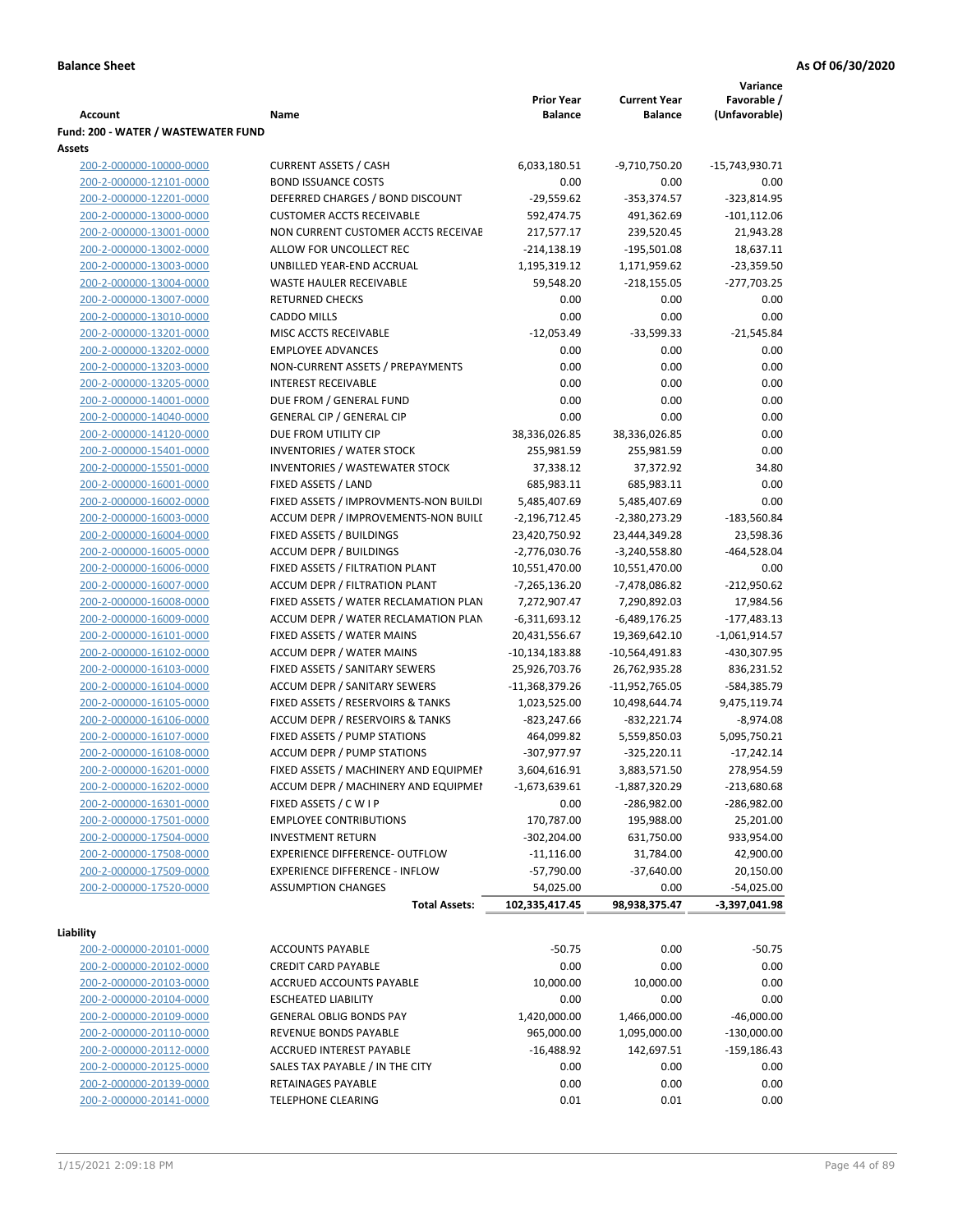|                                       |                                                          |                                     |                                       | Variance                     |
|---------------------------------------|----------------------------------------------------------|-------------------------------------|---------------------------------------|------------------------------|
| Account                               | <b>Name</b>                                              | <b>Prior Year</b><br><b>Balance</b> | <b>Current Year</b><br><b>Balance</b> | Favorable /<br>(Unfavorable) |
| 200-2-000000-20160-0000               | <b>UNAPPLIED CREDIT</b>                                  | 0.00                                | 0.00                                  | 0.00                         |
| 200-2-000000-21001-0000               | <b>GENERAL FUND / GENERAL FUND</b>                       | 0.00                                | 0.00                                  | 0.00                         |
| 200-2-000000-21101-0000               | ENTERPRISE / WTR/WWTR UTILITY FUND                       | 0.00                                | 0.00                                  | 0.00                         |
| 200-2-000000-22001-0000               | <b>SALARIES PAYABLE</b>                                  | 83,164.42                           | 83,164.42                             | 0.00                         |
| 200-2-000000-22002-0000               | <b>VACATION/SICK PAYABLE</b>                             | 153,875.54                          | 234,422.70                            | $-80,547.16$                 |
| 200-2-000000-23001-0000               | CAPITAL LEASE PAYABLE                                    | 0.00                                | 0.00                                  | 0.00                         |
| 200-2-000000-24001-0000               | O/S CHECKS PAYABLE                                       | 0.00                                | 0.00                                  | 0.00                         |
| 200-2-000000-24002-0000               | <b>CUSTOMER DEPOSITS</b>                                 | 822,131.94                          | 771,286.48                            | 50,845.46                    |
| 200-2-000000-24003-0000               | <b>CUSTOMER OVERPMT SUSPENSE</b>                         | 170,364.90                          | 299,716.64                            | $-129,351.74$                |
| 200-2-000000-24004-0000               | <b>INTEREST PAYABLE ON DEP</b>                           | 0.00                                | 0.00                                  | 0.00                         |
| 200-2-000000-24005-0000               | <b>ACCRUED INT PAY ON DEP</b>                            | 0.00                                | 0.00                                  | 0.00                         |
| 200-2-000000-24006-0000               | <b>AWAITING CUSTOMER SETUP</b>                           | 1.955.61                            | 1,955.61                              | 0.00                         |
| 200-2-000000-24007-0000               | <b>BILLED DEPOSITS SUSPENSE</b>                          | 0.00                                | 0.00                                  | 0.00                         |
| 200-2-000000-26001-0000               | <b>COMPENSATED ABSENCES PAY</b>                          | 310,115.48                          | 211,715.81                            | 98,399.67                    |
| 200-2-000000-26101-0000               | <b>GENERAL OBLIG BONDS PAY</b>                           | 6,033,000.00                        | 4,567,000.00                          | 1,466,000.00                 |
| 200-2-000000-26102-0000               | <b>REVENUE BONDS PAYABLE</b>                             | 12,235,000.00                       | 31,190,000.00                         | $-18,955,000.00$             |
| 200-2-000000-26103-0000               | DEFERRED LOSS/DEFEASEMENT                                | $-227,063.58$                       | $-181,650.73$                         | $-45,412.85$                 |
| 200-2-000000-27001-0000               | <b>CONTRIBUTED CAPITAL</b>                               | 0.00                                | 0.00                                  | 0.00                         |
| 200-2-000000-27002-0000               | CONTRIBUTED CAPITAL / DEVELOPERS                         | 0.00                                | 0.00                                  | 0.00                         |
| 200-2-000000-29300-0000               | <b>ENCUMBRANCE SUMMARY</b>                               | 0.00                                | 0.00                                  | 0.00                         |
| 200-2-000000-29400-0100               | RESERVED ACCOUNT / ENCUMBRANCES                          | 0.00                                | 0.00                                  | 0.00                         |
| 200-2-000000-29999-0000               | <b>NET PENSION LIABILITY</b>                             | 249,699.00                          | 1,415,364.00                          | $-1,165,665.00$              |
| 200-2-000000-92080-0000               | <b>GLTDAG</b>                                            | 0.00                                | 0.00                                  | 0.00                         |
|                                       | <b>Total Liability:</b>                                  | 22,210,703.65                       | 41,306,672.45                         | -19,095,968.80               |
| <b>Equity</b>                         |                                                          |                                     |                                       |                              |
| 200-2-000000-39000-0000               | UNRESERVED-FUND BALANCE                                  | 0.00                                | 0.00                                  | 0.00                         |
| 200-2-000000-39100-0000               | UNRESERVED-RET. EARNINGS                                 | 80,670,908.81                       | 57,924,814.85                         | -22,746,093.96               |
| 200-2-000000-39150-0000               | RESERVED-RET. EARNINGS                                   | 0.00                                | 0.00                                  | 0.00                         |
| 200-2-000000-39500-0000               | NET POSITION - PENSION                                   | $-965.00$                           | $-965.00$                             | 0.00                         |
|                                       | <b>Total Beginning Equity:</b>                           | 80,669,943.81                       | 57,923,849.85                         | -22,746,093.96               |
| <b>Total Revenue</b>                  |                                                          | 10,141,503.13                       | 9,711,988.44                          | -429,514.69                  |
| <b>Total Expense</b>                  |                                                          | 10,686,733.13                       | 10,004,135.26                         | 682,597.87                   |
| <b>Revenues Over/(Under) Expenses</b> |                                                          | $-545,230.00$                       | -292,146.82                           | 253,083.18                   |
|                                       | <b>Total Equity and Current Surplus (Deficit):</b>       | 80,124,713.81                       | 57,631,703.03                         | $-22,493,010.78$             |
|                                       | Total Liabilities, Equity and Current Surplus (Deficit): | 102,335,417.46                      | 98,938,375.48                         | $-3,397,041.98$              |
|                                       | *** FUND 200 OUT OF BALANCE ***                          | $-0.01$                             | $-0.01$                               | 0.00                         |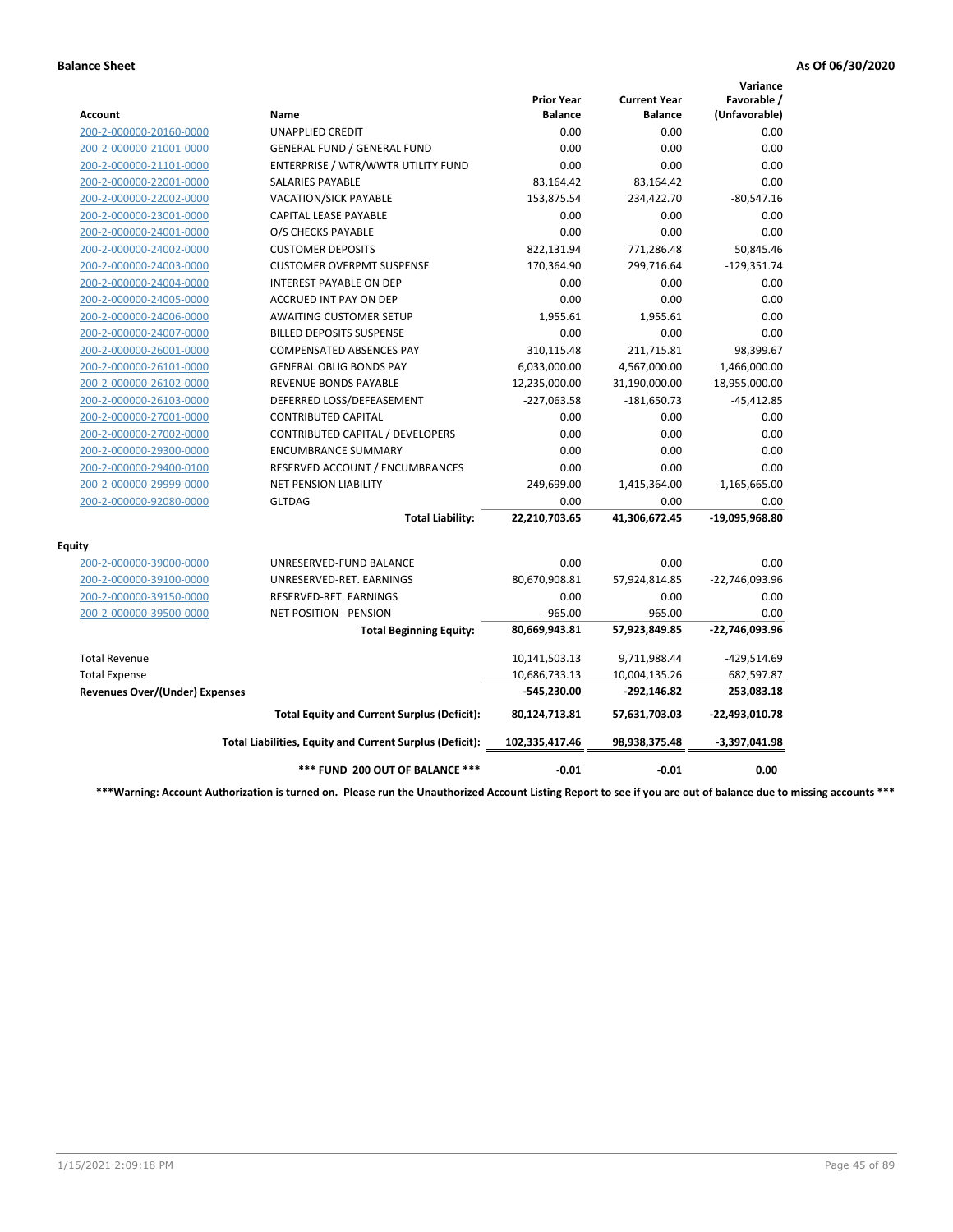| <b>Account</b>                        | Name                                                     | <b>Prior Year</b><br><b>Balance</b> | <b>Current Year</b><br><b>Balance</b> | Variance<br>Favorable /<br>(Unfavorable) |
|---------------------------------------|----------------------------------------------------------|-------------------------------------|---------------------------------------|------------------------------------------|
| <b>Fund: 210 - WATER IMPACT FEES</b>  |                                                          |                                     |                                       |                                          |
| <b>Assets</b>                         |                                                          |                                     |                                       |                                          |
| 210-2-000000-10000-0000               | <b>CURRENT ASSETS / CASH</b>                             | 0.00                                | 0.00                                  | 0.00                                     |
| 210-2-000000-13201-0000               | MISC ACCTS RECEIVABLE                                    | 0.00                                | 0.00                                  | 0.00                                     |
| 210-2-000000-13205-0000               | <b>INTEREST RECEIVABLE</b>                               | 0.00                                | 0.00                                  | 0.00                                     |
|                                       | <b>Total Assets:</b>                                     | 0.00                                | 0.00                                  | 0.00                                     |
| Liability                             |                                                          |                                     |                                       |                                          |
| 210-2-000000-20101-0000               | <b>ACCOUNTS PAYABLE</b>                                  | 0.00                                | 0.00                                  | 0.00                                     |
| 210-2-000000-20103-0000               | <b>ACCRUED ACCOUNTS PAYABLE</b>                          | 0.00                                | 0.00                                  | 0.00                                     |
| 210-2-000000-29300-0000               | <b>ENCUMBRANCE SUMMARY</b>                               | 0.00                                | 0.00                                  | 0.00                                     |
| 210-2-000000-29400-0000               | RESERVED ACCOUNT / ENCUMBRANCES                          | 0.00                                | 0.00                                  | 0.00                                     |
|                                       | <b>Total Liability:</b>                                  | 0.00                                | 0.00                                  | 0.00                                     |
| Equity                                |                                                          |                                     |                                       |                                          |
| 210-2-000000-39000-0000               | UNRESERVED-FUND BALANCE                                  | 0.00                                | 0.00                                  | 0.00                                     |
| 210-2-000000-39100-0000               | UNRESERVED-RET. EARNINGS                                 | 0.00                                | 0.00                                  | 0.00                                     |
|                                       | <b>Total Beginning Equity:</b>                           | 0.00                                | 0.00                                  | 0.00                                     |
| <b>Total Revenue</b>                  |                                                          | 0.00                                | 0.00                                  | 0.00                                     |
| <b>Total Expense</b>                  |                                                          | 0.00                                | 0.00                                  | 0.00                                     |
| <b>Revenues Over/(Under) Expenses</b> |                                                          | 0.00                                | 0.00                                  | 0.00                                     |
|                                       | <b>Total Equity and Current Surplus (Deficit):</b>       | 0.00                                | 0.00                                  | 0.00                                     |
|                                       | Total Liabilities, Equity and Current Surplus (Deficit): | 0.00                                | 0.00                                  | 0.00                                     |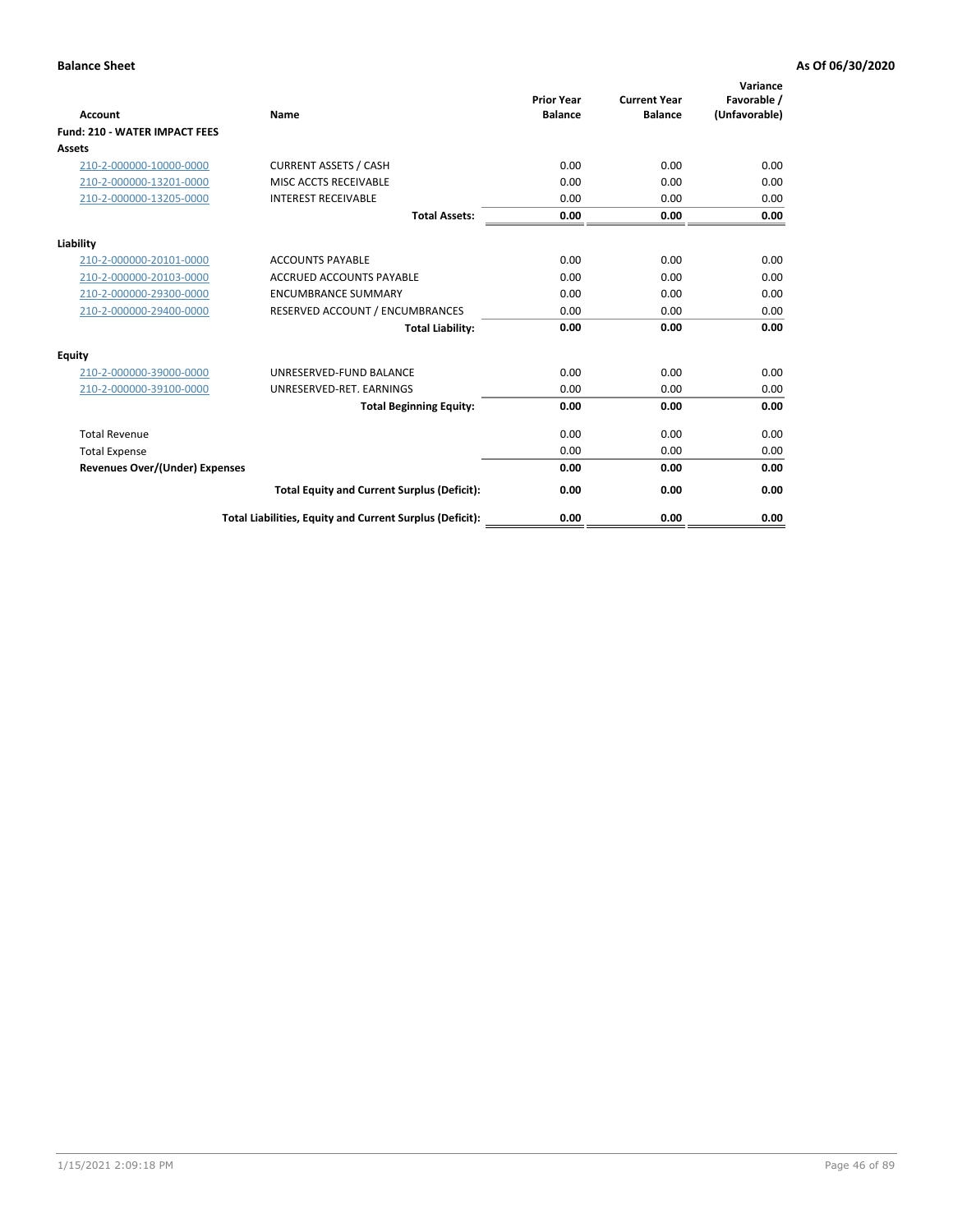| <b>Account</b>                        | <b>Name</b>                                              | <b>Prior Year</b><br><b>Balance</b> | <b>Current Year</b><br><b>Balance</b> | Variance<br>Favorable /<br>(Unfavorable) |
|---------------------------------------|----------------------------------------------------------|-------------------------------------|---------------------------------------|------------------------------------------|
| Fund: 211 - WASTEWATER IMPACT FEES    |                                                          |                                     |                                       |                                          |
| <b>Assets</b>                         |                                                          |                                     |                                       |                                          |
| 211-2-000000-10000-0000               | <b>CURRENT ASSETS / CASH</b>                             | 0.00                                | 0.00                                  | 0.00                                     |
| 211-2-000000-13201-0000               | MISC ACCTS RECEIVABLE                                    | 0.00                                | 0.00                                  | 0.00                                     |
| 211-2-000000-13205-0000               | <b>INTEREST RECEIVABLE</b>                               | 0.00                                | 0.00                                  | 0.00                                     |
|                                       | <b>Total Assets:</b>                                     | 0.00                                | 0.00                                  | 0.00                                     |
| Liability                             |                                                          |                                     |                                       |                                          |
| 211-2-000000-20101-0000               | <b>ACCOUNTS PAYABLE</b>                                  | 0.00                                | 0.00                                  | 0.00                                     |
| 211-2-000000-20103-0000               | <b>ACCRUED ACCOUNTS PAYABLE</b>                          | 0.00                                | 0.00                                  | 0.00                                     |
|                                       | <b>Total Liability:</b>                                  | 0.00                                | 0.00                                  | 0.00                                     |
| <b>Equity</b>                         |                                                          |                                     |                                       |                                          |
| 211-2-000000-39000-0000               | UNRESERVED-FUND BALANCE                                  | 0.00                                | 0.00                                  | 0.00                                     |
| 211-2-000000-39100-0000               | UNRESERVED-RET. EARNINGS                                 | 0.00                                | 0.00                                  | 0.00                                     |
|                                       | <b>Total Beginning Equity:</b>                           | 0.00                                | 0.00                                  | 0.00                                     |
| <b>Total Revenue</b>                  |                                                          | 0.00                                | 0.00                                  | 0.00                                     |
| <b>Total Expense</b>                  |                                                          | 0.00                                | 0.00                                  | 0.00                                     |
| <b>Revenues Over/(Under) Expenses</b> |                                                          | 0.00                                | 0.00                                  | 0.00                                     |
|                                       | <b>Total Equity and Current Surplus (Deficit):</b>       | 0.00                                | 0.00                                  | 0.00                                     |
|                                       | Total Liabilities, Equity and Current Surplus (Deficit): | 0.00                                | 0.00                                  | 0.00                                     |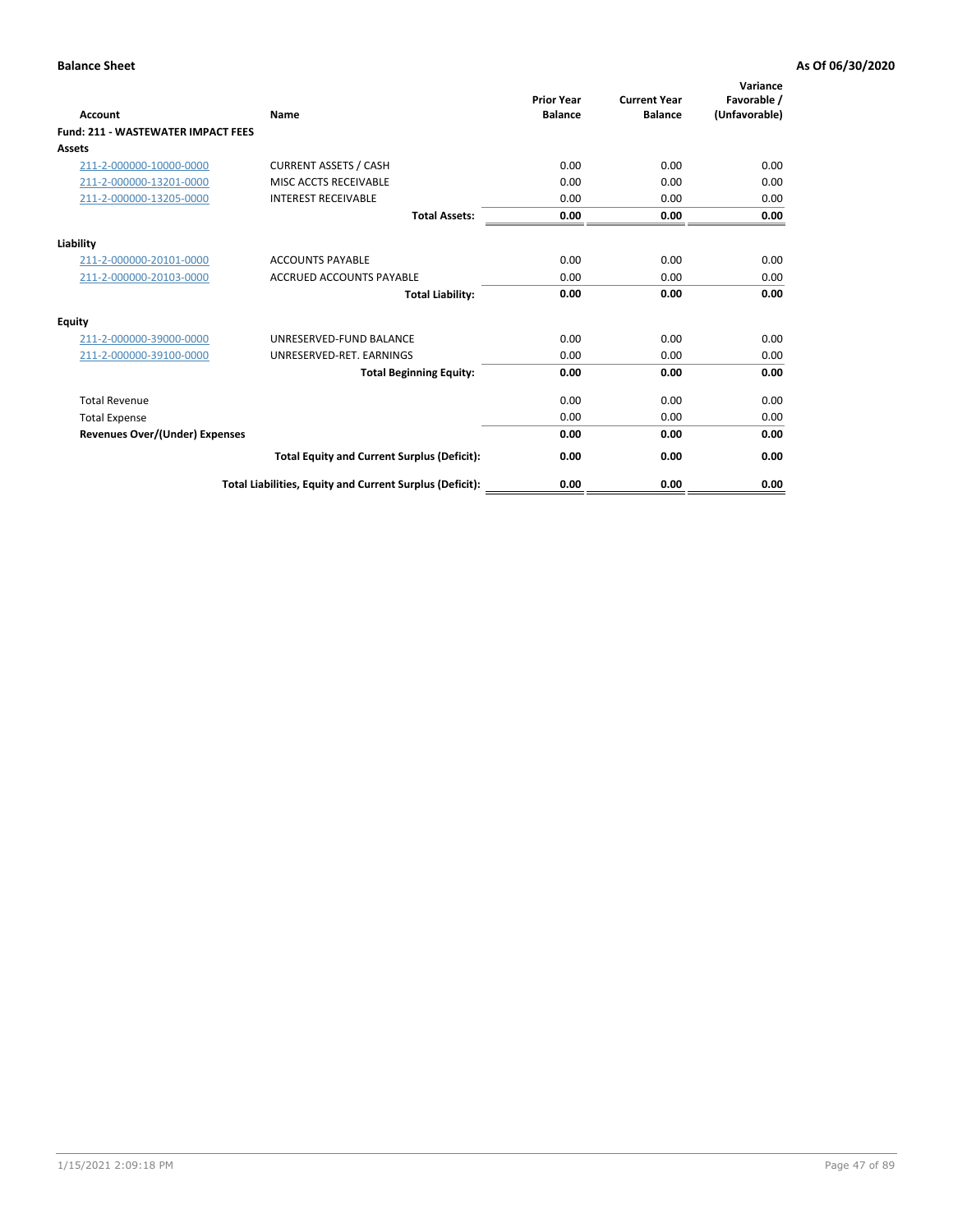| <b>Account</b>                        | <b>Name</b>                                               | <b>Prior Year</b><br><b>Balance</b> | <b>Current Year</b><br><b>Balance</b> | Variance<br>Favorable /<br>(Unfavorable) |
|---------------------------------------|-----------------------------------------------------------|-------------------------------------|---------------------------------------|------------------------------------------|
|                                       | Fund: 212 - TX COMMUNITY DEV SWR SYSTEM IMPROV PROG GRANT |                                     |                                       |                                          |
| <b>Assets</b>                         |                                                           |                                     |                                       |                                          |
| 212-2-000000-10000-0000               | <b>CURRENT ASSETS / CASH</b>                              | 4,277.97                            | 105,849.57                            | 101,571.60                               |
| 212-2-000000-13201-0000               | MISC ACCTS RECEIVABLE                                     | 0.00                                | 0.00                                  | 0.00                                     |
| 212-2-000000-13205-0000               | <b>INTEREST RECEIVABLE</b>                                | 0.00                                | 0.00                                  | 0.00                                     |
| 212-2-000000-16301-0000               | FIXED ASSETS / C W I P                                    | 0.00                                | 0.00                                  | 0.00                                     |
|                                       | <b>Total Assets:</b>                                      | 4,277.97                            | 105,849.57                            | 101,571.60                               |
| Liability                             |                                                           |                                     |                                       |                                          |
| 212-2-000000-20101-0000               | <b>ACCOUNTS PAYABLE</b>                                   | 0.00                                | 0.00                                  | 0.00                                     |
| 212-2-000000-20102-0000               | <b>CREDIT CARD PAYABLE</b>                                | 0.00                                | 0.00                                  | 0.00                                     |
| 212-2-000000-20103-0000               | ACCRUED ACCOUNTS PAYABLE                                  | 0.00                                | 0.00                                  | 0.00                                     |
| 212-2-000000-20139-0000               | <b>RETAINAGES PAYABLE</b>                                 | 0.00                                | 0.00                                  | 0.00                                     |
| 212-2-000000-20902-0000               | <b>DEFERRED GRANT REVENUE</b>                             | 0.00                                | 0.00                                  | 0.00                                     |
| 212-2-000000-21001-0000               | <b>GENERAL FUND / GENERAL FUND</b>                        | 0.00                                | 0.00                                  | 0.00                                     |
| 212-2-000000-29300-0000               | <b>ENCUMBRANCE SUMMARY</b>                                | 0.00                                | 0.00                                  | 0.00                                     |
| 212-2-000000-29400-0100               | RESERVED ACCOUNT / ENCUMBRANCES                           | 0.00                                | 0.00                                  | 0.00                                     |
|                                       | <b>Total Liability:</b>                                   | 0.00                                | 0.00                                  | 0.00                                     |
| <b>Equity</b>                         |                                                           |                                     |                                       |                                          |
| 212-2-000000-39100-0000               | UNRESERVED-RET. EARNINGS                                  | 6,170.12                            | $-61,025.43$                          | $-67,195.55$                             |
|                                       | <b>Total Beginning Equity:</b>                            | 6,170.12                            | $-61,025.43$                          | $-67,195.55$                             |
| <b>Total Revenue</b>                  |                                                           | 7,407.85                            | 168,130.00                            | 160,722.15                               |
| <b>Total Expense</b>                  |                                                           | 9,300.00                            | 1,255.00                              | 8,045.00                                 |
| <b>Revenues Over/(Under) Expenses</b> |                                                           | $-1,892.15$                         | 166,875.00                            | 168,767.15                               |
|                                       | <b>Total Equity and Current Surplus (Deficit):</b>        | 4,277.97                            | 105,849.57                            | 101,571.60                               |
|                                       | Total Liabilities, Equity and Current Surplus (Deficit):  | 4,277.97                            | 105,849.57                            | 101,571.60                               |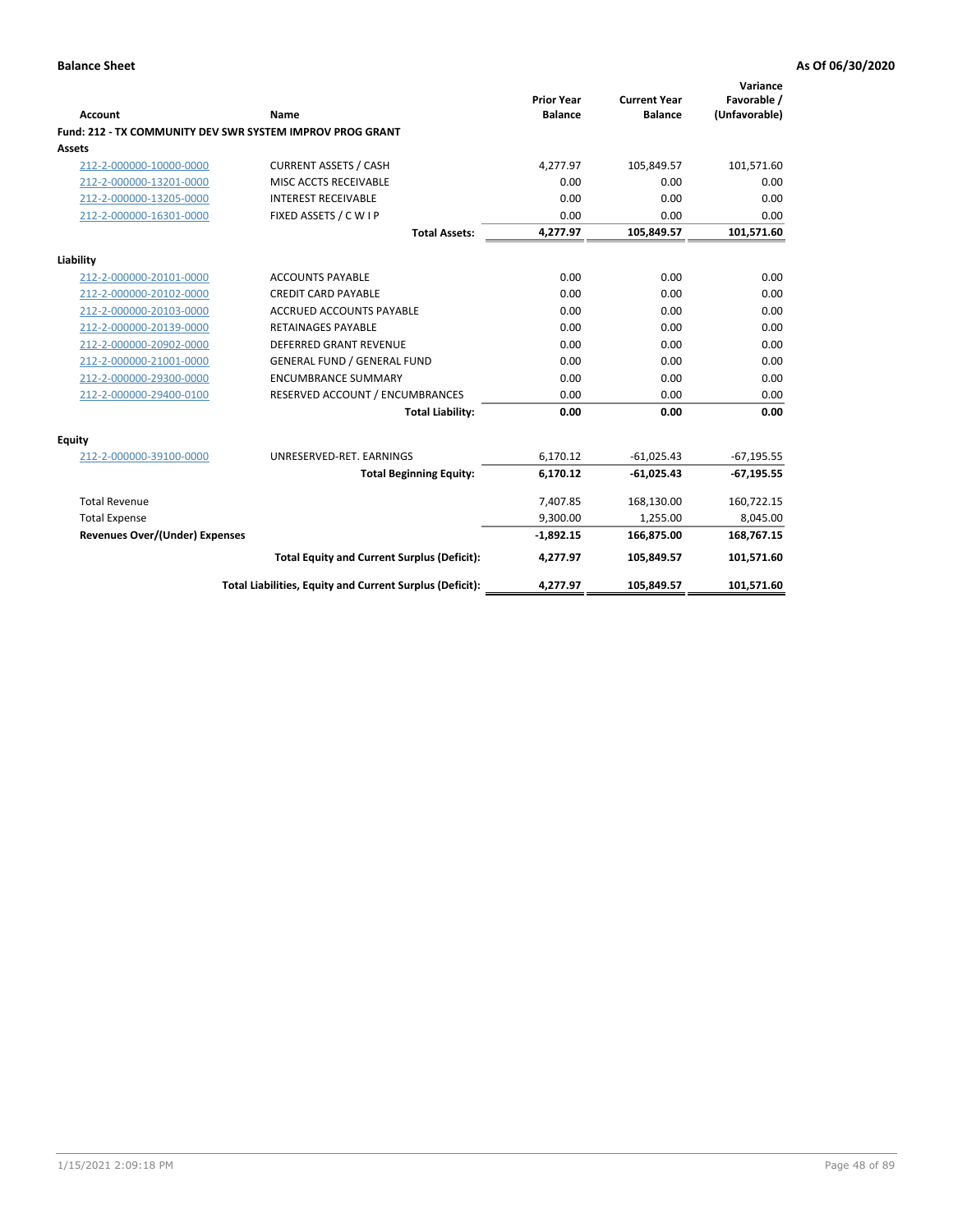| <b>Account</b><br><b>Fund: 216 - UTILIITY CIP FUND</b> | Name                                                     | <b>Prior Year</b><br><b>Balance</b> | <b>Current Year</b><br><b>Balance</b> | Variance<br>Favorable /<br>(Unfavorable) |
|--------------------------------------------------------|----------------------------------------------------------|-------------------------------------|---------------------------------------|------------------------------------------|
| <b>Assets</b>                                          |                                                          |                                     |                                       |                                          |
| 216-2-000000-10000-0000                                | <b>CURRENT ASSETS / CASH</b>                             | -7,565,061.23                       | 11,987,605.40                         | 19,552,666.63                            |
| 216-2-000000-11101-0000                                | MBIA ACCOUNTS / 2002 WSSR                                | 0.00                                | 0.00                                  | 0.00                                     |
| 216-2-000000-11103-0000                                | <b>2005 WSSR</b>                                         | 0.00                                | 0.00                                  | 0.00                                     |
| 216-2-000000-11403-0000                                | RESERVE FUND / 2003 WSSR                                 | 0.00                                | 0.00                                  | 0.00                                     |
| 216-2-000000-11404-0000                                | SERIES 2019 WSSR CO'S                                    | 19,439,691.24                       | 10,605,683.88                         | -8,834,007.36                            |
| 216-2-000000-11503-0000                                | 2008WSSR CONST 486000273                                 | 0.00                                | 0.00                                  | 0.00                                     |
| 216-2-000000-11505-0000                                | SRA RAW WATER SALE PROCEEDS                              | 0.00                                | 13,502,110.20                         | 13,502,110.20                            |
| 216-2-000000-13000-0000                                | <b>CUSTOMER ACCTS RECEIVABLE</b>                         | 0.00                                | 0.00                                  | 0.00                                     |
| 216-2-000000-13002-0000                                | ALLOW FOR UNCOLLECT REC                                  | 0.00                                | 0.00                                  | 0.00                                     |
| 216-2-000000-13003-0000                                | UNBILLED YEAR-END ACCRUAL                                | 0.00                                | 0.00                                  | 0.00                                     |
| 216-2-000000-13201-0000                                | MISC ACCTS RECEIVABLE                                    | 70.32                               | 70.32                                 | 0.00                                     |
| 216-2-000000-13205-0000                                | <b>INTEREST RECEIVABLE</b>                               | 0.00                                | 0.00                                  | 0.00                                     |
| 216-2-000000-16301-0000                                | FIXED ASSETS / C W I P                                   | 11,188,075.75                       | 3,557,279.61                          | -7,630,796.14                            |
|                                                        | <b>Total Assets:</b>                                     | 23,062,776.08                       | 39,652,749.41                         | 16,589,973.33                            |
|                                                        |                                                          |                                     |                                       |                                          |
| Liability<br>216-2-000000-20101-0000                   | <b>ACCOUNTS PAYABLE</b>                                  | 0.00                                | 0.00                                  | 0.00                                     |
| 216-2-000000-20102-0000                                | <b>CREDIT CARD PAYABLE</b>                               | 0.00                                | 0.00                                  | 0.00                                     |
| 216-2-000000-20103-0000                                | ACCRUED ACCOUNTS PAYABLE                                 | 0.00                                | 0.00                                  | 0.00                                     |
| 216-2-000000-20113-0000                                | <b>DEVELOPERS ESCROW</b>                                 | 0.00                                | 0.00                                  | 0.00                                     |
| 216-2-000000-20139-0000                                | <b>RETAINAGES PAYABLE</b>                                | 344,736.24                          | 218,546.68                            | 126,189.56                               |
| 216-2-000000-21101-0000                                | ENTERPRISE / WTR/WWTR UTILITY FUND                       | 18,939,652.64                       | 18,939,652.64                         | 0.00                                     |
| 216-2-000000-29300-0000                                | <b>ENCUMBRANCE SUMMARY</b>                               | 0.00                                | 0.00                                  | 0.00                                     |
| 216-2-000000-29400-0100                                | RESERVED ACCOUNT / ENCUMBRANCES                          | 0.00                                | 0.00                                  | 0.00                                     |
|                                                        | <b>Total Liability:</b>                                  | 19,284,388.88                       | 19,158,199.32                         | 126,189.56                               |
|                                                        |                                                          |                                     |                                       |                                          |
| <b>Equity</b>                                          |                                                          |                                     |                                       |                                          |
| 216-2-000000-39000-0000                                | UNRESERVED-FUND BALANCE                                  | 0.00                                | 0.00                                  | 0.00                                     |
| 216-2-000000-39100-0000                                | UNRESERVED-RET. EARNINGS                                 | $-13,754,344.96$                    | 9,457,839.30                          | 23,212,184.26                            |
|                                                        | <b>Total Beginning Equity:</b>                           | -13,754,344.96                      | 9,457,839.30                          | 23,212,184.26                            |
| <b>Total Revenue</b>                                   |                                                          | 21,578,363.15                       | 13,647,103.94                         | $-7,931,259.21$                          |
| <b>Total Expense</b>                                   |                                                          | 4,045,630.99                        | 2,610,393.15                          | 1,435,237.84                             |
| <b>Revenues Over/(Under) Expenses</b>                  |                                                          | 17,532,732.16                       | 11,036,710.79                         | -6,496,021.37                            |
|                                                        | <b>Total Equity and Current Surplus (Deficit):</b>       | 3,778,387.20                        | 20,494,550.09                         | 16,716,162.89                            |
|                                                        | Total Liabilities, Equity and Current Surplus (Deficit): | 23,062,776.08                       | 39,652,749.41                         | 16,589,973.33                            |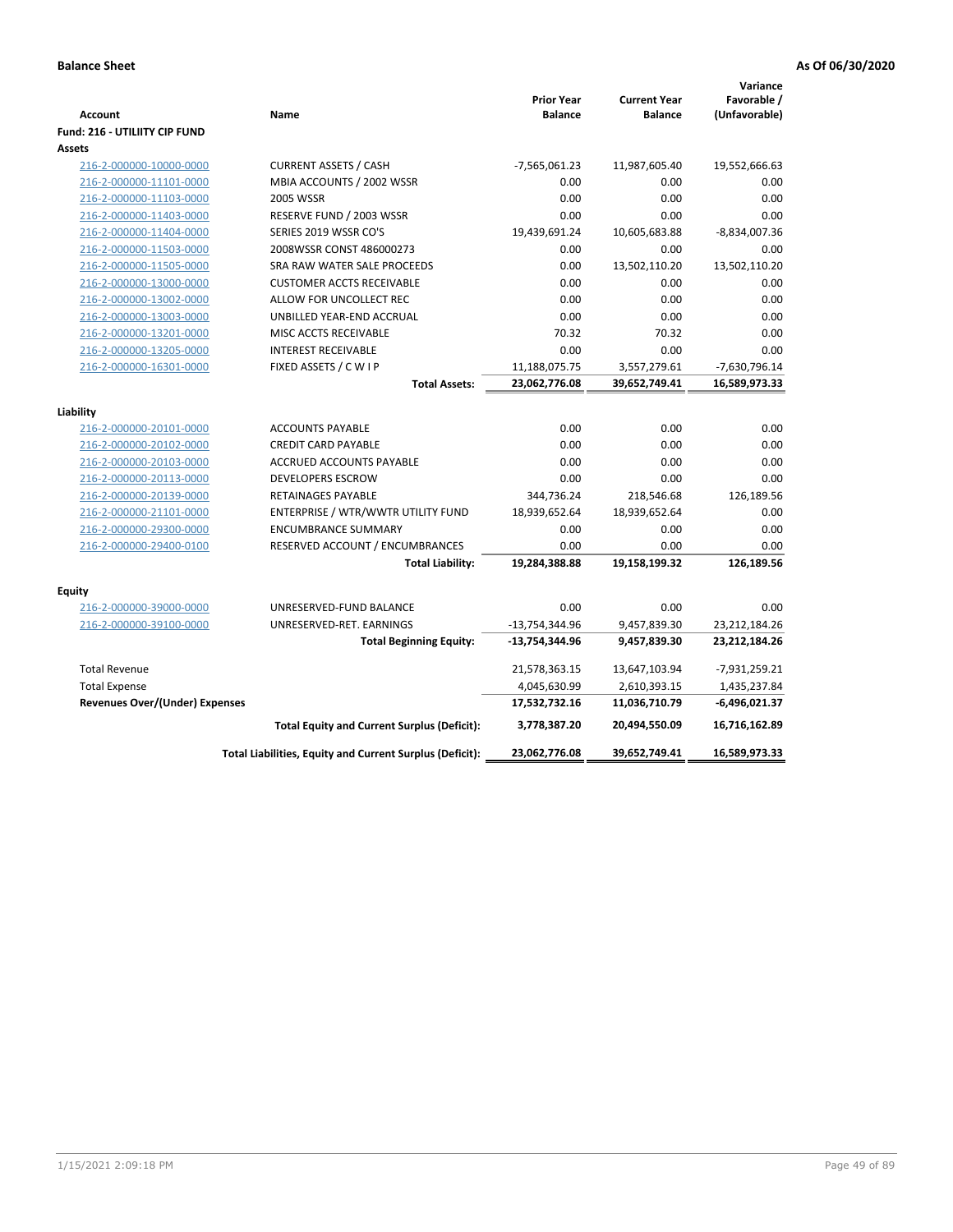| <b>Account</b>                                 | <b>Name</b>                                              | <b>Prior Year</b><br><b>Balance</b> | <b>Current Year</b><br><b>Balance</b> | Variance<br>Favorable /<br>(Unfavorable) |
|------------------------------------------------|----------------------------------------------------------|-------------------------------------|---------------------------------------|------------------------------------------|
| <b>Fund: 217 - WASTEWATER RECLAMATION FUND</b> |                                                          |                                     |                                       |                                          |
| <b>Assets</b>                                  |                                                          |                                     |                                       |                                          |
| 217-2-000000-10000-0000                        | <b>CURRENT ASSETS / CASH</b>                             | $-20.619.30$                        | $-20,619.30$                          | 0.00                                     |
| 217-2-000000-11301-0000                        | TEXASTERM / 2008 WSSR REVENUE BOND                       | 0.00                                | 0.00                                  | 0.00                                     |
| 217-2-000000-11302-0000                        | 2008 WSSR REVENUE BOND                                   | 0.00                                | 0.00                                  | 0.00                                     |
| 217-2-000000-11503-0000                        | 2008WSSR CONST 486000273                                 | 766,422.31                          | 778,018.79                            | 11,596.48                                |
| 217-2-000000-13000-0000                        | <b>CUSTOMER ACCTS RECEIVABLE</b>                         | 0.00                                | 0.00                                  | 0.00                                     |
| 217-2-000000-13002-0000                        | ALLOW FOR UNCOLLECT REC                                  | 0.00                                | 0.00                                  | 0.00                                     |
| 217-2-000000-13201-0000                        | MISC ACCTS RECEIVABLE                                    | 0.00                                | 0.00                                  | 0.00                                     |
| 217-2-000000-13205-0000                        | <b>INTEREST RECEIVABLE</b>                               | 0.00                                | 0.00                                  | 0.00                                     |
| 217-2-000000-16301-0000                        | FIXED ASSETS / C W I P                                   | 0.00                                | 0.00                                  | 0.00                                     |
|                                                | <b>Total Assets:</b>                                     | 745,803.01                          | 757,399.49                            | 11,596.48                                |
|                                                |                                                          |                                     |                                       |                                          |
| Liability                                      |                                                          |                                     |                                       |                                          |
| 217-2-000000-20101-0000                        | <b>ACCOUNTS PAYABLE</b>                                  | 0.00                                | 0.00                                  | 0.00                                     |
| 217-2-000000-20102-0000                        | <b>CREDIT CARD PAYABLE</b>                               | 0.00                                | 0.00                                  | 0.00                                     |
| 217-2-000000-20103-0000                        | <b>ACCRUED ACCOUNTS PAYABLE</b>                          | 0.00                                | 0.00                                  | 0.00                                     |
| 217-2-000000-20139-0000                        | <b>RETAINAGES PAYABLE</b>                                | 0.00                                | 0.00                                  | 0.00                                     |
| 217-2-000000-21101-0000                        | ENTERPRISE / WTR/WWTR UTILITY FUND                       | 19,396,374.21                       | 19,396,374.21                         | 0.00                                     |
| 217-2-000000-29300-0000                        | <b>ENCUMBRANCE SUMMARY</b>                               | 0.00                                | 0.00                                  | 0.00                                     |
| 217-2-000000-29400-0100                        | RESERVED ACCOUNT / ENCUMBRANCES                          | 0.00                                | 0.00                                  | 0.00                                     |
|                                                | <b>Total Liability:</b>                                  | 19,396,374.21                       | 19,396,374.21                         | 0.00                                     |
| <b>Equity</b>                                  |                                                          |                                     |                                       |                                          |
| 217-2-000000-39100-0000                        | UNRESERVED-RET. EARNINGS                                 | $-18,643,277.25$                    | $-18,646,218.79$                      | $-2,941.54$                              |
|                                                | <b>Total Beginning Equity:</b>                           | $-18,643,277.25$                    | $-18,646,218.79$                      | $-2,941.54$                              |
| <b>Total Revenue</b>                           |                                                          | 13,325.35                           | 7,244.07                              | $-6,081.28$                              |
| <b>Total Expense</b>                           |                                                          | 20,619.30                           | 0.00                                  | 20,619.30                                |
| <b>Revenues Over/(Under) Expenses</b>          |                                                          | $-7,293.95$                         | 7,244.07                              | 14,538.02                                |
|                                                | <b>Total Equity and Current Surplus (Deficit):</b>       | $-18,650,571.20$                    | $-18,638,974.72$                      | 11,596.48                                |
|                                                | Total Liabilities, Equity and Current Surplus (Deficit): | 745,803.01                          | 757,399.49                            | 11,596.48                                |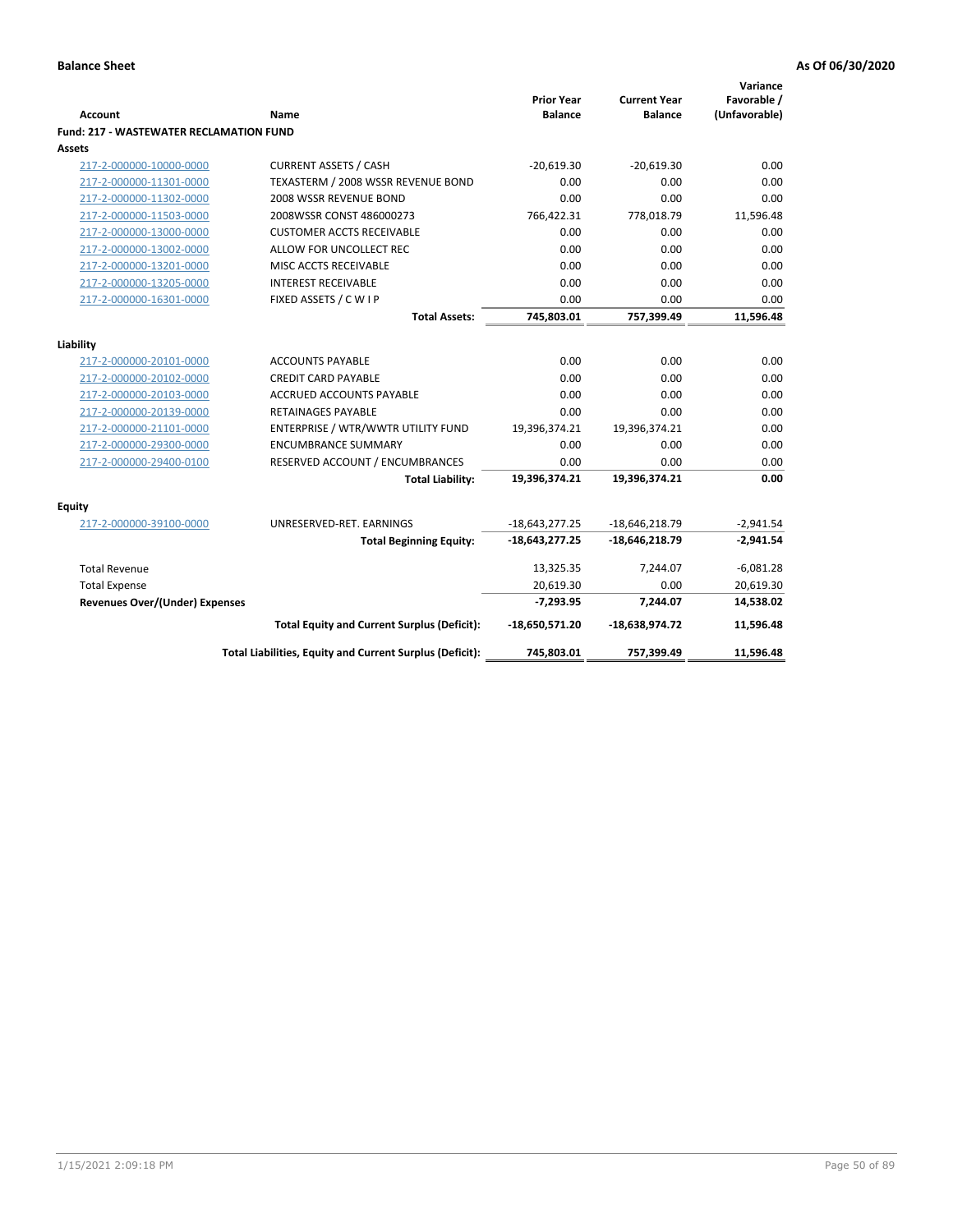|                                                    |                                                                 | <b>Prior Year</b>               | <b>Current Year</b>               | Variance<br>Favorable /         |
|----------------------------------------------------|-----------------------------------------------------------------|---------------------------------|-----------------------------------|---------------------------------|
| Account                                            | Name                                                            | <b>Balance</b>                  | <b>Balance</b>                    | (Unfavorable)                   |
| Fund: 300 - AIRPORT FUND                           |                                                                 |                                 |                                   |                                 |
| Assets                                             | <b>CURRENT ASSETS / CASH</b>                                    |                                 |                                   |                                 |
| 300-2-000000-10000-0000<br>300-2-000000-13201-0000 | MISC ACCTS RECEIVABLE                                           | $-4,355,266.04$                 | -6,661,396.93                     | $-2,306,130.89$<br>$-650.39$    |
|                                                    | <b>EMPLOYEE ADVANCES</b>                                        | 0.00<br>0.00                    | $-650.39$<br>0.00                 | 0.00                            |
| 300-2-000000-13202-0000                            |                                                                 | 0.00                            | 0.00                              | 0.00                            |
| 300-2-000000-13203-0000<br>300-2-000000-13205-0000 | NON-CURRENT ASSETS / PREPAYMENTS<br><b>INTEREST RECEIVABLE</b>  | 0.00                            | 0.00                              | 0.00                            |
| 300-2-000000-14126-0000                            | <b>GRANT FUND / AIRPORT GRANT FUND</b>                          | 0.00                            | 0.00                              | 0.00                            |
| 300-2-000000-16001-0000                            | FIXED ASSETS / LAND                                             | 813,937.00                      | 813,937.00                        | 0.00                            |
|                                                    |                                                                 |                                 |                                   | 0.00                            |
| 300-2-000000-16002-0000                            | FIXED ASSETS / IMPROVMENTS-NON BUILDI                           | 75,750,553.49                   | 75,750,553.49                     |                                 |
| 300-2-000000-16003-0000<br>300-2-000000-16004-0000 | ACCUM DEPR / IMPROVEMENTS-NON BUILI<br>FIXED ASSETS / BUILDINGS | -38,526,881.33<br>67,994,704.13 | $-40,581,156.28$<br>69,917,050.27 | $-2,054,274.95$<br>1,922,346.14 |
|                                                    | <b>ACCUM DEPR / BUILDINGS</b>                                   |                                 |                                   |                                 |
| 300-2-000000-16005-0000<br>300-2-000000-16201-0000 | FIXED ASSETS / MACHINERY AND EQUIPMEN                           | -25,823,518.61<br>502,779.61    | -27,356,164.49                    | $-1,532,645.88$<br>25,992.00    |
| 300-2-000000-16202-0000                            | ACCUM DEPR / MACHINERY AND EQUIPMEI                             | $-16,426.94$                    | 528,771.61<br>$-40,948.94$        | $-24,522.00$                    |
| 300-2-000000-16301-0000                            | FIXED ASSETS / C W I P                                          | 0.00                            | 982,112.50                        | 982,112.50                      |
| 300-2-000000-17501-0000                            | <b>EMPLOYEE CONTRIBUTIONS</b>                                   | 0.00                            | 0.00                              | 0.00                            |
|                                                    | <b>INVESTMENT RETURN</b>                                        | 0.00                            | 0.00                              | 0.00                            |
| 300-2-000000-17504-0000                            | EXPERIENCE DIFFERENCE- OUTFLOW                                  | 0.00                            |                                   |                                 |
| 300-2-000000-17508-0000<br>300-2-000000-17509-0000 |                                                                 |                                 | 0.00                              | 0.00                            |
|                                                    | <b>EXPERIENCE DIFFERENCE - INFLOW</b>                           | 0.00                            | 0.00                              | 0.00                            |
| 300-2-000000-17520-0000                            | <b>ASSUMPTION CHANGES</b>                                       | 0.00                            | 0.00                              | 0.00                            |
|                                                    | <b>Total Assets:</b>                                            | 76,339,881.31                   | 73,352,107.84                     | -2,987,773.47                   |
| Liability                                          |                                                                 |                                 |                                   |                                 |
| 300-2-000000-20101-0000                            | <b>ACCOUNTS PAYABLE</b>                                         | 0.00                            | 0.00                              | 0.00                            |
| 300-2-000000-20102-0000                            | <b>CREDIT CARD PAYABLE</b>                                      | 0.00                            | 0.00                              | 0.00                            |
| 300-2-000000-20103-0000                            | ACCRUED ACCOUNTS PAYABLE                                        | 0.00                            | 0.00                              | 0.00                            |
| 300-2-000000-20105-0000                            | <b>L-3 FUNDS PAYABLE</b>                                        | 0.00                            | 0.00                              | 0.00                            |
| 300-2-000000-20106-0000                            | <b>GRANT MATCH</b>                                              | 0.00                            | 0.00                              | 0.00                            |
| 300-2-000000-20108-0000                            | MATURED BONDS PAYABLE                                           | 0.00                            | 0.00                              | 0.00                            |
| 300-2-000000-20110-0000                            | REVENUE BONDS PAYABLE                                           | 0.00                            | 0.00                              | 0.00                            |
| 300-2-000000-20111-0000                            | MATURED INTEREST PAYABLE                                        | 0.00                            | 0.00                              | 0.00                            |
| 300-2-000000-20112-0000                            | <b>ACCRUED INTEREST PAYABLE</b>                                 | 0.00                            | 0.00                              | 0.00                            |
| 300-2-000000-20139-0000                            | <b>RETAINAGES PAYABLE</b>                                       | 0.00                            | 0.00                              | 0.00                            |
| 300-2-000000-20141-0000                            | <b>TELEPHONE CLEARING</b>                                       | 0.00                            | 0.00                              | 0.00                            |
| 300-2-000000-20160-0000                            | <b>UNAPPLIED CREDIT</b>                                         | 0.00                            | 0.00                              | 0.00                            |
| 300-2-000000-20201-0000                            | <b>DEFERRED REVENUE</b>                                         | 0.00                            | 0.00                              | 0.00                            |
| 300-2-000000-21001-0000                            | <b>GENERAL FUND / GENERAL FUND</b>                              | 0.00                            | 0.00                              | 0.00                            |
| 300-2-000000-22001-0000                            | SALARIES PAYABLE                                                | 2,201.13                        | 2,201.13                          | 0.00                            |
| 300-2-000000-22002-0000                            | VACATION/SICK PAYABLE                                           | $-2,468.99$                     | 2,188.24                          | $-4,657.23$                     |
| 300-2-000000-26001-0000                            | <b>COMPENSATED ABSENCES PAY</b>                                 | 6,937.88                        | 10,603.68                         | $-3,665.80$                     |
| 300-2-000000-26101-0000                            | <b>GENERAL OBLIG BONDS PAY</b>                                  | 0.00                            | 0.00                              | 0.00                            |
| 300-2-000000-26102-0000                            | REVENUE BONDS PAYABLE                                           | 0.00                            | 0.00                              | 0.00                            |
| 300-2-000000-27001-0000                            | <b>CONTRIBUTED CAPITAL</b>                                      | $-0.39$                         | $-0.39$                           | 0.00                            |
| 300-2-000000-29300-0000                            | <b>ENCUMBRANCE SUMMARY</b>                                      | 0.00                            | 0.00                              | 0.00                            |
| 300-2-000000-29400-0100                            | RESERVED ACCOUNT / ENCUMBRANCES                                 | 0.00                            | 0.00                              | 0.00                            |
| 300-2-000000-29999-0000                            | NET PENSION LIABILITY                                           | 0.00                            | 0.00                              | 0.00                            |
|                                                    | <b>Total Liability:</b>                                         | 6,669.63                        | 14,992.66                         | -8,323.03                       |
|                                                    |                                                                 |                                 |                                   |                                 |
| Equity                                             |                                                                 |                                 |                                   |                                 |
| 300-2-000000-39000-0000                            | UNRESERVED-FUND BALANCE                                         | 0.00                            | 0.00                              | 0.00                            |
| 300-2-000000-39100-0000                            | UNRESERVED-RET. EARNINGS                                        | 75,949,282.18                   | 72,911,614.18                     | $-3,037,668.00$                 |
| 300-2-000000-39500-0000                            | NET POSITION - PENSION                                          | 0.00                            | 0.00                              | 0.00                            |
|                                                    | <b>Total Beginning Equity:</b>                                  | 75,949,282.18                   | 72,911,614.18                     | $-3,037,668.00$                 |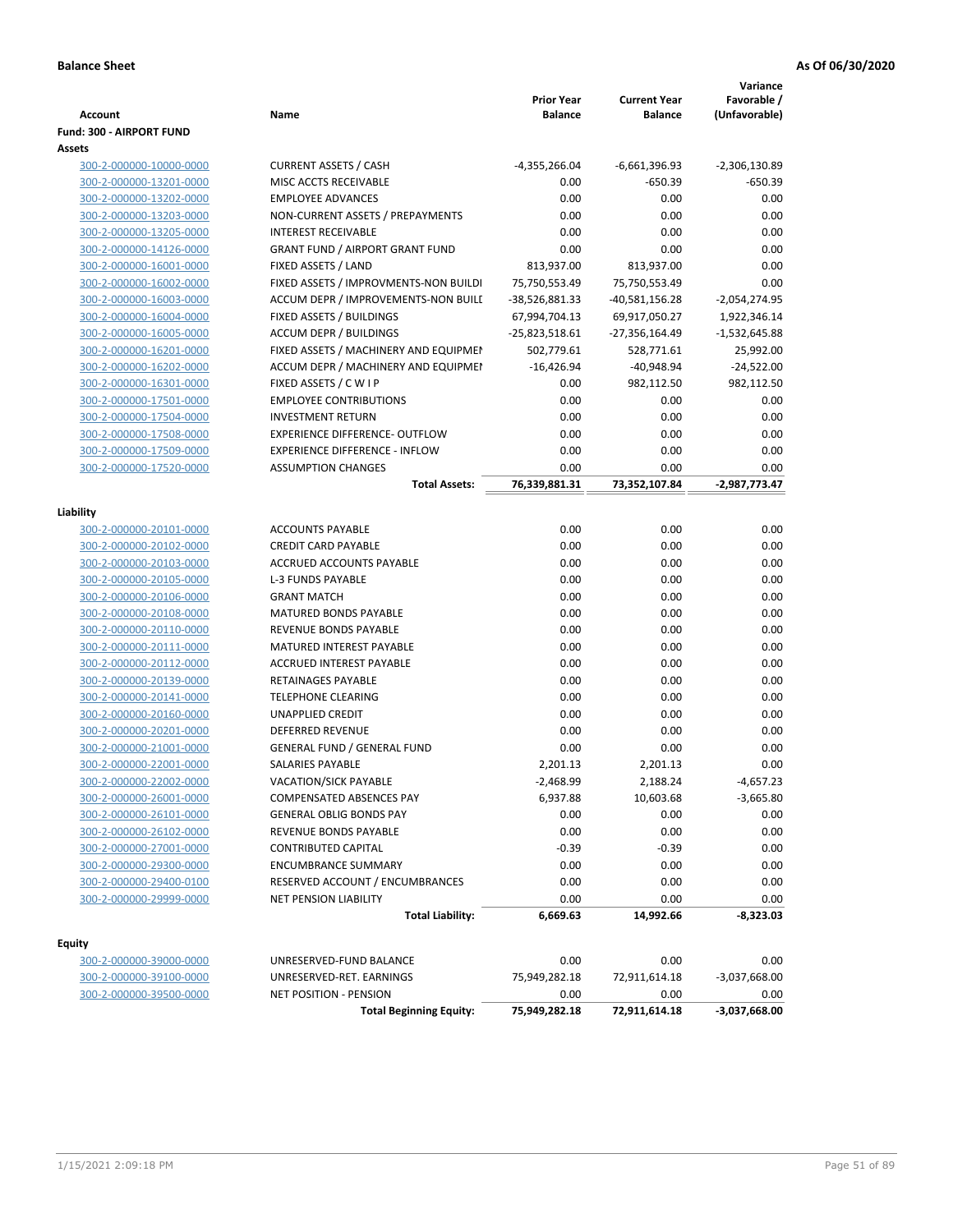| Account                               | Name                                                     | <b>Prior Year</b><br><b>Balance</b> | <b>Current Year</b><br><b>Balance</b> | Variance<br>Favorable /<br>(Unfavorable) |
|---------------------------------------|----------------------------------------------------------|-------------------------------------|---------------------------------------|------------------------------------------|
| <b>Total Revenue</b>                  |                                                          | 494,050.16                          | 539,535.00                            | 45,484.84                                |
| <b>Total Expense</b>                  |                                                          | 110,120.65                          | 114,033.99                            | $-3,913.34$                              |
| <b>Revenues Over/(Under) Expenses</b> |                                                          | 383,929.51                          | 425,501.01                            | 41,571.50                                |
|                                       | <b>Total Equity and Current Surplus (Deficit):</b>       | 76,333,211.69                       | 73,337,115.19                         | $-2,996,096.50$                          |
|                                       | Total Liabilities, Equity and Current Surplus (Deficit): | 76,339,881.32                       | 73,352,107.85                         | -2,987,773.47                            |
|                                       | *** FUND 300 OUT OF BALANCE ***                          | $-0.01$                             | $-0.01$                               | 0.00                                     |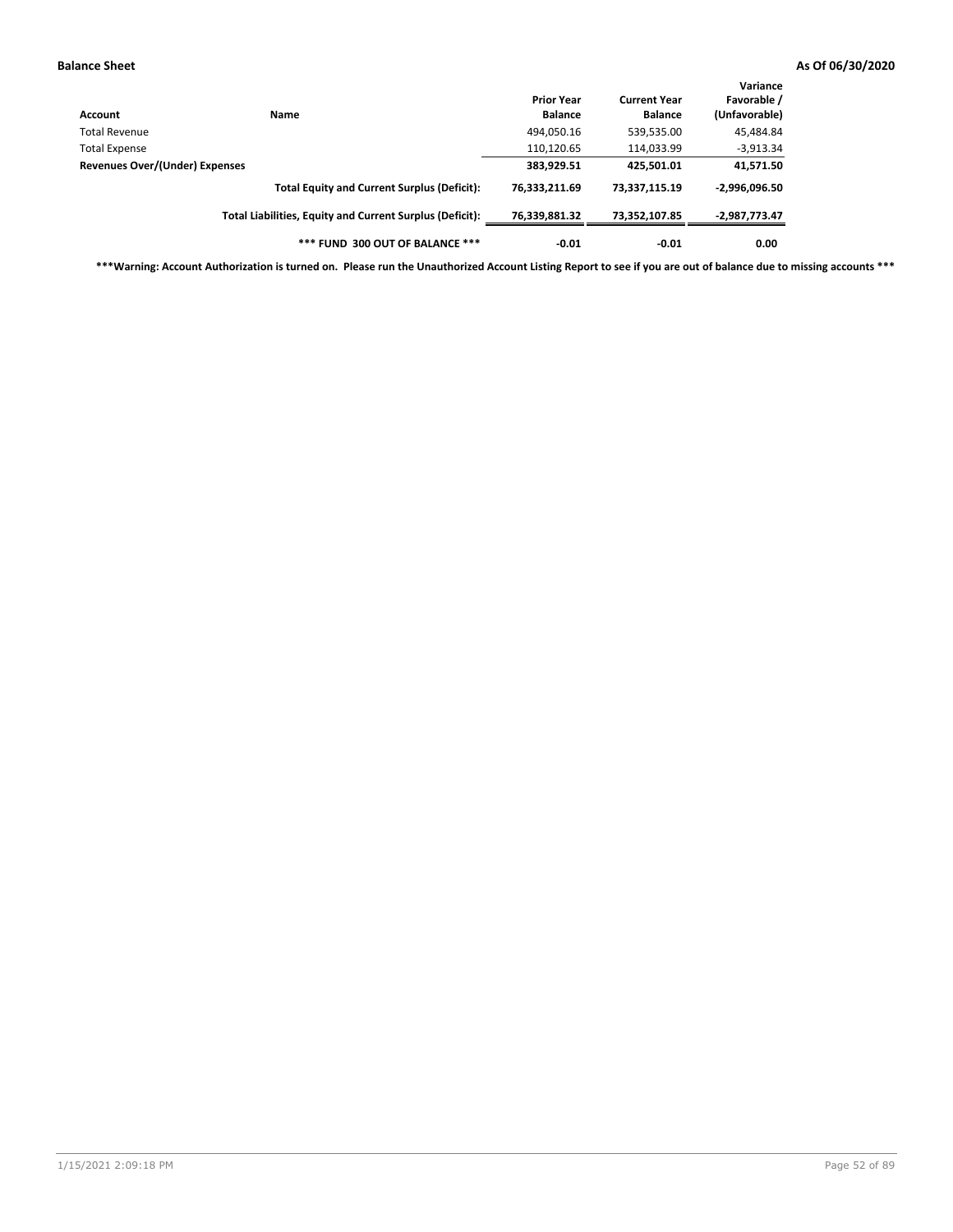|                                       |                                                          |                                     |                                       | Variance                     |
|---------------------------------------|----------------------------------------------------------|-------------------------------------|---------------------------------------|------------------------------|
| Account                               | Name                                                     | <b>Prior Year</b><br><b>Balance</b> | <b>Current Year</b><br><b>Balance</b> | Favorable /<br>(Unfavorable) |
| Fund: 320 - AIRPORT TXDOT GRANT       |                                                          |                                     |                                       |                              |
| Assets                                |                                                          |                                     |                                       |                              |
| 320-2-000000-10000-0000               | <b>CURRENT ASSETS / CASH</b>                             | 200,000.84                          | 200,000.84                            | 0.00                         |
| 320-2-000000-13201-0000               | MISC ACCTS RECEIVABLE                                    | 0.00                                | 0.00                                  | 0.00                         |
| 320-2-000000-13205-0000               | <b>INTEREST RECEIVABLE</b>                               | 0.00                                | 0.00                                  | 0.00                         |
|                                       | <b>Total Assets:</b>                                     | 200,000.84                          | 200,000.84                            | 0.00                         |
| Liability                             |                                                          |                                     |                                       |                              |
| 320-2-000000-20101-0000               | <b>ACCOUNTS PAYABLE</b>                                  | 0.00                                | 0.00                                  | 0.00                         |
| 320-2-000000-20102-0000               | <b>CREDIT CARD PAYABLE</b>                               | 0.00                                | 0.00                                  | 0.00                         |
| 320-2-000000-20103-0000               | <b>ACCRUED ACCOUNTS PAYABLE</b>                          | 0.00                                | 0.00                                  | 0.00                         |
| 320-2-000000-20902-0000               | <b>DEFERRED GRANT REVENUE</b>                            | 0.00                                | 0.00                                  | 0.00                         |
| 320-2-000000-21125-0000               | DUE TO / AIRPORT FUND                                    | 0.00                                | 0.00                                  | 0.00                         |
| 320-2-000000-29300-0000               | <b>ENCUMBRANCE SUMMARY</b>                               | 0.00                                | 0.00                                  | 0.00                         |
| 320-2-000000-29400-0100               | RESERVED ACCOUNT / ENCUMBRANCES                          | 0.00                                | 0.00                                  | 0.00                         |
|                                       | <b>Total Liability:</b>                                  | 0.00                                | 0.00                                  | 0.00                         |
| <b>Equity</b>                         |                                                          |                                     |                                       |                              |
| 320-2-000000-39000-0000               | UNRESERVED-FUND BALANCE                                  | 200,000.84                          | 200,000.84                            | 0.00                         |
|                                       | <b>Total Beginning Equity:</b>                           | 200,000.84                          | 200,000.84                            | 0.00                         |
| <b>Total Revenue</b>                  |                                                          | 0.00                                | 0.00                                  | 0.00                         |
| <b>Total Expense</b>                  |                                                          | 0.00                                | 0.00                                  | 0.00                         |
| <b>Revenues Over/(Under) Expenses</b> |                                                          | 0.00                                | 0.00                                  | 0.00                         |
|                                       | <b>Total Equity and Current Surplus (Deficit):</b>       | 200,000.84                          | 200,000.84                            | 0.00                         |
|                                       | Total Liabilities, Equity and Current Surplus (Deficit): | 200,000.84                          | 200,000.84                            | 0.00                         |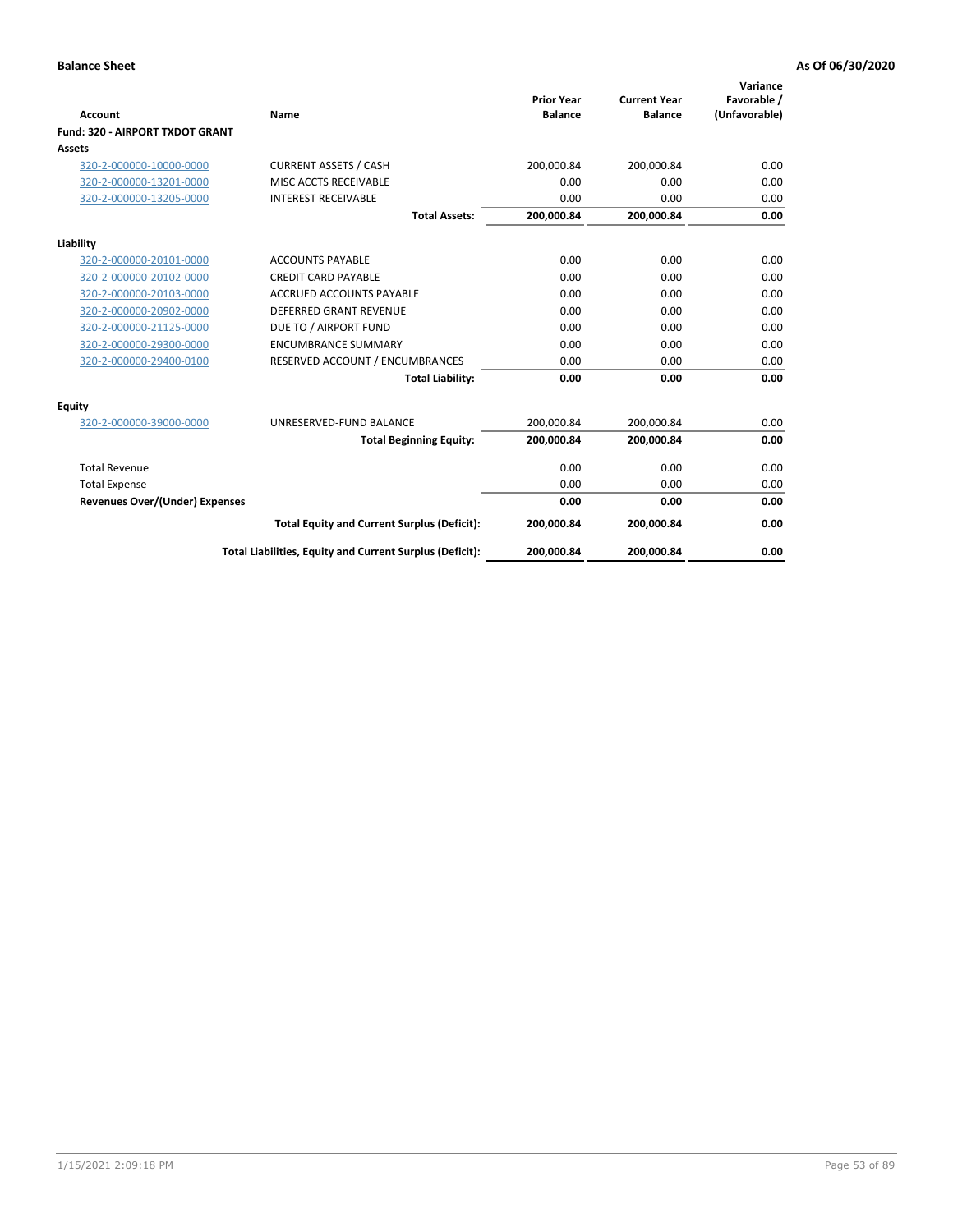|                                         |                                                          |                                     |                                       | Variance                     |
|-----------------------------------------|----------------------------------------------------------|-------------------------------------|---------------------------------------|------------------------------|
| <b>Account</b>                          | Name                                                     | <b>Prior Year</b><br><b>Balance</b> | <b>Current Year</b><br><b>Balance</b> | Favorable /<br>(Unfavorable) |
| <b>Fund: 360 - AIRPORT CAPITAL FUND</b> |                                                          |                                     |                                       |                              |
| Assets                                  |                                                          |                                     |                                       |                              |
| 360-2-000000-10000-0000                 | <b>CURRENT ASSETS / CASH</b>                             | 7,921,845.19                        | 7,803,395.51                          | $-118,449.68$                |
| 360-2-000000-13201-0000                 | MISC ACCTS RECEIVABLE                                    | 0.00                                | 0.00                                  | 0.00                         |
| 360-2-000000-13205-0000                 | <b>INTEREST RECEIVABLE</b>                               | 0.00                                | 0.00                                  | 0.00                         |
| 360-2-000000-16301-0000                 | FIXED ASSETS / C W I P                                   | 132,616.88                          | 132,616.88                            | 0.00                         |
|                                         | <b>Total Assets:</b>                                     | 8,054,462.07                        | 7,936,012.39                          | $-118,449.68$                |
| Liability                               |                                                          |                                     |                                       |                              |
| 360-2-000000-20101-0000                 | <b>ACCOUNTS PAYABLE</b>                                  | 0.00                                | 0.00                                  | 0.00                         |
| 360-2-000000-20102-0000                 | <b>CREDIT CARD PAYABLE</b>                               | 0.00                                | 0.00                                  | 0.00                         |
| 360-2-000000-20103-0000                 | <b>ACCRUED ACCOUNTS PAYABLE</b>                          | 0.00                                | 0.00                                  | 0.00                         |
| 360-2-000000-20125-0000                 | SALES TAX PAYABLE / IN THE CITY                          | 0.00                                | 0.00                                  | 0.00                         |
| 360-2-000000-20139-0000                 | <b>RETAINAGES PAYABLE</b>                                | 0.00                                | 0.00                                  | 0.00                         |
| 360-2-000000-21001-0000                 | <b>GENERAL FUND / GENERAL FUND</b>                       | 0.00                                | 0.00                                  | 0.00                         |
| 360-2-000000-27001-0000                 | <b>CONTRIBUTED CAPITAL</b>                               | 0.00                                | 0.00                                  | 0.00                         |
| 360-2-000000-29300-0000                 | <b>ENCUMBRANCE SUMMARY</b>                               | 0.00                                | 0.00                                  | 0.00                         |
| 360-2-000000-29400-0000                 | RESERVED ACCOUNT / ENCUMBRANCES                          | 0.00                                | 0.00                                  | 0.00                         |
|                                         | <b>Total Liability:</b>                                  | 0.00                                | 0.00                                  | 0.00                         |
| Equity                                  |                                                          |                                     |                                       |                              |
| 360-2-000000-39000-0000                 | UNRESERVED-FUND BALANCE                                  | 0.00                                | 0.00                                  | 0.00                         |
| 360-2-000000-39100-0000                 | UNRESERVED-RET. EARNINGS                                 | 8,016,141.66                        | 8,131,751.78                          | 115,610.12                   |
|                                         | <b>Total Beginning Equity:</b>                           | 8,016,141.66                        | 8,131,751.78                          | 115,610.12                   |
| <b>Total Revenue</b>                    |                                                          | 65,878.90                           | 84,561.40                             | 18,682.50                    |
| <b>Total Expense</b>                    |                                                          | 27,558.49                           | 280,300.79                            | $-252,742.30$                |
| Revenues Over/(Under) Expenses          |                                                          | 38,320.41                           | $-195,739.39$                         | -234,059.80                  |
|                                         | <b>Total Equity and Current Surplus (Deficit):</b>       | 8,054,462.07                        | 7,936,012.39                          | $-118,449.68$                |
|                                         | Total Liabilities, Equity and Current Surplus (Deficit): | 8,054,462.07                        | 7,936,012.39                          | $-118,449.68$                |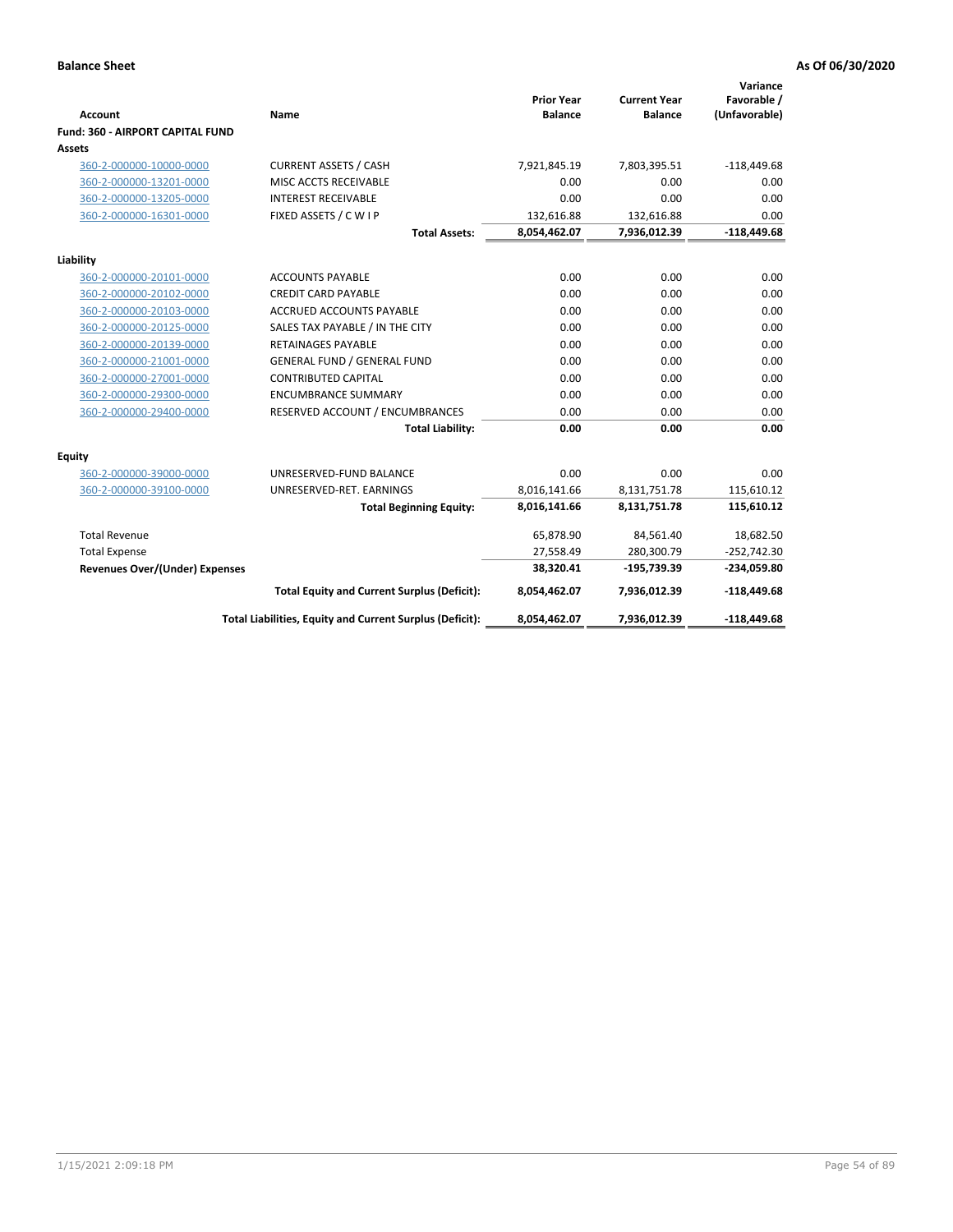| <b>Account</b>                        | <b>Name</b>                                              | <b>Prior Year</b><br><b>Balance</b> | <b>Current Year</b><br><b>Balance</b> | Variance<br>Favorable /<br>(Unfavorable) |
|---------------------------------------|----------------------------------------------------------|-------------------------------------|---------------------------------------|------------------------------------------|
| <b>Fund: 361 - L3-IDC FUND</b>        |                                                          |                                     |                                       |                                          |
| Assets                                |                                                          |                                     |                                       |                                          |
| 361-2-000000-10000-0000               | <b>CURRENT ASSETS / CASH</b>                             | 0.00                                | 0.00                                  | 0.00                                     |
| 361-2-000000-13201-0000               | MISC ACCTS RECEIVABLE                                    | 0.00                                | 0.00                                  | 0.00                                     |
| 361-2-000000-13205-0000               | <b>INTEREST RECEIVABLE</b>                               | 0.00                                | 0.00                                  | 0.00                                     |
|                                       | <b>Total Assets:</b>                                     | 0.00                                | 0.00                                  | 0.00                                     |
| Liability                             |                                                          |                                     |                                       |                                          |
| 361-2-000000-20101-0000               | <b>ACCOUNTS PAYABLE</b>                                  | 0.00                                | 0.00                                  | 0.00                                     |
| 361-2-000000-20102-0000               | <b>CREDIT CARD PAYABLE</b>                               | 0.00                                | 0.00                                  | 0.00                                     |
| 361-2-000000-20103-0000               | MISCELLANEOUS LIABILITIES                                | 0.00                                | 0.00                                  | 0.00                                     |
| 361-2-000000-20108-0000               | <b>MATURED BONDS PAYABLE</b>                             | 0.00                                | 0.00                                  | 0.00                                     |
| 361-2-000000-20111-0000               | <b>MATURED INTEREST PAYABLE</b>                          | 0.00                                | 0.00                                  | 0.00                                     |
| 361-2-000000-20112-0000               | <b>ACCRUED INTEREST PAYABLE</b>                          | 0.00                                | 0.00                                  | 0.00                                     |
| 361-2-000000-20139-0000               | <b>RETAINAGES PAYABLE</b>                                | 0.00                                | 0.00                                  | 0.00                                     |
| 361-2-000000-21001-0000               | <b>GENERAL FUND / GENERAL FUND</b>                       | 0.00                                | 0.00                                  | 0.00                                     |
|                                       | <b>Total Liability:</b>                                  | 0.00                                | 0.00                                  | 0.00                                     |
| Equity                                |                                                          |                                     |                                       |                                          |
| 361-2-000000-39000-0000               | UNRESERVED-FUND BALANCE                                  | 0.00                                | 0.00                                  | 0.00                                     |
| 361-2-000000-39100-0000               | UNRESERVED-RET. EARNINGS                                 | $-2,881,924.85$                     | $-2,881,924.85$                       | 0.00                                     |
| 361-2-000000-39150-0000               | RESERVED-RET. EARNINGS                                   | 2,881,924.85                        | 2,881,924.85                          | 0.00                                     |
|                                       | <b>Total Beginning Equity:</b>                           | 0.00                                | 0.00                                  | 0.00                                     |
| <b>Total Revenue</b>                  |                                                          | 0.00                                | 0.00                                  | 0.00                                     |
| <b>Total Expense</b>                  |                                                          | 0.00                                | 0.00                                  | 0.00                                     |
| <b>Revenues Over/(Under) Expenses</b> |                                                          | 0.00                                | 0.00                                  | 0.00                                     |
|                                       | <b>Total Equity and Current Surplus (Deficit):</b>       | 0.00                                | 0.00                                  | 0.00                                     |
|                                       | Total Liabilities, Equity and Current Surplus (Deficit): | 0.00                                | 0.00                                  | 0.00                                     |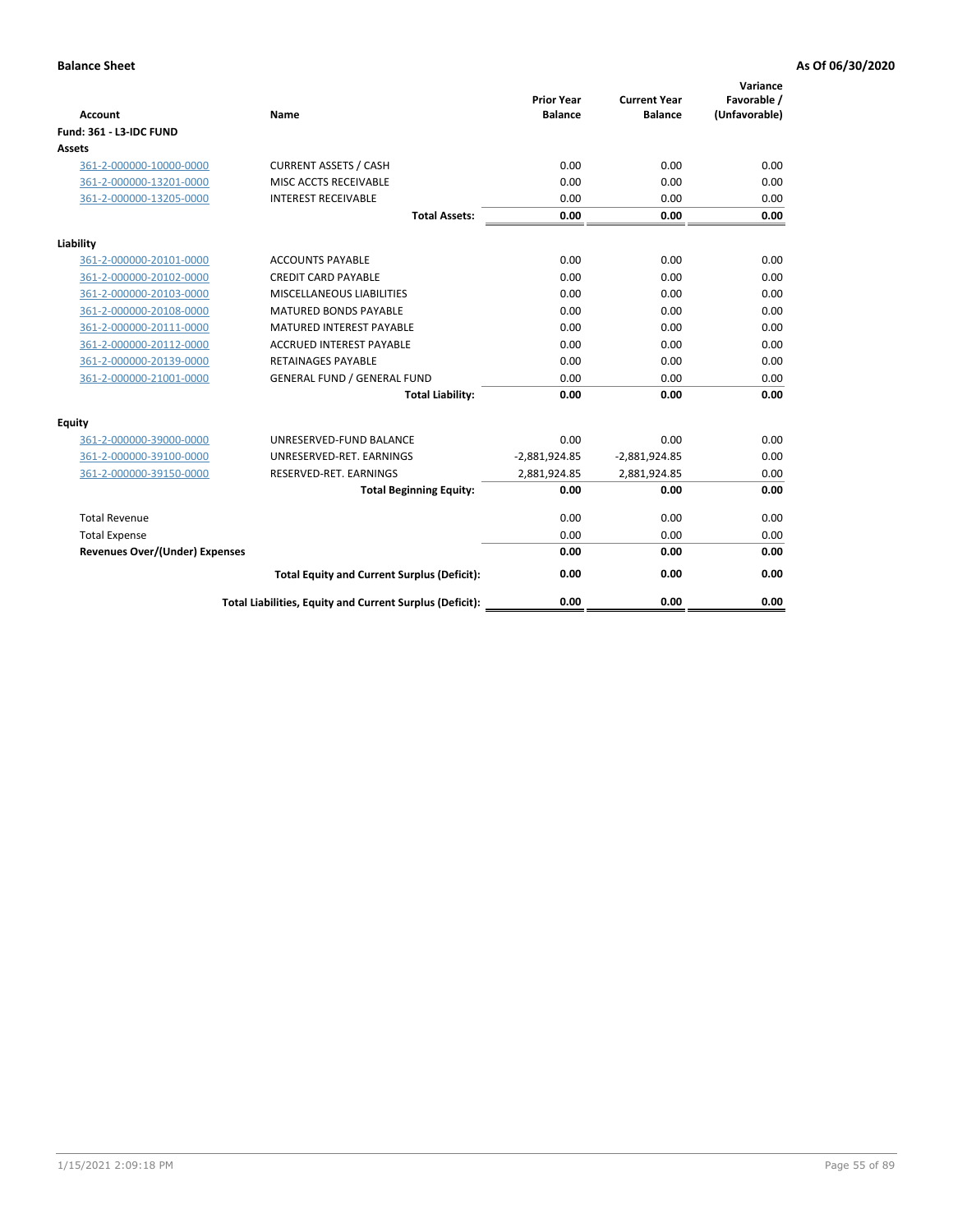|                                       |                                                          |                                     |                                       | Variance                     |
|---------------------------------------|----------------------------------------------------------|-------------------------------------|---------------------------------------|------------------------------|
| <b>Account</b>                        | Name                                                     | <b>Prior Year</b><br><b>Balance</b> | <b>Current Year</b><br><b>Balance</b> | Favorable /<br>(Unfavorable) |
| Fund: 362 - AIRPORT FBO FUEL          |                                                          |                                     |                                       |                              |
| Assets                                |                                                          |                                     |                                       |                              |
| 362-2-000000-10000-0000               | <b>CURRENT ASSETS / CASH</b>                             | 160,004.13                          | 300,256.91                            | 140,252.78                   |
| 362-2-000000-13201-0000               | MISC ACCTS RECEIVABLE                                    | 0.00                                | 0.00                                  | 0.00                         |
| 362-2-000000-13205-0000               | <b>INTEREST RECEIVABLE</b>                               | 0.00                                | 0.00                                  | 0.00                         |
|                                       | <b>Total Assets:</b>                                     | 160,004.13                          | 300,256.91                            | 140,252.78                   |
| Liability                             |                                                          |                                     |                                       |                              |
| 362-2-000000-20101-0000               | <b>ACCOUNTS PAYABLE</b>                                  | 0.00                                | 0.00                                  | 0.00                         |
| 362-2-000000-20102-0000               | <b>CREDIT CARD PAYABLE</b>                               | 0.00                                | 0.00                                  | 0.00                         |
| 362-2-000000-20103-0000               | <b>ACCRUED ACCOUNTS PAYABLE</b>                          | 0.00                                | 0.00                                  | 0.00                         |
| 362-2-000000-20125-0000               | SALES TAX PAYABLE / IN THE CITY                          | 44.68                               | 19.80                                 | 24.88                        |
| 362-2-000000-29300-0000               | <b>ENCUMBRANCE SUMMARY</b>                               | 0.00                                | 0.00                                  | 0.00                         |
| 362-2-000000-29400-0000               | RESERVED ACCOUNT / ENCUMBRANCES                          | 0.00                                | 0.00                                  | 0.00                         |
|                                       | <b>Total Liability:</b>                                  | 44.68                               | 19.80                                 | 24.88                        |
| <b>Equity</b>                         |                                                          |                                     |                                       |                              |
| 362-2-000000-39000-0000               | UNRESERVED-FUND BALANCE                                  | 0.00                                | 0.00                                  | 0.00                         |
| 362-2-000000-39100-0000               | UNRESERVED-RET. EARNINGS                                 | $-41.31$                            | 111,973.47                            | 112,014.78                   |
|                                       | <b>Total Beginning Equity:</b>                           | $-41.31$                            | 111,973.47                            | 112,014.78                   |
| <b>Total Revenue</b>                  |                                                          | 313,294.22                          | 322,693.28                            | 9,399.06                     |
| <b>Total Expense</b>                  |                                                          | 153,293.46                          | 134,429.64                            | 18,863.82                    |
| <b>Revenues Over/(Under) Expenses</b> |                                                          | 160,000.76                          | 188,263.64                            | 28,262.88                    |
|                                       | <b>Total Equity and Current Surplus (Deficit):</b>       | 159,959.45                          | 300,237.11                            | 140,277.66                   |
|                                       | Total Liabilities, Equity and Current Surplus (Deficit): | 160,004.13                          | 300,256.91                            | 140,252.78                   |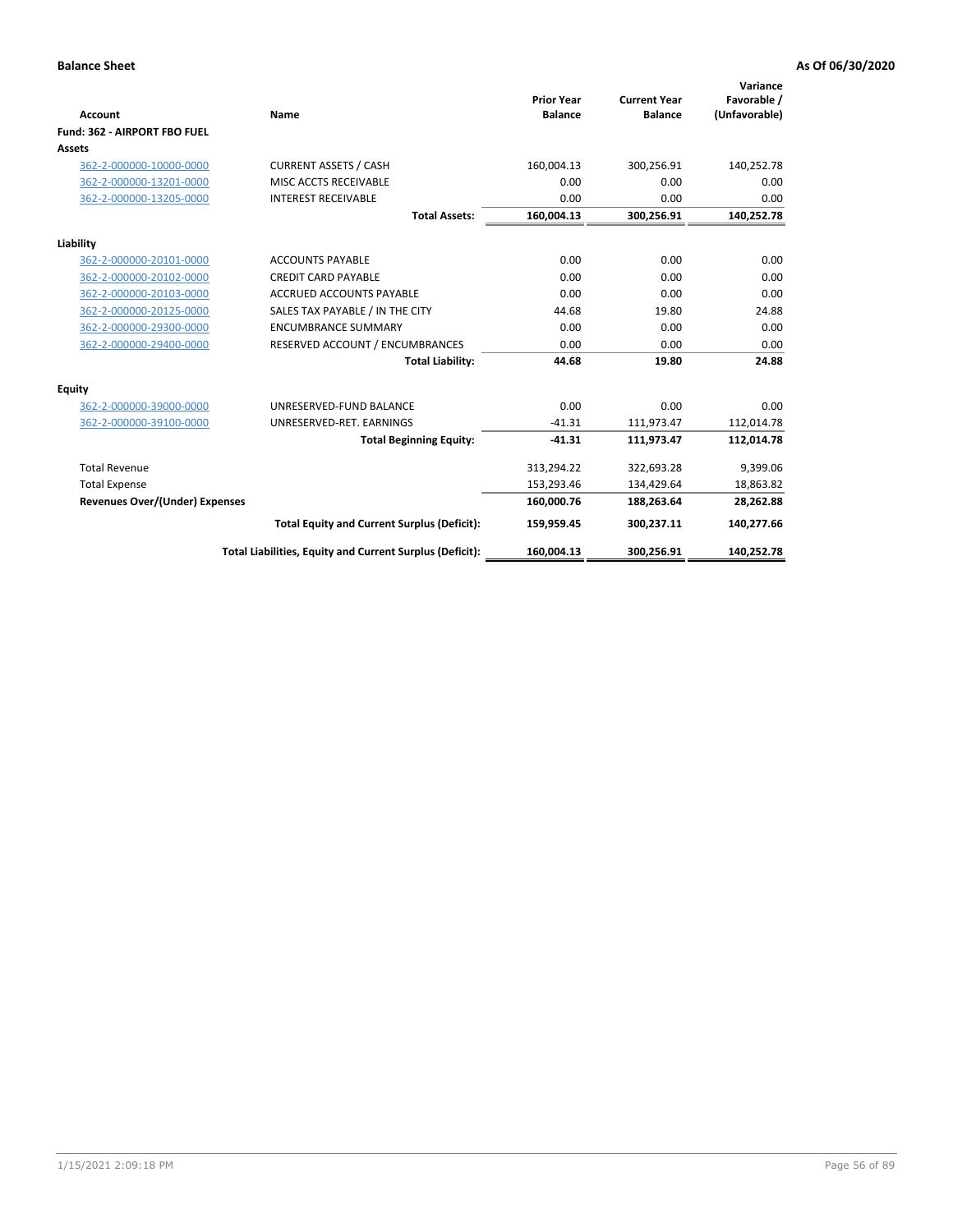| <b>Account</b><br>Fund: 400 - GOLF FUND | Name                                  | <b>Prior Year</b><br><b>Balance</b> | <b>Current Year</b><br><b>Balance</b> | Variance<br>Favorable /<br>(Unfavorable) |
|-----------------------------------------|---------------------------------------|-------------------------------------|---------------------------------------|------------------------------------------|
| Assets                                  |                                       |                                     |                                       |                                          |
| 400-2-000000-10000-0000                 | <b>CURRENT ASSETS / CASH</b>          | $-413,592.32$                       | -456,996.57                           | $-43,404.25$                             |
| 400-2-000000-10304-0000                 | CASH / PETTY CASH/CHANGE DRAWERS      | 200.00                              | 200.00                                | 0.00                                     |
| 400-2-000000-13007-0000                 | <b>RETURNED CHECKS</b>                | 0.00                                | 0.00                                  | 0.00                                     |
| 400-2-000000-13201-0000                 | MISC ACCTS RECEIVABLE                 | $-401.02$                           | $-516.82$                             | $-115.80$                                |
| 400-2-000000-13202-0000                 | <b>EMPLOYEE ADVANCES</b>              | 0.00                                | 0.00                                  | 0.00                                     |
| 400-2-000000-13203-0000                 | NON-CURRENT ASSETS / PREPAYMENTS      | 0.00                                | 0.00                                  | 0.00                                     |
| 400-2-000000-13205-0000                 | <b>INTEREST RECEIVABLE</b>            | 0.00                                | 0.00                                  | 0.00                                     |
| 400-2-000000-13206-0000                 | <b>CHARGES RECEIVABLE</b>             | 35,600.40                           | 30,900.45                             | $-4,699.95$                              |
| 400-2-000000-15301-0000                 | <b>INVENTORIES / GOLF COURSE</b>      | 8,301.68                            | 8,301.68                              | 0.00                                     |
| 400-2-000000-16001-0000                 | FIXED ASSETS / LAND                   | 93,000.00                           | 93,000.00                             | 0.00                                     |
| 400-2-000000-16002-0000                 | FIXED ASSETS / IMPROVMENTS-NON BUILDI | 521,160.58                          | 521,160.58                            | 0.00                                     |
| 400-2-000000-16003-0000                 | ACCUM DEPR / IMPROVEMENTS-NON BUILI   | $-294,442.34$                       | $-310,540.70$                         | $-16,098.36$                             |
| 400-2-000000-16004-0000                 | FIXED ASSETS / BUILDINGS              | 109,640.00                          | 109,640.00                            | 0.00                                     |
| 400-2-000000-16005-0000                 | <b>ACCUM DEPR / BUILDINGS</b>         | $-108,983.62$                       | $-109,589.51$                         | $-605.89$                                |
| 400-2-000000-16201-0000                 | FIXED ASSETS / MACHINERY AND EQUIPMEN | 51,957.00                           | 51,957.00                             | 0.00                                     |
| 400-2-000000-16202-0000                 | ACCUM DEPR / MACHINERY AND EQUIPMEI   | $-51,957.00$                        | $-51,957.00$                          | 0.00                                     |
| 400-2-000000-16301-0000                 | FIXED ASSETS / C W I P                | 0.00                                | 0.00                                  | 0.00                                     |
| 400-2-000000-17501-0000                 | <b>EMPLOYEE CONTRIBUTIONS</b>         | 7,763.00                            | 17,817.00                             | 10,054.00                                |
| 400-2-000000-17504-0000                 | <b>INVESTMENT RETURN</b>              | $-13,737.00$                        | 57,432.00                             | 71,169.00                                |
| 400-2-000000-17508-0000                 | <b>EXPERIENCE DIFFERENCE- OUTFLOW</b> | $-505.00$                           | 2,889.00                              | 3,394.00                                 |
| 400-2-000000-17509-0000                 | <b>EXPERIENCE DIFFERENCE - INFLOW</b> | $-2,627.00$                         | $-3,422.00$                           | $-795.00$                                |
| 400-2-000000-17520-0000                 | <b>ASSUMPTION CHANGES</b>             | 2,456.00                            | 0.00                                  | $-2,456.00$                              |
|                                         | <b>Total Assets:</b>                  | $-56,166.64$                        | $-39,724.89$                          | 16,441.75                                |
|                                         |                                       |                                     |                                       |                                          |
| Liability                               |                                       |                                     |                                       |                                          |
| 400-2-000000-20101-0000                 | <b>ACCOUNTS PAYABLE</b>               | 0.00                                | 0.00                                  | 0.00                                     |
| 400-2-000000-20102-0000                 | <b>CREDIT CARD PAYABLE</b>            | 0.00                                | 0.00                                  | 0.00                                     |
| 400-2-000000-20103-0000                 | ACCRUED ACCOUNTS PAYABLE              | 0.00                                | 0.00                                  | 0.00                                     |
| 400-2-000000-20112-0000                 | <b>ACCRUED INTEREST PAYABLE</b>       | 0.00                                | 0.00                                  | 0.00                                     |
| 400-2-000000-20124-0000                 | <b>GOLF COURSE RESALE</b>             | 0.00                                | 0.00                                  | 0.00                                     |
| 400-2-000000-20125-0000                 | SALES TAX PAYABLE / IN THE CITY       | 1,115.28                            | 116.37                                | 998.91                                   |
| 400-2-000000-20139-0000                 | <b>RETAINAGES PAYABLE</b>             | 0.00                                | 0.00                                  | 0.00                                     |
| 400-2-000000-20141-0000                 | <b>TELEPHONE CLEARING</b>             | 0.00                                | 0.00                                  | 0.00                                     |
| 400-2-000000-20160-0000                 | <b>UNAPPLIED CREDIT</b>               | 0.00                                | 0.00                                  | 0.00                                     |
| 400-2-000000-21001-0000                 | <b>GENERAL FUND / GENERAL FUND</b>    | 0.00                                | 0.00                                  | 0.00                                     |
| 400-2-000000-21101-0000                 | ENTERPRISE / WTR/WWTR UTILITY FUND    | 0.00                                | 0.00                                  | 0.00                                     |
| 400-2-000000-22001-0000                 | SALARIES PAYABLE                      | 4,564.90                            | 4.564.90                              | 0.00                                     |
| 400-2-000000-22002-0000                 | VACATION/SICK PAYABLE                 | 13,978.60                           | 11,373.88                             | 2,604.72                                 |
| 400-2-000000-23001-0000                 | CAPITAL LEASE PAYABLE                 | 0.00                                | 0.00                                  | 0.00                                     |
| 400-2-000000-24001-0000                 | O/S CHECKS PAYABLE                    | 0.00                                | 0.00                                  | 0.00                                     |
| 400-2-000000-26001-0000                 | <b>COMPENSATED ABSENCES PAY</b>       | 30,272.55                           | 31,821.18                             | $-1,548.63$                              |
| 400-2-000000-27001-0000                 | <b>CONTRIBUTED CAPITAL</b>            | 0.00                                | 0.00                                  | 0.00                                     |
| 400-2-000000-27002-0000                 | CONTRIBUTED CAPITAL / DEVELOPERS      | 0.00                                | 0.00                                  | 0.00                                     |
| 400-2-000000-29300-0000                 | <b>ENCUMBRANCE SUMMARY</b>            | 0.00                                | 0.00                                  | 0.00                                     |
| 400-2-000000-29400-0100                 | RESERVED ACCOUNT / ENCUMBRANCES       | 0.00                                | 0.00                                  | 0.00                                     |
| 400-2-000000-29999-0000                 | NET PENSION LIABILITY                 | 11,349.00                           | 128,669.00                            | $-117,320.00$                            |
|                                         | <b>Total Liability:</b>               | 61,280.33                           | 176,545.33                            | $-115,265.00$                            |
| <b>Equity</b>                           |                                       |                                     |                                       |                                          |
| 400-2-000000-39000-0000                 | UNRESERVED-FUND BALANCE               | 0.00                                | 0.00                                  | 0.00                                     |
| 400-2-000000-39100-0000                 | UNRESERVED-RET. EARNINGS              | -74,958.09                          | $-167,361.70$                         | $-92,403.61$                             |
| 400-2-000000-39500-0000                 | NET POSITION - PENSION                | $-44.00$                            | $-44.00$                              | 0.00                                     |
|                                         | <b>Total Beginning Equity:</b>        | $-75,002.09$                        | $-167,405.70$                         | $-92,403.61$                             |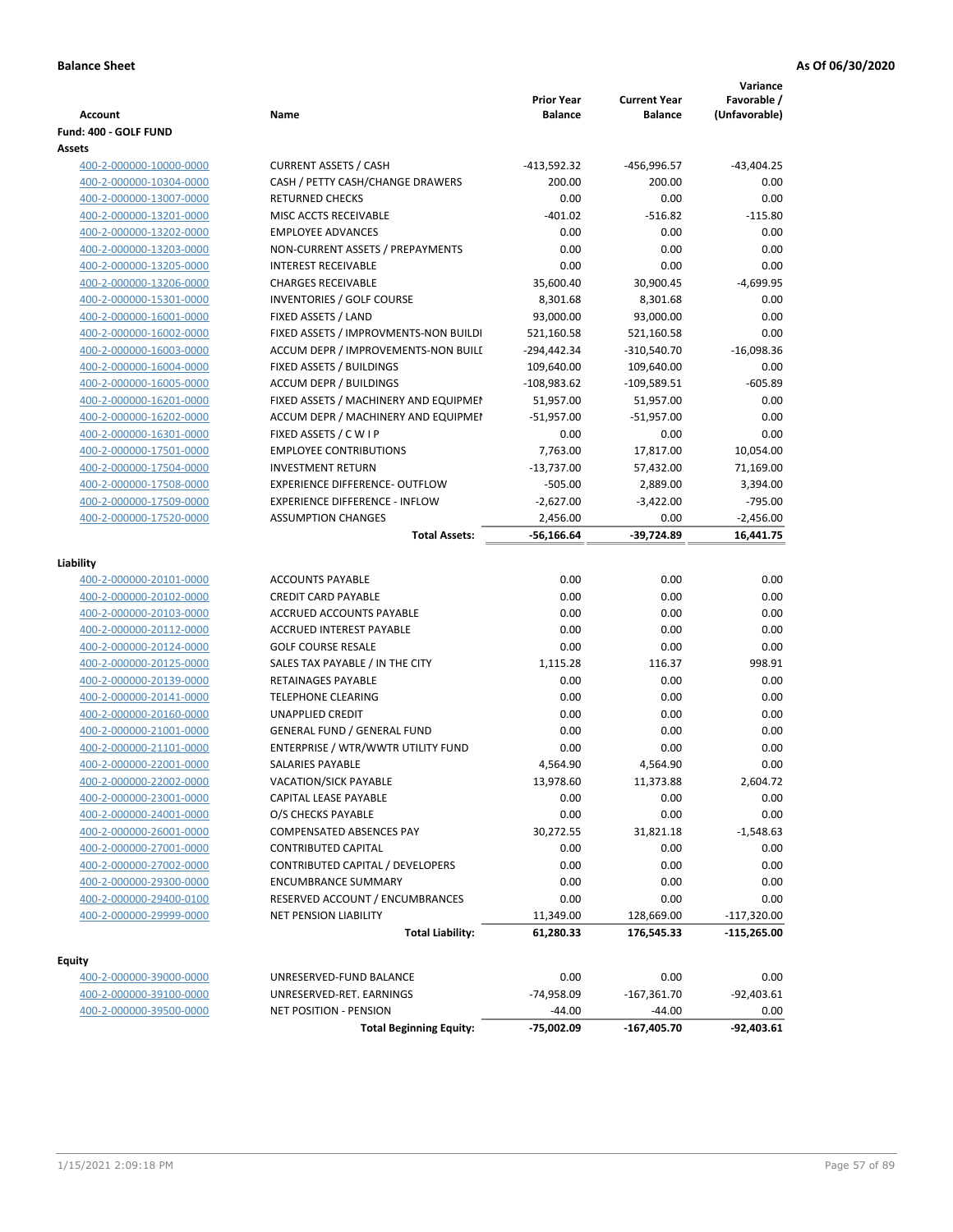| Account                        | <b>Name</b>                                              | <b>Prior Year</b><br><b>Balance</b> | <b>Current Year</b><br><b>Balance</b> | Variance<br>Favorable /<br>(Unfavorable) |
|--------------------------------|----------------------------------------------------------|-------------------------------------|---------------------------------------|------------------------------------------|
| Total Revenue                  |                                                          | 125,184.47                          | 114,857.05                            | $-10,327.42$                             |
| <b>Total Expense</b>           |                                                          | 167,629.34                          | 163,721.56                            | 3,907.78                                 |
| Revenues Over/(Under) Expenses |                                                          | $-42.444.87$                        | $-48,864.51$                          | $-6,419.64$                              |
|                                | <b>Total Equity and Current Surplus (Deficit):</b>       | $-117.446.96$                       | $-216.270.21$                         | $-98,823.25$                             |
|                                | Total Liabilities, Equity and Current Surplus (Deficit): | $-56,166.63$                        | -39,724.88                            | 16,441.75                                |
|                                | *** FUND 400 OUT OF BALANCE ***                          | $-0.01$                             | $-0.01$                               | 0.00                                     |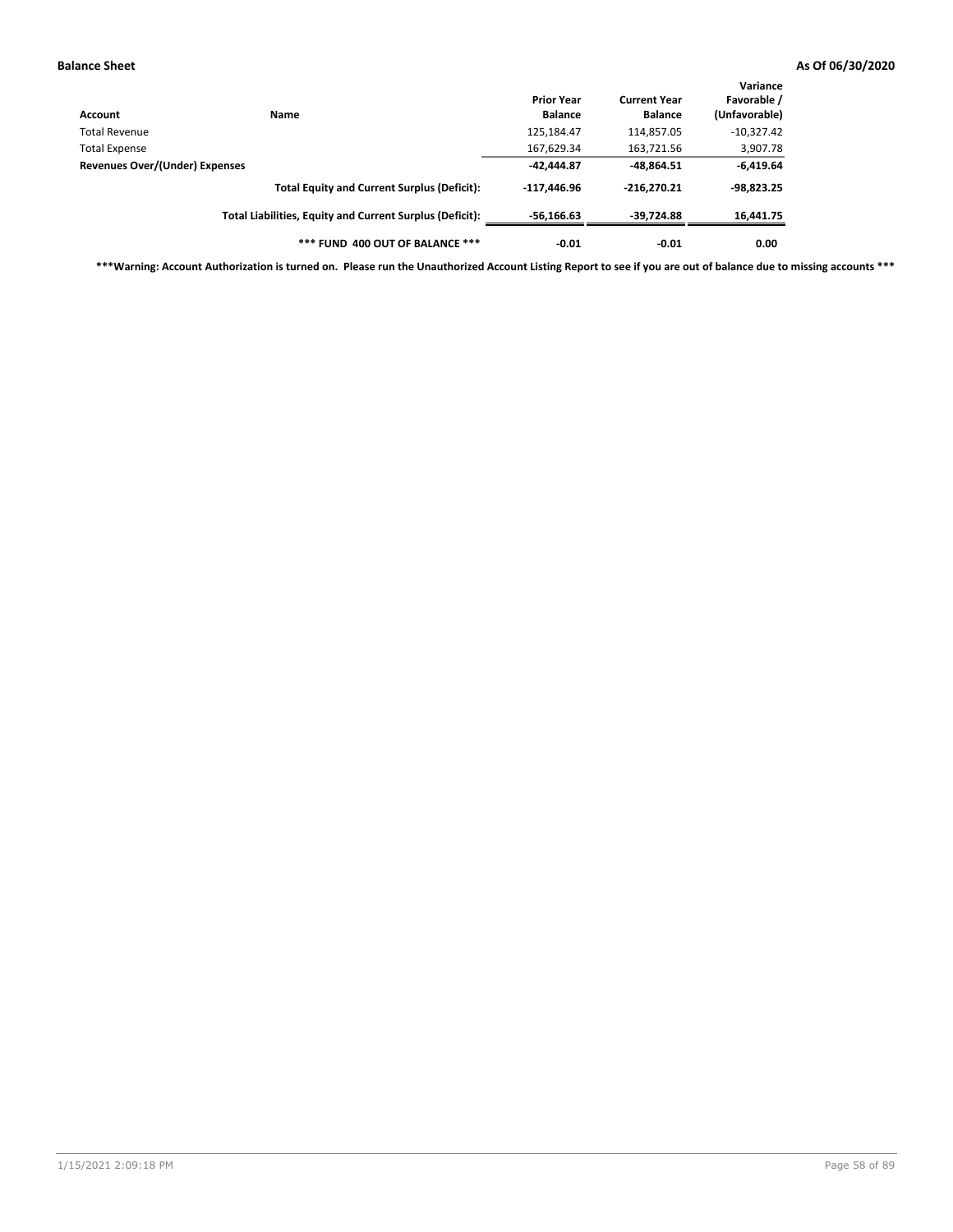|                                                    |                                                                 | <b>Prior Year</b> | <b>Current Year</b> | Variance<br>Favorable / |
|----------------------------------------------------|-----------------------------------------------------------------|-------------------|---------------------|-------------------------|
| <b>Account</b>                                     | Name                                                            | <b>Balance</b>    | <b>Balance</b>      | (Unfavorable)           |
| <b>Fund: 500 - SANITATION FUND</b>                 |                                                                 |                   |                     |                         |
| Assets                                             |                                                                 |                   |                     |                         |
| 500-2-000000-10000-0000                            | <b>CURRENT ASSETS / CASH</b>                                    | 2,002,921.70      | 1,732,244.25        | $-270,677.45$           |
| 500-2-000000-13000-0000                            | <b>CUSTOMER ACCTS RECEIVABLE</b>                                | 227,487.43        | 263,951.85          | 36,464.42               |
| 500-2-000000-13001-0000                            | NON CURRENT CUSTOMER ACCTS RECEIVAE                             | 70,197.73         | 78,650.40           | 8,452.67                |
| 500-2-000000-13002-0000                            | ALLOW FOR UNCOLLECT REC                                         | $-68,443.18$      | 37,475.14           | 105,918.32              |
| 500-2-000000-13003-0000                            | UNBILLED YEAR-END ACCRUAL                                       | 470,767.37        | 418,902.98          | $-51,864.39$            |
| 500-2-000000-13201-0000                            | MISC ACCTS RECEIVABLE                                           | 0.00              | 0.00                | 0.00                    |
| 500-2-000000-17501-0000                            | <b>EMPLOYEE CONTRIBUTIONS</b>                                   | 7,763.00          | 17,817.00           | 10,054.00               |
| 500-2-000000-17504-0000                            | <b>INVESTMENT RETURN</b>                                        | $-13,737.00$      | 57,432.00           | 71,169.00               |
| 500-2-000000-17508-0000                            | <b>EXPERIENCE DIFFERENCE- OUTFLOW</b>                           | $-505.00$         | 2,889.00            | 3,394.00                |
| 500-2-000000-17509-0000                            | <b>EXPERIENCE DIFFERENCE - INFLOW</b>                           | $-2,627.00$       | $-3,422.00$         | $-795.00$               |
| 500-2-000000-17520-0000                            | <b>ASSUMPTION CHANGES</b>                                       | 2,456.00          | 0.00                | $-2,456.00$             |
|                                                    | <b>Total Assets:</b>                                            | 2,696,281.05      | 2,605,940.62        | $-90,340.43$            |
|                                                    |                                                                 |                   |                     |                         |
| Liability                                          |                                                                 |                   |                     |                         |
| 500-2-000000-20101-0000                            | <b>ACCOUNTS PAYABLE</b>                                         | 0.00              | 0.00                | 0.00                    |
| 500-2-000000-20102-0000                            | <b>CREDIT CARD PAYABLE</b>                                      | 0.00              | 0.00                | 0.00                    |
| 500-2-000000-20103-0000                            | <b>ACCRUED ACCOUNTS PAYABLE</b>                                 | 0.00              | 0.00                | 0.00                    |
| 500-2-000000-20125-0000                            | SALES TAX PAYABLE / IN THE CITY                                 | 28,095.63         | 28,614.15           | $-518.52$               |
| 500-2-000000-20126-0000                            | SALES TAX PAYABLE / OUT OF CITY                                 | 0.00              | 0.00                | 0.00                    |
| 500-2-000000-20133-0000                            | <b>GARBAGE CLEARING</b>                                         | 0.00              | 0.00                | 0.00                    |
| 500-2-000000-20135-0000                            | <b>GARBAGE CLEARING / BAD DEBT EXPENS</b>                       | 69,277.64         | 151,078.58          | $-81,800.94$            |
| 500-2-000000-20160-0000                            | <b>UNAPPLIED CREDIT</b>                                         | 0.00              | 0.00                | 0.00                    |
| 500-2-000000-20201-0000                            | <b>DEFERRED REVENUE</b>                                         | 0.00              | 0.00                | 0.00                    |
| 500-2-000000-21001-0000                            | <b>GENERAL FUND / GENERAL FUND</b>                              | 0.00              | 0.00                | 0.00                    |
| 500-2-000000-22001-0000                            | <b>SALARIES PAYABLE</b>                                         | 4,509.88          | 4,509.88            | 0.00                    |
| 500-2-000000-22002-0000                            | <b>VACATION/SICK PAYABLE</b>                                    | 6,619.16          | 6,856.51            | $-237.35$               |
| 500-2-000000-24002-0000                            | <b>CUSTOMER DEPOSITS</b>                                        | 267,240.65        | 242,152.27          | 25,088.38               |
| 500-2-000000-24007-0000                            | <b>BILLED DEPOSITS SUSPENSE</b>                                 | 0.00              | 0.00                | 0.00<br>$-754.12$       |
| 500-2-000000-26001-0000                            | <b>COMPENSATED ABSENCES PAY</b>                                 | 6,561.51          | 7,315.63            |                         |
| 500-2-000000-29300-0000                            | <b>ENCUMBRANCE SUMMARY</b>                                      | 0.00              | 0.00                | 0.00                    |
| 500-2-000000-29400-0100<br>500-2-000000-29999-0000 | RESERVED ACCOUNT / ENCUMBRANCES<br><b>NET PENSION LIABILITY</b> | 0.00<br>11,349.00 | 0.00<br>128,669.00  | 0.00<br>$-117,320.00$   |
|                                                    |                                                                 |                   | 569,196.02          |                         |
|                                                    | <b>Total Liability:</b>                                         | 393,653.47        |                     | $-175,542.55$           |
| Equity                                             |                                                                 |                   |                     |                         |
| 500-2-000000-39000-0000                            | UNRESERVED-FUND BALANCE                                         | 0.00              | 0.00                | 0.00                    |
| 500-2-000000-39100-0000                            | UNRESERVED-RET. EARNINGS                                        | 2,175,567.37      | 1,899,147.78        | $-276,419.59$           |
| 500-2-000000-39500-0000                            | NET POSITION - PENSION                                          | $-44.00$          | $-44.00$            | 0.00                    |
|                                                    | <b>Total Beginning Equity:</b>                                  | 2,175,523.37      | 1,899,103.78        | -276,419.59             |
| <b>Total Revenue</b>                               |                                                                 | 3,932,337.49      | 3,887,041.54        | -45,295.95              |
| <b>Total Expense</b>                               |                                                                 | 3,805,233.28      | 3,749,400.72        | 55,832.56               |
| <b>Revenues Over/(Under) Expenses</b>              |                                                                 | 127,104.21        | 137,640.82          | 10,536.61               |
|                                                    | <b>Total Equity and Current Surplus (Deficit):</b>              | 2,302,627.58      | 2,036,744.60        | -265,882.98             |
|                                                    | Total Liabilities, Equity and Current Surplus (Deficit):        | 2,696,281.05      | 2,605,940.62        | -90,340.43              |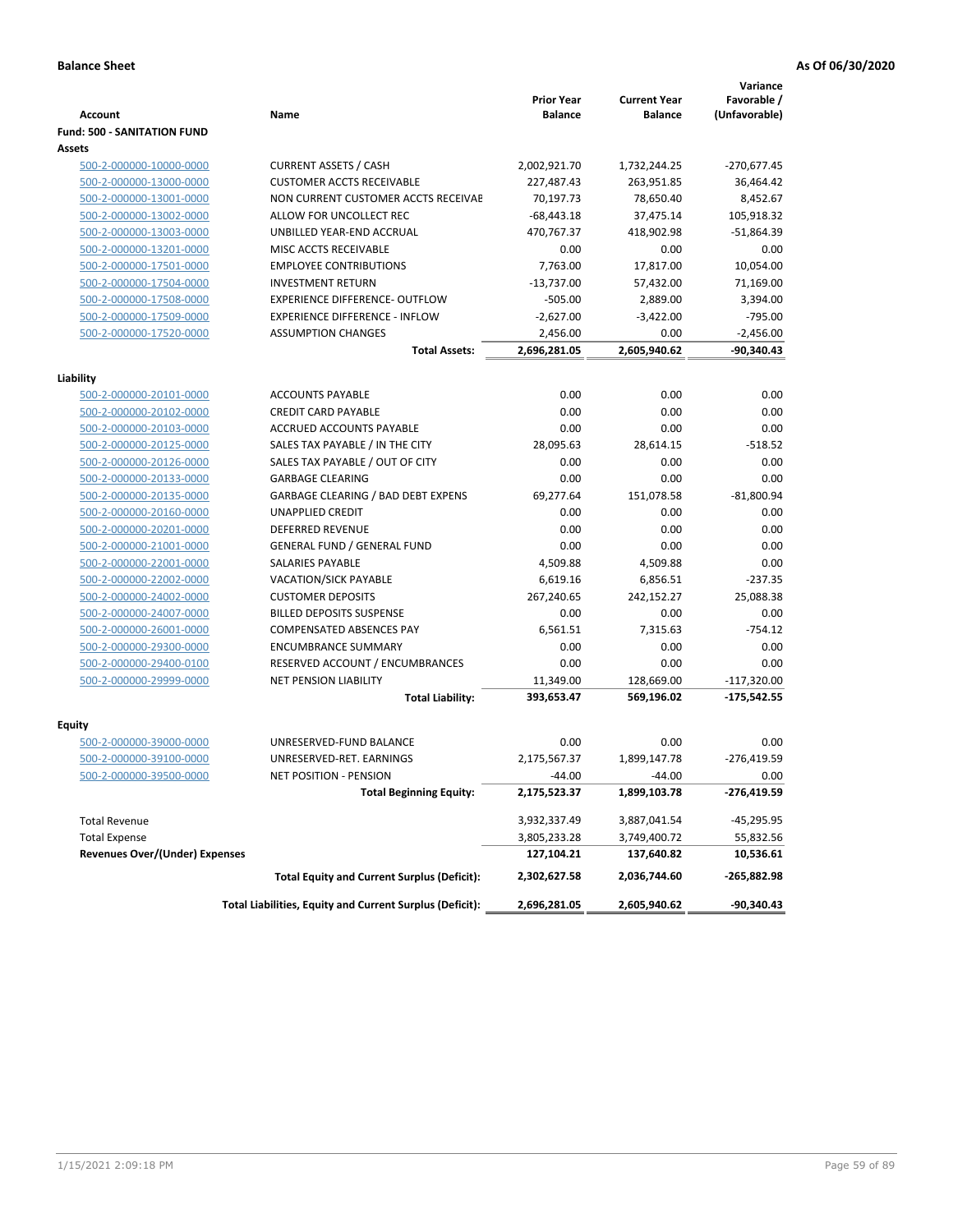| Account                                             | Name                                                     | <b>Prior Year</b><br><b>Balance</b> | <b>Current Year</b><br><b>Balance</b> | Variance<br>Favorable /<br>(Unfavorable) |
|-----------------------------------------------------|----------------------------------------------------------|-------------------------------------|---------------------------------------|------------------------------------------|
| Fund: 561 - REGINAL HOUSEHOLD HAZARDOUS WASTE GRANT |                                                          |                                     |                                       |                                          |
| <b>Assets</b>                                       |                                                          |                                     |                                       |                                          |
| 561-2-000000-10000-0000                             | <b>CURRENT ASSETS / CASH</b>                             | 0.00                                | 0.00                                  | 0.00                                     |
| 561-2-000000-13201-0000                             | MISC ACCTS RECEIVABLE                                    | 0.00                                | 0.00                                  | 0.00                                     |
| 561-2-000000-13205-0000                             | <b>INTEREST RECEIVABLE</b>                               | 0.00                                | 0.00                                  | 0.00                                     |
|                                                     | <b>Total Assets:</b>                                     | 0.00                                | 0.00                                  | 0.00                                     |
| Liability                                           |                                                          |                                     |                                       |                                          |
| 561-2-000000-20101-0000                             | <b>ACCOUNTS PAYABLE</b>                                  | 0.00                                | 0.00                                  | 0.00                                     |
| 561-2-000000-20102-0000                             | <b>CREDIT CARD PAYABLE</b>                               | 0.00                                | 0.00                                  | 0.00                                     |
| 561-2-000000-20103-0000                             | <b>ACCRUED ACCOUNTS PAYABLE</b>                          | 0.00                                | 0.00                                  | 0.00                                     |
| 561-2-000000-21140-0000                             | DUE TO / SANITATION FUND                                 | 0.00                                | 0.00                                  | 0.00                                     |
| 561-2-000000-29300-0000                             | <b>ENCUMBRANCE SUMMARY</b>                               | 0.00                                | 0.00                                  | 0.00                                     |
| 561-2-000000-29400-0100                             | RESERVED ACCOUNT / ENCUMBRANCES                          | 0.00                                | 0.00                                  | 0.00                                     |
|                                                     | <b>Total Liability:</b>                                  | 0.00                                | 0.00                                  | 0.00                                     |
| <b>Equity</b>                                       |                                                          |                                     |                                       |                                          |
| 561-2-000000-39100-0000                             | UNRESERVED-RET. EARNINGS                                 | 0.00                                | 0.00                                  | 0.00                                     |
|                                                     | <b>Total Beginning Equity:</b>                           | 0.00                                | 0.00                                  | 0.00                                     |
| <b>Total Revenue</b>                                |                                                          | 0.00                                | 0.00                                  | 0.00                                     |
| <b>Total Expense</b>                                |                                                          | 0.00                                | 0.00                                  | 0.00                                     |
| <b>Revenues Over/(Under) Expenses</b>               |                                                          | 0.00                                | 0.00                                  | 0.00                                     |
|                                                     | <b>Total Equity and Current Surplus (Deficit):</b>       | 0.00                                | 0.00                                  | 0.00                                     |
|                                                     | Total Liabilities, Equity and Current Surplus (Deficit): | 0.00                                | 0.00                                  | 0.00                                     |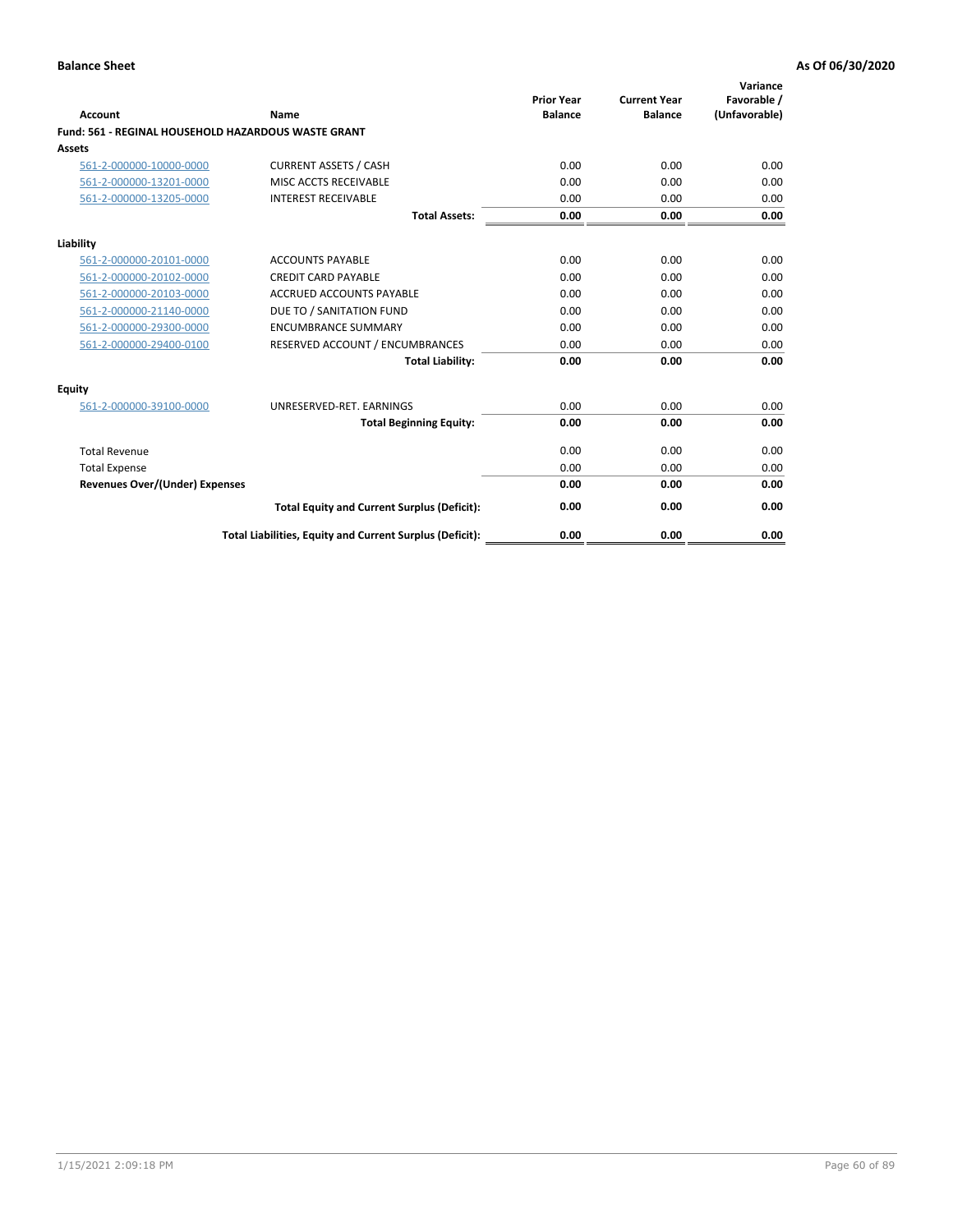| <b>Account</b>                           | Name                                                     | <b>Prior Year</b><br><b>Balance</b> | <b>Current Year</b><br><b>Balance</b> | Variance<br>Favorable /<br>(Unfavorable) |
|------------------------------------------|----------------------------------------------------------|-------------------------------------|---------------------------------------|------------------------------------------|
| Fund: 601 - CENTRAL SERVICE FUND         |                                                          |                                     |                                       |                                          |
| Assets                                   |                                                          |                                     |                                       |                                          |
| 601-2-000000-10000-0000                  | <b>CURRENT ASSETS / CASH</b>                             | $-237,608.30$                       | -444,503.85                           | $-206,895.55$                            |
| 601-2-000000-13201-0000                  | MISC ACCTS RECEIVABLE                                    | 0.00                                | 0.00                                  | 0.00                                     |
| 601-2-000000-13203-0000                  | NON-CURRENT ASSETS / PREPAYMENTS                         | 0.00                                | 0.00                                  | 0.00                                     |
| 601-2-000000-13204-0000                  | PREPAYMENTS / INSURANCE PREPAYMENT                       | 0.00                                | 0.00                                  | 0.00                                     |
| 601-2-000000-13205-0000                  | <b>INTEREST RECEIVABLE</b>                               | 0.00                                | 0.00                                  | 0.00                                     |
| 601-2-000000-15001-0000                  | <b>INVENTORIES / POSTAGE</b>                             | 0.00                                | 0.00                                  | 0.00                                     |
| 601-2-000000-15101-0000                  | <b>FACILITIES MAINT STOCK INVENTORIES</b>                | 24,883.74                           | 43,756.46                             | 18,872.72                                |
| 601-2-000000-15201-0000                  | <b>INVENTORIES / GARAGE</b>                              | 348,676.09                          | 420,415.98                            | 71,739.89                                |
| 601-2-000000-16001-0000                  | FIXED ASSETS / LAND                                      | 0.00                                | 0.00                                  | 0.00                                     |
| 601-2-000000-16002-0000                  | FIXED ASSETS / IMPROVMENTS-NON BUILDI                    | 0.00                                | 0.00                                  | 0.00                                     |
| 601-2-000000-16003-0000                  | ACCUM DEPR / IMPROVEMENTS-NON BUILI                      | 0.00                                | 0.00                                  | 0.00                                     |
| 601-2-000000-16004-0000                  | FIXED ASSETS / BUILDINGS                                 | 100,832.00                          | 100,832.00                            | 0.00                                     |
| 601-2-000000-16005-0000                  | <b>ACCUM DEPR / BUILDINGS</b>                            | $-100,832.00$                       | $-100,832.00$                         | 0.00                                     |
| 601-2-000000-16201-0000                  | FIXED ASSETS / MACHINERY AND EQUIPMEN                    | 157,057.00                          | 157,057.00                            | 0.00                                     |
| 601-2-000000-16202-0000                  | ACCUM DEPR / MACHINERY AND EQUIPMEI                      | $-157,057.01$                       | $-157,057.01$                         | 0.00                                     |
| 601-2-000000-17501-0000                  | <b>EMPLOYEE CONTRIBUTIONS</b>                            | 31,052.00                           | 35,634.00                             | 4,582.00                                 |
| 601-2-000000-17504-0000                  | <b>INVESTMENT RETURN</b>                                 | $-54,946.00$                        | 114,864.00                            | 169,810.00                               |
| 601-2-000000-17508-0000                  | <b>EXPERIENCE DIFFERENCE- OUTFLOW</b>                    | $-2,021.00$                         | 5,779.00                              | 7,800.00                                 |
| 601-2-000000-17509-0000                  | <b>EXPERIENCE DIFFERENCE - INFLOW</b>                    | $-10,507.00$                        | $-6,844.00$                           | 3,663.00                                 |
| 601-2-000000-17520-0000                  | <b>ASSUMPTION CHANGES</b>                                | 9,823.00                            | 0.00                                  | $-9,823.00$                              |
|                                          | <b>Total Assets:</b>                                     | 109,352.52                          | 169,101.58                            | 59,749.06                                |
|                                          |                                                          |                                     |                                       |                                          |
| Liability                                |                                                          |                                     |                                       |                                          |
| 601-2-000000-20101-0000                  | <b>ACCOUNTS PAYABLE</b>                                  | 0.00                                | $-254.55$                             | 254.55                                   |
| 601-2-000000-20102-0000                  | <b>CREDIT CARD PAYABLE</b>                               | 0.00                                | 0.00                                  | 0.00                                     |
| 601-2-000000-20103-0000                  | ACCRUED ACCOUNTS PAYABLE                                 | 0.00                                | 0.00                                  | 0.00                                     |
| 601-2-000000-20115-0000                  | <b>DRINK SUPPLY</b>                                      | 0.00                                | 0.00                                  | 0.00                                     |
| 601-2-000000-20141-0000                  | <b>TELEPHONE CLEARING</b>                                | 0.00                                | 0.00                                  | 0.00                                     |
| 601-2-000000-20148-0000                  | <b>FLEET FUEL CLEARING</b>                               | 0.00                                | 0.00                                  | 0.00                                     |
| 601-2-000000-20149-0000                  | FLEET MAINTENANCE CLEARING                               | 84.03                               | 84.03                                 | 0.00                                     |
| 601-2-000000-20201-0000                  | <b>DEFERRED REVENUE</b>                                  | 0.00                                | 0.00                                  | 0.00                                     |
| 601-2-000000-21001-0000                  | <b>GENERAL FUND / GENERAL FUND</b>                       | 0.00                                | 0.00                                  | 0.00                                     |
| 601-2-000000-21101-0000                  | ENTERPRISE / WTR/WWTR UTILITY FUND                       | 0.00                                | 0.00                                  | 0.00                                     |
| 601-2-000000-22001-0000                  | SALARIES PAYABLE                                         | 16,767.22                           | 16,767.22                             | 0.00                                     |
| 601-2-000000-22002-0000                  | <b>VACATION/SICK PAYABLE</b>                             | 51,869.40                           | 40,462.16                             | 11,407.24                                |
| 601-2-000000-24011-0000                  | <b>CIVIC CENTER DEPOSITS</b>                             | 0.00                                | 0.00                                  | 0.00                                     |
| 601-2-000000-24012-0000                  | <b>AUDITORIUM DEPOSITS</b>                               | 0.00                                | 0.00                                  | 0.00                                     |
| 601-2-000000-26001-0000                  | <b>COMPENSATED ABSENCES PAY</b>                          | 26,709.92                           | 63,004.08                             | $-36,294.16$                             |
| 601-2-000000-27001-0000                  | CONTRIBUTED CAPITAL                                      | 0.00                                | 0.00                                  | 0.00                                     |
| 601-2-000000-29300-0000                  | <b>ENCUMBRANCE SUMMARY</b>                               | 0.00                                | 0.00                                  | 0.00                                     |
| 601-2-000000-29400-0100                  | RESERVED ACCOUNT / ENCUMBRANCES                          | 0.00                                | 0.00                                  | 0.00                                     |
| 601-2-000000-29999-0000                  | <b>NET PENSION LIABILITY</b>                             | 45,400.00                           | 257,339.00                            | $-211,939.00$                            |
|                                          | <b>Total Liability:</b>                                  | 140,830.57                          | 377,401.94                            | -236,571.37                              |
|                                          |                                                          |                                     |                                       |                                          |
| <b>Equity</b><br>601-2-000000-39000-0000 |                                                          | 0.00                                | 0.00                                  | 0.00                                     |
|                                          | UNRESERVED-FUND BALANCE                                  |                                     |                                       |                                          |
| 601-2-000000-39100-0000                  | UNRESERVED-RET. EARNINGS                                 | 36,221.81                           | -71,678.35                            | $-107,900.16$                            |
| 601-2-000000-39500-0000                  | NET POSITION - PENSION<br><b>Total Beginning Equity:</b> | $-175.00$<br>36,046.81              | $-175.00$<br>$-71,853.35$             | 0.00<br>$-107,900.16$                    |
|                                          |                                                          |                                     |                                       |                                          |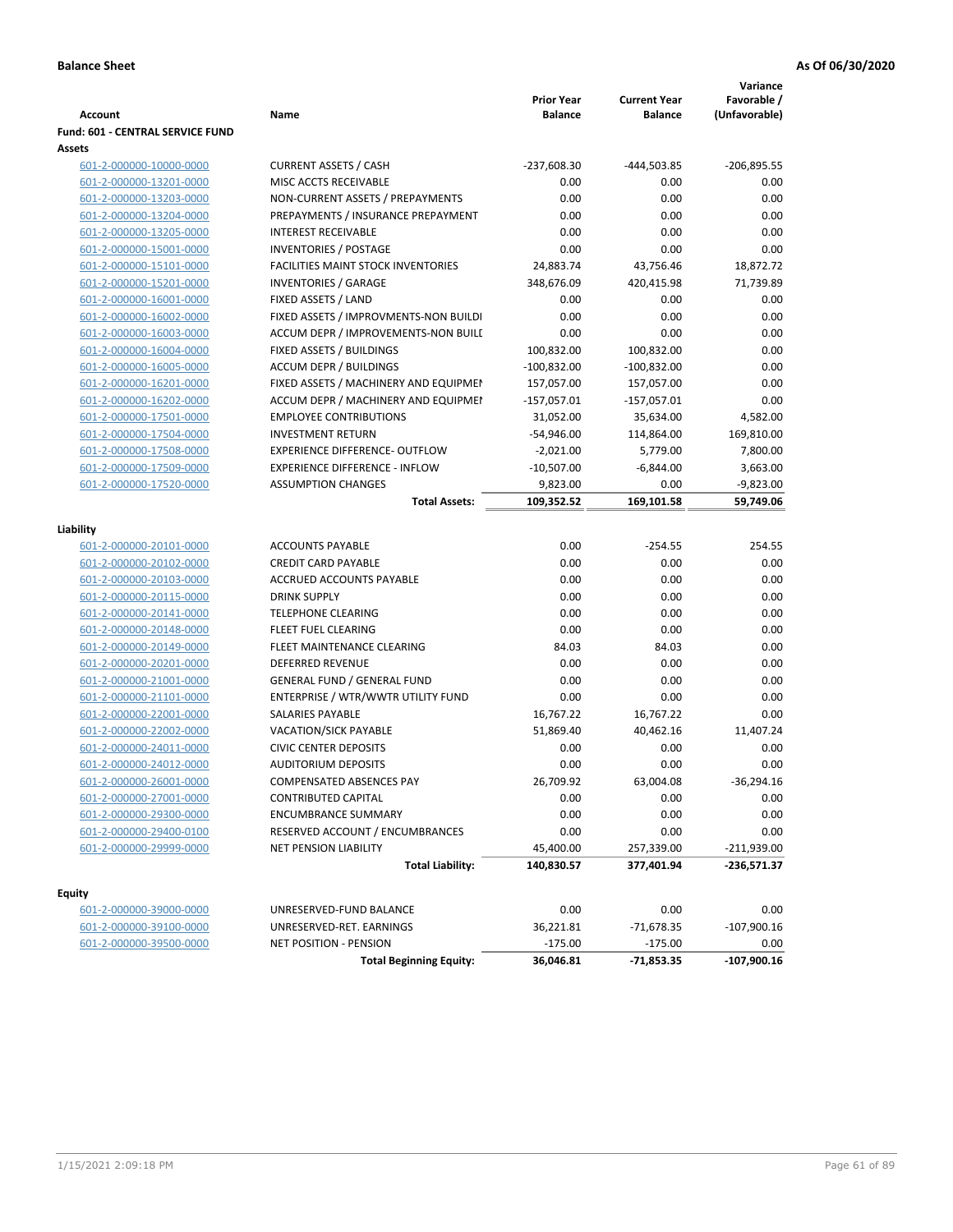| Account                        | Name                                                     | <b>Prior Year</b><br><b>Balance</b> | <b>Current Year</b><br><b>Balance</b> | Variance<br>Favorable /<br>(Unfavorable) |
|--------------------------------|----------------------------------------------------------|-------------------------------------|---------------------------------------|------------------------------------------|
| Total Revenue                  |                                                          | 648,978.28                          | 673,146.62                            | 24,168.34                                |
| <b>Total Expense</b>           |                                                          | 716,503.33                          | 809,593.82                            | -93,090.49                               |
| Revenues Over/(Under) Expenses |                                                          | $-67,525.05$                        | $-136,447.20$                         | $-68,922.15$                             |
|                                | <b>Total Equity and Current Surplus (Deficit):</b>       | $-31,478.24$                        | $-208,300.55$                         | $-176,822.31$                            |
|                                | Total Liabilities, Equity and Current Surplus (Deficit): | 109.352.33                          | 169.101.39                            | 59,749.06                                |
|                                | *** FUND 601 OUT OF BALANCE ***                          | 0.19                                | 0.19                                  | 0.00                                     |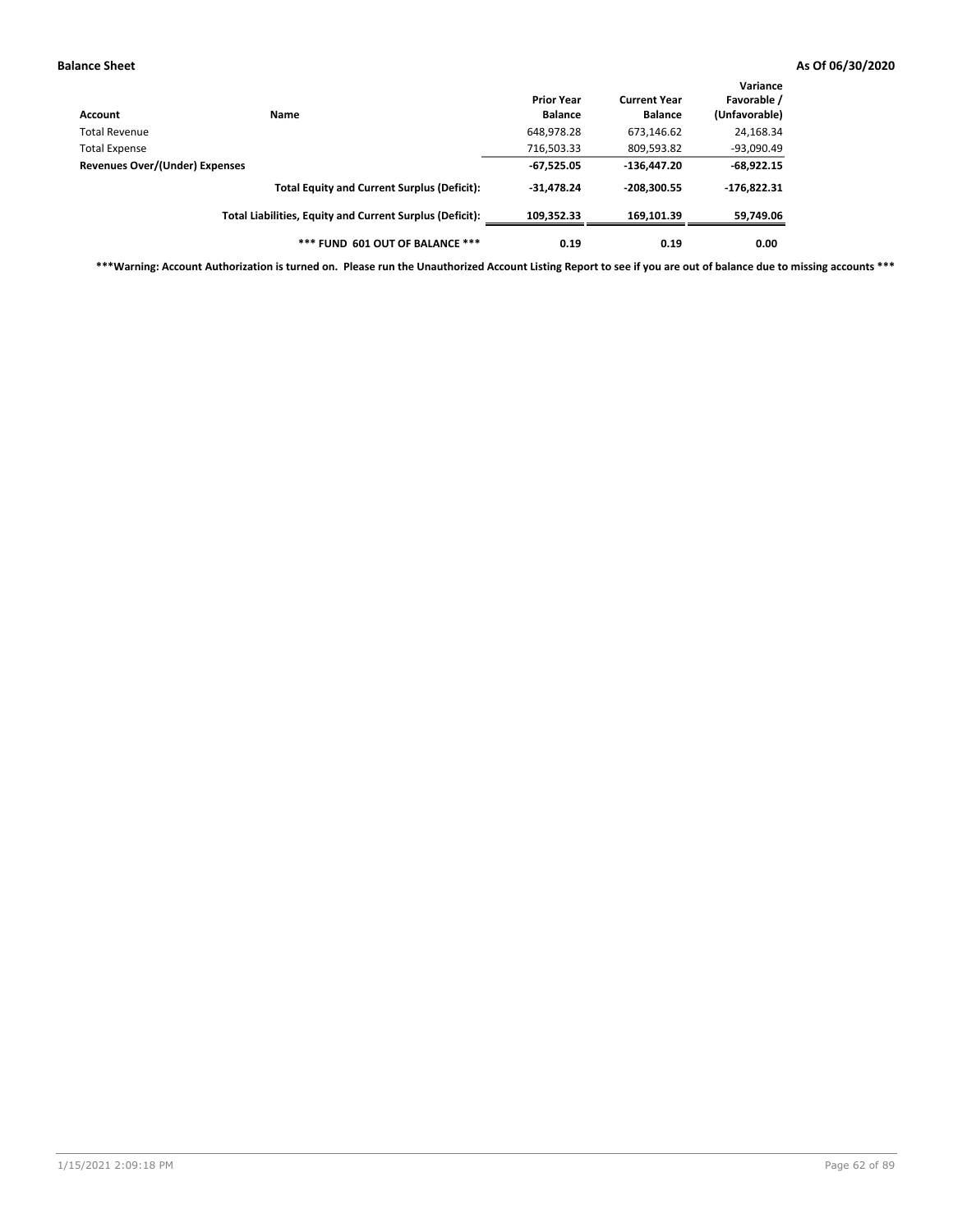|                                       |                                                          |                                     |                                       | Variance                     |
|---------------------------------------|----------------------------------------------------------|-------------------------------------|---------------------------------------|------------------------------|
| <b>Account</b>                        | <b>Name</b>                                              | <b>Prior Year</b><br><b>Balance</b> | <b>Current Year</b><br><b>Balance</b> | Favorable /<br>(Unfavorable) |
| <b>Fund: 602 - INSURANCE FUND</b>     |                                                          |                                     |                                       |                              |
| <b>Assets</b>                         |                                                          |                                     |                                       |                              |
| 602-2-000000-10000-0000               | <b>CURRENT ASSETS / CASH</b>                             | 682,049.73                          | 543,896.94                            | $-138,152.79$                |
| 602-2-000000-13201-0000               | MISC ACCTS RECEIVABLE                                    | 0.00                                | 0.00                                  | 0.00                         |
| 602-2-000000-13204-0000               | PREPAYMENTS / INSURANCE PREPAYMENT                       | 0.00                                | 0.00                                  | 0.00                         |
| 602-2-000000-13205-0000               | <b>INTEREST RECEIVABLE</b>                               | 0.00                                | 0.00                                  | 0.00                         |
|                                       | <b>Total Assets:</b>                                     | 682,049.73                          | 543,896.94                            | $-138,152.79$                |
| Liability                             |                                                          |                                     |                                       |                              |
| 602-2-000000-20101-0000               | <b>ACCOUNTS PAYABLE</b>                                  | $-0.09$                             | $-500.09$                             | 500.00                       |
| 602-2-000000-20102-0000               | <b>CREDIT CARD PAYABLE</b>                               | 0.00                                | 0.00                                  | 0.00                         |
| 602-2-000000-20103-0000               | <b>ACCRUED ACCOUNTS PAYABLE</b>                          | 0.00                                | 0.00                                  | 0.00                         |
| 602-2-000000-20201-0000               | <b>DEFERRED REVENUE</b>                                  | 0.00                                | 0.00                                  | 0.00                         |
| 602-2-000000-29300-0000               | <b>ENCUMBRANCE SUMMARY</b>                               | 0.00                                | 0.00                                  | 0.00                         |
| 602-2-000000-29400-0100               | RESERVED ACCOUNT / ENCUMBRANCES                          | 0.00                                | 0.00                                  | 0.00                         |
|                                       | <b>Total Liability:</b>                                  | $-0.09$                             | $-500.09$                             | 500.00                       |
| <b>Equity</b>                         |                                                          |                                     |                                       |                              |
| 602-2-000000-39000-0000               | UNRESERVED-FUND BALANCE                                  | 0.00                                | 0.00                                  | 0.00                         |
| 602-2-000000-39100-0000               | UNRESERVED-RET. EARNINGS                                 | 358,277.11                          | 613,796.41                            | 255,519.30                   |
|                                       | <b>Total Beginning Equity:</b>                           | 358,277.11                          | 613,796.41                            | 255,519.30                   |
| <b>Total Revenue</b>                  |                                                          | 4,382,602.98                        | 4,529,239.53                          | 146,636.55                   |
| <b>Total Expense</b>                  |                                                          | 4,058,830.27                        | 4,598,638.91                          | -539,808.64                  |
| <b>Revenues Over/(Under) Expenses</b> |                                                          | 323,772.71                          | $-69,399.38$                          | $-393,172.09$                |
|                                       | <b>Total Equity and Current Surplus (Deficit):</b>       | 682,049.82                          | 544,397.03                            | $-137,652.79$                |
|                                       | Total Liabilities, Equity and Current Surplus (Deficit): | 682,049.73                          | 543.896.94                            | $-138.152.79$                |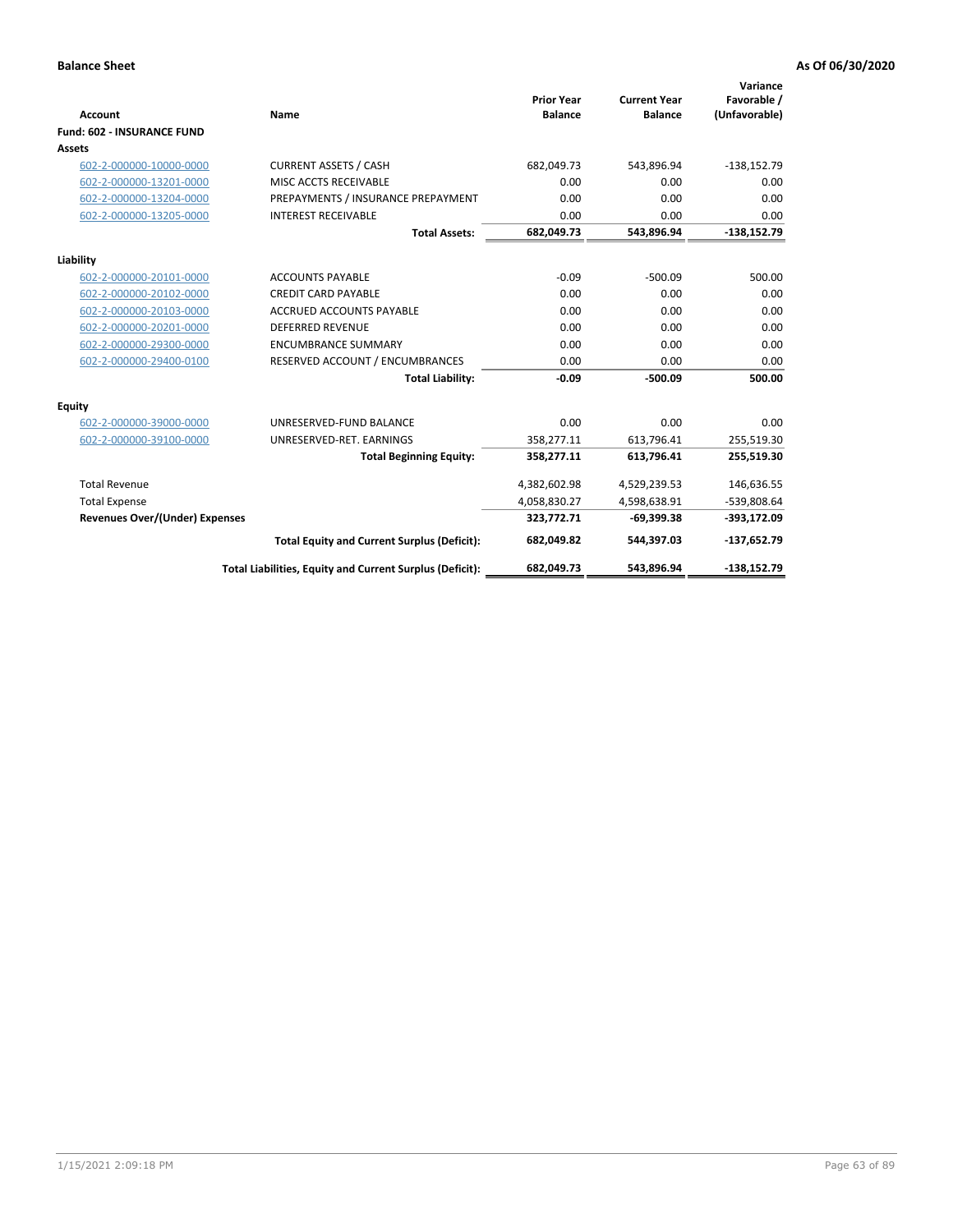| <b>Account</b>                        | Name                                                     | <b>Prior Year</b><br>Balance | <b>Current Year</b><br><b>Balance</b> | Variance<br>Favorable /<br>(Unfavorable) |
|---------------------------------------|----------------------------------------------------------|------------------------------|---------------------------------------|------------------------------------------|
| Fund: 604 - MIS FUND                  |                                                          |                              |                                       |                                          |
| <b>Assets</b>                         |                                                          |                              |                                       |                                          |
| 604-2-000000-10000-0000               | <b>CURRENT ASSETS / CASH</b>                             | 67,496.11                    | -383,305.98                           | -450,802.09                              |
| 604-2-000000-13201-0000               | MISC ACCTS RECEIVABLE                                    | 0.00                         | 0.00                                  | 0.00                                     |
| 604-2-000000-13202-1400               | <b>EMPLOYEE ADVANCES</b>                                 | 0.00                         | 0.00                                  | 0.00                                     |
| 604-2-000000-13203-0000               | NON-CURRENT ASSETS / PREPAYMENTS                         | 0.00                         | 0.00                                  | 0.00                                     |
| 604-2-000000-13205-0000               | <b>INTEREST RECEIVABLE</b>                               | 0.00                         | 0.00                                  | 0.00                                     |
| 604-2-000000-15601-0000               | IT NETWORK PRINTER SUPPLY INVENTORY                      | 0.00                         | 0.00                                  | 0.00                                     |
| 604-2-000000-16004-0000               | FIXED ASSETS / BUILDINGS                                 | 0.00                         | 0.00                                  | 0.00                                     |
| 604-2-000000-16005-0000               | <b>ACCUM DEPR / BUILDINGS</b>                            | 0.00                         | 0.00                                  | 0.00                                     |
| 604-2-000000-16201-0000               | FIXED ASSETS / MACHINERY AND EQUIPMEN                    | 1,733,475.22                 | 1,830,840.62                          | 97,365.40                                |
| 604-2-000000-16202-0000               | ACCUM DEPR / MACHINERY AND EQUIPMEI                      | $-1,392,235.18$              | $-1,448,565.52$                       | $-56,330.34$                             |
| 604-2-000000-16301-0000               | FIXED ASSETS / C W I P                                   | $-0.20$                      | $-0.20$                               | 0.00                                     |
| 604-2-000000-17501-0000               | <b>EMPLOYEE CONTRIBUTIONS</b>                            | 15,526.00                    | 17,817.00                             | 2,291.00                                 |
| 604-2-000000-17504-0000               | <b>INVESTMENT RETURN</b>                                 | $-27,473.00$                 | 57,432.00                             | 84,905.00                                |
| 604-2-000000-17508-0000               | <b>EXPERIENCE DIFFERENCE- OUTFLOW</b>                    | $-1,010.00$                  | 2,889.00                              | 3,899.00                                 |
| 604-2-000000-17509-0000               | <b>EXPERIENCE DIFFERENCE - INFLOW</b>                    | $-5,254.00$                  | $-3,422.00$                           | 1,832.00                                 |
| 604-2-000000-17520-0000               | <b>ASSUMPTION CHANGES</b>                                | 4,911.00                     | 0.00                                  | $-4,911.00$                              |
|                                       | <b>Total Assets:</b>                                     | 395,435.95                   | 73,684.92                             | $-321,751.03$                            |
|                                       |                                                          |                              |                                       |                                          |
| Liability<br>604-2-000000-20101-0000  | <b>ACCOUNTS PAYABLE</b>                                  | 0.00                         | 0.00                                  | 0.00                                     |
| 604-2-000000-20102-0000               | <b>CREDIT CARD PAYABLE</b>                               | 0.00                         | 0.00                                  | 0.00                                     |
| 604-2-000000-20103-0000               | ACCRUED ACCOUNTS PAYABLE                                 | 0.00                         | 0.00                                  | 0.00                                     |
| 604-2-000000-20141-0000               | <b>TELEPHONE CLEARING</b>                                | 0.00                         | 0.00                                  | 0.00                                     |
| 604-2-000000-21035-0000               | DEBT SERVICE / DUE TO DEBT SERVICE                       | 0.00                         | 0.00                                  | 0.00                                     |
| 604-2-000000-22001-0000               | SALARIES PAYABLE                                         | 10,507.77                    | 10,507.77                             | 0.00                                     |
| 604-2-000000-22002-0000               | <b>VACATION/SICK PAYABLE</b>                             | 17,486.05                    | 19,667.45                             | $-2,181.40$                              |
| 604-2-000000-22208-0000               | INSURANCE / AMERICAN FIDELITY                            | 0.00                         | 0.00                                  | 0.00                                     |
| 604-2-000000-23001-0000               | CAPITAL LEASE PAYABLE                                    | $-1.88$                      | $-1.88$                               | 0.00                                     |
| 604-2-000000-23101-0000               | CAPITAL LEASE PAYABLE                                    | $-0.40$                      | $-0.40$                               | 0.00                                     |
| 604-2-000000-26001-0000               | <b>COMPENSATED ABSENCES PAY</b>                          | 22,134.84                    | 0.14                                  | 22,134.70                                |
| 604-2-000000-27001-0000               | <b>CONTRIBUTED CAPITAL</b>                               | 0.00                         | 0.00                                  | 0.00                                     |
| 604-2-000000-29300-0000               | <b>ENCUMBRANCE SUMMARY</b>                               | 0.00                         | 0.00                                  | 0.00                                     |
| 604-2-000000-29400-0100               | RESERVED ACCOUNT / ENCUMBRANCES                          | 0.27                         | 0.27                                  | 0.00                                     |
| 604-2-000000-29999-0000               | <b>NET PENSION LIABILITY</b>                             | 22,699.00                    | 128,669.00                            | $-105,970.00$                            |
| 604-2-000000-92194-0101               | <b>BANK ONE / DIGITEC</b>                                | 0.00                         | 0.00                                  | 0.00                                     |
|                                       | <b>Total Liability:</b>                                  | 72,825.65                    | 158,842.35                            | $-86,016.70$                             |
|                                       |                                                          |                              |                                       |                                          |
| <b>Equity</b>                         |                                                          |                              |                                       |                                          |
| 604-2-000000-39000-0000               | UNRESERVED-FUND BALANCE                                  | 0.00                         | 0.00                                  | 0.00                                     |
| 604-2-000000-39100-0000               | UNRESERVED-RET. EARNINGS                                 | 506,487.50                   | 299,931.97                            | $-206,555.53$                            |
| 604-2-000000-39500-0000               | NET POSITION - PENSION                                   | $-88.00$                     | $-88.00$                              | 0.00                                     |
|                                       | <b>Total Beginning Equity:</b>                           | 506,399.50                   | 299,843.97                            | -206,555.53                              |
| <b>Total Revenue</b>                  |                                                          | 396,959.31                   | 376,735.50                            | $-20,223.81$                             |
| <b>Total Expense</b>                  |                                                          | 580,748.51                   | 761,736.90                            | -180,988.39                              |
| <b>Revenues Over/(Under) Expenses</b> |                                                          | -183,789.20                  | -385,001.40                           | -201,212.20                              |
|                                       | <b>Total Equity and Current Surplus (Deficit):</b>       | 322,610.30                   | $-85,157.43$                          | -407,767.73                              |
|                                       | Total Liabilities, Equity and Current Surplus (Deficit): | 395,435.95                   | 73,684.92                             | -321,751.03                              |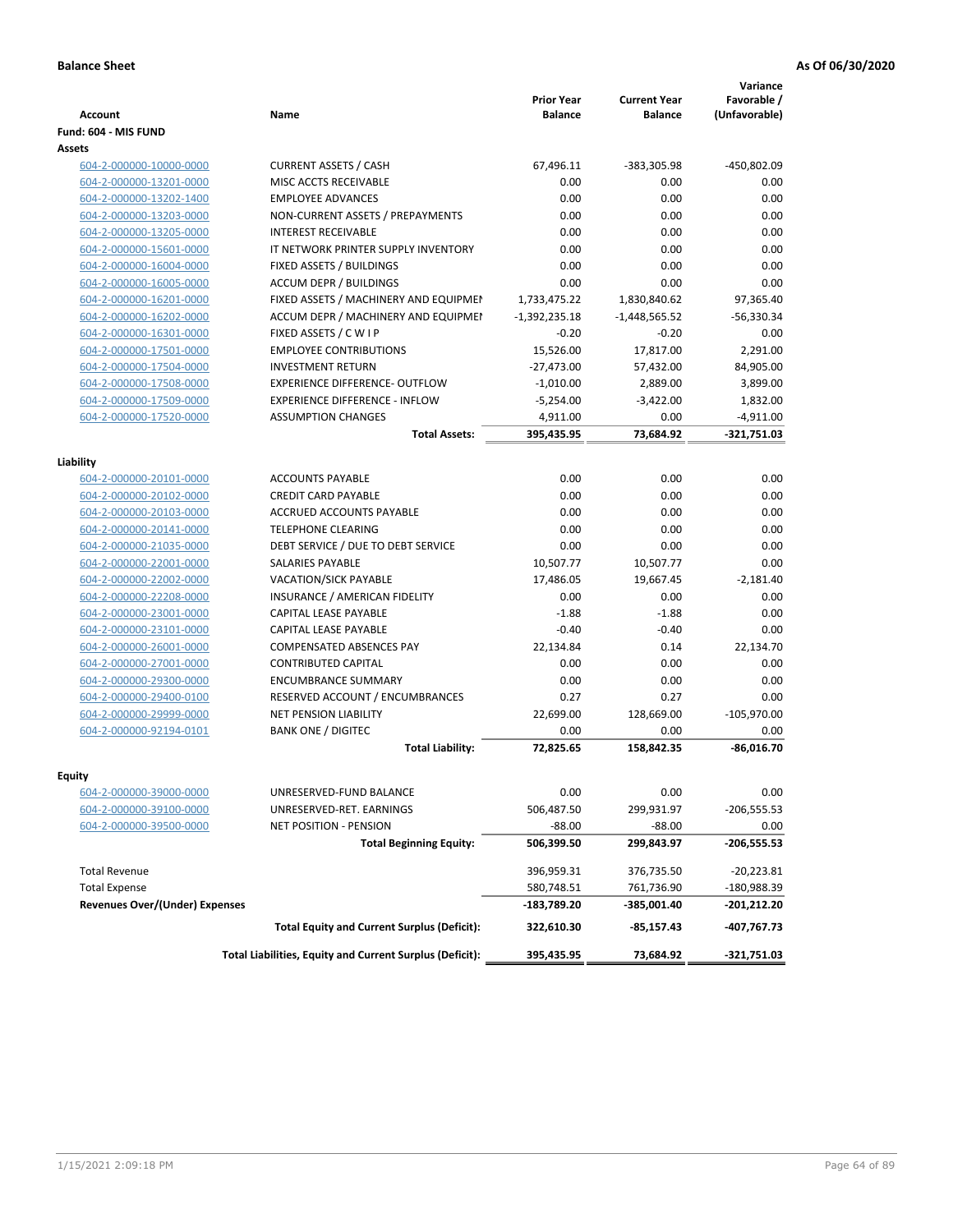|                                             |                                                          |                                     |                                       | Variance                     |
|---------------------------------------------|----------------------------------------------------------|-------------------------------------|---------------------------------------|------------------------------|
| <b>Account</b>                              | Name                                                     | <b>Prior Year</b><br><b>Balance</b> | <b>Current Year</b><br><b>Balance</b> | Favorable /<br>(Unfavorable) |
| <b>Fund: 660 - VEHICLE REPLACEMENT FUND</b> |                                                          |                                     |                                       |                              |
| Assets                                      |                                                          |                                     |                                       |                              |
| 660-2-000000-10000-0000                     | <b>CURRENT ASSETS / CASH</b>                             | $-103,930.45$                       | -339,414.76                           | $-235,484.31$                |
| 660-2-000000-11309-0000                     | TAX ANTICIPATION NOTES                                   | 0.00                                | 0.00                                  | 0.00                         |
| 660-2-000000-11510-0000                     | PUBLIC SAFETY VEHICLE REPLACEMENT                        | 891,756.66                          | 905,249.51                            | 13,492.85                    |
| 660-2-000000-11520-0000                     | <b>CERTIFICATES OF DEPOSIT</b>                           | 0.00                                | 0.00                                  | 0.00                         |
| 660-2-000000-11530-0000                     | <b>TexasTERM CP</b>                                      | 0.00                                | 0.00                                  | 0.00                         |
| 660-2-000000-13201-0000                     | MISC ACCTS RECEIVABLE                                    | 0.00                                | 0.00                                  | 0.00                         |
| 660-2-000000-13205-0000                     | <b>INTEREST RECEIVABLE</b>                               | 0.00                                | 0.00                                  | 0.00                         |
| 660-2-000000-16201-0000                     | FIXED ASSETS / MACHINERY AND EQUIPMEN                    | 8,663,774.25                        | 8,412,023.77                          | $-251,750.48$                |
| 660-2-000000-16202-0000                     | ACCUM DEPR / MACHINERY AND EQUIPMEI                      | $-6,694,304.85$                     | $-6,843,218.59$                       | $-148,913.74$                |
| 660-2-000000-16301-0000                     | FIXED ASSETS / C W I P                                   | 0.00                                | 0.00                                  | 0.00                         |
| 660-2-000000-39300-0000                     | RESERVED ACCOUNT / ESCROW BALANCE                        | 0.00                                | 0.00                                  | 0.00                         |
|                                             | <b>Total Assets:</b>                                     | 2,757,295.61                        | 2,134,639.93                          | $-622,655.68$                |
|                                             |                                                          |                                     |                                       |                              |
| Liability                                   |                                                          |                                     |                                       |                              |
| 660-2-000000-20101-0000                     | <b>ACCOUNTS PAYABLE</b>                                  | 0.00                                | 0.00                                  | 0.00                         |
| 660-2-000000-20102-0000                     | <b>CREDIT CARD PAYABLE</b>                               | 0.00                                | 0.00                                  | 0.00                         |
| 660-2-000000-20103-0000                     | ACCRUED ACCOUNTS PAYABLE                                 | 0.00                                | 0.00                                  | 0.00                         |
| 660-2-000000-21001-0000                     | <b>GENERAL FUND / GENERAL FUND</b>                       | 0.00                                | 0.00                                  | 0.00                         |
| 660-2-000000-23001-0000                     | <b>CAPITAL LEASE PAYABLE</b>                             | 53,071.85                           | 0.00                                  | 53,071.85                    |
| 660-2-000000-23101-0000                     | <b>CAPITAL LEASE PAYABLE</b>                             | 0.15                                | 0.15                                  | 0.00                         |
| 660-2-000000-27001-0000                     | <b>CONTRIBUTED CAPITAL</b>                               | 0.00                                | 0.00                                  | 0.00                         |
| 660-2-000000-29300-0000                     | <b>ENCUMBRANCE SUMMARY</b>                               | 0.00                                | 0.00                                  | 0.00                         |
| 660-2-000000-29400-0100                     | RESERVED ACCOUNT / ENCUMBRANCES                          | 0.00                                | 0.00                                  | 0.00                         |
|                                             | <b>Total Liability:</b>                                  | 53,072.00                           | 0.15                                  | 53,071.85                    |
| Equity                                      |                                                          |                                     |                                       |                              |
| 660-2-000000-39000-0000                     | UNRESERVED-FUND BALANCE                                  | 0.00                                | 0.00                                  | 0.00                         |
| 660-2-000000-39100-0000                     | UNRESERVED-RET. EARNINGS                                 | 2,698,538.06                        | 2,682,559.21                          | $-15,978.85$                 |
|                                             | <b>Total Beginning Equity:</b>                           | 2,698,538.06                        | 2,682,559.21                          | -15,978.85                   |
|                                             |                                                          |                                     |                                       |                              |
| <b>Total Revenue</b>                        |                                                          | 525,800.27                          | 354,195.19                            | $-171,605.08$                |
| <b>Total Expense</b>                        |                                                          | 520,114.72                          | 902,114.62                            | -381,999.90                  |
| Revenues Over/(Under) Expenses              |                                                          | 5,685.55                            | -547,919.43                           | $-553,604.98$                |
|                                             | <b>Total Equity and Current Surplus (Deficit):</b>       | 2,704,223.61                        | 2,134,639.78                          | $-569,583.83$                |
|                                             | Total Liabilities, Equity and Current Surplus (Deficit): | 2,757,295.61                        | 2,134,639.93                          | $-622,655.68$                |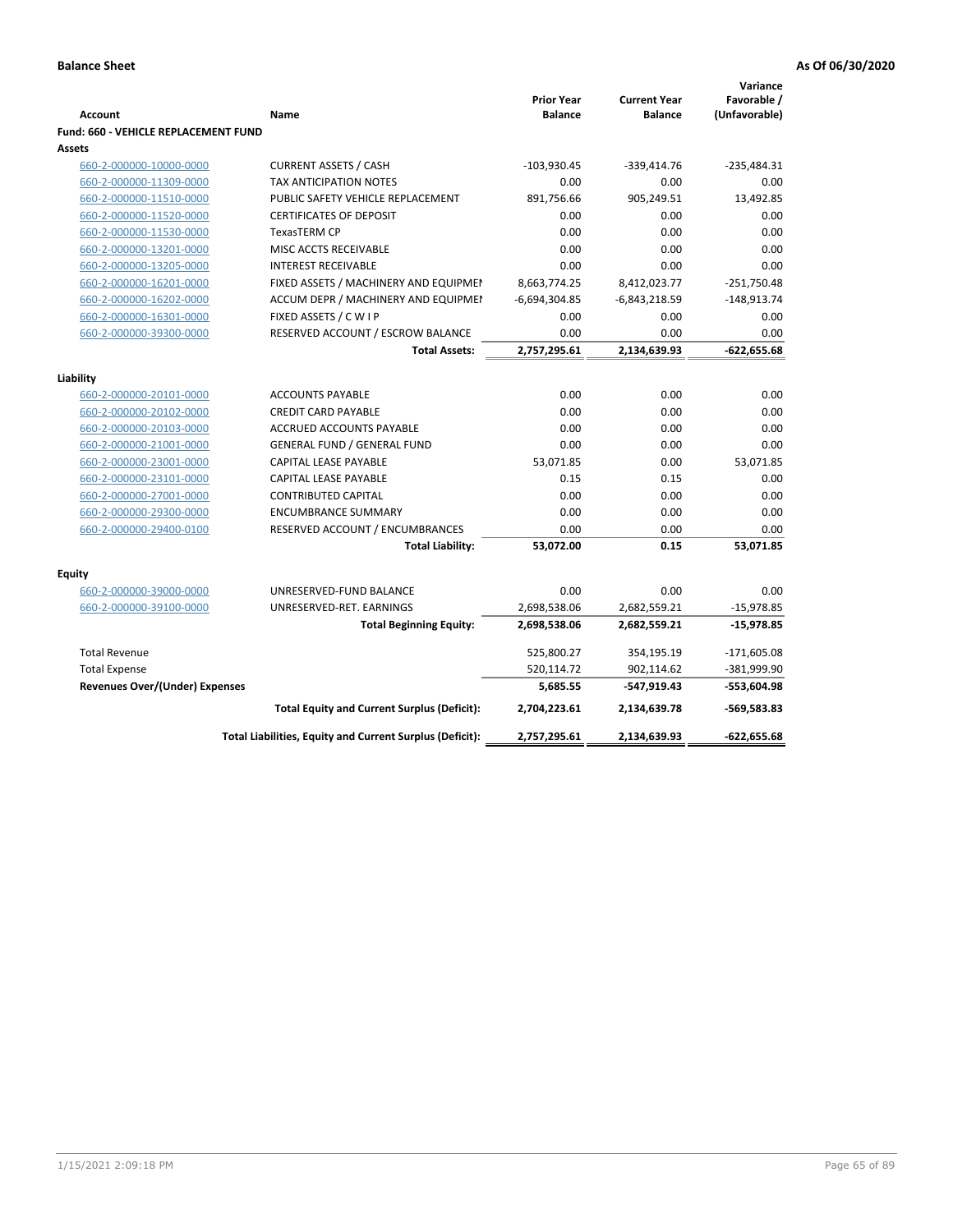| Account                               | Name                                                     | <b>Prior Year</b><br><b>Balance</b> | <b>Current Year</b><br><b>Balance</b> | Variance<br>Favorable /<br>(Unfavorable) |
|---------------------------------------|----------------------------------------------------------|-------------------------------------|---------------------------------------|------------------------------------------|
| Fund: 701 - FIREMEN'S PENSION         |                                                          |                                     |                                       |                                          |
| <b>Assets</b>                         |                                                          |                                     |                                       |                                          |
| 701-1-000000-10000-0000               | <b>CURRENT ASSETS / CASH</b>                             | 0.00                                | 0.00                                  | 0.00                                     |
|                                       | <b>Total Assets:</b>                                     | 0.00                                | 0.00                                  | 0.00                                     |
| Liability                             |                                                          |                                     |                                       |                                          |
| 701-1-000000-20103-0000               | <b>ACCOUNTS PAYABLE</b>                                  | 0.00                                | 0.00                                  | 0.00                                     |
| 701-1-000000-22306-1000               | UNREALIZED GAIN/LOSS                                     | 543,546.00                          | 543,546.00                            | 0.00                                     |
|                                       | <b>Total Liability:</b>                                  | 543,546.00                          | 543,546.00                            | 0.00                                     |
| <b>Equity</b>                         |                                                          |                                     |                                       |                                          |
| 701-1-000000-39000-0000               | UNRESERVED-FUND BALANCE                                  | $-543,546.00$                       | $-543,546.00$                         | 0.00                                     |
|                                       | <b>Total Beginning Equity:</b>                           | $-543,546.00$                       | -543,546.00                           | 0.00                                     |
| <b>Total Expense</b>                  |                                                          | 0.00                                | 0.00                                  | 0.00                                     |
| <b>Revenues Over/(Under) Expenses</b> |                                                          | 0.00                                | 0.00                                  | 0.00                                     |
|                                       | <b>Total Equity and Current Surplus (Deficit):</b>       | $-543,546.00$                       | -543,546.00                           | 0.00                                     |
|                                       | Total Liabilities, Equity and Current Surplus (Deficit): | 0.00                                | 0.00                                  | 0.00                                     |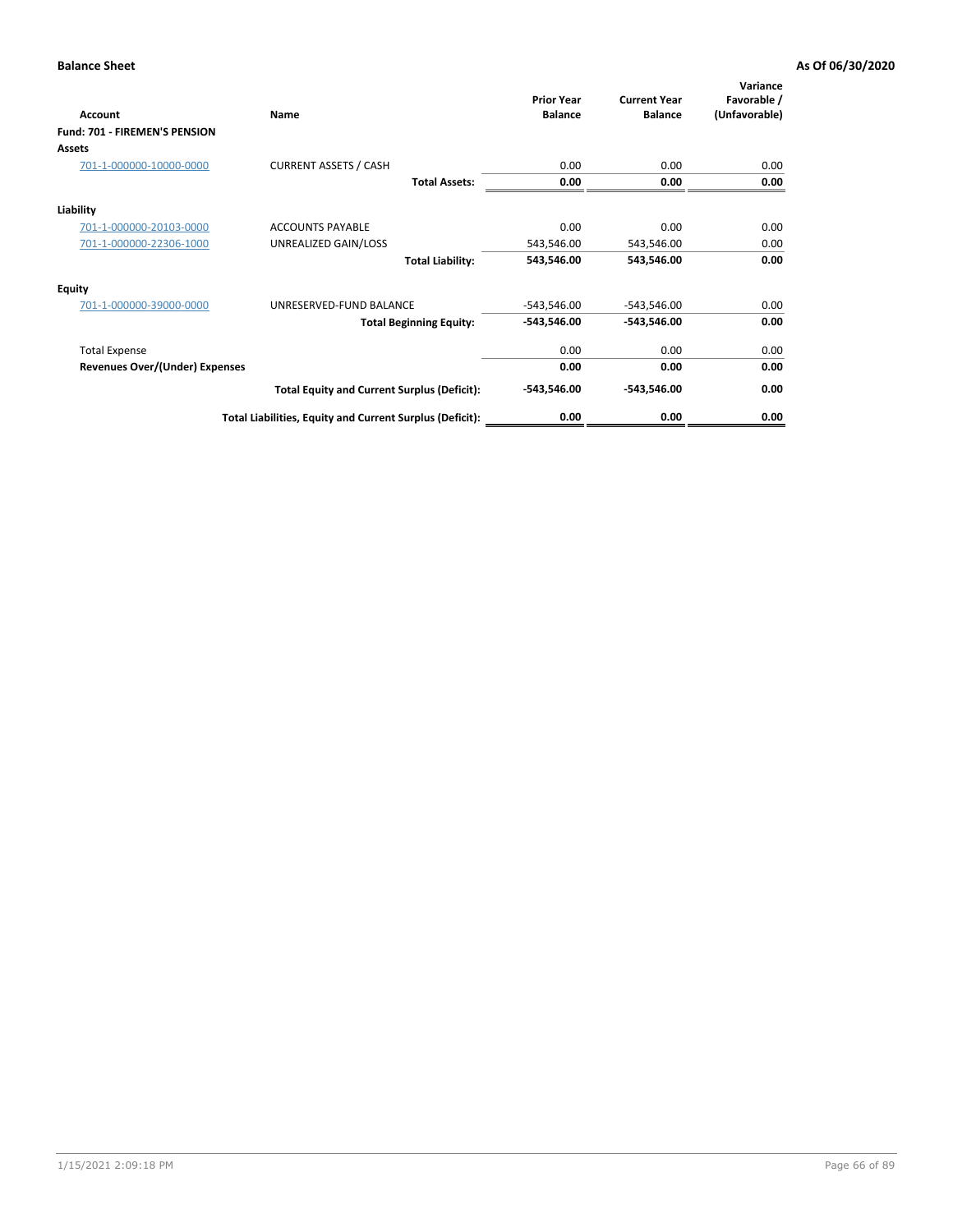| <b>Account</b>                        | <b>Name</b>                                              | <b>Prior Year</b><br><b>Balance</b> | <b>Current Year</b><br><b>Balance</b> | Variance<br>Favorable /<br>(Unfavorable) |
|---------------------------------------|----------------------------------------------------------|-------------------------------------|---------------------------------------|------------------------------------------|
| Fund: 800 - SPENCE FUND               |                                                          |                                     |                                       |                                          |
| <b>Assets</b>                         |                                                          |                                     |                                       |                                          |
| 800-3-000000-10000-0000               | <b>CURRENT ASSETS / CASH</b>                             | $-2,666.38$                         | $-16,876.80$                          | $-14,210.42$                             |
| 800-3-000000-11507-0000               | <b>SPENCE ENDOWMENT</b>                                  | 593,263.22                          | 602,239.67                            | 8,976.45                                 |
| 800-3-000000-11520-0000               | <b>CERTIFICATES OF DEPOSIT</b>                           | 0.00                                | 0.00                                  | 0.00                                     |
| 800-3-000000-11605-0000               | <b>SPENCE ENDOWMENT</b>                                  | 0.00                                | 0.00                                  | 0.00                                     |
| 800-3-000000-13205-0000               | <b>INTEREST RECEIVABLE</b>                               | 0.00                                | 0.00                                  | 0.00                                     |
|                                       | <b>Total Assets:</b>                                     | 590,596.84                          | 585,362.87                            | $-5,233.97$                              |
| Liability                             |                                                          |                                     |                                       |                                          |
| 800-3-000000-20101-0000               | <b>ACCOUNTS PAYABLE</b>                                  | 0.00                                | $-13,610.42$                          | 13,610.42                                |
| 800-3-000000-20102-0000               | <b>CREDIT CARD PAYABLE</b>                               | 0.00                                | 0.00                                  | 0.00                                     |
| 800-3-000000-20103-0000               | <b>ACCRUED ACCOUNTS PAYABLE</b>                          | 0.00                                | 0.00                                  | 0.00                                     |
| 800-3-000000-20139-0000               | <b>RETAINAGES PAYABLE</b>                                | 0.00                                | 0.00                                  | 0.00                                     |
| 800-3-000000-21001-0000               | <b>GENERAL FUND / GENERAL FUND</b>                       | 0.00                                | 0.00                                  | 0.00                                     |
| 800-3-000000-29300-0000               | <b>ENCUMBRANCE SUMMARY</b>                               | 0.00                                | 0.00                                  | 0.00                                     |
| 800-3-000000-29400-0000               | RESERVED ACCOUNT / ENCUMBRANCES                          | 0.00                                | 0.00                                  | 0.00                                     |
|                                       | <b>Total Liability:</b>                                  | 0.00                                | $-13,610.42$                          | 13,610.42                                |
| <b>Equity</b>                         |                                                          |                                     |                                       |                                          |
| 800-3-000000-39000-0000               | UNRESERVED-FUND BALANCE                                  | 580,732.13                          | 593,815.90                            | 13,083.77                                |
|                                       | <b>Total Beginning Equity:</b>                           | 580,732.13                          | 593,815.90                            | 13,083.77                                |
| <b>Total Revenue</b>                  |                                                          | 10,314.71                           | 5,607.39                              | $-4,707.32$                              |
| <b>Total Expense</b>                  |                                                          | 450.00                              | 450.00                                | 0.00                                     |
| <b>Revenues Over/(Under) Expenses</b> |                                                          | 9,864.71                            | 5,157.39                              | $-4,707.32$                              |
|                                       | <b>Total Equity and Current Surplus (Deficit):</b>       | 590,596.84                          | 598,973.29                            | 8,376.45                                 |
|                                       | Total Liabilities, Equity and Current Surplus (Deficit): | 590,596.84                          | 585,362.87                            | $-5,233.97$                              |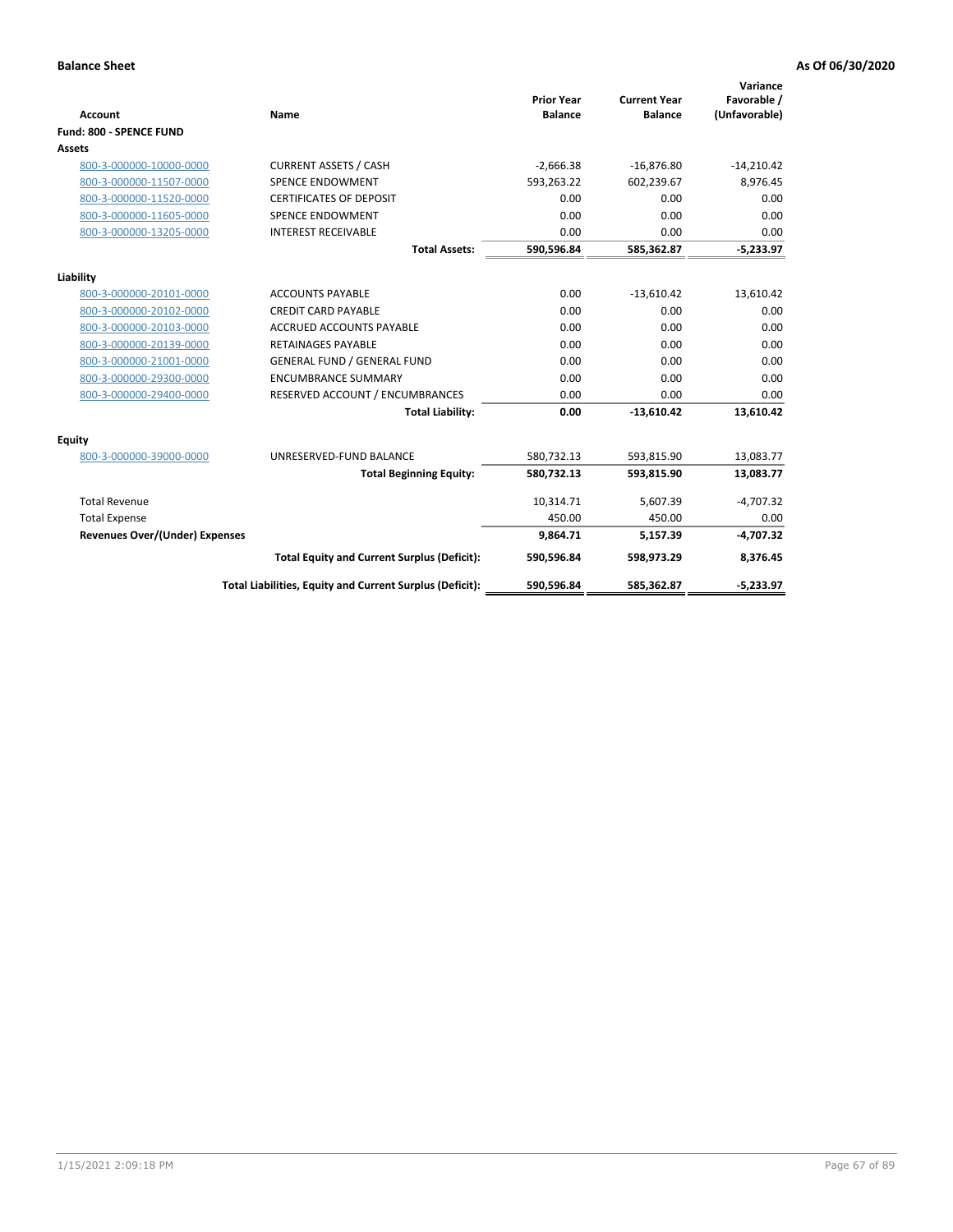| <b>Account</b>                         | Name                                                     | <b>Prior Year</b><br><b>Balance</b> | <b>Current Year</b><br><b>Balance</b> | Variance<br>Favorable /<br>(Unfavorable) |
|----------------------------------------|----------------------------------------------------------|-------------------------------------|---------------------------------------|------------------------------------------|
| <b>Fund: 801 - JONES LIBRARY TRUST</b> |                                                          |                                     |                                       |                                          |
| Assets                                 |                                                          |                                     |                                       |                                          |
| 801-3-000000-10000-0000                | <b>CURRENT ASSETS / CASH</b>                             | 15,751.41                           | 16,105.71                             | 354.30                                   |
| 801-3-000000-13201-0000                | MISC ACCTS RECEIVABLE                                    | 0.00                                | 0.00                                  | 0.00                                     |
| 801-3-000000-13205-0000                | <b>INTEREST RECEIVABLE</b>                               | 0.00                                | 0.00                                  | 0.00                                     |
|                                        | <b>Total Assets:</b>                                     | 15,751.41                           | 16,105.71                             | 354.30                                   |
| Liability                              |                                                          |                                     |                                       |                                          |
| 801-3-000000-20101-0000                | <b>ACCOUNTS PAYABLE</b>                                  | 0.00                                | 0.00                                  | 0.00                                     |
| 801-3-000000-20102-0000                | <b>CREDIT CARD PAYABLE</b>                               | 0.00                                | 0.00                                  | 0.00                                     |
| 801-3-000000-20103-0000                | <b>ACCRUED ACCOUNTS PAYABLE</b>                          | 0.00                                | 0.00                                  | 0.00                                     |
|                                        | <b>Total Liability:</b>                                  | 0.00                                | 0.00                                  | 0.00                                     |
| Equity                                 |                                                          |                                     |                                       |                                          |
| 801-3-000000-39000-0000                | UNRESERVED-FUND BALANCE                                  | 15,532.72                           | 15,853.00                             | 320.28                                   |
|                                        | <b>Total Beginning Equity:</b>                           | 15,532.72                           | 15,853.00                             | 320.28                                   |
| <b>Total Revenue</b>                   |                                                          | 223.99                              | 256.68                                | 32.69                                    |
| <b>Total Expense</b>                   |                                                          | 5.30                                | 3.97                                  | 1.33                                     |
| <b>Revenues Over/(Under) Expenses</b>  |                                                          | 218.69                              | 252.71                                | 34.02                                    |
|                                        | <b>Total Equity and Current Surplus (Deficit):</b>       | 15,751.41                           | 16,105.71                             | 354.30                                   |
|                                        | Total Liabilities, Equity and Current Surplus (Deficit): | 15,751.41                           | 16,105.71                             | 354.30                                   |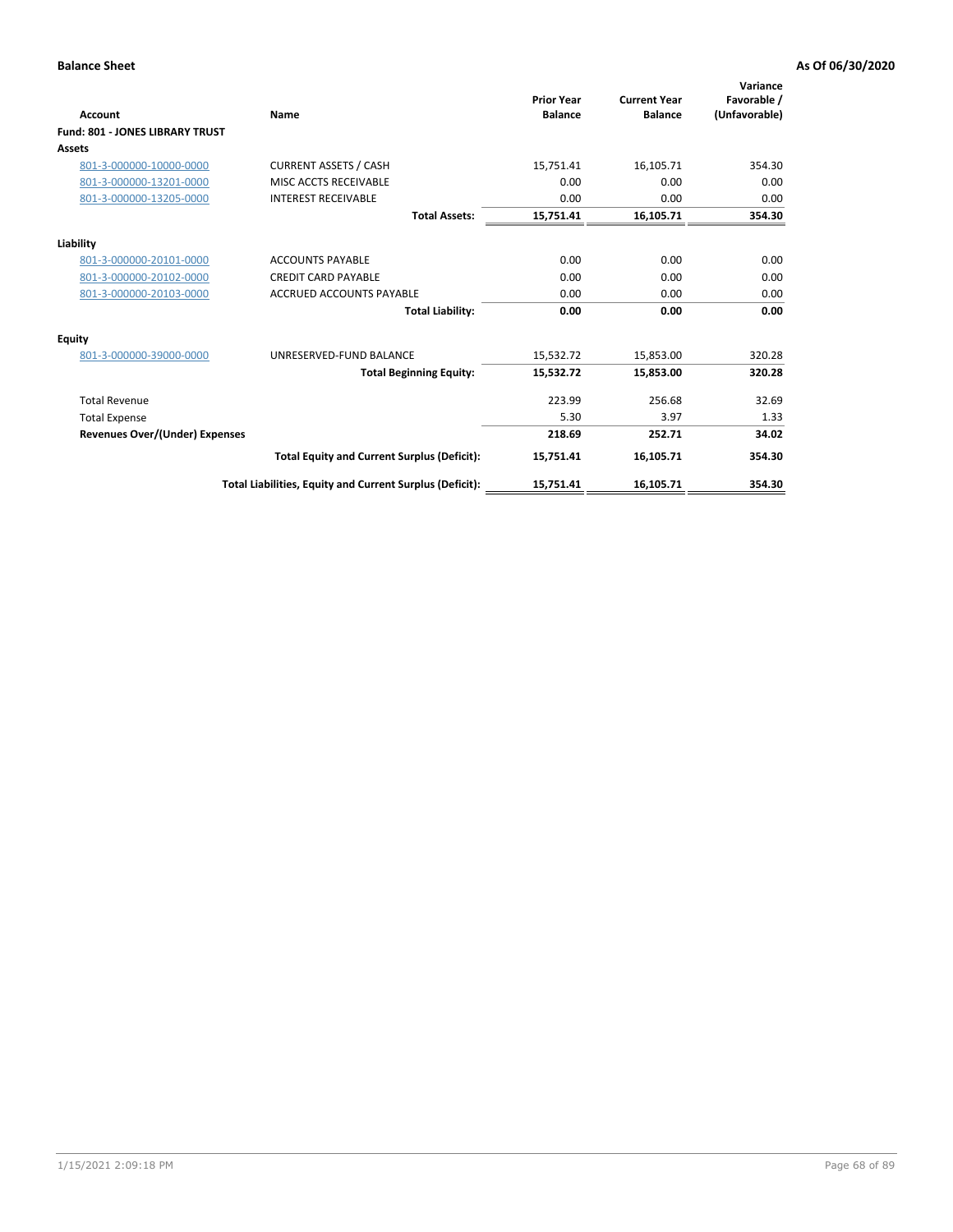| <b>Account</b>                              | Name                                                     | <b>Prior Year</b><br><b>Balance</b> | <b>Current Year</b><br><b>Balance</b> | Variance<br>Favorable /<br>(Unfavorable) |
|---------------------------------------------|----------------------------------------------------------|-------------------------------------|---------------------------------------|------------------------------------------|
| Fund: 803 - GREENVILLE BOARD OF DEVELOPMENT |                                                          |                                     |                                       |                                          |
| Assets                                      |                                                          |                                     |                                       |                                          |
| 803-3-000000-10000-0000                     | <b>CURRENT ASSETS / CASH</b>                             | 0.00                                | 0.00                                  | 0.00                                     |
| 803-3-000000-13201-0000                     | MISC ACCTS RECEIVABLE                                    | 0.00                                | 0.00                                  | 0.00                                     |
| 803-3-000000-13203-0000                     | NON-CURRENT ASSETS / PREPAYMENTS                         | 0.00                                | 0.00                                  | 0.00                                     |
|                                             | <b>Total Assets:</b>                                     | 0.00                                | 0.00                                  | 0.00                                     |
| Liability                                   |                                                          |                                     |                                       |                                          |
| 803-3-000000-20101-0000                     | <b>ACCOUNTS PAYABLE</b>                                  | 0.00                                | 0.00                                  | 0.00                                     |
| 803-3-000000-20102-0000                     | <b>ACCOUNTS PAYABLE</b>                                  | 0.00                                | 0.00                                  | 0.00                                     |
| 803-3-000000-20103-0000                     | <b>ACCRUED ACCOUNTS PAYABLE</b>                          | 0.00                                | 0.00                                  | 0.00                                     |
| 803-3-000000-20139-0000                     | <b>RETAINAGES PAYABLE</b>                                | 0.00                                | 0.00                                  | 0.00                                     |
| 803-3-000000-20141-0000                     | <b>TELEPHONE CLEARING</b>                                | 0.00                                | 0.00                                  | 0.00                                     |
| 803-3-000000-21400-0000                     | <b>ELECTRIC OPERATING FUND</b>                           | 0.00                                | 0.00                                  | 0.00                                     |
| 803-3-000000-22001-0000                     | ACCRUED SALARIES/WAGES                                   | 0.00                                | 0.00                                  | 0.00                                     |
| 803-3-000000-22002-0000                     | <b>ACCRUED SALARIES/WAGES</b>                            | 0.00                                | 0.00                                  | 0.00                                     |
| 803-3-000000-26001-0000                     | <b>COMPENSATED ABSENCES PAY</b>                          | 0.00                                | 0.00                                  | 0.00                                     |
| 803-3-000000-29300-0000                     | <b>ENCUMBRANCE SUMMARY</b>                               | 0.00                                | 0.00                                  | 0.00                                     |
| 803-3-000000-29400-0100                     | RESERVED ACCOUNT / ENCUMBRANCES                          | 0.00                                | 103,228.62                            | $-103,228.62$                            |
|                                             | <b>Total Liability:</b>                                  | 0.00                                | 103,228.62                            | $-103,228.62$                            |
| Equity                                      |                                                          |                                     |                                       |                                          |
| 803-3-000000-39000-0000                     | UNRESERVED-FUND BALANCE                                  | 0.00                                | $-103,228.62$                         | $-103,228.62$                            |
|                                             | <b>Total Beginning Equity:</b>                           | 0.00                                | $-103,228.62$                         | $-103,228.62$                            |
| <b>Total Revenue</b>                        |                                                          | 0.00                                | 0.00                                  | 0.00                                     |
| <b>Total Expense</b>                        |                                                          | 0.00                                | 0.00                                  | 0.00                                     |
| <b>Revenues Over/(Under) Expenses</b>       |                                                          | 0.00                                | 0.00                                  | 0.00                                     |
|                                             | <b>Total Equity and Current Surplus (Deficit):</b>       | 0.00                                | $-103,228.62$                         | $-103,228.62$                            |
|                                             | Total Liabilities, Equity and Current Surplus (Deficit): | 0.00                                | 0.00                                  | 0.00                                     |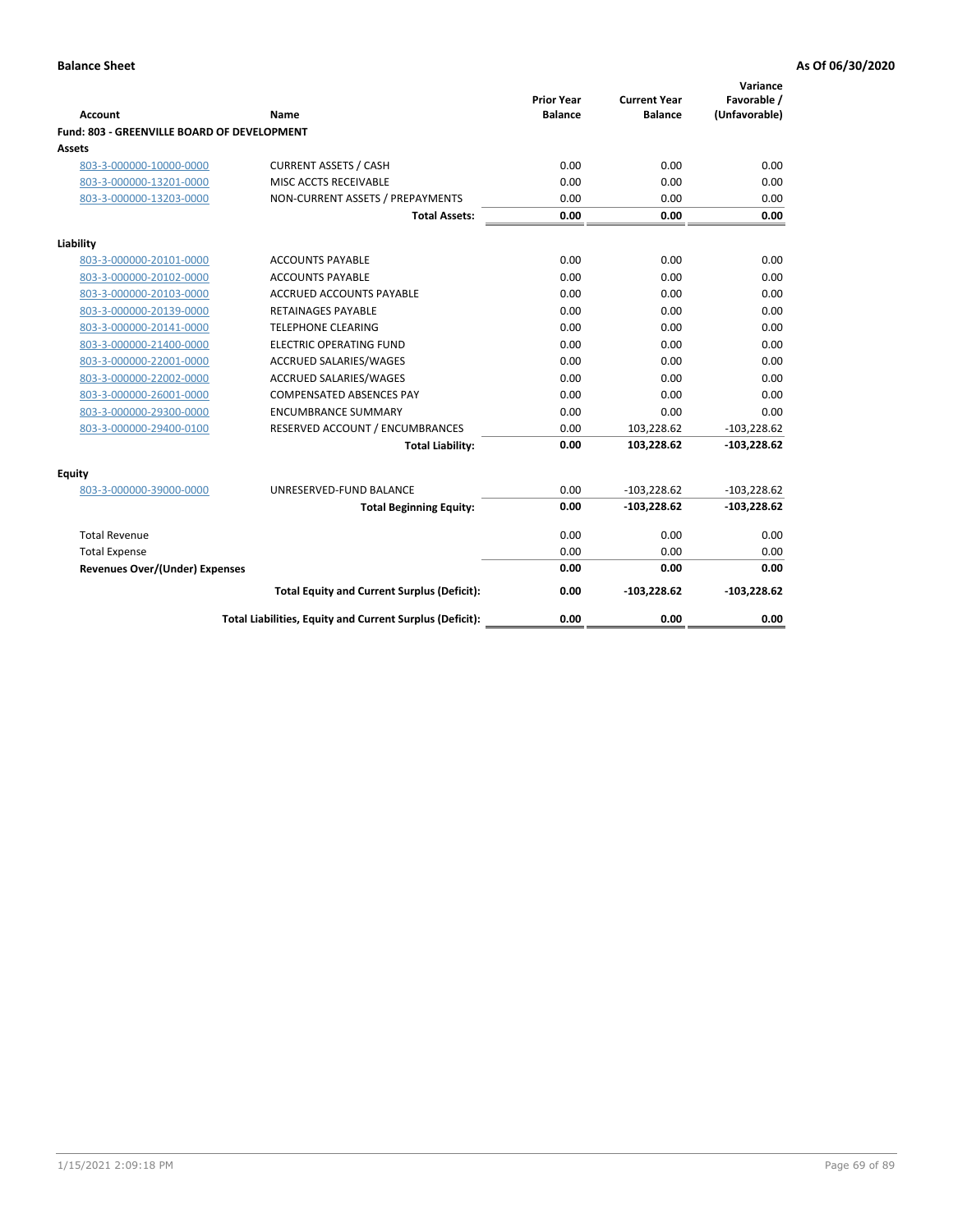| <b>Account</b>                        | Name                                                     | <b>Prior Year</b><br><b>Balance</b> | <b>Current Year</b><br><b>Balance</b> | Variance<br>Favorable /<br>(Unfavorable) |
|---------------------------------------|----------------------------------------------------------|-------------------------------------|---------------------------------------|------------------------------------------|
| <b>Fund: 807 - 4A-EDC</b>             |                                                          |                                     |                                       |                                          |
| <b>Assets</b>                         |                                                          |                                     |                                       |                                          |
| 807-3-000000-10000-0000               | <b>CURRENT ASSETS / CASH</b>                             | 0.00                                | 0.00                                  | 0.00                                     |
| 807-3-000000-13201-0000               | MISC ACCTS RECEIVABLE                                    | 0.00                                | 0.00                                  | 0.00                                     |
| 807-3-000000-16301-0000               | FIXED ASSETS / C W I P                                   | 0.00                                | 0.00                                  | 0.00                                     |
|                                       | <b>Total Assets:</b>                                     | 0.00                                | 0.00                                  | 0.00                                     |
| Liability                             |                                                          |                                     |                                       |                                          |
| 807-3-000000-20101-0000               | <b>ACCOUNTS PAYABLE</b>                                  | 0.00                                | 0.00                                  | 0.00                                     |
| 807-3-000000-20103-0000               | <b>ACCOUNTS PAYABLE</b>                                  | 0.00                                | 0.00                                  | 0.00                                     |
| 807-3-000000-20139-0000               | <b>RETAINAGES PAYABLE</b>                                | 0.00                                | 0.00                                  | 0.00                                     |
| 807-3-000000-26105-0000               | INV NET OF RELATED DEBT                                  | 0.00                                | 305,846.00                            | $-305,846.00$                            |
| 807-3-000000-29300-0000               | <b>ENCUMBRANCE SUMMARY</b>                               | 0.00                                | 0.00                                  | 0.00                                     |
| 807-3-000000-29400-0100               | RESERVED ACCOUNT / ENCUMBRANCES                          | 0.00                                | 18,078.76                             | $-18,078.76$                             |
| 807-3-495000-20180-0000               | <b>CURRENT DEBT</b>                                      | 0.00                                | 0.00                                  | 0.00                                     |
| 807-3-495000-26002-0000               | CA - LONG-TERM DEBT / AMT TO BE PROVIL                   | 0.00                                | 0.00                                  | 0.00                                     |
|                                       | <b>Total Liability:</b>                                  | 0.00                                | 323,924.76                            | $-323,924.76$                            |
| Equity                                |                                                          |                                     |                                       |                                          |
| 807-3-000000-39000-0000               | UNRESERVED-FUND BALANCE                                  | 0.00                                | $-323,924.76$                         | $-323,924.76$                            |
|                                       | <b>Total Beginning Equity:</b>                           | 0.00                                | $-323,924.76$                         | $-323,924.76$                            |
| <b>Total Revenue</b>                  |                                                          | 0.00                                | 0.00                                  | 0.00                                     |
| <b>Total Expense</b>                  |                                                          | 0.00                                | 0.00                                  | 0.00                                     |
| <b>Revenues Over/(Under) Expenses</b> |                                                          | 0.00                                | 0.00                                  | 0.00                                     |
|                                       | <b>Total Equity and Current Surplus (Deficit):</b>       | 0.00                                | $-323,924.76$                         | $-323,924.76$                            |
|                                       | Total Liabilities, Equity and Current Surplus (Deficit): | 0.00                                | 0.00                                  | 0.00                                     |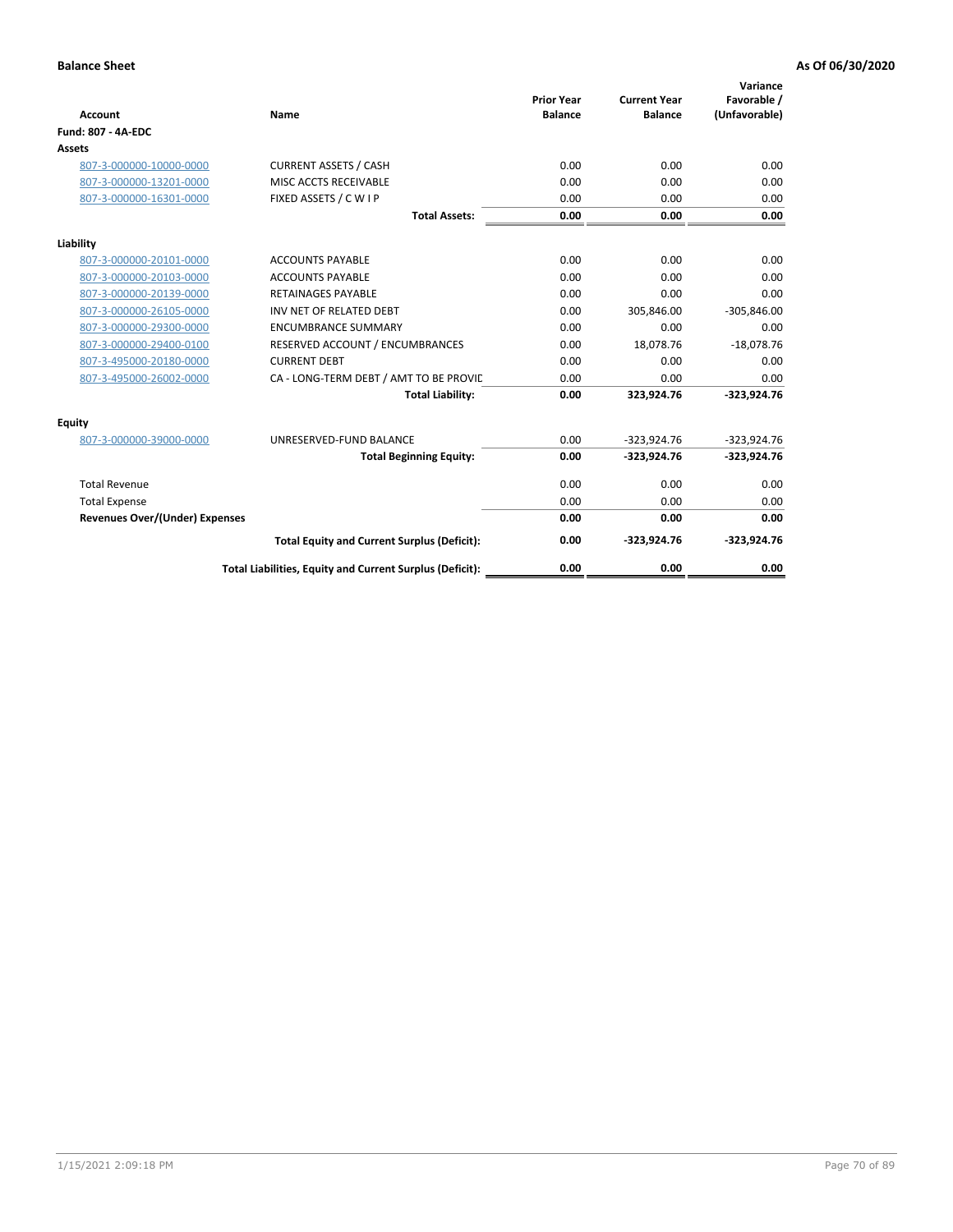| <b>Account</b>                        | Name                                                     | <b>Prior Year</b><br><b>Balance</b> | <b>Current Year</b><br><b>Balance</b> | Variance<br>Favorable /<br>(Unfavorable) |
|---------------------------------------|----------------------------------------------------------|-------------------------------------|---------------------------------------|------------------------------------------|
| Fund: 809 - GREENVILLE IDC (L-3)      |                                                          |                                     |                                       |                                          |
| <b>Assets</b>                         |                                                          |                                     |                                       |                                          |
| 809-3-000000-10000-0000               | <b>CURRENT ASSETS / CASH</b>                             | 1.40                                | 2,905,370.49                          | 2,905,369.09                             |
| 809-3-000000-13201-0000               | MISC ACCTS RECEIVABLE                                    | 0.00                                | 0.00                                  | 0.00                                     |
|                                       | <b>Total Assets:</b>                                     | 1.40                                | 2,905,370.49                          | 2,905,369.09                             |
| Liability                             |                                                          |                                     |                                       |                                          |
| 809-3-000000-20101-0000               | <b>ACCOUNTS PAYABLE</b>                                  | 0.00                                | 0.00                                  | 0.00                                     |
| 809-3-000000-20103-0000               | <b>ACCRUED ACCOUNTS PAYABLE</b>                          | $-787.94$                           | $-518,507.41$                         | 517,719.47                               |
| 809-3-000000-21001-0000               | <b>GENERAL FUND / GENERAL FUND</b>                       | 0.00                                | 0.00                                  | 0.00                                     |
|                                       | <b>Total Liability:</b>                                  | -787.94                             | $-518,507.41$                         | 517,719.47                               |
| Equity                                |                                                          |                                     |                                       |                                          |
| 809-3-000000-39000-0000               | UNRESERVED-FUND BALANCE                                  | 788.34                              | 2,543,262.85                          | 2,542,474.51                             |
| 809-3-000000-39100-0000               | UNRESERVED-RET, EARNINGS                                 | 0.00                                | 0.00                                  | 0.00                                     |
| 809-3-000000-39150-0000               | RESERVED-RET. EARNINGS                                   | 0.00                                | 0.00                                  | 0.00                                     |
|                                       | <b>Total Beginning Equity:</b>                           | 788.34                              | 2,543,262.85                          | 2,542,474.51                             |
| <b>Total Revenue</b>                  |                                                          | 2,130,143.03                        | 1,073,848.79                          | $-1,056,294.24$                          |
| <b>Total Expense</b>                  |                                                          | 2,130,142.03                        | 193,233.74                            | 1,936,908.29                             |
| <b>Revenues Over/(Under) Expenses</b> |                                                          | 1.00                                | 880,615.05                            | 880,614.05                               |
|                                       | <b>Total Equity and Current Surplus (Deficit):</b>       | 789.34                              | 3,423,877.90                          | 3,423,088.56                             |
|                                       | Total Liabilities, Equity and Current Surplus (Deficit): | 1.40                                | 2,905,370.49                          | 2,905,369.09                             |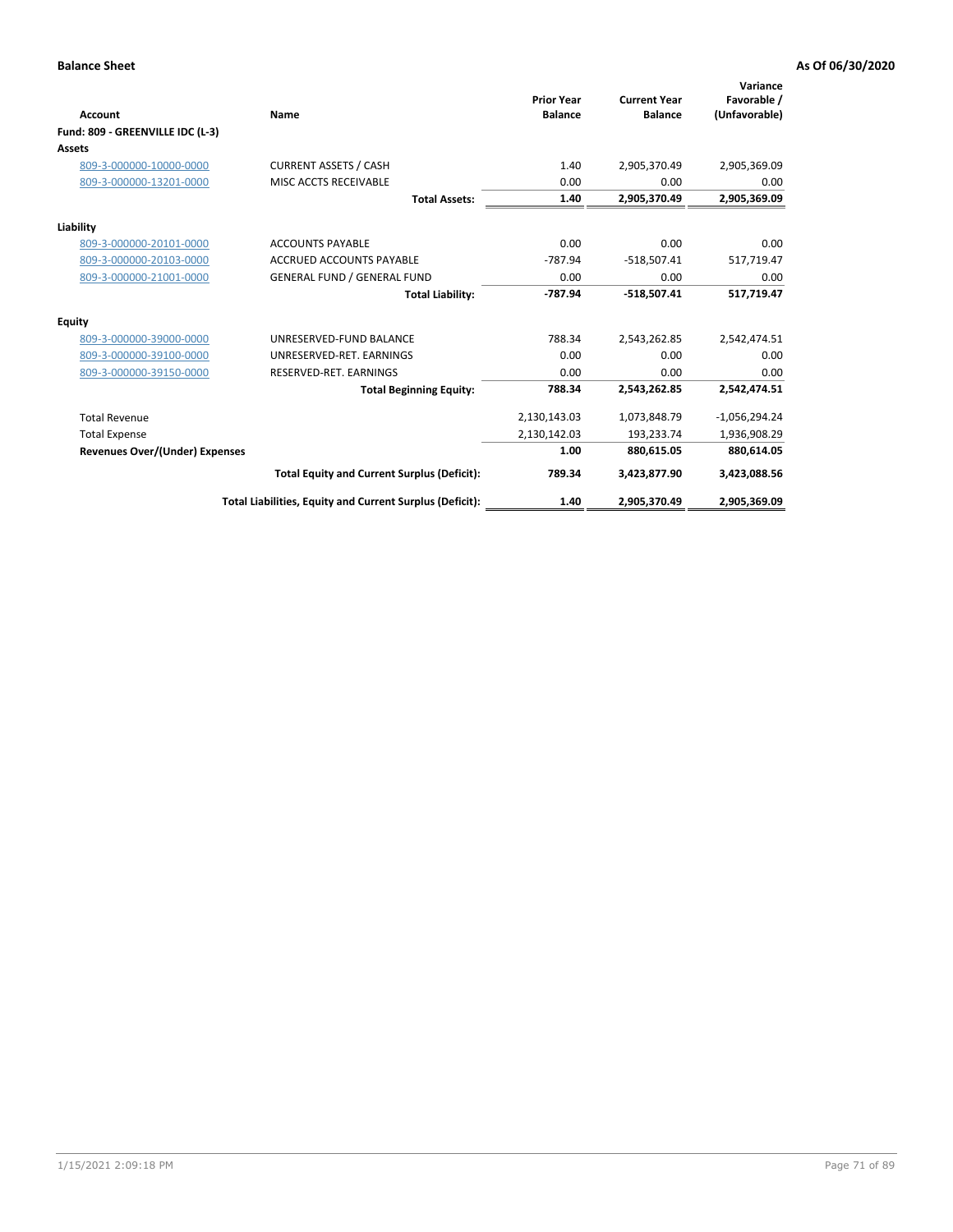| <b>Account</b>                                 | <b>Name</b>                                              | <b>Prior Year</b><br><b>Balance</b> | <b>Current Year</b><br><b>Balance</b> | Variance<br>Favorable /<br>(Unfavorable) |
|------------------------------------------------|----------------------------------------------------------|-------------------------------------|---------------------------------------|------------------------------------------|
| <b>Fund: 810 - SEIZURE FUNDS - STATE RULES</b> |                                                          |                                     |                                       |                                          |
| <b>Assets</b>                                  |                                                          |                                     |                                       |                                          |
| 810-3-000000-10000-0000                        | <b>CURRENT ASSETS / CASH</b>                             | 279,984.94                          | 259,175.07                            | $-20,809.87$                             |
| 810-3-000000-13201-0000                        | MISC ACCTS RECEIVABLE                                    | $-23.590.00$                        | 0.00                                  | 23,590.00                                |
| 810-3-000000-13202-1400                        | <b>EMPLOYEE ADVANCES</b>                                 | 0.00                                | 0.00                                  | 0.00                                     |
| 810-3-000000-13205-0000                        | <b>INTEREST RECEIVABLE</b>                               | 0.00                                | 0.00                                  | 0.00                                     |
| 810-3-000000-16201-0000                        | <b>MACHINERY AND EQUIPMENT</b>                           | 0.00                                | 0.00                                  | 0.00                                     |
| 810-3-000000-16202-0000                        | <b>ACCUMULATED DEPRECATION</b>                           | 0.00                                | 0.00                                  | 0.00                                     |
|                                                | <b>Total Assets:</b>                                     | 256,394.94                          | 259,175.07                            | 2,780.13                                 |
|                                                |                                                          |                                     |                                       |                                          |
| Liability                                      |                                                          |                                     |                                       |                                          |
| 810-3-000000-20101-0000                        | <b>ACCOUNTS PAYABLE</b>                                  | 0.00                                | 0.00                                  | 0.00                                     |
| 810-3-000000-20102-0000                        | <b>CREDIT CARD PAYABLE</b>                               | 0.00                                | 0.00                                  | 0.00                                     |
| 810-3-000000-20103-0000                        | <b>ACCRUED ACCOUNTS PAYABLE</b>                          | 0.00                                | 0.00                                  | 0.00                                     |
| 810-3-000000-29300-0000                        | <b>ENCUMBRANCE SUMMARY</b>                               | 0.00                                | 0.00                                  | 0.00                                     |
| 810-3-000000-29400-0100                        | RESERVED ACCOUNT / ENCUMBRANCES                          | 0.00                                | 0.00                                  | 0.00                                     |
| 810-3-000000-92520-0600                        | RESERVED ACCOUNT/HB65 SIEZURES                           | 0.00                                | 0.00                                  | 0.00                                     |
|                                                | <b>Total Liability:</b>                                  | 0.00                                | 0.00                                  | 0.00                                     |
| <b>Equity</b>                                  |                                                          |                                     |                                       |                                          |
| 810-3-000000-39000-0000                        | UNRESERVED-FUND BALANCE                                  | 266,708.55                          | 282,316.10                            | 15,607.55                                |
|                                                | <b>Total Beginning Equity:</b>                           | 266,708.55                          | 282,316.10                            | 15,607.55                                |
| <b>Total Revenue</b>                           |                                                          | 4,781.55                            | $-4,874.56$                           | $-9,656.11$                              |
| <b>Total Expense</b>                           |                                                          | 15,095.16                           | 18,266.47                             | $-3,171.31$                              |
| Revenues Over/(Under) Expenses                 |                                                          | $-10,313.61$                        | $-23,141.03$                          | $-12,827.42$                             |
|                                                | <b>Total Equity and Current Surplus (Deficit):</b>       | 256,394.94                          | 259,175.07                            | 2,780.13                                 |
|                                                | Total Liabilities, Equity and Current Surplus (Deficit): | 256,394.94                          | 259,175.07                            | 2,780.13                                 |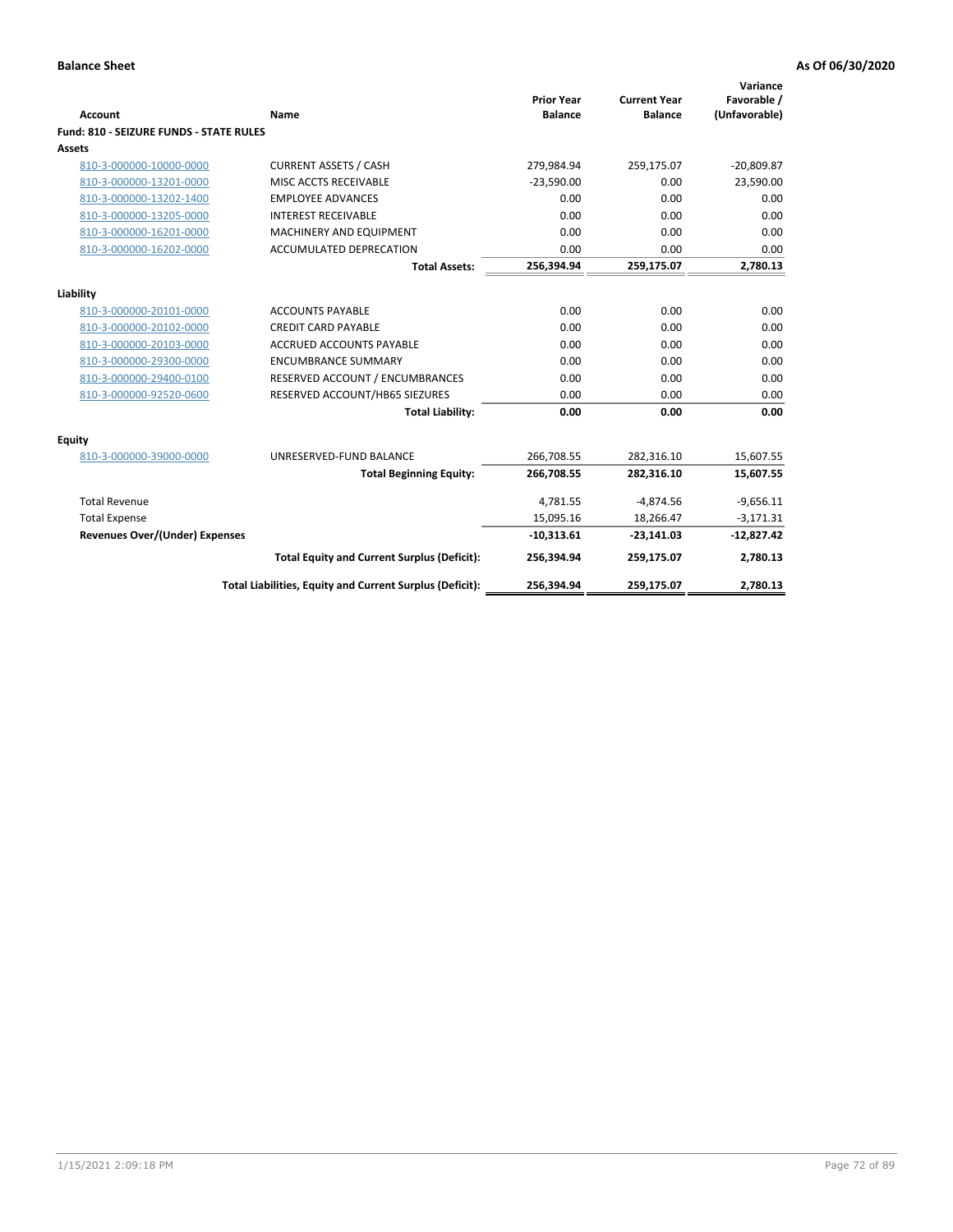| <b>Account</b>                        | Name                                                     | <b>Prior Year</b><br><b>Balance</b> | <b>Current Year</b><br><b>Balance</b> | Variance<br>Favorable /<br>(Unfavorable) |
|---------------------------------------|----------------------------------------------------------|-------------------------------------|---------------------------------------|------------------------------------------|
| Fund: 811 - SEIZURE FUNDS - FED RULES |                                                          |                                     |                                       |                                          |
| <b>Assets</b>                         |                                                          |                                     |                                       |                                          |
| 811-3-000000-10000-0000               | <b>CURRENT ASSETS / CASH</b>                             | 247,425.98                          | 222,412.28                            | $-25,013.70$                             |
| 811-3-000000-13201-0000               | MISC ACCTS RECEIVABLE                                    | 0.00                                | 0.00                                  | 0.00                                     |
| 811-3-000000-13205-0000               | <b>INTEREST RECEIVABLE</b>                               | 0.00                                | 0.00                                  | 0.00                                     |
| 811-3-000000-16201-0000               | <b>MACHINERY AND EQUIPMENT</b>                           | 0.00                                | 0.00                                  | 0.00                                     |
| 811-3-000000-16202-0000               | <b>ACCUMULATED DEPRECATION</b>                           | 0.00                                | 0.00                                  | 0.00                                     |
|                                       | <b>Total Assets:</b>                                     | 247,425.98                          | 222,412.28                            | $-25,013.70$                             |
| Liability                             |                                                          |                                     |                                       |                                          |
| 811-3-000000-20101-0000               | <b>ACCOUNTS PAYABLE</b>                                  | 0.00                                | 0.00                                  | 0.00                                     |
| 811-3-000000-20102-0000               | <b>CREDIT CARD PAYABLE</b>                               | 0.00                                | 0.00                                  | 0.00                                     |
| 811-3-000000-20103-0000               | <b>ACCRUED ACCOUNTS PAYABLE</b>                          | 0.00                                | 0.00                                  | 0.00                                     |
| 811-3-000000-29300-0000               | <b>ENCUMBRANCE SUMMARY</b>                               | 0.00                                | 0.00                                  | 0.00                                     |
| 811-3-000000-29400-0100               | RESERVED ACCOUNT / ENCUMBRANCES                          | 0.00                                | 0.00                                  | 0.00                                     |
| 811-3-000000-92521-0700               | RESERVED ACCOUNT/FED SIEZURES                            | 0.00                                | 0.00                                  | 0.00                                     |
|                                       | <b>Total Liability:</b>                                  | 0.00                                | 0.00                                  | 0.00                                     |
|                                       |                                                          |                                     |                                       |                                          |
| Equity                                |                                                          |                                     |                                       |                                          |
| 811-3-000000-39000-0000               | UNRESERVED-FUND BALANCE                                  | 298,929.55                          | 249,025.30                            | $-49,904.25$                             |
|                                       | <b>Total Beginning Equity:</b>                           | 298,929.55                          | 249,025.30                            | $-49,904.25$                             |
| <b>Total Revenue</b>                  |                                                          | 4,258.23                            | 3,193.84                              | $-1,064.39$                              |
| <b>Total Expense</b>                  |                                                          | 55,761.80                           | 29,806.86                             | 25,954.94                                |
| <b>Revenues Over/(Under) Expenses</b> |                                                          | $-51,503.57$                        | $-26,613.02$                          | 24,890.55                                |
|                                       | <b>Total Equity and Current Surplus (Deficit):</b>       | 247,425.98                          | 222,412.28                            | $-25,013.70$                             |
|                                       | Total Liabilities, Equity and Current Surplus (Deficit): | 247,425.98                          | 222,412.28                            | $-25.013.70$                             |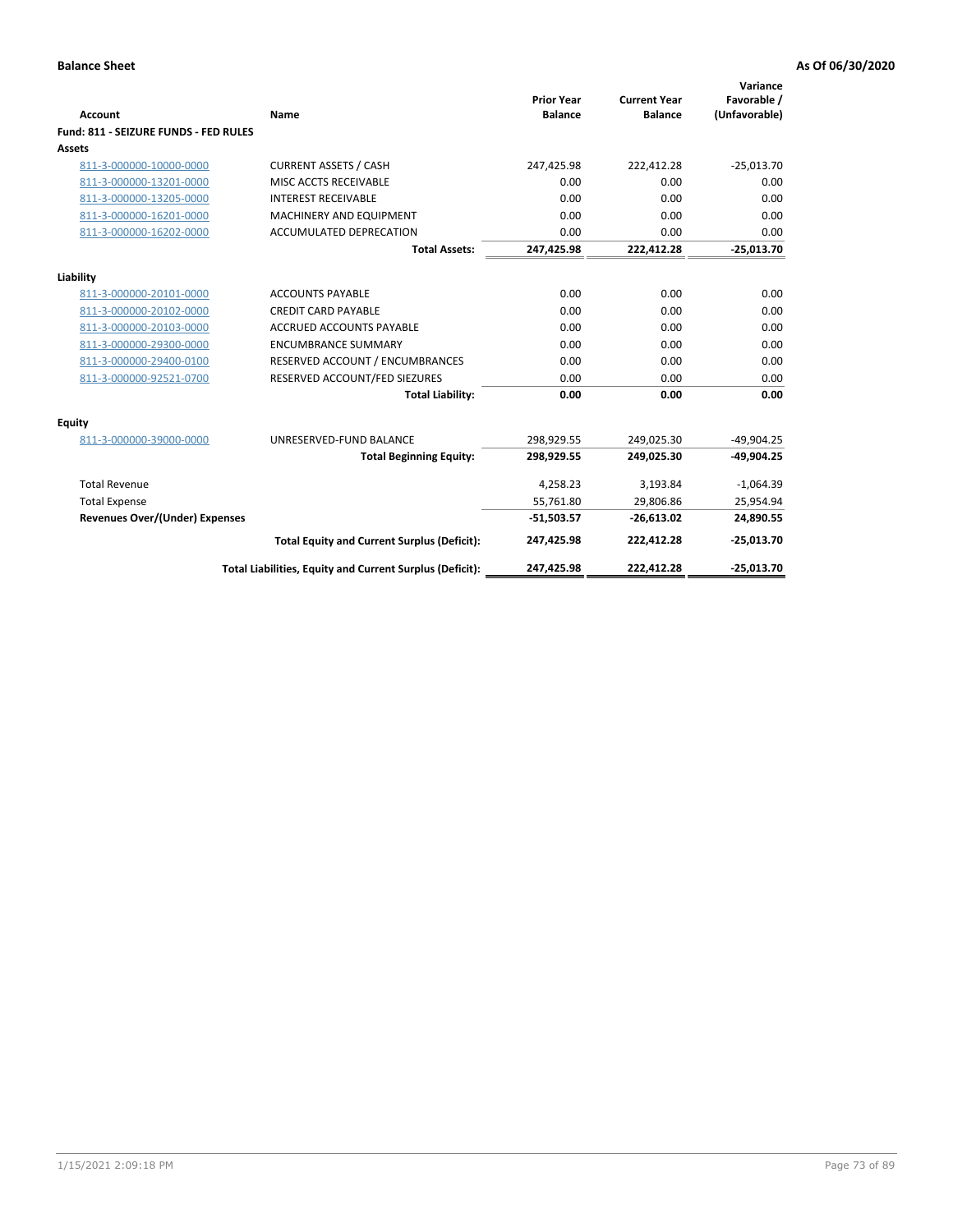|                                                         |                                                          | <b>Prior Year</b> | <b>Current Year</b> | Variance<br>Favorable / |
|---------------------------------------------------------|----------------------------------------------------------|-------------------|---------------------|-------------------------|
| <b>Account</b>                                          | Name                                                     | <b>Balance</b>    | <b>Balance</b>      | (Unfavorable)           |
| Fund: 820 - TIRZ FUND (Tax Increment Reinvestment Zone) |                                                          |                   |                     |                         |
| Assets                                                  |                                                          |                   |                     |                         |
| 820-3-000000-10000-0000                                 | <b>CURRENT ASSETS / CASH</b>                             | 2,370,134.61      | 2,662,975.83        | 292,841.22              |
| 820-3-000000-13101-0000                                 | TAX RECEIVABLE-CURRENT                                   | 42,241.61         | 385,211.62          | 342,970.01              |
| 820-3-000000-13102-0000                                 | <b>TAXES REC-DELINQUENT</b>                              | 7,603.31          | 19,034.05           | 11,430.74               |
| 820-3-000000-13103-0000                                 | ALLOW FOR UNCOLLECT TAXES                                | $-2,438.54$       | $-3,548.61$         | $-1,110.07$             |
| 820-3-000000-13201-0000                                 | MISC ACCTS RECEIVABLE                                    | 0.00              | 0.00                | 0.00                    |
| 820-3-000000-13205-0000                                 | <b>INTEREST RECEIVABLE</b>                               | 0.00              | 0.00                | 0.00                    |
| 820-3-000000-13221-0000                                 | MISC A/R - PROPERTY TAXES                                | 5,714.49          | 67,545.63           | 61,831.14               |
|                                                         | <b>Total Assets:</b>                                     | 2,423,255.48      | 3,131,218.52        | 707,963.04              |
| Liability                                               |                                                          |                   |                     |                         |
| 820-3-000000-20101-0000                                 | <b>ACCOUNTS PAYABLE</b>                                  | 0.00              | 0.00                | 0.00                    |
| 820-3-000000-20103-0000                                 | <b>ACCRUED ACCOUNTS PAYABLE</b>                          | 0.00              | 0.00                | 0.00                    |
| 820-3-000000-20203-0000                                 | <b>DEFERRED TAX REVENUE</b>                              | 48,950.65         | 396,525.33          | $-347,574.68$           |
| 820-3-000000-29300-0000                                 | <b>ENCUMBRANCE SUMMARY</b>                               | 0.00              | 0.00                | 0.00                    |
| 820-3-000000-29400-0100                                 | RESERVED ACCOUNT / ENCUMBRANCES                          | 0.00              | 0.00                | 0.00                    |
|                                                         | <b>Total Liability:</b>                                  | 48,950.65         | 396,525.33          | $-347,574.68$           |
| Equity                                                  |                                                          |                   |                     |                         |
| 820-3-000000-39000-0000                                 | UNRESERVED-FUND BALANCE                                  | 1,730,143.81      | 2,242,774.53        | 512,630.72              |
| 820-3-000000-39100-0000                                 | UNRESERVED-RET. EARNINGS                                 | 0.00              | 0.00                | 0.00                    |
|                                                         | <b>Total Beginning Equity:</b>                           | 1,730,143.81      | 2,242,774.53        | 512,630.72              |
| <b>Total Revenue</b>                                    |                                                          | 653,053.92        | 515,315.58          | $-137,738.34$           |
| <b>Total Expense</b>                                    |                                                          | 8,892.90          | 23,396.92           | $-14,504.02$            |
| <b>Revenues Over/(Under) Expenses</b>                   |                                                          | 644,161.02        | 491,918.66          | $-152,242.36$           |
|                                                         | <b>Total Equity and Current Surplus (Deficit):</b>       | 2,374,304.83      | 2,734,693.19        | 360,388.36              |
|                                                         | Total Liabilities, Equity and Current Surplus (Deficit): | 2,423,255.48      | 3,131,218.52        | 707,963.04              |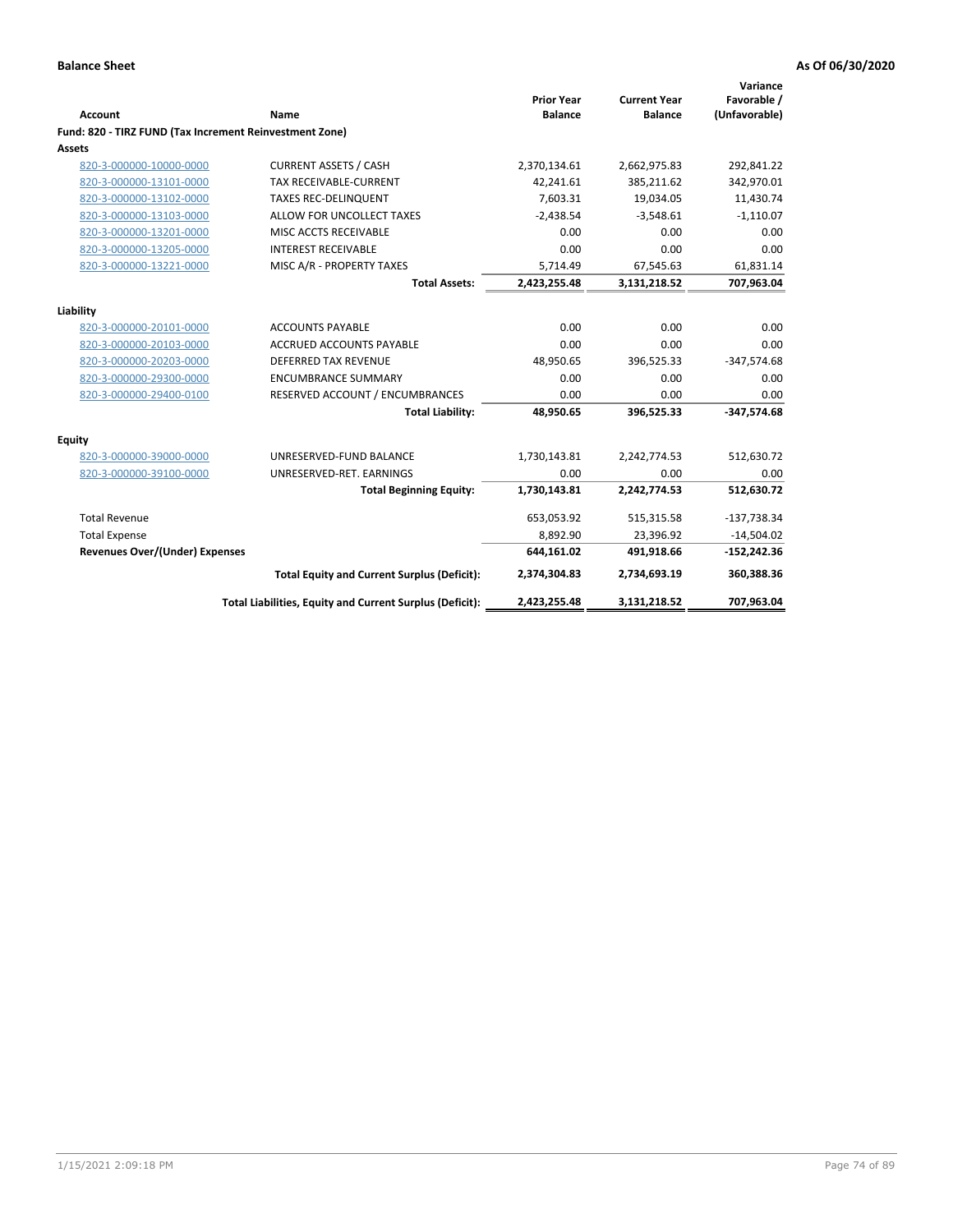| <b>Account</b>                           | Name                                                     | <b>Prior Year</b><br><b>Balance</b> | <b>Current Year</b><br><b>Balance</b> | Variance<br>Favorable /<br>(Unfavorable) |
|------------------------------------------|----------------------------------------------------------|-------------------------------------|---------------------------------------|------------------------------------------|
| Fund: 890 - GRNVL IDC (L-3) FIXED ASSETS |                                                          |                                     |                                       |                                          |
| <b>Assets</b>                            |                                                          |                                     |                                       |                                          |
| 890-3-000000-10000-0000                  | <b>CURRENT ASSETS / CASH</b>                             | $-0.18$                             | $-0.18$                               | 0.00                                     |
| 890-3-000000-16004-0000                  | FIXED ASSETS / BUILDINGS                                 | 0.00                                | 0.00                                  | 0.00                                     |
| 890-3-000000-16005-0000                  | <b>ACCUMULATED DEPRECIATION</b>                          | 0.00                                | 0.00                                  | 0.00                                     |
| 890-3-000000-16301-0000                  | FIXED ASSETS / C W I P                                   | 0.25                                | 0.25                                  | 0.00                                     |
|                                          | <b>Total Assets:</b>                                     | 0.07                                | 0.07                                  | 0.00                                     |
| Liability                                |                                                          |                                     |                                       |                                          |
| 890-3-000000-20101-0000                  | <b>ACCOUNTS PAYABLE</b>                                  | 0.00                                | 0.00                                  | 0.00                                     |
| 890-3-000000-27001-0000                  | <b>CONTRIBUTED CAPITAL</b>                               | 0.00                                | 0.00                                  | 0.00                                     |
| 890-3-000000-27101-0000                  | INVESTMENT IN GFA / GENERAL FUND                         | 0.00                                | 0.00                                  | 0.00                                     |
| 890-3-000000-27102-0000                  | <b>SPECIAL REVENUE FUNDS</b>                             | 0.00                                | 0.00                                  | 0.00                                     |
| 890-3-000000-27103-0000                  | <b>GENERAL CIP FUND</b>                                  | 0.00                                | 0.00                                  | 0.00                                     |
| 890-3-000000-27104-0000                  | PROPRIETARY FUNDS                                        | 0.07                                | 0.07                                  | 0.00                                     |
| 890-3-000000-27201-0000                  | CAFR USE / MUNICIPAL BUILDINGS                           | 0.00                                | 0.00                                  | 0.00                                     |
| 890-3-000000-27202-0000                  | CAFR USE / OTHER GENERAL GOVERNMEN                       | 0.00                                | 0.00                                  | 0.00                                     |
| 890-3-000000-27205-0000                  | CAFR USE / PUBLIC WORKS                                  | 0.00                                | 0.00                                  | 0.00                                     |
| 890-3-000000-27210-0000                  | CAFR USE / INVESTMENT IN GFA                             | 0.00                                | 0.00                                  | 0.00                                     |
| 890-3-000000-27301-0000                  | DONATIONS/GRANTS                                         | 0.00                                | 0.00                                  | 0.00                                     |
|                                          | <b>Total Liability:</b>                                  | 0.07                                | 0.07                                  | 0.00                                     |
| Equity                                   |                                                          |                                     |                                       |                                          |
| 890-3-000000-39000-0000                  | UNRESERVED-FUND BALANCE                                  | 0.00                                | 0.00                                  | 0.00                                     |
|                                          | <b>Total Beginning Equity:</b>                           | 0.00                                | 0.00                                  | 0.00                                     |
| <b>Total Expense</b>                     |                                                          | 0.00                                | 0.00                                  | 0.00                                     |
| Revenues Over/(Under) Expenses           |                                                          | 0.00                                | 0.00                                  | 0.00                                     |
|                                          |                                                          |                                     |                                       |                                          |
|                                          | <b>Total Equity and Current Surplus (Deficit):</b>       | 0.00                                | 0.00                                  | 0.00                                     |
|                                          | Total Liabilities, Equity and Current Surplus (Deficit): | 0.07                                | 0.07                                  | 0.00                                     |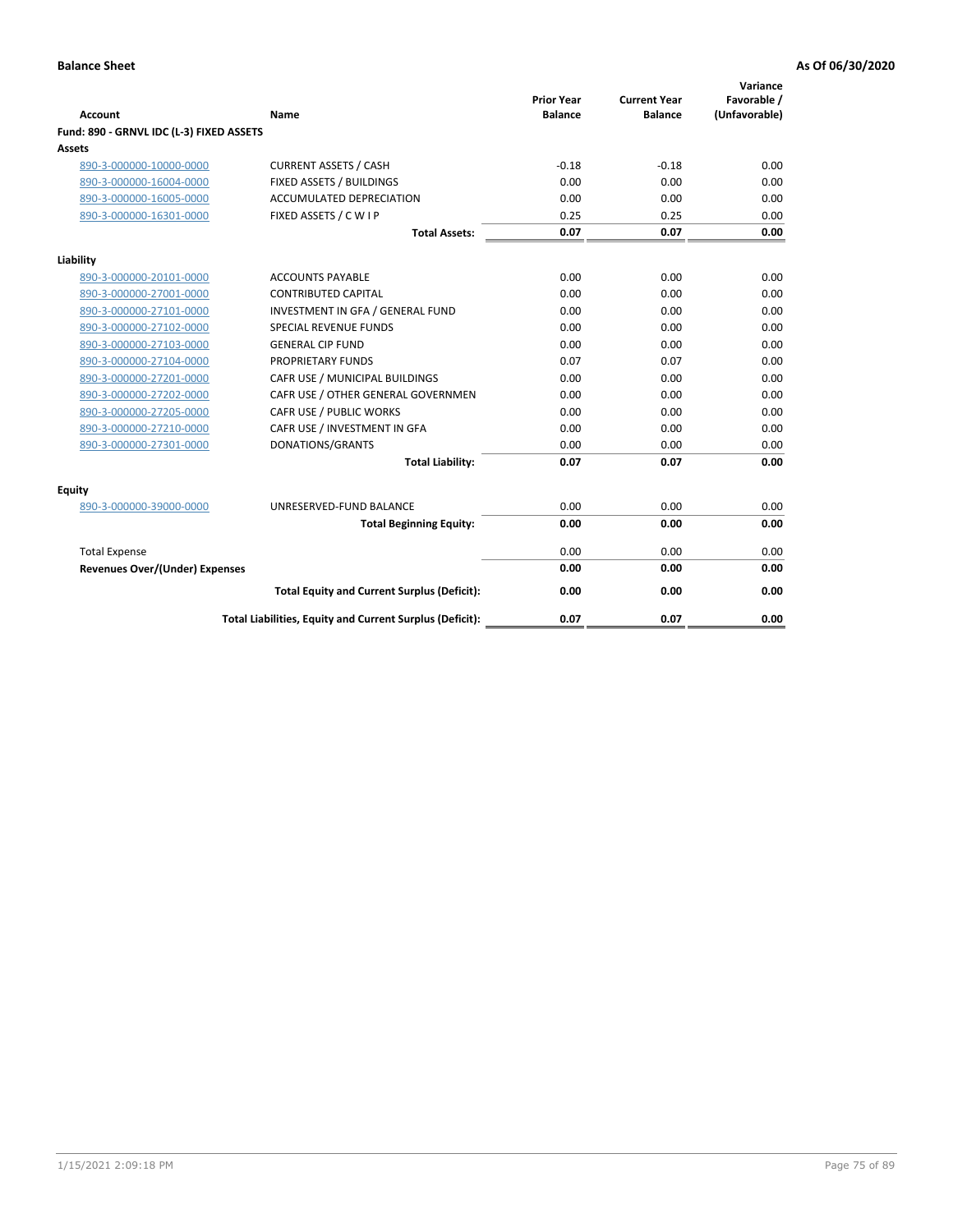|                                                    |                                                      |                                     |                                       | Variance                     |
|----------------------------------------------------|------------------------------------------------------|-------------------------------------|---------------------------------------|------------------------------|
| <b>Account</b>                                     | Name                                                 | <b>Prior Year</b><br><b>Balance</b> | <b>Current Year</b><br><b>Balance</b> | Favorable /<br>(Unfavorable) |
| Fund: 899 - POOLED CASH                            |                                                      |                                     |                                       |                              |
| Assets                                             |                                                      |                                     |                                       |                              |
| 899-8-000000-10000-0000                            | <b>CURRENT ASSETS / CASH</b>                         | 0.00                                | 0.00                                  | 0.00                         |
| 899-8-000000-10101-0000                            | <b>CHASE OUTBOUND OPERATING</b>                      | $-820,817.17$                       | $-261,003.76$                         | 559,813.41                   |
| 899-8-000000-10102-0000                            | CHASE INBOUND OPERATING                              | 6,369,142.34                        | 8,183,873.21                          | 1,814,730.87                 |
| 899-8-000000-10103-0000                            | OPERATING ACCOUNT / CLAIMS ACCOUNT                   | 0.00                                | 0.00                                  | 0.00                         |
| 899-8-000000-10105-0000                            | CHASE BANK / SAVINGS - 3003113077                    | 1,545,573.38                        | 1,548,352.12                          | 2,778.74                     |
| 899-8-000000-10106-0000                            | CHASE BANK / SAVINGS - 2911913371                    | 1,622,286.64                        | 1,626,820.25                          | 4,533.61                     |
| 899-8-000000-10107-0000                            | CHASE TASC FLEX SPENDING                             | 2.53                                | 6,170.34                              | 6,167.81                     |
| 899-8-000000-10401-0000                            | <b>CURRENT ASSETS / INTERNAL CLEARING</b>            | $-957.16$                           | 2,255.75                              | 3,212.91                     |
| 899-8-000000-10402-0000                            | <b>CREDIT CARD CLEARING</b>                          | 0.00                                | 0.00                                  | 0.00                         |
| 899-8-000000-10403-0000                            | <b>NET BILL PAYMENTS</b>                             | 0.00                                | 0.00                                  | 0.00                         |
| 899-8-000000-11101-0000                            | TX CLASS / OPERATING                                 | 1,037,711.77                        | 42,280.98                             | -995,430.79                  |
| 899-8-000000-11201-0000                            | LOGIC INVESTMENTS / OPERATING                        | 1,055,382.91                        | 3,073,008.22                          | 2,017,625.31                 |
| 899-8-000000-11401-0000                            | <b>TEXSTAR ACCT - OPERATING</b>                      | 0.01                                | 0.01                                  | 0.00                         |
| 899-8-000000-11601-0000                            | TEXPOOL ACCT - OPERATING                             | 1,046,737.58                        | 3,059,606.15                          | 2,012,868.57                 |
| 899-8-000000-11801-0000                            | TX GEN TERM OPERATING<br>AMERICAN NATIONAL OPERATING | 11,582,389.11                       | 16,706,236.36                         | 5,123,847.25<br>0.00         |
| 899-8-000000-12001-0000<br>899-8-000000-12002-0000 | PFM ACCT OPERATING                                   | 0.00<br>16,331,429.80               | 0.00<br>15,528,176.51                 | $-803,253.29$                |
| 899-8-000000-12003-0000                            | TREASURIES - CITY ONLY                               | 0.00                                | 0.00                                  | 0.00                         |
| 899-8-000000-12301-0000                            | <b>BOND PROCEEDS / PURCHASED INTEREST</b>            | 0.00                                | 0.00                                  | 0.00                         |
| 899-8-000000-13205-0000                            | <b>INTEREST RECEIVABLE</b>                           | 65,962.52                           | 45,179.79                             | $-20,782.73$                 |
| 899-8-000000-14100-0000                            | DUE FROM FUND 100                                    | 286.18                              | $-2.77$                               | $-288.95$                    |
| 899-8-000000-14101-0000                            | DUE FROM FUND 101                                    | 0.00                                | 0.00                                  | 0.00                         |
| 899-8-000000-14102-0000                            | DUE FROM FUND 102                                    | 0.00                                | 0.00                                  | 0.00                         |
| 899-8-000000-14103-0000                            | DUE FROM FUND 103                                    | 0.00                                | 0.00                                  | 0.00                         |
| 899-8-000000-14110-0000                            | DUE FROM FUND 110                                    | 0.00                                | 0.00                                  | 0.00                         |
| 899-8-000000-14111-0000                            | DUE FROM FUND 111                                    | 0.00                                | 0.00                                  | 0.00                         |
| 899-8-000000-14112-0000                            | DUE FROM FUND 112                                    | 0.00                                | 0.00                                  | 0.00                         |
| 899-8-000000-14113-0000                            | DUE FROM FUND 113                                    | 0.00                                | 0.00                                  | 0.00                         |
| 899-8-000000-14114-0000                            | DUE FROM FUND 114                                    | 0.00                                | 0.00                                  | 0.00                         |
| 899-8-000000-14115-0000                            | DUE FROM FUND 115                                    | 0.00                                | 0.00                                  | 0.00                         |
| 899-8-000000-14116-0000                            | DUE FROM FUND 116                                    | 0.00                                | 0.00                                  | 0.00                         |
| 899-8-000000-14117-0000                            | DUE FROM FUND 117                                    | 0.00                                | 0.00                                  | 0.00                         |
| 899-8-000000-14118-0000                            | DUE FROM FUND 118                                    | 0.00                                | 0.00                                  | 0.00                         |
| 899-8-000000-14119-0000                            | DUE FROM FUND 119                                    | 0.00                                | 0.00                                  | 0.00                         |
| 899-8-000000-14120-0000                            | DUE FROM FUND 120                                    | 0.00                                | 0.00                                  | 0.00                         |
| 899-8-000000-14121-0000                            | DUE FROM FUND 121                                    | 0.00                                | 0.00                                  | 0.00                         |
| 899-8-000000-14122-0000                            | DUE FROM FUND 122                                    | 0.00                                | 0.00                                  | 0.00                         |
| 899-8-000000-14123-0000                            | DUE FROM FUND 123                                    | 0.00<br>0.00                        | 0.00<br>0.00                          | 0.00<br>0.00                 |
| 899-8-000000-14124-0000<br>899-8-000000-14125-0000 | DUE FROM FUND 124<br>DUE FROM FUND 125               | 0.00                                | 0.00                                  | 0.00                         |
| 899-8-000000-14126-0000                            | DUE FROM FUND 126                                    | 0.00                                | 0.00                                  | 0.00                         |
| 899-8-000000-14140-0000                            | DUE FROM FUND 140                                    | 0.00                                | 0.00                                  | 0.00                         |
| 899-8-000000-14160-0000                            | DUE FROM FUND 160                                    | 0.00                                | 0.00                                  | 0.00                         |
| 899-8-000000-14161-0000                            | DUE FROM FUND 161                                    | 0.00                                | 0.00                                  | 0.00                         |
| 899-8-000000-14162-0000                            | DUE FROM FUND 162                                    | 0.00                                | 0.00                                  | 0.00                         |
| 899-8-000000-14163-0000                            | DUE FROM FUND 163                                    | 0.00                                | 0.00                                  | 0.00                         |
| 899-8-000000-14164-0000                            | DUE FROM FUND 164                                    | 0.00                                | 0.00                                  | 0.00                         |
| 899-8-000000-14165-0000                            | DUE FROM FUND 165                                    | 0.00                                | 0.00                                  | 0.00                         |
| 899-8-000000-14170-0000                            | DUE FROM FUND 170                                    | 0.00                                | 0.00                                  | 0.00                         |
| 899-8-000000-14171-0000                            | DUE FROM FUND 171                                    | 0.00                                | 0.00                                  | 0.00                         |
| 899-8-000000-14172-0000                            | DUE FROM FUND 172                                    | 0.00                                | 0.00                                  | 0.00                         |
| 899-8-000000-14173-0000                            | DUE FROM FUND 173                                    | 0.00                                | 0.00                                  | 0.00                         |
| 899-8-000000-14174-0000                            | DUE FROM FUND 174                                    | 0.00                                | 0.00                                  | 0.00                         |
| 899-8-000000-14175-0000                            | DUE FROM FUND 175                                    | 0.00                                | 0.00                                  | 0.00                         |
| 899-8-000000-14176-0000                            | DUE FROM FUND 176                                    | 0.00                                | 0.00                                  | 0.00                         |
| 899-8-000000-14177-0000                            | DUE FROM FUND 177                                    | 0.00                                | 0.00                                  | 0.00                         |
| 899-8-000000-14190-0000                            | DUE FROM FUND 190                                    | 0.00                                | 0.00                                  | 0.00                         |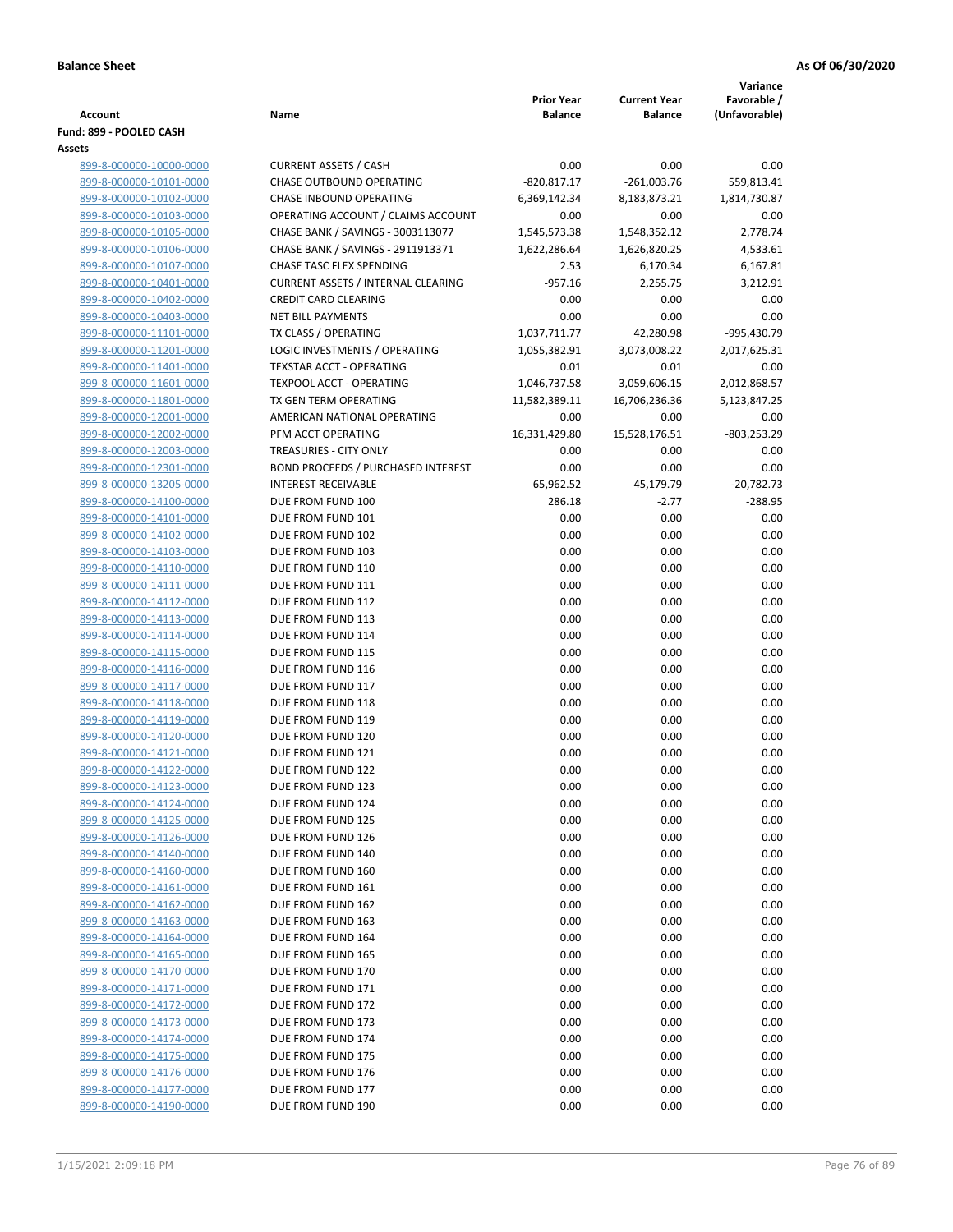|                                                    |                                        |                   |                     | Variance        |
|----------------------------------------------------|----------------------------------------|-------------------|---------------------|-----------------|
|                                                    |                                        | <b>Prior Year</b> | <b>Current Year</b> | Favorable /     |
| <b>Account</b>                                     | Name                                   | <b>Balance</b>    | <b>Balance</b>      | (Unfavorable)   |
| 899-8-000000-14192-0000                            | DUE FROM FUND 192                      | 0.00              | 0.00                | 0.00            |
| 899-8-000000-14200-0000                            | DUE FROM FUND 200                      | $-50.75$          | 0.00                | 50.75           |
| 899-8-000000-14210-0000                            | DUE FROM FUND 210                      | 0.00              | 0.00                | 0.00            |
| 899-8-000000-14211-0000                            | DUE FROM FUND 211                      | 0.00              | 0.00                | 0.00            |
| 899-8-000000-14212-0000                            | DUE FROM FUND 212                      | 0.00              | 0.00                | 0.00            |
| 899-8-000000-14216-0000                            | DUE FROM FUND 216                      | 0.00              | 0.00                | 0.00            |
| 899-8-000000-14217-0000                            | DUE FROM FUND 217<br>DUE FROM FUND 300 | 0.00              | 0.00                | 0.00            |
| 899-8-000000-14300-0000                            |                                        | 0.00              | 0.00                | 0.00<br>0.00    |
| 899-8-000000-14320-0000<br>899-8-000000-14360-0000 | DUE FROM FUND 320<br>DUE FROM FUND 360 | 0.00<br>0.00      | 0.00<br>0.00        | 0.00            |
|                                                    | DUE FROM FUND 361                      | 0.00              | 0.00                | 0.00            |
| 899-8-000000-14361-0000                            | DUE FROM FUND 400                      | 0.00              | 0.00                | 0.00            |
| 899-8-000000-14400-0000<br>899-8-000000-14500-0000 | DUE FROM FUND 500                      | 0.00              | 0.00                | 0.00            |
|                                                    | DUE FROM FUND 561                      | 0.00              | 0.00                | 0.00            |
| 899-8-000000-14561-0000                            | DUE FROM FUND 601                      | 0.00              | $-254.55$           | $-254.55$       |
| 899-8-000000-14601-0000<br>899-8-000000-14602-0000 | DUE FROM FUND 602                      | $-0.09$           | $-500.09$           | $-500.00$       |
| 899-8-000000-14604-0000                            | DUE FROM FUND 604                      | 0.00              | 0.00                | 0.00            |
| 899-8-000000-14660-0000                            | DUE FROM FUND 660                      | 0.00              | 0.00                | 0.00            |
| 899-8-000000-14800-0000                            | DUE FROM FUND 800                      | 0.00              | 0.00                | 0.00            |
| 899-8-000000-14801-0000                            | DUE FROM FUND 801                      | 0.00              | 0.00                | 0.00            |
| 899-8-000000-14802-0000                            | DUE FROM FUND 802                      | 0.00              | 0.00                | 0.00            |
| 899-8-000000-14803-0000                            | DUE FROM FUND 803                      | 0.00              | 0.00                | 0.00            |
| 899-8-000000-14807-0000                            | DUE FROM FUND 807                      | 0.00              | 0.00                | 0.00            |
| 899-8-000000-14809-0000                            | DUE FROM FUND 809                      | 0.00              | 0.00                | 0.00            |
| 899-8-000000-14810-0000                            | DUE FROM FUND 810                      | 0.00              | 0.00                | 0.00            |
| 899-8-000000-14811-0000                            | DUE FROM FUND 811                      | 0.00              | 0.00                | 0.00            |
| 899-8-000000-14820-0000                            | DUE FROM TIRZ FUND                     | 0.00              | 0.00                | 0.00            |
| 899-8-000000-14890-0000                            | DUE FROM GRNVL IDC (L-3) FIXED ASSETS  | 0.00              | 0.00                | 0.00            |
| 899-8-000000-14910-0000                            | DUE FROM FUND 910                      | 323,912.96        | 75,652.77           | $-248,260.19$   |
| 899-8-000000-14911-0000                            | DUE FROM FUND 911                      | 0.00              | 0.00                | 0.00            |
| 899-8-000000-14912-0000                            | DUE FROM FUND 912                      | 0.00              | 0.00                | 0.00            |
| 899-8-000000-14913-0000                            | DUE FROM FUND 913                      | 0.00              | 0.00                | 0.00            |
| 899-8-000000-14916-0000                            | DUE FROM FUND 916                      | 0.00              | 0.00                | 0.00            |
| 899-8-000000-14950-0000                            | DUE FROM FUND 950                      | 0.00              | 25,170.02           | 25,170.02       |
| 899-8-000000-91011-1001                            | <b>BANK OF AMERICA</b>                 | 0.00              | 0.00                | 0.00            |
|                                                    | <b>Total Assets:</b>                   | 40,158,992.56     | 49,661,021.31       | 9,502,028.75    |
|                                                    |                                        |                   |                     |                 |
| Liability<br>899-8-000000-20101-0000               | <b>ACCOUNTS PAYABLE</b>                | 324,148.30        | 99,959.78           | 224,188.52      |
| 899-8-000000-20102-0000                            | <b>CREDIT CARD PAYABLE</b>             | 0.00              | 0.00                | 0.00            |
| 899-8-000000-21040-0000                            | DUE TO OTHER FUNDS                     | 39,834,845.36     | 49,564,708.44       | -9,729,863.08   |
|                                                    | <b>Total Liability:</b>                | 40,158,993.66     | 49,664,668.22       | $-9,505,674.56$ |
|                                                    |                                        |                   |                     |                 |
| <b>Equity</b>                                      |                                        |                   |                     |                 |
| 899-3-000000-39000-0000                            | UNRESERVED-FUND BALANCE                | $-1.10$           | $-0.46$             | 0.64            |
| 899-8-000000-14362-0000                            | DUE FROM FUND 362                      | 0.00              | 0.00                | 0.00            |
| 899-8-000000-39200-0101                            | EQUITY IN POOLED CASH                  | 0.00              | 0.00                | 0.00            |
| 899-8-000000-39200-0110                            | EQUITY IN POOLED CASH                  | 0.00              | 0.00                | 0.00            |
| 899-8-000000-39200-0111                            | EQUITY IN POOLED CASH                  | 0.00              | 0.00                | 0.00            |
| 899-8-000000-39200-0112                            | EQUITY IN POOLED CASH                  | 0.00              | 0.00                | 0.00            |
| 899-8-000000-39200-0190                            | EQUITY IN POOLED CASH                  | 0.00              | 0.00                | 0.00            |
| 899-8-000000-39200-0201                            | EQUITY IN POOLED CASH                  | 0.00              | 0.00                | 0.00            |
| 899-8-000000-39200-0202                            | EQUITY IN POOLED CASH                  | 0.00              | 0.00                | 0.00            |
| 899-8-000000-39200-0203                            | EQUITY IN POOLED CASH                  | 0.00              | 0.00                | 0.00            |
| 899-8-000000-39200-0204                            | EQUITY IN POOLED CASH                  | 0.00              | 0.00                | 0.00            |
| 899-8-000000-39200-0205                            | EQUITY IN POOLED CASH                  | 0.00              | 0.00                | 0.00            |
| 899-8-000000-39200-0206                            | EQUITY IN POOLED CASH                  | 0.00              | 0.00                | 0.00            |
| 899-8-000000-39200-0207                            | EQUITY IN POOLED CASH                  | 0.00              | 0.00                | 0.00            |
| 899-8-000000-39200-0208                            | EQUITY IN POOLED CASH                  | 0.00              | 0.00                | 0.00            |
| 899-8-000000-39200-0209                            | EQUITY IN POOLED CASH                  | 0.00              | 0.00                | 0.00            |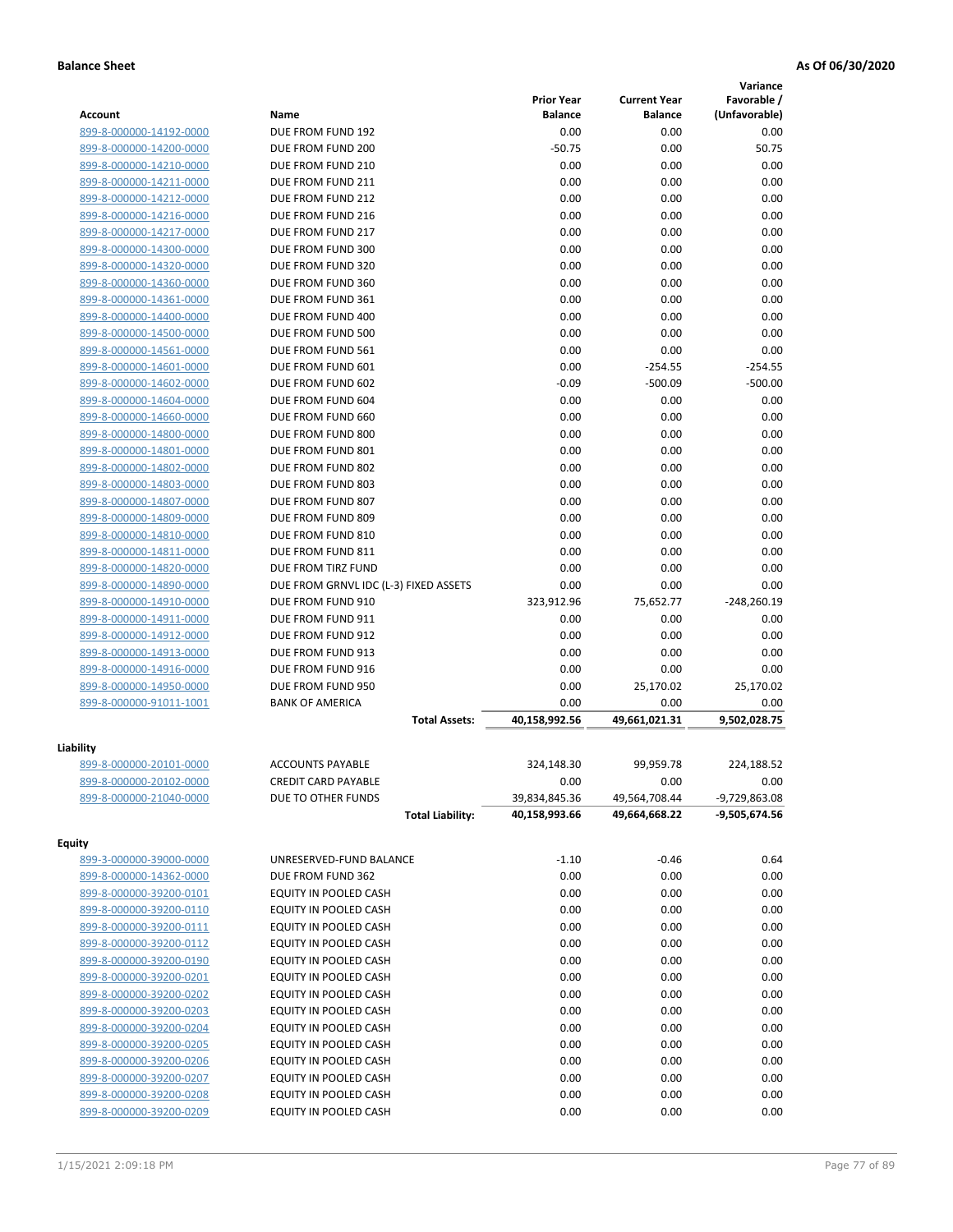**Variance**

|                                                    |                              | <b>Prior Year</b> | <b>Current Year</b> | Favorable /   |
|----------------------------------------------------|------------------------------|-------------------|---------------------|---------------|
| Account                                            | Name                         | <b>Balance</b>    | <b>Balance</b>      | (Unfavorable) |
| 899-8-000000-39200-0210                            | EQUITY IN POOLED CASH        | 0.00              | 0.00                | 0.00          |
| 899-8-000000-39200-0211                            | EQUITY IN POOLED CASH        | 0.00              | 0.00                | 0.00          |
| 899-8-000000-39200-0212                            | EQUITY IN POOLED CASH        | 0.00              | 0.00                | 0.00          |
| 899-8-000000-39200-0213                            | EQUITY IN POOLED CASH        | 0.00              | 0.00                | 0.00          |
| 899-8-000000-39200-0214                            | EQUITY IN POOLED CASH        | 0.00              | 0.00                | 0.00          |
| 899-8-000000-39200-0215                            | EQUITY IN POOLED CASH        | 0.00              | 0.00                | 0.00          |
| 899-8-000000-39200-0216                            | EQUITY IN POOLED CASH        | 0.00              | 0.00                | 0.00          |
| 899-8-000000-39200-0217                            | EQUITY IN POOLED CASH        | 0.00              | 0.00                | 0.00          |
| 899-8-000000-39200-0218                            | <b>EQUITY IN POOLED CASH</b> | 0.00              | 0.00                | 0.00          |
| 899-8-000000-39200-0219                            | EQUITY IN POOLED CASH        | 0.00              | 0.00                | 0.00          |
| 899-8-000000-39200-0220                            | EQUITY IN POOLED CASH        | 0.00              | 0.00                | 0.00          |
| 899-8-000000-39200-0221                            | EQUITY IN POOLED CASH        | 0.00              | 0.00                | 0.00          |
| 899-8-000000-39200-0222                            | EQUITY IN POOLED CASH        | 0.00              | 0.00                | 0.00          |
| 899-8-000000-39200-0223                            | EQUITY IN POOLED CASH        | 0.00              | 0.00                | 0.00          |
| 899-8-000000-39200-0224                            | EQUITY IN POOLED CASH        | 0.00              | 0.00                | 0.00          |
| 899-8-000000-39200-0225                            | EQUITY IN POOLED CASH        | 0.00              | 0.00                | 0.00          |
| 899-8-000000-39200-0226                            | EQUITY IN POOLED CASH        | 0.00              | 0.00                | 0.00          |
| 899-8-000000-39200-0227                            | EQUITY IN POOLED CASH        | 0.00              | 0.00                | 0.00          |
| 899-8-000000-39200-0228                            | <b>EQUITY IN POOLED CASH</b> | 0.00              | 0.00                | 0.00          |
| 899-8-000000-39200-0229                            | EQUITY IN POOLED CASH        | 0.00              | 0.00                | 0.00          |
| 899-8-000000-39200-0231                            | EQUITY IN POOLED CASH        | 0.00              | 0.00                | 0.00          |
| 899-8-000000-39200-0232                            | EQUITY IN POOLED CASH        | 0.00              | 0.00                | 0.00          |
| 899-8-000000-39200-0233                            | EQUITY IN POOLED CASH        | 0.00              | 0.00                | 0.00          |
| 899-8-000000-39200-0234                            | EQUITY IN POOLED CASH        | 0.00              | 0.00                | 0.00          |
| 899-8-000000-39200-0235                            | EQUITY IN POOLED CASH        | 0.00              | 0.00                | 0.00          |
| 899-8-000000-39200-0236                            | EQUITY IN POOLED CASH        | 0.00              | 0.00                | 0.00          |
| 899-8-000000-39200-0241                            | EQUITY IN POOLED CASH        | 0.00              | 0.00                | 0.00          |
| 899-8-000000-39200-0247                            | EQUITY IN POOLED CASH        | 0.00              | 0.00                | 0.00          |
| 899-8-000000-39200-0250                            | EQUITY IN POOLED CASH        | 0.00              | 0.00                | 0.00          |
| 899-8-000000-39200-0251                            | EQUITY IN POOLED CASH        | 0.00              | 0.00                | 0.00          |
| 899-8-000000-39200-0252                            | EQUITY IN POOLED CASH        | 0.00              | 0.00                | 0.00          |
| 899-8-000000-39200-0253                            | EQUITY IN POOLED CASH        | 0.00              | 0.00                | 0.00          |
| 899-8-000000-39200-0254                            | EQUITY IN POOLED CASH        | 0.00              | 0.00                | 0.00          |
| 899-8-000000-39200-0301                            | EQUITY IN POOLED CASH        | 0.00              | 0.00                | 0.00          |
| 899-8-000000-39200-0302                            | EQUITY IN POOLED CASH        | 0.00              | 0.00                | 0.00          |
| 899-8-000000-39200-0401                            | EQUITY IN POOLED CASH        | 0.00              | 0.00                | 0.00          |
| 899-8-000000-39200-0402                            | EQUITY IN POOLED CASH        | 0.00              | 0.00                | 0.00          |
| 899-8-000000-39200-0403                            | EQUITY IN POOLED CASH        | 0.00              | 0.00                | 0.00          |
| 899-8-000000-39200-0405                            | <b>EQUITY IN POOLED CASH</b> | 0.00              | 0.00                | 0.00          |
| 899-8-000000-39200-0406                            | EQUITY IN POOLED CASH        | 0.00              | 0.00                | 0.00          |
| 899-8-000000-39200-0410                            | EQUITY IN POOLED CASH        | 0.00              | 0.00                | 0.00          |
| 899-8-000000-39200-0411                            | EQUITY IN POOLED CASH        | 0.00              | 0.00                | 0.00          |
| 899-8-000000-39200-0501                            | EQUITY IN POOLED CASH        | 0.00              | 0.00                | 0.00          |
| 899-8-000000-39200-0502                            | EQUITY IN POOLED CASH        | 0.00              | 0.00                | 0.00          |
| 899-8-000000-39200-0503                            |                              |                   |                     |               |
|                                                    | EQUITY IN POOLED CASH        | 0.00              | 0.00                | 0.00          |
| 899-8-000000-39200-0504<br>899-8-000000-39200-0505 | EQUITY IN POOLED CASH        | 0.00              | 0.00                | 0.00          |
|                                                    | EQUITY IN POOLED CASH        | 0.00              | 0.00                | 0.00          |
| 899-8-000000-39200-0506                            | EQUITY IN POOLED CASH        | 0.00              | 0.00                | 0.00          |
| 899-8-000000-39200-0507                            | EQUITY IN POOLED CASH        | 0.00              | 0.00                | 0.00          |
| 899-8-000000-39200-0511                            | EQUITY IN POOLED CASH        | 0.00              | 0.00                | 0.00          |
| 899-8-000000-39200-0513                            | EQUITY IN POOLED CASH        | 0.00              | 0.00                | 0.00          |
| 899-8-000000-39200-0521                            | EQUITY IN POOLED CASH        | 0.00              | 0.00                | 0.00          |
| 899-8-000000-39200-0522                            | EQUITY IN POOLED CASH        | 0.00              | 0.00                | 0.00          |
| 899-8-000000-39200-0523                            | EQUITY IN POOLED CASH        | 0.00              | 0.00                | 0.00          |
| 899-8-000000-39200-0601                            | EQUITY IN POOLED CASH        | 0.00              | 0.00                | 0.00          |
| 899-8-000000-39200-0602                            | EQUITY IN POOLED CASH        | 0.00              | 0.00                | 0.00          |
| 899-8-000000-39200-0603                            | EQUITY IN POOLED CASH        | 0.00              | 0.00                | 0.00          |
| 899-8-000000-39200-0604                            | EQUITY IN POOLED CASH        | 0.00              | 0.00                | 0.00          |
| 899-8-000000-39200-0702                            | EQUITY IN POOLED CASH        | 0.00              | 0.00                | 0.00          |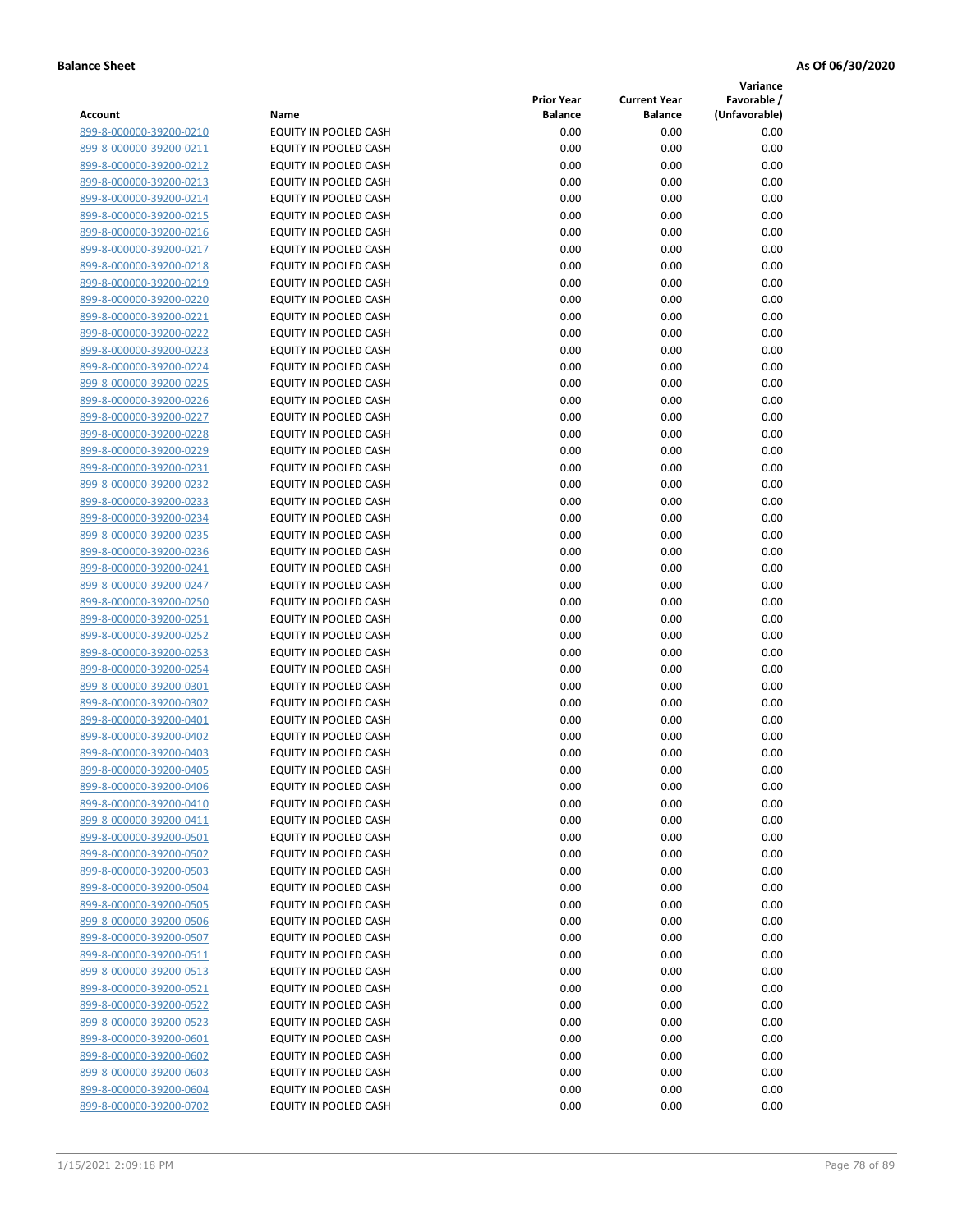|                                       |                                                          |                   |                     | Variance      |
|---------------------------------------|----------------------------------------------------------|-------------------|---------------------|---------------|
|                                       |                                                          | <b>Prior Year</b> | <b>Current Year</b> | Favorable /   |
| <b>Account</b>                        | Name                                                     | <b>Balance</b>    | <b>Balance</b>      | (Unfavorable) |
| 899-8-000000-39200-0703               | EQUITY IN POOLED CASH                                    | 0.00              | 0.00                | 0.00          |
| 899-8-000000-39200-0704               | EQUITY IN POOLED CASH                                    | 0.00              | 0.00                | 0.00          |
| 899-8-000000-39200-0705               | EQUITY IN POOLED CASH                                    | 0.00              | 0.00                | 0.00          |
| 899-8-000000-39200-0706               | <b>EQUITY IN POOLED CASH</b>                             | 0.00              | 0.00                | 0.00          |
| 899-8-000000-39200-0707               | <b>EQUITY IN POOLED CASH</b>                             | 0.00              | 0.00                | 0.00          |
| 899-8-000000-39200-0708               | <b>EQUITY IN POOLED CASH</b>                             | 0.00              | 0.00                | 0.00          |
| 899-8-000000-39200-0710               | <b>EQUITY IN POOLED CASH</b>                             | 0.00              | 0.00                | 0.00          |
| 899-8-000000-39200-0721               | EQUITY IN POOLED CASH                                    | 0.00              | 0.00                | 0.00          |
| 899-8-000000-39200-0722               | <b>EQUITY IN POOLED CASH</b>                             | 0.00              | 0.00                | 0.00          |
| 899-8-000000-39200-0723               | <b>EQUITY IN POOLED CASH</b>                             | 0.00              | 0.00                | 0.00          |
| 899-8-000000-39200-0731               | <b>EQUITY IN POOLED CASH</b>                             | 0.00              | 0.00                | 0.00          |
| 899-8-000000-39200-0825               | EQUITY IN POOLED CASH                                    | 0.00              | 0.00                | 0.00          |
| 899-8-000000-39200-0901               | <b>EQUITY IN POOLED CASH</b>                             | 0.00              | 0.00                | 0.00          |
| 899-8-000000-39200-0902               | EQUITY IN POOLED CASH                                    | 0.00              | 0.00                | 0.00          |
| 899-8-000000-39200-0903               | <b>EQUITY IN POOLED CASH</b>                             | 0.00              | 0.00                | 0.00          |
| 899-8-000000-39200-0904               | <b>EQUITY IN POOLED CASH</b>                             | 0.00              | 0.00                | 0.00          |
| 899-8-000000-39200-0905               | EQUITY IN POOLED CASH                                    | 0.00              | 0.00                | 0.00          |
| 899-8-000000-39200-0909               | EQUITY IN POOLED CASH                                    | 0.00              | 0.00                | 0.00          |
| 899-8-000000-39200-0910               | <b>EQUITY IN POOLED CASH</b>                             | 0.00              | 0.00                | 0.00          |
| 899-8-000000-39200-0960               | <b>EQUITY IN POOLED CASH</b>                             | 0.00              | 0.00                | 0.00          |
| 899-8-000000-39200-9999               | <b>EQUITY IN POOLED CASH</b>                             | 0.00              | 0.00                | 0.00          |
|                                       | <b>Total Beginning Equity:</b>                           | $-1.10$           | $-0.46$             | 0.64          |
| <b>Total Revenue</b>                  |                                                          | 0.00              | $-3,646.45$         | $-3,646.45$   |
| <b>Revenues Over/(Under) Expenses</b> |                                                          | 0.00              | $-3,646.45$         | $-3,646.45$   |
|                                       | <b>Total Equity and Current Surplus (Deficit):</b>       | $-1.10$           | $-3,646.91$         | $-3,645.81$   |
|                                       | Total Liabilities, Equity and Current Surplus (Deficit): | 40,158,992.56     | 49,661,021.31       | 9,502,028.75  |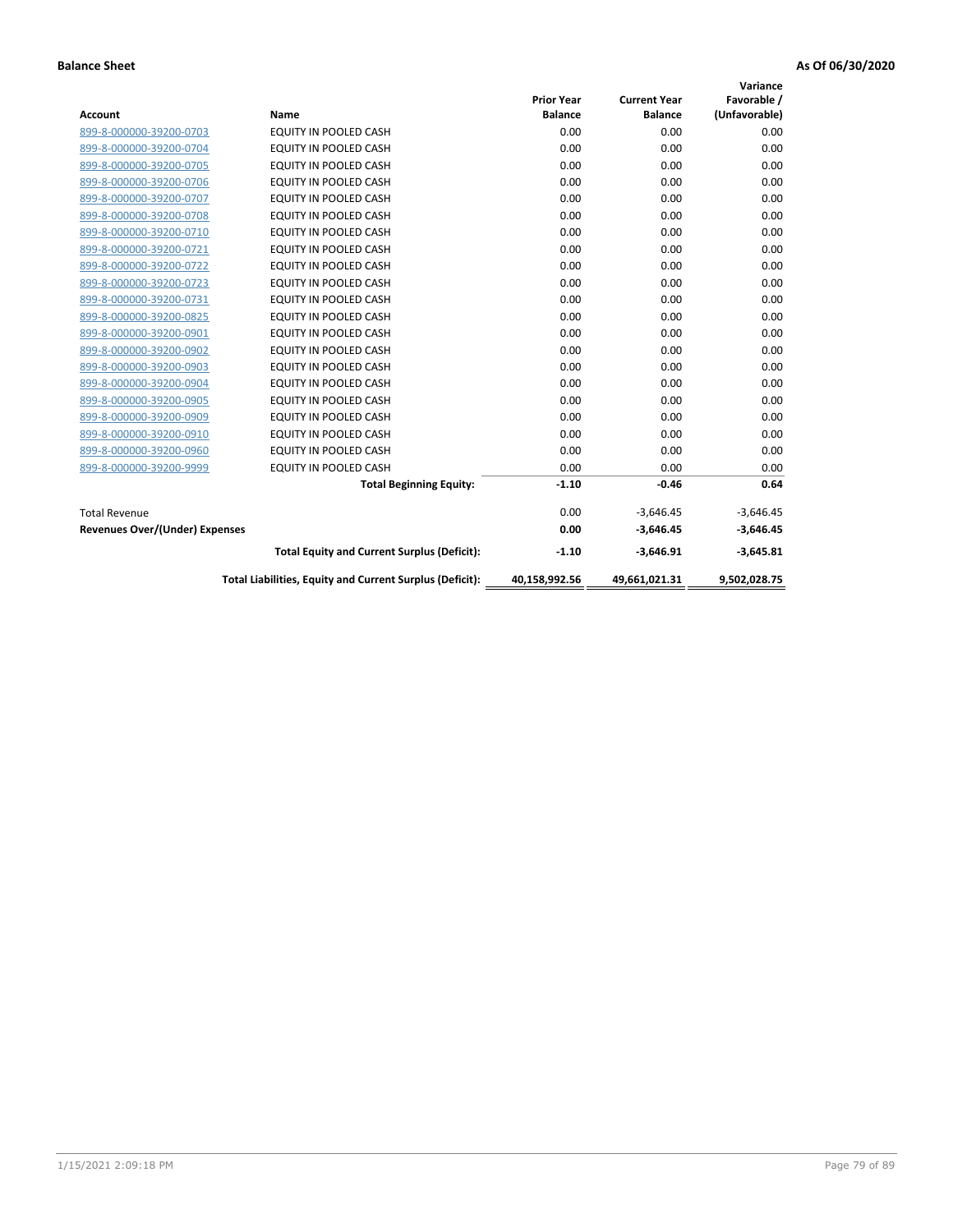|                                            |                                        |                   |                     | Variance        |
|--------------------------------------------|----------------------------------------|-------------------|---------------------|-----------------|
|                                            |                                        | <b>Prior Year</b> | <b>Current Year</b> | Favorable /     |
| Account                                    | Name                                   | <b>Balance</b>    | <b>Balance</b>      | (Unfavorable)   |
| <b>Fund: 910 - ELECTRIC OPERATING FUND</b> |                                        |                   |                     |                 |
| <b>Assets</b>                              |                                        |                   |                     |                 |
| 910-9-000000-10000-1300                    | <b>CASH</b>                            | 13,943,552.44     | 21,023,034.37       | 7,079,481.93    |
| 910-9-000000-10209-1300                    | <b>ADMIN PETTY CASH</b>                | 658.89            | 200.00              | $-458.89$       |
| 910-9-000000-10308-1300                    | <b>GEUS SERVICE CENTER CHANGE</b>      | 849.90            | 849.90              | 0.00            |
| 910-9-000000-10309-1300                    | <b>GEUS DOWNTOWN CHANGE</b>            | 1,650.00          | 1,650.00            | 0.00            |
| 910-9-000000-11540-1301                    | PTO LIABILITY FUNDING                  | 454,558.18        | 461,435.96          | 6,877.78        |
| 910-9-000000-11541-1301                    | CASH INVESTED - TX TERM GENERAL        | 4,638,665.82      | 4,755,252.87        | 116,587.05      |
| 910-9-000000-12190-1810                    | DEFERRED ISSUANCE COSTS 2001           | 0.00              | 0.00                | 0.00            |
| 910-9-000000-12191-1810                    | DEFERRED ISSUANCE COST 2008 ENGINE PR  | 0.00              | 0.00                | 0.00            |
| 910-9-000000-12192-1810                    | DEFERRED ISSUANCE COSTS 2010 BOA ENGI  | 0.00              | 0.00                | 0.00            |
| 910-9-000000-12193-1810                    | DEFERRED ISSUANCE COSTS 2010 SCRUBBEI  | 0.00              | 0.00                | 0.00            |
| 910-9-000000-12194-1810                    | DEFERRED ISSUANCE COSTS 2010 TMPA DEI  | 0.00              | 0.00                | 0.00            |
| 910-9-000000-12201-1810                    | <b>BOND DISCOUNT</b>                   | 103,096.73        | 153,371.59          | 50,274.86       |
| 910-9-000000-13000-1420                    | <b>CUSTOMER ACCOUNTS RECEIVABLE</b>    | 2,377,187.55      | 1,481,433.66        | -895,753.89     |
| 910-9-000000-13001-1420                    | NON CURRENT CUSTOMER ACCTS RECEIVAE    | 590,927.75        | 662,383.08          | 71,455.33       |
| 910-9-000000-13002-1440                    | ALLOWANCE FOR UNCOLLECTABLE            | -581,494.93       | $-513,614.39$       | 67,880.54       |
| 910-9-000000-13003-1422                    | UNBILLED YEAR-END ACCRUAL              | 4,682,899.58      | 4,669,137.80        | $-13,761.78$    |
| 910-9-000000-13009-1423                    | FUEL ADJUSTMENT - UNDER/OVER           | 822,699.64        | -873,620.22         | $-1,696,319.86$ |
| 910-9-000000-13011-1420                    | <b>AMP RECEIVABLE</b>                  | $-7,142.86$       | $-17,031.80$        | -9,888.94       |
| 910-9-000000-13012-1420                    | ROUNDUP ACCOUNTS RECEIVABLE            | 0.00              | 0.00                | 0.00            |
| 910-9-000000-13066-1421                    | AMPY CUSTOMER ACCOUNTS RECEIVABLE      | 0.00              | 0.00                | 0.00            |
| 910-9-000000-13067-1421                    | AMPY ARREARS ACCOUNTS RECEIVABLE       | $-4,835.99$       | $-5,128.24$         | $-292.25$       |
| 910-9-000000-13068-1421                    | AMPY Customers Left With Balance A/R   | 57,269.43         | 61,643.78           | 4,374.35        |
| 910-9-000000-13201-1430                    | MISCELLANEOUS ACCOUNTS RECEIVABLE      | $-12,549.18$      | 98,631.19           | 111,180.37      |
| 910-9-000000-13205-1710                    | <b>INTEREST RECEIVABLE</b>             | 0.00              | 0.00                | 0.00            |
| 910-9-000000-13290-1650                    | PREPAYMENTS                            | 0.00              | 0.00                | 0.00            |
| 910-9-000000-13291-1651                    | TMPA SCRUBBER PREPAYMENT               | 0.00              | 0.00                | 0.00            |
| 910-9-000000-13293-1653                    | TMPA FIXED COSTS PREPAYMENT            | 0.00              | 0.00                | 0.00            |
| 910-9-000000-13294-1654                    | TMPA DEMAND COSTS ESCROW               | 0.00              | 0.00                | 0.00            |
| 910-9-000000-13297-1657                    | <b>ERCOT CRR PREPAYMENTS</b>           | 13,266.55         | $-16, 155.74$       | $-29,422.29$    |
| 910-9-000000-13299-1655                    | <b>ERCOT COLLATERAL</b>                | 111,550.00        | 111,550.00          | 0.00            |
| 910-9-000000-14001-1461                    | DUE FROM COG - GENERAL FUND            | 0.00              | 0.00                | 0.00            |
| 910-9-000000-14402-1469                    | DUE FROM DEBT SERVICE FUND             | 0.00              | 0.00                | 0.00            |
| 910-9-000000-14501-1467                    | DUE FROM GBOD                          | 0.00              | 0.00                | 0.00            |
| 910-9-000000-14916-1469                    | DUE FROM FUND 916                      | 0.00              | 0.00                | 0.00            |
| 910-9-000000-14999-1910                    | DUE FROM 906                           | 0.00              | 0.00                | 0.00            |
| 910-9-000000-15900-1540                    | <b>INVENTORY</b>                       | 2,585,269.77      | 2,513,075.52        | $-72,194.25$    |
| 910-9-000000-15901-1541                    | <b>GEUS UNLEADED GASOLINE</b>          | $-707.00$         | 720.66              | 1,427.66        |
| 910-9-000000-15902-1542                    | <b>GEUS DIESEL GASOLINE</b>            | 1,407.53          | 246.04              | $-1,161.49$     |
| 910-9-000000-15903-1543                    | <b>INVENTORY - SUBSTATION</b>          | 7,771.80          | 7,771.80            | 0.00            |
| 910-9-000000-15909-1510                    | STEAM PLANT FUEL OIL INVENTORY         | 580,690.88        | 576,621.23          | $-4,069.65$     |
| 910-9-000000-16301-1070                    | <b>CWIP</b>                            | 679,189.68        | 1,997,331.75        | 1,318,142.07    |
| 910-9-000000-16400-1180                    | GASB 62 ASSET                          | 0.00              | 12,657,036.00       | 12,657,036.00   |
| 910-9-000000-17501-1860                    | <b>EMPLOYEE CONTRIBUTIONS</b>          | 543,413.00        | 641,414.00          | 98,001.00       |
| 910-9-000000-17504-1860                    | <b>INVESTMENT RETURN</b>               | $-961,559.00$     | 2,067,546.00        | 3,029,105.00    |
| 910-9-000000-17508-1860                    | EXPERIENCE DIFFERENCE- OUTFLOW         | $-35,369.00$      | 104,019.00          | 139,388.00      |
| 910-9-000000-17509-1860                    | <b>EXPERIENCE DIFFERENCE - INFLOW</b>  | $-183,876.00$     | -123,185.00         | 60,691.00       |
| 910-9-000000-17520-1860                    | <b>ASSUMPTION CHANGES</b>              | 171,898.00        | 0.00                | $-171,898.00$   |
| 910-9-000000-17608-1860                    | OPEB DEFERRED OUTFLOW                  | 53,017.00         | 69,667.00           | 16,650.00       |
| 910-9-000000-17609-1860                    | OPEB DEFERRED INFLOW                   | $-3,234.00$       | $-25,652.00$        | $-22,418.00$    |
| 910-9-000000-19000-3100                    | STEAM - LAND                           | 117,340.90        | 117,340.90          | 0.00            |
| 910-9-000000-19001-3110                    | STEAM PLANT - STRUCTURES               | 1,455,530.43      | 1,082,096.04        | -373,434.39     |
| 910-9-000000-19002-3120                    | STEAM PLANT - BOILER PLANT EQUIPMENT   | 4,886,434.29      | 6,707,486.99        | 1,821,052.70    |
| 910-9-000000-19003-3130                    | STEAM PLANT - ENGINES                  | 0.00              | 0.00                | 0.00            |
| 910-9-000000-19004-3140                    | STEAM PLANT - GENERATORS               | 9,067,106.70      | 9,067,106.70        | 0.00            |
| 910-9-000000-19005-3150                    | STEAM PLANT - ACCESSORY ELECTRIC EQUIF | 956,874.92        | 950,135.42          | -6,739.50       |
| 910-9-000000-19006-3160                    | STEAM PLANT - MISC POWER PLANT EQUIPI  | 12,912.88         | 12,912.88           | 0.00            |
| 910-9-000000-19100-3400                    | <b>ENGINE PLANT - LAND</b>             | 43,850.00         | 43,850.00           | 0.00            |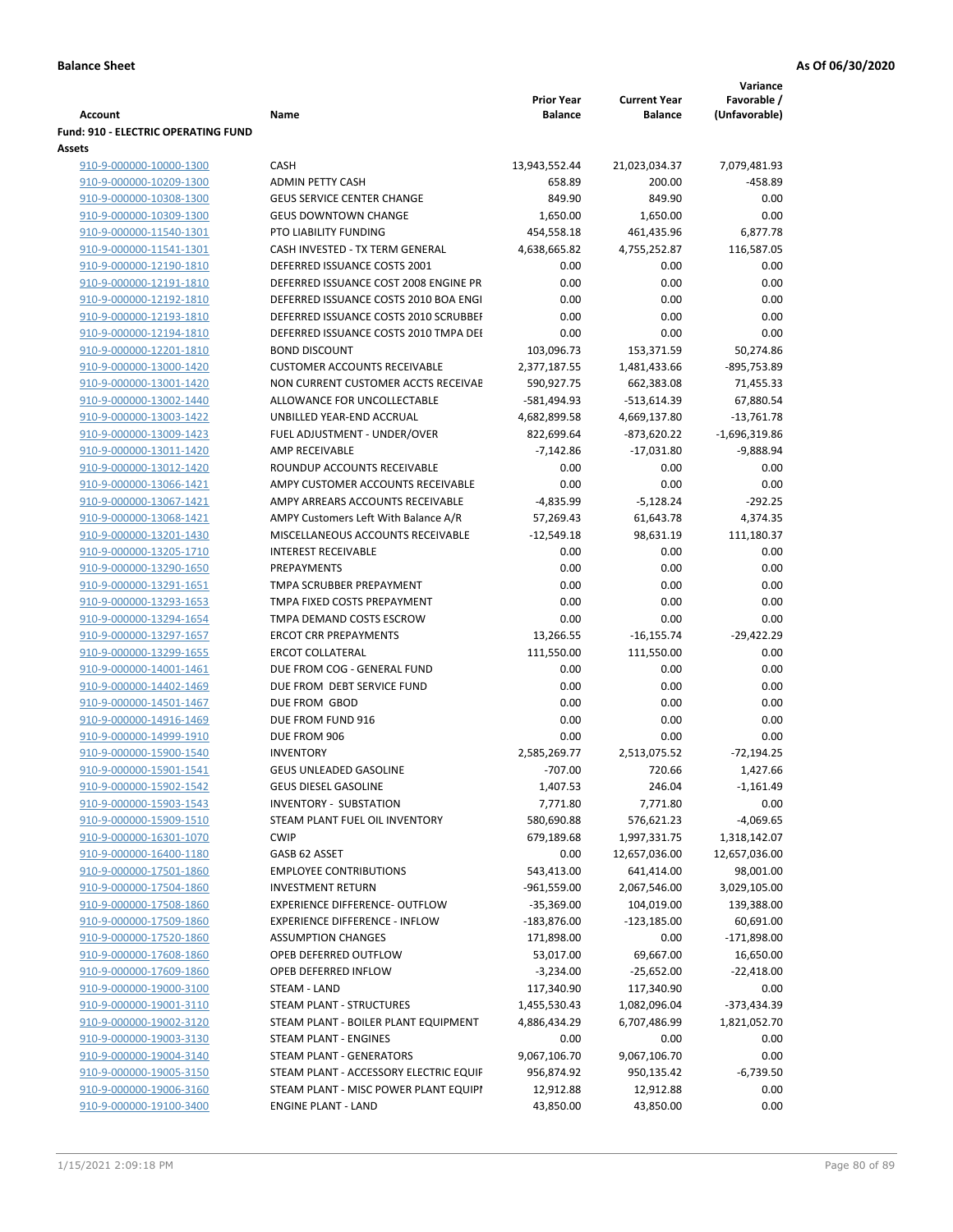**Variance**

| Account                 | Name                                             | <b>Prior Year</b><br><b>Balance</b> | <b>Current Year</b><br><b>Balance</b> | Favorable /<br>(Unfavorable) |
|-------------------------|--------------------------------------------------|-------------------------------------|---------------------------------------|------------------------------|
| 910-9-000000-19101-3410 | <b>ENGINE PLANT - STRUCTURES</b>                 | 4,655,874.20                        | 4,655,874.20                          | 0.00                         |
| 910-9-000000-19101-3411 | <b>ENGINE PLANT - STRUCTURES</b>                 | 0.00                                | 0.00                                  | 0.00                         |
| 910-9-000000-19104-3440 | ENGINE PLANT - ENGINE PLANT GENERATOF            | 28,633,940.73                       | 28,633,940.73                         | 0.00                         |
| 910-9-000000-19105-3450 | <b>ENGINE PLANT - ACCESSORY ELECTRIC EQUI</b>    | 216,217.48                          | 343,229.78                            | 127,012.30                   |
| 910-9-000000-19106-3460 | <b>ENGINE PLANT - MISCELLANEOUS POWER P</b>      | 47,852.60                           | 61,047.10                             | 13,194.50                    |
| 910-9-000000-19204-3442 | <b>ENGINE PLANT - RENEWABLE GENERATORS</b>       | 245,000.01                          | 245,000.01                            | 0.00                         |
| 910-9-000000-19301-3500 | TRANSMISSION - LAND                              | 53,501.21                           | 53,501.21                             | 0.00                         |
| 910-9-000000-19302-3530 | TRANSMISSION - SUBSTATIONS                       | 5,714,413.54                        | 5,704,403.83                          | $-10,009.71$                 |
| 910-9-000000-19303-3572 | TRANSMISSION - TMPA LINES                        | 1,156,631.80                        | 1,156,631.80                          | 0.00                         |
| 910-9-000000-19304-3571 | <b>TRANSMISSION - GEUS LINES</b>                 | 4,241,141.34                        | 4,519,703.80                          | 278,562.46                   |
| 910-9-000000-19401-3600 | <b>DISTRIBUTION - LAND</b>                       | 218,418.15                          | 218,418.15                            | 0.00                         |
| 910-9-000000-19402-3620 | <b>DISTRIBUTION - SUBSTATIONS</b>                | 6,239,507.24                        | 6,239,507.24                          | 0.00                         |
| 910-9-000000-19403-3640 | <b>DISTRIBUTION - POLES</b>                      | 4,535,340.26                        | 4,617,178.70                          | 81,838.44                    |
| 910-9-000000-19404-3650 | DISTRIBUTION - OH CONDUCTOR & DEVICES            | 3,995,820.81                        | 4,235,843.24                          | 240,022.43                   |
| 910-9-000000-19405-3660 | DISTRIBUTION - UNDERGROUND CONDUIT               | 1,820,226.28                        | 1,865,938.63                          | 45,712.35                    |
| 910-9-000000-19406-3670 | DISTRIBUTION - UG CONDUCTOR & DEVICES            | 3,031,744.89                        | 3,078,562.87                          | 46,817.98                    |
| 910-9-000000-19407-3680 | <b>DISTRIBUTION - TRANSFORMERS</b>               | 4,371,693.30                        | 4,357,638.27                          | $-14,055.03$                 |
| 910-9-000000-19408-3690 | DISTRIBUTION - SERVICE CONNECTIONS               | 575,576.94                          | 546,593.47                            | $-28,983.47$                 |
| 910-9-000000-19409-3700 | <b>DISTRIBUTION - METERS</b>                     | 1,904,403.74                        | 1,886,778.22                          | $-17,625.52$                 |
| 910-9-000000-19410-3710 | <b>DISTRIBUTION - VAPOR LIGHTS</b>               | 89,486.32                           | 94,495.71                             | 5,009.39                     |
| 910-9-000000-19411-3750 | DISTRIBUTION - STREET LIGHTS & SIGNALS           | 98,383.66                           | 100,747.96                            | 2,364.30                     |
| 910-9-000000-19501-3890 | <b>GENERAL - LAND</b>                            | 110,503.10                          | 110,503.10                            | 0.00                         |
| 910-9-000000-19502-3900 | <b>GENERAL - STRUCTURES</b>                      | 5,948,456.74                        | 5,973,904.74                          | 25,448.00                    |
| 910-9-000000-19503-3910 | <b>GENERAL - FURNITURE &amp; OFFICE EQUIPMEN</b> | 564,537.87                          | 598,740.18                            | 34,202.31                    |
| 910-9-000000-19504-3941 | <b>GENERAL - METER READING ASSETS</b>            | 38,482.00                           | 34,126.00                             | $-4,356.00$                  |
| 910-9-000000-19505-3911 | GENERAL - CUSTOMER SERVICE EQUIPMENT             | 0.00                                | 0.00                                  | 0.00                         |
| 910-9-000000-19506-3914 | <b>GENERAL - BILLING EQUIPMENT</b>               | 0.00                                | 0.00                                  | 0.00                         |
| 910-9-000000-19507-3915 | GENERAL - CASHIERING EQUIPMENT                   | 7,033.54                            | 7,033.54                              | 0.00                         |
| 910-9-000000-19508-3920 | <b>GENERAL - TRANSPORTATION EQUIPMENT</b>        | 2,732,230.50                        | 2,910,836.95                          | 178,606.45                   |
| 910-9-000000-19509-3930 | GENERAL - WAREHOUSE EQUIPMENT                    | 69,324.02                           | 84,284.02                             | 14,960.00                    |
| 910-9-000000-19510-3940 | <b>GENERAL - TOOLS</b>                           | 13,918.37                           | 13,918.37                             | 0.00                         |
| 910-9-000000-19511-3950 | <b>GENERAL - LABORATORY EQUIPMENT</b>            | 336,291.99                          | 333,791.99                            | $-2,500.00$                  |
| 910-9-000000-19512-3960 | <b>GENERAL - POWER OPERATED EQUIPMENT</b>        | 317,093.52                          | 398,548.30                            | 81,454.78                    |
| 910-9-000000-19513-3970 | GENERAL - COMMUNICATIONS EQUIPMENT               | 47,808.65                           | 47,808.65                             | 0.00                         |
| 910-9-000000-19514-3980 | <b>GENERAL - MISCELLANEOUS EQUIPMENT</b>         | 0.00                                | 372,382.32                            | 372,382.32                   |
| 910-9-000000-19515-3000 | <b>GENERAL-MISC INTANGIBLE</b>                   | 0.00                                | 0.00                                  | 0.00                         |
| 910-9-000000-19999-1080 | <b>ACCUMULATED DEPRECIATION</b>                  | -44,384,246.75                      | -46,507,904.25                        | $-2,123,657.50$              |
|                         | <b>Total Assets:</b>                             | 84,817,380.33                       | 107,515,573.57                        | 22,698,193.24                |
|                         |                                                  |                                     |                                       |                              |
| Liability               |                                                  |                                     |                                       |                              |
| 910-9-000000-20101-2320 | <b>ACCOUNTS PAYABLE</b>                          | 323,912.96                          | 75,652.77                             | 248,260.19                   |
| 910-9-000000-20102-2321 | <b>CREDIT CARD PAYABLE</b>                       | 0.00                                | 0.00                                  | 0.00                         |
| 910-9-000000-20103-2322 | ACCRUED ACCOUNTS PAYABLE                         | 1,810,384.11                        | 1,543,934.33                          | 266,449.78                   |
| 910-9-000000-20139-2323 | RETAINAGES PAYABLE                               | 0.00                                | 80,970.40                             | $-80,970.40$                 |
| 910-9-000000-20141-0000 | <b>TELEPHONE CLEARING</b>                        | 0.00                                | 0.00                                  | 0.00                         |
| 910-9-000000-20142-0000 | <b>ESCROW</b>                                    | 0.00                                | 0.00                                  | 0.00                         |
| 910-9-000000-20161-2324 | GASB 62 SHORT-TERM                               | 0.00                                | 878,706.00                            | $-878,706.00$                |
| 910-9-000000-20201-2530 | <b>DEFERRED REVENUE</b>                          | 822,699.64                          | $-873,620.22$                         | 1,696,319.86                 |
| 910-9-000000-20815-2410 | SALES TAX PAYABLE - IN THE CITY                  | 78,342.00                           | 71,170.12                             | 7,171.88                     |
| 910-9-000000-20816-2411 | SALES TAX PAYABLE - OUT OF CITY                  | 3,479.86                            | 7,807.70                              | $-4,327.84$                  |
| 910-9-000000-21001-2341 | DUE TO COG - GEN FUND                            | 0.00                                | 1,212,444.85                          | $-1,212,444.85$              |
| 910-9-000000-21406-2329 | DUE TO DEBT TO SERVICE FUND                      | 0.00                                | 4,115.11                              | $-4,115.11$                  |
| 910-9-000000-21507-2347 | DUE TO GBOD                                      | 0.00                                | 252,362.33                            | $-252,362.33$                |
| 910-9-000000-22001-2327 | SALARIES PAYABLE                                 | 306,647.46                          | 306,647.46                            | 0.00                         |
| 910-9-000000-22002-2328 | PTO PAYABLE                                      | 619,978.69                          | 690,328.69                            | $-70,350.00$                 |
| 910-9-000000-23011-2211 | <b>REVENUE BONDS</b>                             | 2,260,000.00                        | 1,935,000.00                          | 325,000.00                   |
| 910-9-000000-24000-2350 | <b>CUSTOMER DEPOSITS</b>                         | 2,469,188.84                        | 2,239,075.75                          | 230,113.09                   |
| 910-9-000000-24014-2359 | <b>CUSTOMER DEPOSITS / AMPY EQUIPMENT</b>        | 100,372.00                          | 80,724.85                             | 19,647.15                    |
| 910-9-000000-24015-2350 | AMP RESERVE                                      | $-7,142.86$                         | $-17,031.80$                          | 9,888.94                     |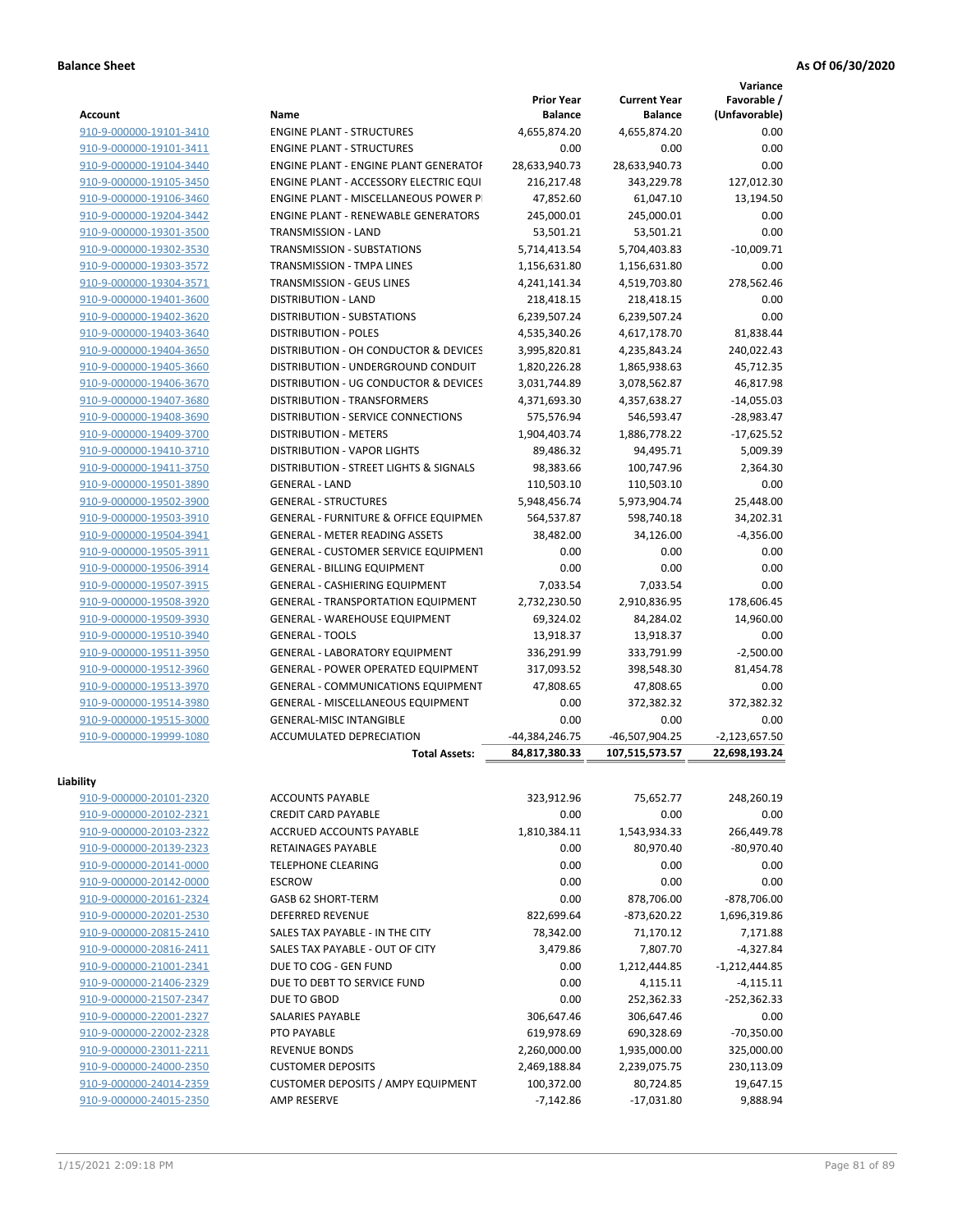| <b>Account</b>                        | Name                                                     | <b>Prior Year</b><br><b>Balance</b> | <b>Current Year</b><br><b>Balance</b> | Variance<br>Favorable /<br>(Unfavorable) |
|---------------------------------------|----------------------------------------------------------|-------------------------------------|---------------------------------------|------------------------------------------|
| 910-9-000000-25069-2530               | PREPAID ELECTRICITY - AMPY                               | $-51,586.33$                        | $-129,082.13$                         | 77,495.80                                |
| 910-9-000000-26001-2283               | <b>OBLIGATION FOR COMPENSATED ABSENCES</b>               | 297,818.74                          | 259,384.88                            | 38,433.86                                |
| 910-9-000000-26004-2284               | GASB 62 LONG-TERM                                        | 0.00                                | 11,778,330.00                         | $-11,778,330.00$                         |
| 910-9-000000-26102-2210               | <b>REVENUE BONDS PAYABLE</b>                             | 27,582,666.00                       | 48,975,000.00                         | $-21,392,334.00$                         |
| 910-9-000000-26107-2250               | <b>BOND PREMIUM</b>                                      | 173,432.78                          | 4,968,172.70                          | -4,794,739.92                            |
| 910-9-000000-26108-2250               | <b>SCRUBBER DEBT - 2010</b>                              | 10,395,000.00                       | 0.00                                  | 10,395,000.00                            |
| 910-9-000000-26109-2250               | PREMIUM ON SCRUBBER                                      | 147,441.93                          | 0.00                                  | 147,441.93                               |
| 910-9-000000-26110-2250               | <b>TMPA DEBT - 2010</b>                                  | 20,640,000.00                       | 0.00                                  | 20,640,000.00                            |
| 910-9-000000-26111-2250               | PREMIUM ON TMPA DEBT                                     | 292,425.10                          | 0.00                                  | 292,425.10                               |
| 910-9-000000-26112-2250               | DEFERRED BOND REFUNDING                                  | 0.00                                | 415,094.91                            | $-415,094.91$                            |
| 910-9-000000-29300-0000               | <b>ENCUMBRANCE SUMMARY</b>                               | 0.00                                | 0.00                                  | 0.00                                     |
| 910-9-000000-29400-0100               | RESERVED ACCOUNT / ENCUMBRANCES                          | 0.00                                | 0.00                                  | 0.00                                     |
| 910-9-000000-29999-2280               | <b>TOTAL OPEB LIABILITY</b>                              | 787,240.00                          | 810,632.00                            | $-23,392.00$                             |
| 910-9-000000-29999-2283               | <b>NET PENSION LIABILITY</b>                             | 794,496.00                          | 4,632,098.00                          | $-3,837,602.00$                          |
|                                       | <b>Total Liability:</b>                                  | 69,846,796.92                       | 80,197,918.70                         | $-10,351,121.78$                         |
| <b>Equity</b>                         |                                                          |                                     |                                       |                                          |
| 910-9-000000-39100-2160               | UNRESERVED RETAINED EARNINGS                             | 13,166,233.01                       | 28,028,914.62                         | 14,862,681.61                            |
| 910-9-000000-39500-4210               | <b>NET POSITION - PENSION</b>                            | $-3,070.00$                         | $-3,070.00$                           | 0.00                                     |
| 910-9-000000-39500-9260               | <b>NET POSITION - PENSION</b>                            | $-694,801.00$                       | $-737,478.00$                         | $-42,677.00$                             |
|                                       | <b>Total Beginning Equity:</b>                           | 12,468,362.01                       | 27,288,366.62                         | 14,820,004.61                            |
| <b>Total Revenue</b>                  |                                                          | 42,206,836.71                       | 43,513,015.69                         | 1,306,178.98                             |
| <b>Total Expense</b>                  |                                                          | 39,704,615.31                       | 43,483,727.44                         | $-3,779,112.13$                          |
| <b>Revenues Over/(Under) Expenses</b> |                                                          | 2,502,221.40                        | 29,288.25                             | $-2,472,933.15$                          |
|                                       | <b>Total Equity and Current Surplus (Deficit):</b>       | 14,970,583.41                       | 27,317,654.87                         | 12,347,071.46                            |
|                                       | Total Liabilities, Equity and Current Surplus (Deficit): | 84,817,380.33                       | 107,515,573.57                        | 22,698,193.24                            |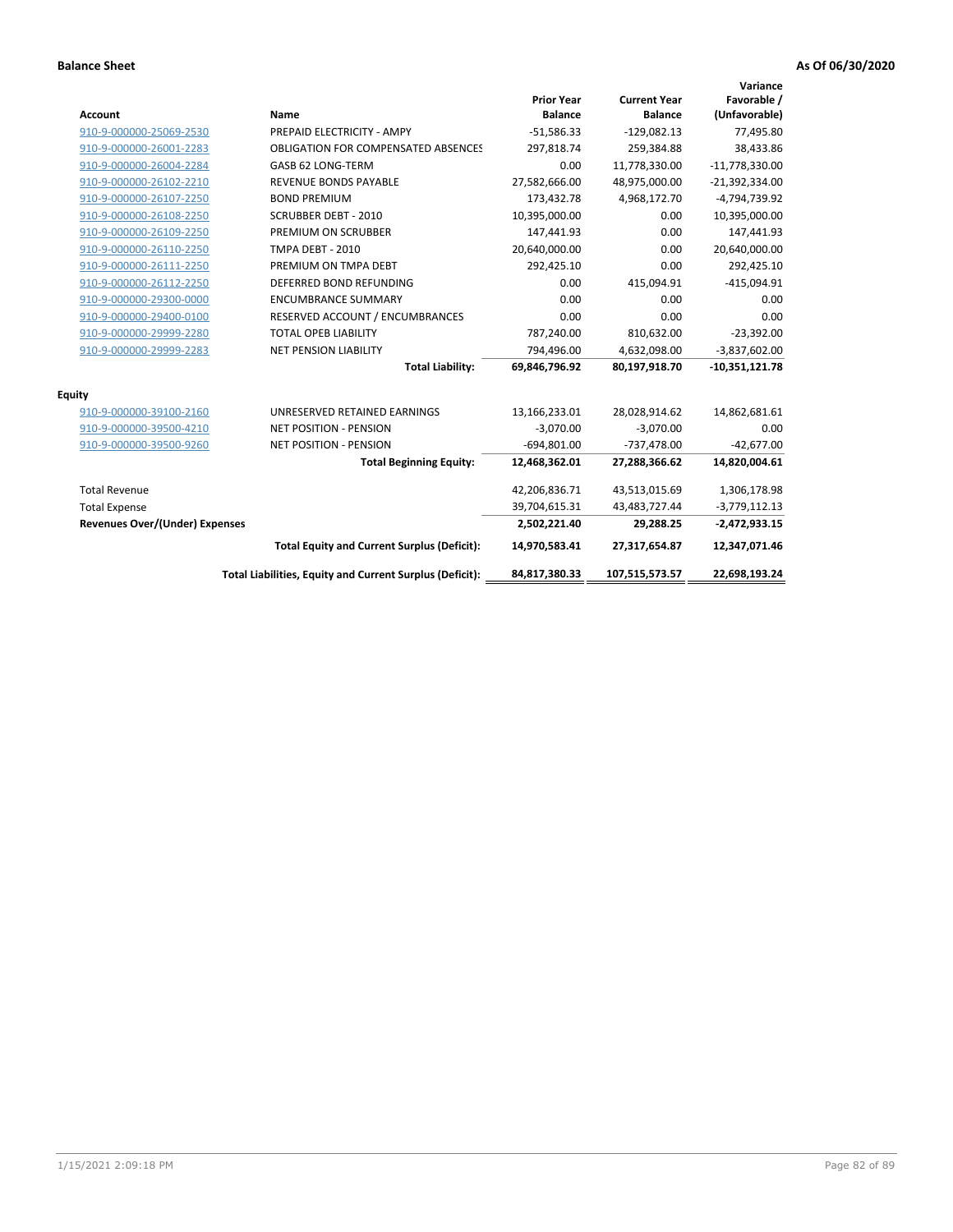| Account                                    | Name                                                     | <b>Prior Year</b><br><b>Balance</b> | <b>Current Year</b><br><b>Balance</b> | Variance<br>Favorable /<br>(Unfavorable) |
|--------------------------------------------|----------------------------------------------------------|-------------------------------------|---------------------------------------|------------------------------------------|
| <b>Fund: 911 - ELECTRIC DEBT REDUCTION</b> |                                                          |                                     |                                       |                                          |
| Assets                                     |                                                          |                                     |                                       |                                          |
| 911-9-000000-10000-1300                    | CASH                                                     | 8,613.34                            | 8,760.20                              | 146.86                                   |
| 911-9-000000-12002-0000                    | <b>GOVERNMENT OBLIGATIONS / AGENCIES</b>                 | 0.00                                | 0.00                                  | 0.00                                     |
| 911-9-000000-13201-1430                    | MISCELLANEOUS ACCOUNTS RECEIVABLE                        | 0.00                                | 0.00                                  | 0.00                                     |
| 911-9-000000-13205-1710                    | <b>INTEREST RECEIVABLE</b>                               | 0.00                                | 0.00                                  | 0.00                                     |
|                                            | <b>Total Assets:</b>                                     | 8,613.34                            | 8,760.20                              | 146.86                                   |
| Liability                                  |                                                          |                                     |                                       |                                          |
| 911-9-000000-20101-0000                    | <b>ACCOUNTS PAYABLE</b>                                  | 0.00                                | 0.00                                  | 0.00                                     |
| 911-9-000000-20103-0100                    | <b>ACCRUED ACCOUNTS PAYABLE</b>                          | 0.00                                | 0.00                                  | 0.00                                     |
| 911-9-000000-Z2430-0000                    | RESERVED ACCOUNT / ENCUMBRANCE SUM                       | 0.00                                | 0.00                                  | 0.00                                     |
| 911-9-000000-Z2520-0100                    | RESERVED ACCOUNT / ENCUMBRANCES                          | 0.00                                | 0.00                                  | 0.00                                     |
|                                            | <b>Total Liability:</b>                                  | 0.00                                | 0.00                                  | 0.00                                     |
| <b>Equity</b>                              |                                                          |                                     |                                       |                                          |
| 911-9-000000-39100-2160                    | UNRESERVED RETAINED EARNINGS                             | 5,923.99                            | 8,668.88                              | 2,744.89                                 |
|                                            | <b>Total Beginning Equity:</b>                           | 5,923.99                            | 8.668.88                              | 2.744.89                                 |
| <b>Total Revenue</b>                       |                                                          | 2,689.35                            | 91.32                                 | $-2,598.03$                              |
| <b>Total Expense</b>                       |                                                          | 0.00                                | 0.00                                  | 0.00                                     |
| <b>Revenues Over/(Under) Expenses</b>      |                                                          | 2,689.35                            | 91.32                                 | $-2,598.03$                              |
|                                            | <b>Total Equity and Current Surplus (Deficit):</b>       | 8,613.34                            | 8,760.20                              | 146.86                                   |
|                                            | Total Liabilities, Equity and Current Surplus (Deficit): | 8,613.34                            | 8,760.20                              | 146.86                                   |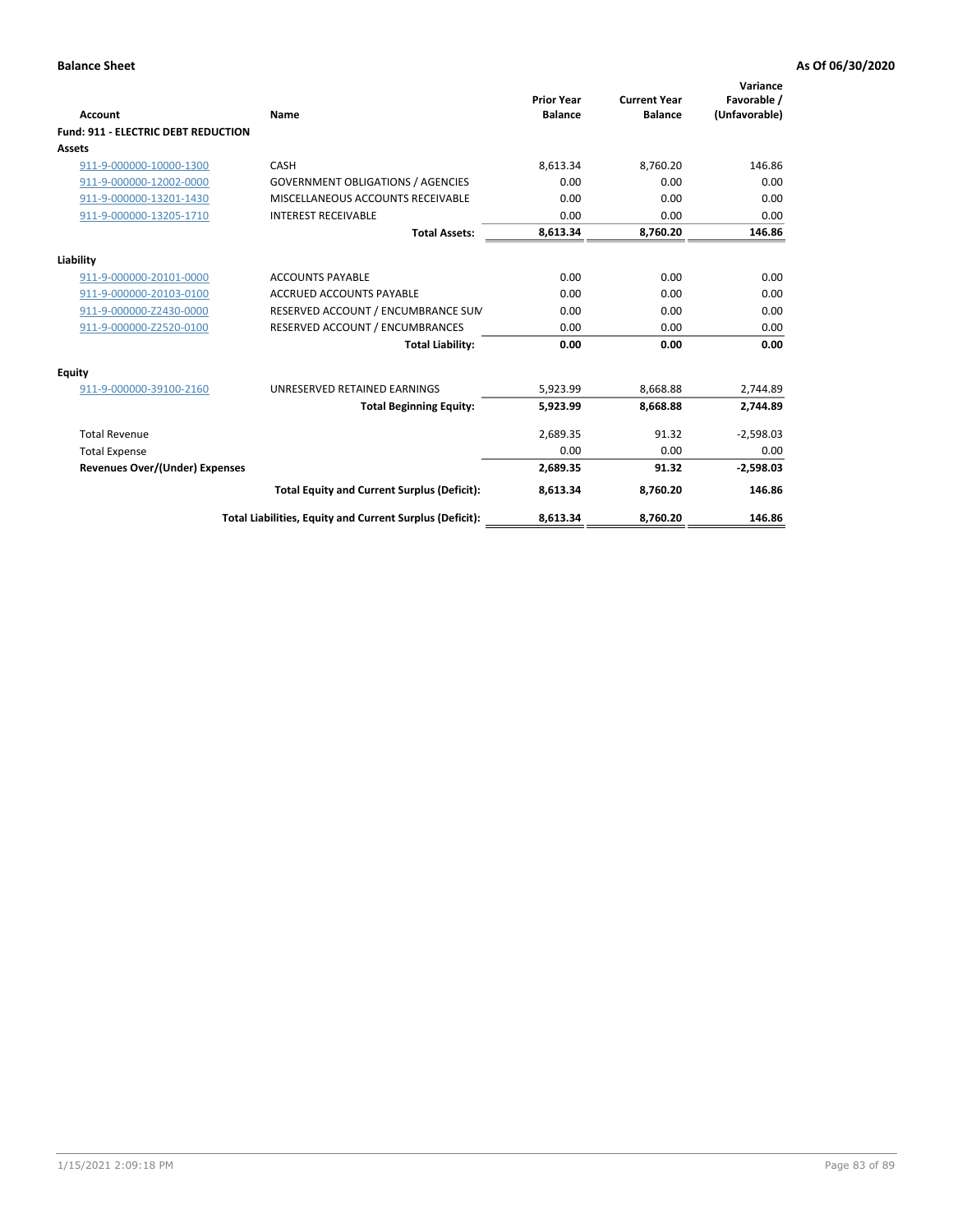| <b>Account</b>                    | <b>Name</b>                                              | <b>Prior Year</b><br><b>Balance</b> | <b>Current Year</b><br><b>Balance</b> | Variance<br>Favorable /<br>(Unfavorable) |
|-----------------------------------|----------------------------------------------------------|-------------------------------------|---------------------------------------|------------------------------------------|
| Fund: 912 - ELECTRIC DEBT SERVICE |                                                          |                                     |                                       |                                          |
| <b>Assets</b>                     |                                                          |                                     |                                       |                                          |
| 912-9-000000-10000-1300           | CASH                                                     | 3,915,638.58                        | 5,079,449.83                          | 1,163,811.25                             |
| 912-9-000000-11504-1301           | RESERVE FUND - 2008 BOND ISSUE                           | 0.00                                | 0.00                                  | 0.00                                     |
| 912-9-000000-11506-1301           | RESERVE FUND - 2010 BOND ISSUE                           | 0.00                                | 0.00                                  | 0.00                                     |
| 912-9-000000-11515-1301           | RESERVE FUND - 2015 BOND ISSUE                           | 0.00                                | 0.00                                  | 0.00                                     |
| 912-9-000000-11516-1301           | RESERVE FUND - 2015 TAXABLE BONDS                        | 0.00                                | 0.00                                  | 0.00                                     |
| 912-9-000000-13205-1710           | <b>INTEREST RECEIVABLE</b>                               | 0.00                                | 0.00                                  | 0.00                                     |
|                                   | <b>Total Assets:</b>                                     | 3,915,638.58                        | 5,079,449.83                          | 1,163,811.25                             |
|                                   |                                                          |                                     |                                       |                                          |
| Liability                         |                                                          |                                     |                                       |                                          |
| 912-9-000000-14403-1469           | DUE FROM ELECTRIC FUND                                   | 0.00                                | $-4,115.11$                           | 4,115.11                                 |
| 912-9-000000-20101-2320           | <b>ACCOUNTS PAYABLE</b>                                  | 0.00                                | 0.00                                  | 0.00                                     |
| 912-9-000000-20107-2370           | <b>ACCRUED INTEREST PAYABLE</b>                          | 501,004.61                          | 298,063.52                            | 202,941.09                               |
| 912-9-000000-21400-2999           | DUE TO GEUS 910 - ELECTRIC OPERATING                     | 0.00                                | 0.00                                  | 0.00                                     |
| 912-9-000000-Z2430-0000           | <b>ENCUMBRANCE SUMMARY</b>                               | 0.00                                | 0.00                                  | 0.00                                     |
| 912-9-000000-Z2520-0100           | RESERVED ACCOUNT / ENCUMBRANCES                          | 0.00                                | 0.00                                  | 0.00                                     |
|                                   | <b>Total Liability:</b>                                  | 501,004.61                          | 293,948.41                            | 207,056.20                               |
| <b>Equity</b>                     |                                                          |                                     |                                       |                                          |
| 912-9-000000-39100-2150           | SEMI RESERVED RETAINED EARNINGS                          | 1,601,177.63                        | 2,006,420.30                          | 405,242.67                               |
|                                   | <b>Total Beginning Equity:</b>                           | 1,601,177.63                        | 2,006,420.30                          | 405,242.67                               |
| <b>Total Revenue</b>              |                                                          | 6,538,886.60                        | 5,882,606.28                          | $-656,280.32$                            |
| <b>Total Expense</b>              |                                                          | 4,725,430.26                        | 3,103,525.16                          | 1,621,905.10                             |
| Revenues Over/(Under) Expenses    |                                                          | 1,813,456.34                        | 2,779,081.12                          | 965,624.78                               |
|                                   | <b>Total Equity and Current Surplus (Deficit):</b>       | 3,414,633.97                        | 4,785,501.42                          | 1,370,867.45                             |
|                                   | Total Liabilities, Equity and Current Surplus (Deficit): | 3,915,638.58                        | 5,079,449.83                          | 1,163,811.25                             |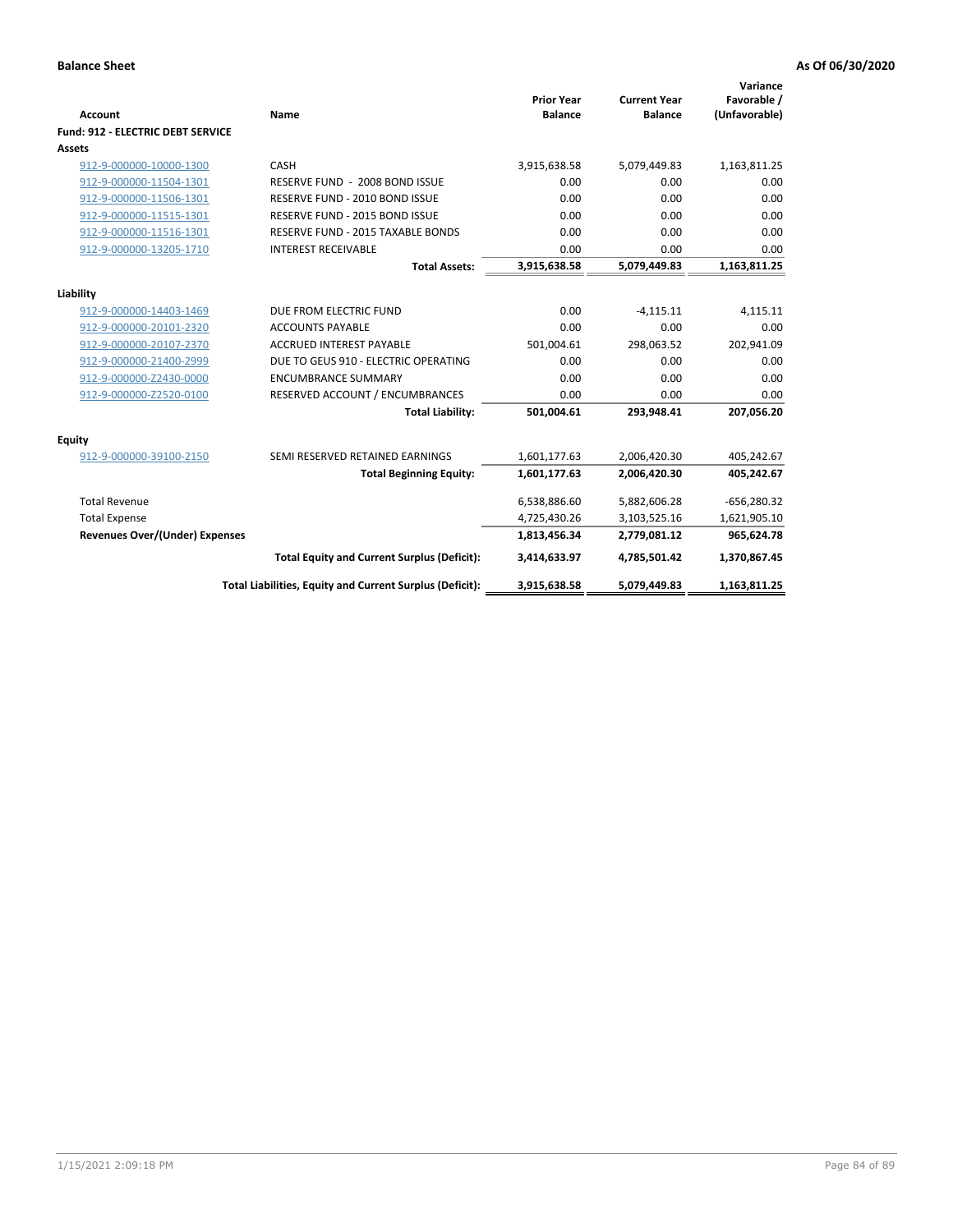| Account                                       | Name                                                     | <b>Prior Year</b><br><b>Balance</b> | <b>Current Year</b><br><b>Balance</b> | Variance<br>Favorable /<br>(Unfavorable) |
|-----------------------------------------------|----------------------------------------------------------|-------------------------------------|---------------------------------------|------------------------------------------|
| <b>Fund: 913 - ELECTRIC CONSTRUCTION FUND</b> |                                                          |                                     |                                       |                                          |
| <b>Assets</b>                                 |                                                          |                                     |                                       |                                          |
| 913-9-000000-10000-1300                       | CASH                                                     | 103,181.69                          | 104,941.11                            | 1,759.42                                 |
| 913-9-000000-13201-1430                       | MISCELLANEOUS ACCOUNTS RECEIVABLE                        | 0.00                                | 0.00                                  | 0.00                                     |
| 913-9-000000-13205-1710                       | <b>INTEREST RECEIVABLE</b>                               | 0.00                                | 0.00                                  | 0.00                                     |
|                                               | <b>Total Assets:</b>                                     | 103,181.69                          | 104,941.11                            | 1,759.42                                 |
| Liability                                     |                                                          |                                     |                                       |                                          |
| 913-9-000000-20101-2320                       | <b>ACCOUNTS PAYABLE</b>                                  | 0.00                                | 0.00                                  | 0.00                                     |
| 913-9-000000-20102-2321                       | <b>CREDIT CARD PAYABLE</b>                               | 0.00                                | 0.00                                  | 0.00                                     |
| 913-9-000000-20103-0000                       | <b>ACCRUED ACCOUNTS PAYABLE</b>                          | 0.00                                | 0.00                                  | 0.00                                     |
| 913-9-000000-29300-0000                       | <b>ENCUMBRANCE SUMMARY</b>                               | 0.00                                | 0.00                                  | 0.00                                     |
| 913-9-000000-29400-0100                       | RESERVED ACCOUNT / ENCUMBRANCES                          | 0.00                                | 0.00                                  | 0.00                                     |
|                                               | <b>Total Liability:</b>                                  | 0.00                                | 0.00                                  | 0.00                                     |
| <b>Equity</b>                                 |                                                          |                                     |                                       |                                          |
| 913-9-000000-39100-2160                       | SEMI RESERVED RETAINED EARNINGS                          | 101,749.11                          | 103,847.07                            | 2,097.96                                 |
|                                               | <b>Total Beginning Equity:</b>                           | 101,749.11                          | 103.847.07                            | 2,097.96                                 |
| <b>Total Revenue</b>                          |                                                          | 1,432.58                            | 1,094.04                              | $-338.54$                                |
| <b>Total Expense</b>                          |                                                          | 0.00                                | 0.00                                  | 0.00                                     |
| <b>Revenues Over/(Under) Expenses</b>         |                                                          | 1,432.58                            | 1,094.04                              | $-338.54$                                |
|                                               | <b>Total Equity and Current Surplus (Deficit):</b>       | 103,181.69                          | 104.941.11                            | 1.759.42                                 |
|                                               | Total Liabilities, Equity and Current Surplus (Deficit): | 103,181.69                          | 104,941.11                            | 1,759.42                                 |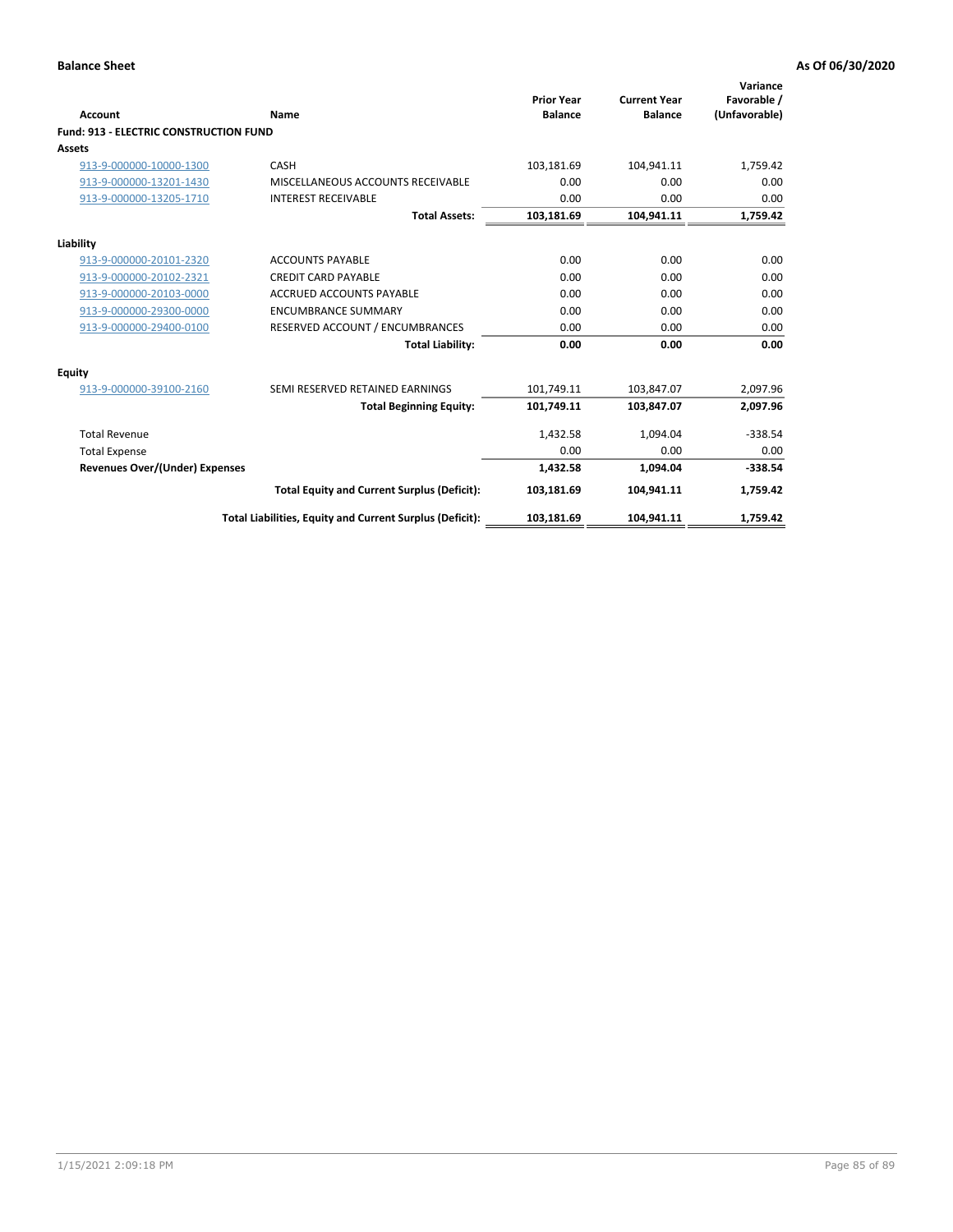| <b>Account</b>                        | Name                                                     | <b>Prior Year</b><br><b>Balance</b> | <b>Current Year</b><br><b>Balance</b> | Variance<br>Favorable /<br>(Unfavorable) |
|---------------------------------------|----------------------------------------------------------|-------------------------------------|---------------------------------------|------------------------------------------|
| Fund: 916 - 08 ENGINE BOND PROCEEDS   |                                                          |                                     |                                       |                                          |
| Assets                                |                                                          |                                     |                                       |                                          |
| 916-9-000000-10000-1300               | CASH                                                     | 0.00                                | 0.00                                  | 0.00                                     |
| 916-9-000000-12189-0000               | 08 ENGINE BOND PROCEEDS                                  | 0.00                                | 0.00                                  | 0.00                                     |
| 916-9-000000-13201-1430               | MISCELLANOEUS ACCOUNTS RECEIVABLE                        | 0.00                                | 0.00                                  | 0.00                                     |
| 916-9-000000-13205-1710               | <b>INTEREST RECEIVABLE</b>                               | 0.00                                | 0.00                                  | 0.00                                     |
| 916-9-000000-Z1030-1202               | 2008 GEUS REVENUE BOND - TEXAS TERM                      | 0.00                                | 0.00                                  | 0.00                                     |
| 916-9-000000-Z1030-1401               | 2008 GEUS REVENUE BOND - PFM                             | 0.00                                | 0.00                                  | 0.00                                     |
| 916-9-000000-Z1030-1402               | 2009 GEUS REVENUE BOND - PFM                             | 0.00                                | 0.00                                  | 0.00                                     |
| 916-9-000000-Z1030-3123               | 2009 GEUS REVENUE BOND - TEXAS TERM                      | 0.00                                | 0.00                                  | 0.00                                     |
|                                       | <b>Total Assets:</b>                                     | 0.00                                | 0.00                                  | 0.00                                     |
| Liability                             |                                                          |                                     |                                       |                                          |
| 916-9-000000-20101-2320               | <b>ACCOUNTS PAYABLE</b>                                  | 0.00                                | 0.00                                  | 0.00                                     |
| 916-9-000000-20139-2323               | <b>RETAINAGES PAYABLE</b>                                | 0.00                                | 0.00                                  | 0.00                                     |
| 916-9-000000-21401-2330               | DUE TO ELECTRIC OPERATING                                | 0.00                                | 0.00                                  | 0.00                                     |
| 916-9-000000-29300-0000               | <b>ENCUMBRANCE SUMMARY</b>                               | 0.00                                | 0.00                                  | 0.00                                     |
| 916-9-000000-29400-0100               | RESERVED ACCOUNT / ENCUMBRANCES                          | 0.00                                | 0.00                                  | 0.00                                     |
|                                       | <b>Total Liability:</b>                                  | 0.00                                | 0.00                                  | 0.00                                     |
|                                       |                                                          |                                     |                                       |                                          |
| Equity                                |                                                          |                                     |                                       |                                          |
| 916-9-000000-39100-2150               | <b>RESERVED RETAINED EARNINGS</b>                        | 0.00                                | 0.00                                  | 0.00                                     |
|                                       | <b>Total Beginning Equity:</b>                           | 0.00                                | 0.00                                  | 0.00                                     |
| <b>Total Revenue</b>                  |                                                          | 0.00                                | 0.00                                  | 0.00                                     |
| <b>Total Expense</b>                  |                                                          | 0.00                                | 0.00                                  | 0.00                                     |
| <b>Revenues Over/(Under) Expenses</b> |                                                          | 0.00                                | 0.00                                  | 0.00                                     |
|                                       | <b>Total Equity and Current Surplus (Deficit):</b>       | 0.00                                | 0.00                                  | 0.00                                     |
|                                       | Total Liabilities, Equity and Current Surplus (Deficit): | 0.00                                | 0.00                                  | 0.00                                     |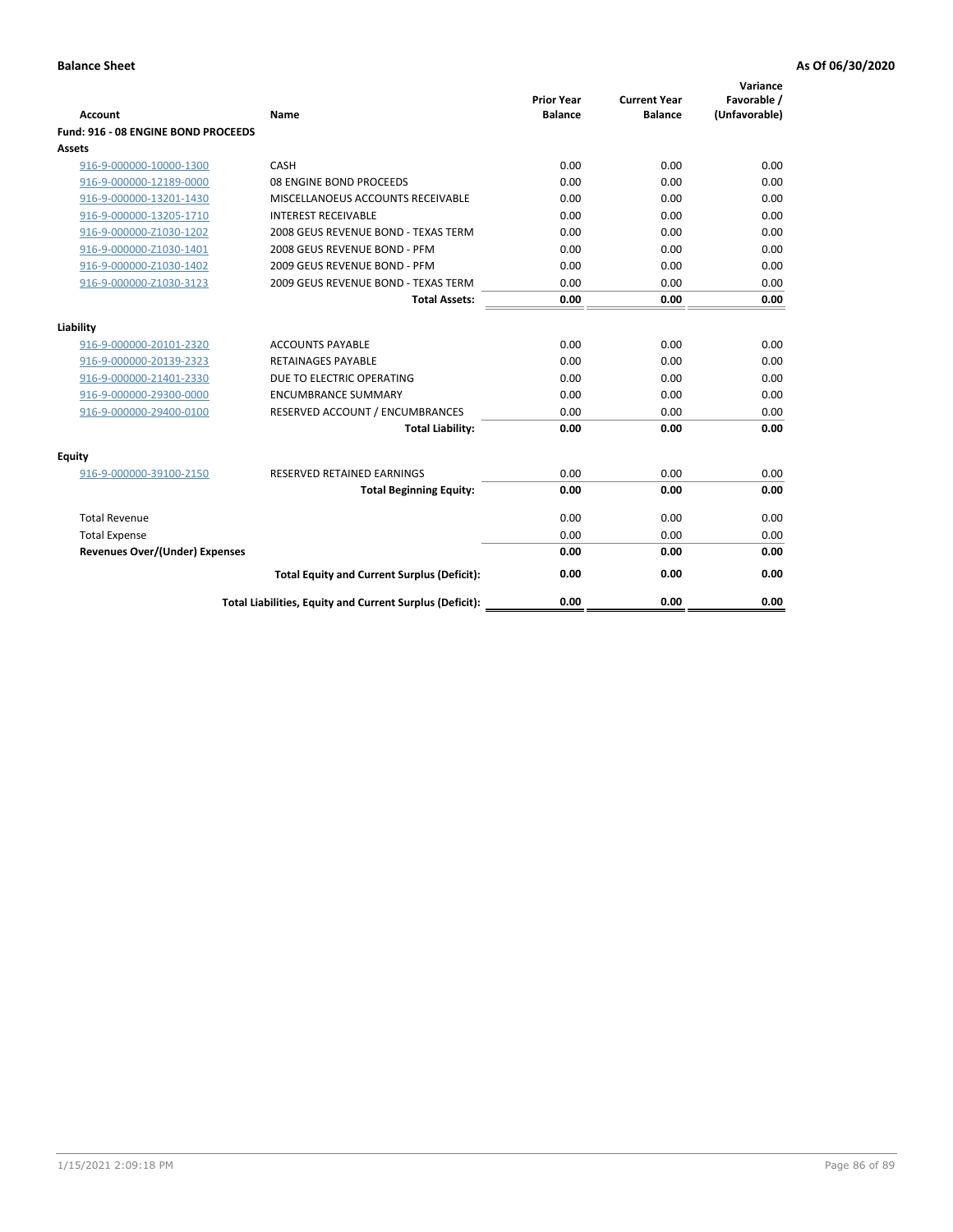|                              |                                            | <b>Prior Year</b> | <b>Current Year</b> | Variance<br>Favorable / |
|------------------------------|--------------------------------------------|-------------------|---------------------|-------------------------|
| <b>Account</b>               | Name                                       | <b>Balance</b>    | <b>Balance</b>      | (Unfavorable)           |
| Fund: 950 - CABLE / INTERNET |                                            |                   |                     |                         |
| Assets                       |                                            |                   |                     |                         |
| 950-9-000000-10000-1300      | <b>CASH</b>                                | 1,194,789.90      | 1,314,583.60        | 119,793.70              |
| 950-9-000000-11550-1301      | <b>PTO LIABILITY FUNDING</b>               | 41,294.80         | 41,919.60           | 624.80                  |
| 950-9-000000-13000-1420      | <b>CUSTOMER ACCOUNTS RECEIVABLE</b>        | 311,864.56        | 341,688.43          | 29,823.87               |
| 950-9-000000-13001-1420      | NON CURRENT CUSTOMER ACCTS RECEIVAE        | 307,223.76        | 331,549.99          | 24,326.23               |
| 950-9-000000-13002-1440      | ALLOWANCE FOR UNCOLLECTABLE                | $-228,346.46$     | $-246,591.41$       | $-18,244.95$            |
| 950-9-000000-13003-1421      | UNBILLED YEAR-END ACCRUAL                  | 505,656.07        | 348,951.39          | $-156,704.68$           |
| 950-9-000000-13201-1430      | MISCELLANEOUS ACCOUNTS RECEIVABLE          | $-452.32$         | $-452.32$           | 0.00                    |
| 950-9-000000-13205-1710      | <b>INTEREST RECEIVABLE</b>                 | 0.00              | 0.00                | 0.00                    |
| 950-9-000000-15801-1540      | <b>INVENTORY</b>                           | 198,689.67        | 244,761.25          | 46,071.58               |
| 950-9-000000-16301-1070      | <b>CWIP</b>                                | 0.00              | 0.00                | 0.00                    |
| 950-9-000000-17501-1860      | <b>EMPLOYEE CONTRIBUTIONS</b>              | 77,630.00         | 89,085.00           | 11,455.00               |
| 950-9-000000-17504-1860      | <b>INVESTMENT RETURN</b>                   | $-137,366.00$     | 287,159.00          | 424,525.00              |
| 950-9-000000-17508-1860      | <b>EXPERIENCE DIFFERENCE- OUTFLOW</b>      | $-5,053.00$       | 14,447.00           | 19,500.00               |
| 950-9-000000-17509-1860      | <b>EXPERIENCE DIFFERENCE - INFLOW</b>      | $-26,268.00$      | $-17,109.00$        | 9,159.00                |
| 950-9-000000-17520-1860      | <b>ASSUMPTION CHANGES</b>                  | 24,557.00         | 0.00                | $-24,557.00$            |
| 950-9-000000-17608-1860      | OPEB DEFERRED OUTFLOW                      | 8,362.00          | 10,569.00           | 2,207.00                |
| 950-9-000000-17609-1860      | OPEB DEFERRED INFLOW                       | $-558.00$         | $-3,672.00$         | $-3,114.00$             |
| 950-9-000000-18001-5110      | HEADEND, TRUNK & DISTRIBUTION SYSTEM       | 9,946,411.87      | 9,959,456.87        | 13,045.00               |
| 950-9-000000-18002-5111      | <b>HEADEND EQUIPMENT</b>                   | 1,400,741.30      | 1,408,419.02        | 7,677.72                |
| 950-9-000000-18003-5120      | <b>DROPS</b>                               | 2,485,830.72      | 2,219,597.23        | $-266,233.49$           |
| 950-9-000000-18101-5130      | <b>CUSTOMER PREMISES EQUIPMENT</b>         | 1,267,770.00      | 1,267,770.00        | 0.00                    |
| 950-9-000000-18102-5140      | PRODUCTION EQUIPMENT                       | 56,100.35         | 50,880.47           | $-5,219.88$             |
| 950-9-000000-18201-5210      | CENTRAL INTERNET EQUIPMENT                 | 159,738.46        | 355,090.87          | 195,352.41              |
| 950-9-000000-18202-5220      | <b>CUSTOMER INTERFACE EQUIPMENT</b>        | 280,820.68        | 280,820.68          | 0.00                    |
| 950-9-000000-18301-5000      | <b>FIBER OPTICS</b>                        | 744,208.60        | 890,477.49          | 146,268.89              |
| 950-9-000000-18501-5901      | <b>STRUCTURES &amp; IMPROVEMENTS</b>       | 608,729.19        | 685,973.69          | 77,244.50               |
| 950-9-000000-18502-5910      | FURNITURE & OFFICE EQUIPMENT               | 40,805.10         | 37,805.10           | $-3,000.00$             |
| 950-9-000000-18503-5920      | <b>TRANSPORTATION EQUIPMENT</b>            | 338,295.50        | 338,295.50          | 0.00                    |
| 950-9-000000-18504-5950      | LABORATORY EQUIPMENT                       | 162,492.67        | 172,694.63          | 10,201.96               |
| 950-9-000000-18505-5960      | POWER OPERATED EQUIPMENT                   | 0.00              | 0.00                | 0.00                    |
| 950-9-000000-18506-5980      | MISCELLANEOUS EQUIPMENT                    | 0.00              | 0.00                | 0.00                    |
| 950-9-000000-18999-1080      | ACCUMULATED DEPRECIATION                   | -10,813,915.37    | $-11,077,247.57$    | $-263,332.20$           |
|                              | <b>Total Assets:</b>                       | 8,950,053.05      | 9,346,923.51        | 396,870.46              |
| Liability                    |                                            |                   |                     |                         |
| 950-9-000000-20101-2320      | <b>ACCOUNTS PAYABLE</b>                    | 0.00              | 25,170.02           | $-25,170.02$            |
| 950-9-000000-20102-2321      | <b>CREDIT CARD PAYABLE</b>                 | 0.00              | 0.00                | 0.00                    |
| 950-9-000000-20103-2322      | ACCRUED ACCOUNTS PAYABLE                   | 0.00              | 0.00                | 0.00                    |
| 950-9-000000-20815-2410      | SALES TAX PAYABLE - IN THE CITY            | 28,388.23         | 27,936.76           | 451.47                  |
| 950-9-000000-20816-2411      | SALES TAX PAYABLE - OUT OF CITY            | 0.00              | 0.00                | 0.00                    |
| 950-9-000000-21001-1101      | DUE TO COG - GEN FUND                      | 0.00              | 138,682.16          | $-138,682.16$           |
| 950-9-000000-21507-2347      | DUE TO GBOD                                | 0.00              | 27,736.43           | $-27,736.43$            |
| 950-9-000000-22001-2327      | SALARIES PAYABLE                           | 44,560.62         | 44,560.62           | 0.00                    |
| 950-9-000000-22002-2328      | PTO PAYABLE                                | 77,247.97         | 69,186.51           | 8,061.46                |
| 950-9-000000-24000-2350      | <b>CUSTOMER DEPOSITS</b>                   | 10,900.92         | 11,334.19           | $-433.27$               |
| 950-9-000000-26001-2283      | <b>OBLIGATION FOR COMPENSATED ABSENCES</b> | 0.00              | 0.00                | 0.00                    |
| 950-9-000000-29300-0000      | <b>ENCUMBRANCE SUMMARY</b>                 | 0.00              | 0.00                | 0.00                    |
| 950-9-000000-29400-0100      | RESERVED ACCOUNT / ENCUMBRANCES            | 0.00              | 0.00                | 0.00                    |
| 950-9-000000-29999-2280      | <b>TOTAL OPEB LIABILITY</b>                | 123,980.00        | 125,636.00          | $-1,656.00$             |
| 950-9-000000-29999-2283      | NET PENSION LIABILITY                      | 113,499.00        | 643,346.00          | -529,847.00             |
|                              | <b>Total Liability:</b>                    | 398,576.74        | 1,113,588.69        | -715,011.95             |
|                              |                                            |                   |                     |                         |
| <b>Equity</b>                |                                            |                   |                     |                         |
| 950-9-000000-39100-2160      | UNRESERVED RETAINED EARNINGS               | 8,163,598.49      | 7,794,170.53        | -369,427.96             |
| 950-9-000000-39500-4210      | NET POSITION - PENSION                     | $-438.00$         | $-438.00$           | 0.00                    |
| 950-9-000000-39500-9261      | <b>NET POSITION - PENSION</b>              | $-109,653.00$     | $-116, 174.00$      | $-6,521.00$             |
|                              | <b>Total Beginning Equity:</b>             | 8,053,507.49      | 7,677,558.53        | -375,948.96             |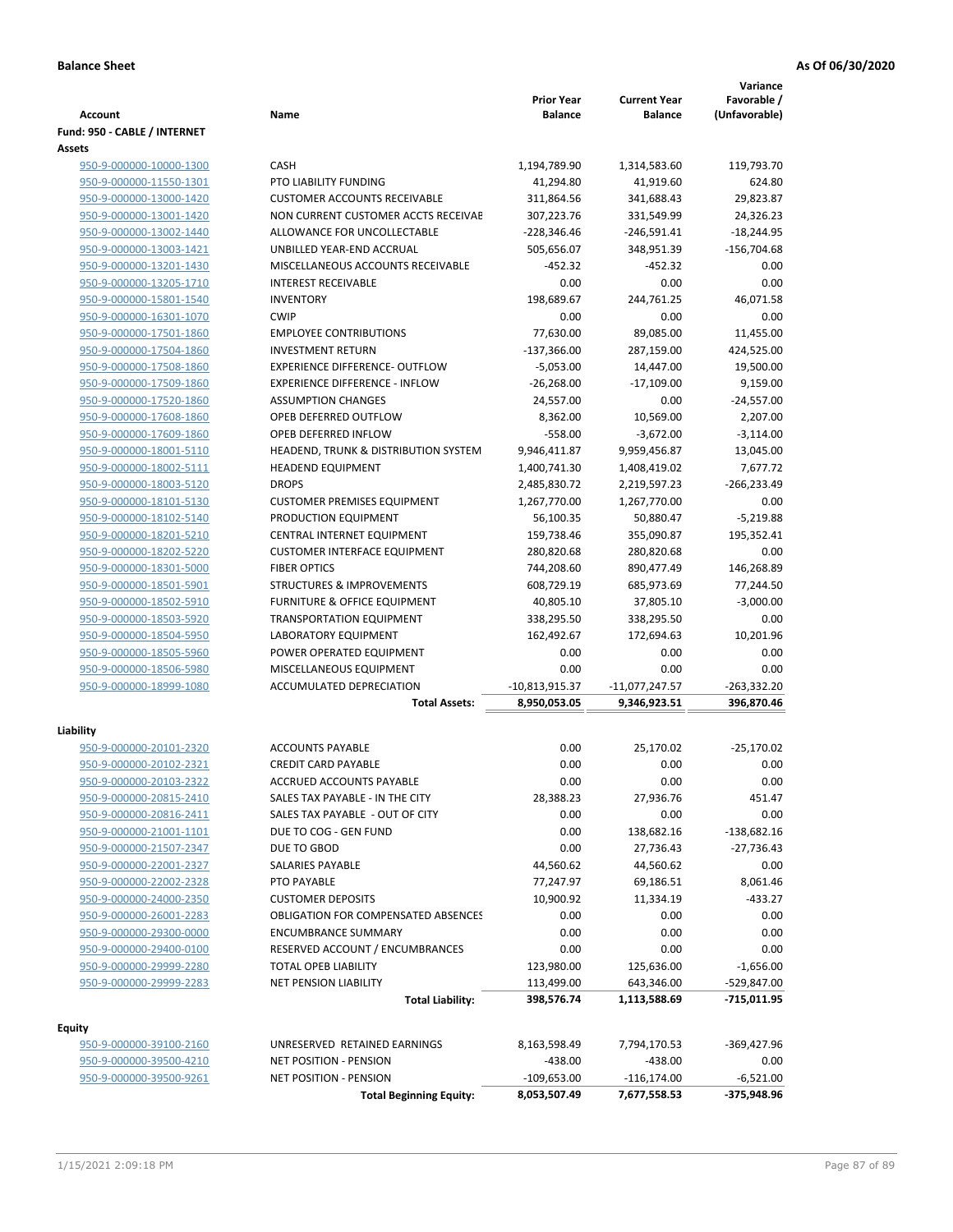| Account                        | Name                                                     | <b>Prior Year</b><br><b>Balance</b> | <b>Current Year</b><br><b>Balance</b> | Variance<br>Favorable /<br>(Unfavorable) |
|--------------------------------|----------------------------------------------------------|-------------------------------------|---------------------------------------|------------------------------------------|
| <b>Total Revenue</b>           |                                                          | 4,750,091.33                        | 4,744,718.67                          | $-5.372.66$                              |
| <b>Total Expense</b>           |                                                          | 4,252,122.51                        | 4,188,942.38                          | 63,180.13                                |
| Revenues Over/(Under) Expenses |                                                          | 497,968.82                          | 555.776.29                            | 57,807.47                                |
|                                | <b>Total Equity and Current Surplus (Deficit):</b>       | 8.551.476.31                        | 8,233,334.82                          | $-318.141.49$                            |
|                                | Total Liabilities, Equity and Current Surplus (Deficit): | 8,950,053.05                        | 9.346.923.51                          | 396.870.46                               |